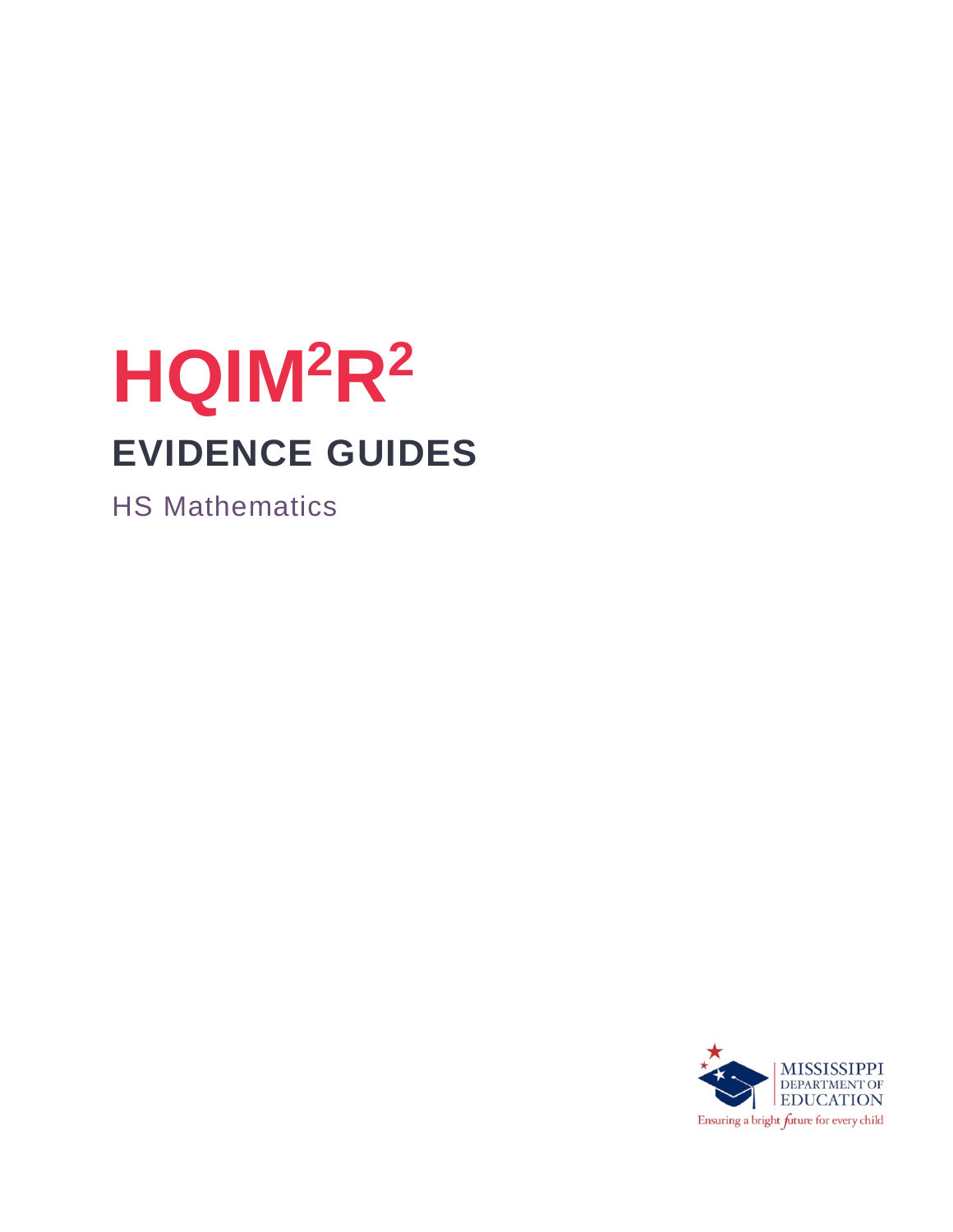**HIGH SCHOOL MATHEMATICS**

# **Gateway 1**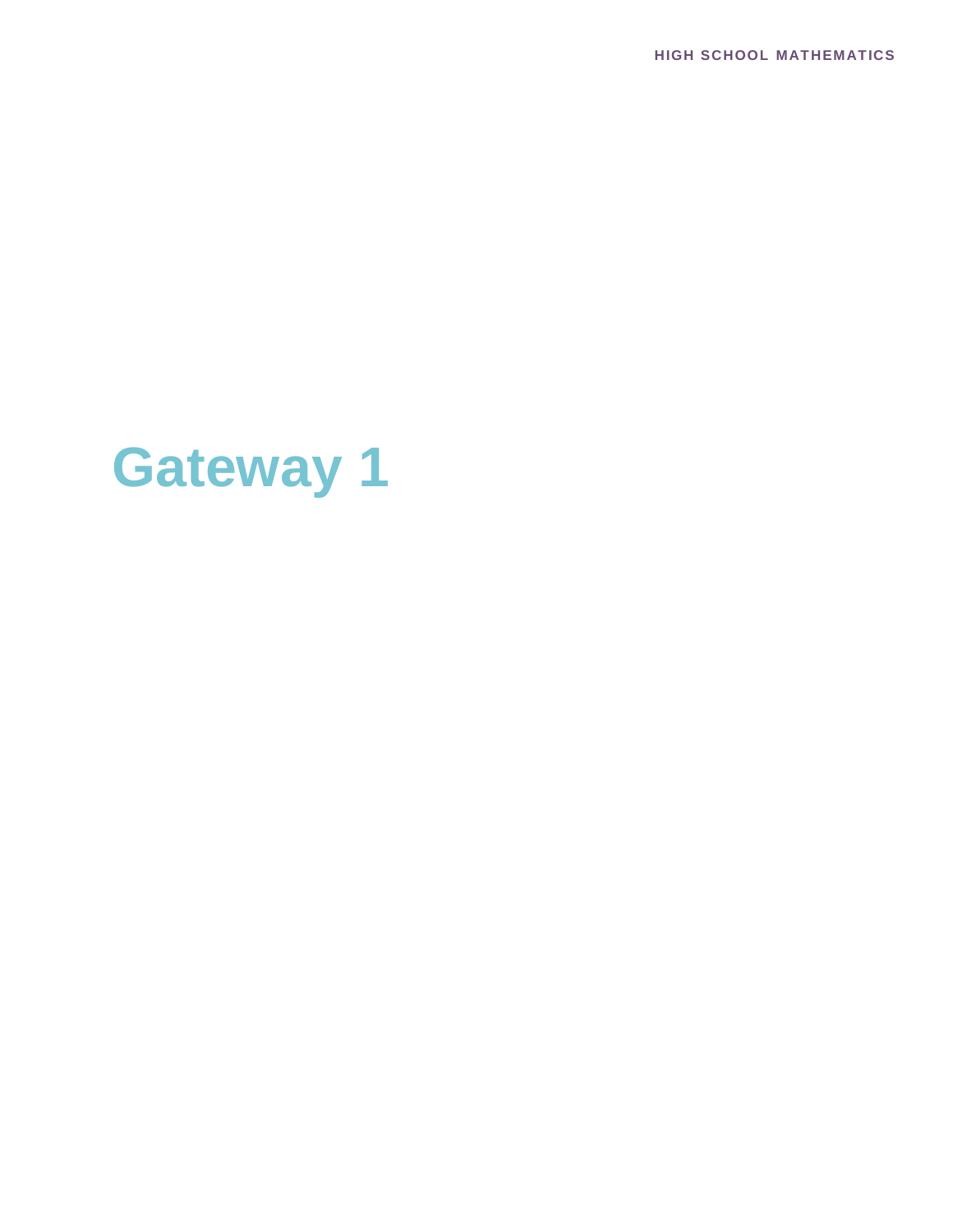# **GUIDANCE FOR Indicator 1ai**

**Focus and Coherence: Full Intent of the Mathematical Content**

**Please note: In Mississippi, we have a course entitled "Advanced Math Plus". This indicator should not be used for that course.** 

| <b>CRITERION</b> | The instructional materials are coherent and consistent with "the high<br>school standards that specify the mathematics which all students should<br>study in order to be college and career ready" |
|------------------|-----------------------------------------------------------------------------------------------------------------------------------------------------------------------------------------------------|
|                  |                                                                                                                                                                                                     |
| <b>INDICATOR</b> | The materials focus on the high school standards.<br>i.<br>The materials attend to the full intent of the mathematical<br>content contained in the high school standards for all students.          |
|                  |                                                                                                                                                                                                     |

**Do the materials attend to the full intent of the non-plus high school standards? Does the evidence impact "Students won't have enough time to fully learn the standard" (indicator 1bii) or "the content of the standard is not present" (indicator 1ai)?**



#### **WHAT IS THE PURPOSE OF THIS INDICATOR?**

This indicator, along with the other indicators of Gateway 1, determines the shifts of focus and coherence. This indicator attends to the shift of focus by specifically examining those standards which do not have a plus (+) symbol (non-plus standards), and in the case of non-plus standards labeled as opportunities for modeling, this indicator examines only the **content** of those non-plus standards. This indicator attends to the shift of coherence by analyzing non-plus standards across a high school series to determine if the materials limit the aspects (see below) of non-plus standards that are addressed.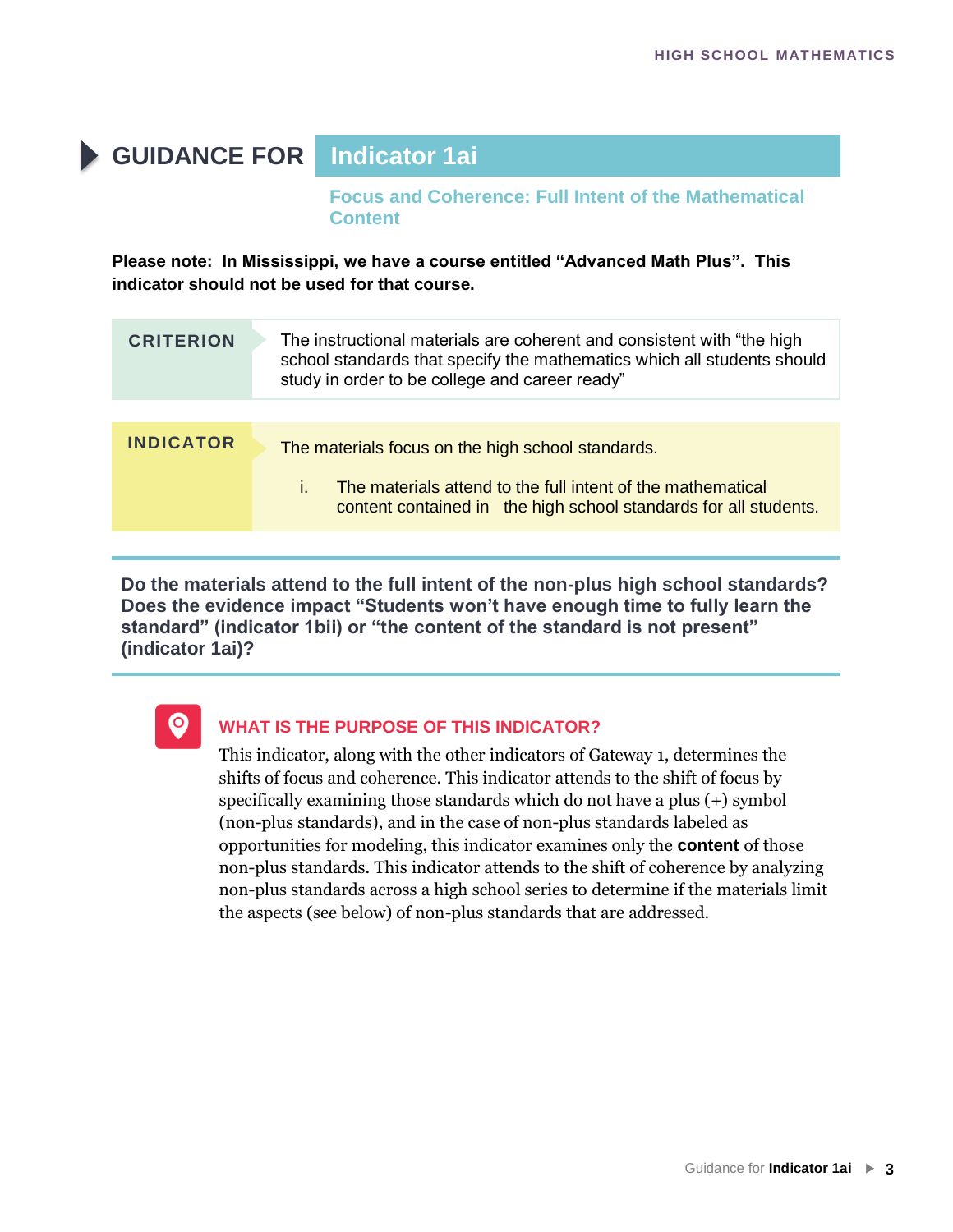

#### **EVIDENCE COLLECTION**

- Review the MS CCRS-M to become familiar with the non-plus standards and clusters.
- For each course in the series, note what aspects of non-plus standards are addressed through any instructional materials provided, including assessments.

*Aspects* could include, but are not limited to:

- o types of mathematical objects (equation, expression, inequality, systems);
- o types of numbers;
- o families of functions/equations/inequalities (polynomial, exponential, logarithmic, rational, etc.);
- o tools used (paper and pencil, graphing calculators, software, etc.);
- o actions required by the teacher (see **Notes** in Scoring section); and
- o actions required of students (see **Notes** in Scoring section).
- For the series, determine if each aspect of the non-plus standards is completely addressed through any instructional materials provided, including assessments.
- For the series, note entire non-plus standards that are not addressed or aspects of non-plus standards that are not addressed.
	- o For example, if a series only offered opportunities with the cluster A-CED that involved mathematical objects from linear or quadratic families, then the series would not be attending to the full intent of the mathematical content contained in the cluster A-CED.
	- o For example, if a series allows opportunities regarding A-REI.11 for students to work solely with linear functions and not the other function types listed, then the series would not be attending to the full intent of the standard.
	- o For example, standard A-SSE.3 states "Choose and produce an equivalent form of an expression…" The series would not meet the full intent of the standard if students are required to produce equivalent forms without ever having a choice as to which equivalent form. That is, if students are always directed to produce a specific equivalent form (e.g. "Rewrite in factored form") and they are never allowed choice (e.g. "Rewrite in an equivalent form that reveals the zeros of the function."), then the series does not meet the full intent of the standard.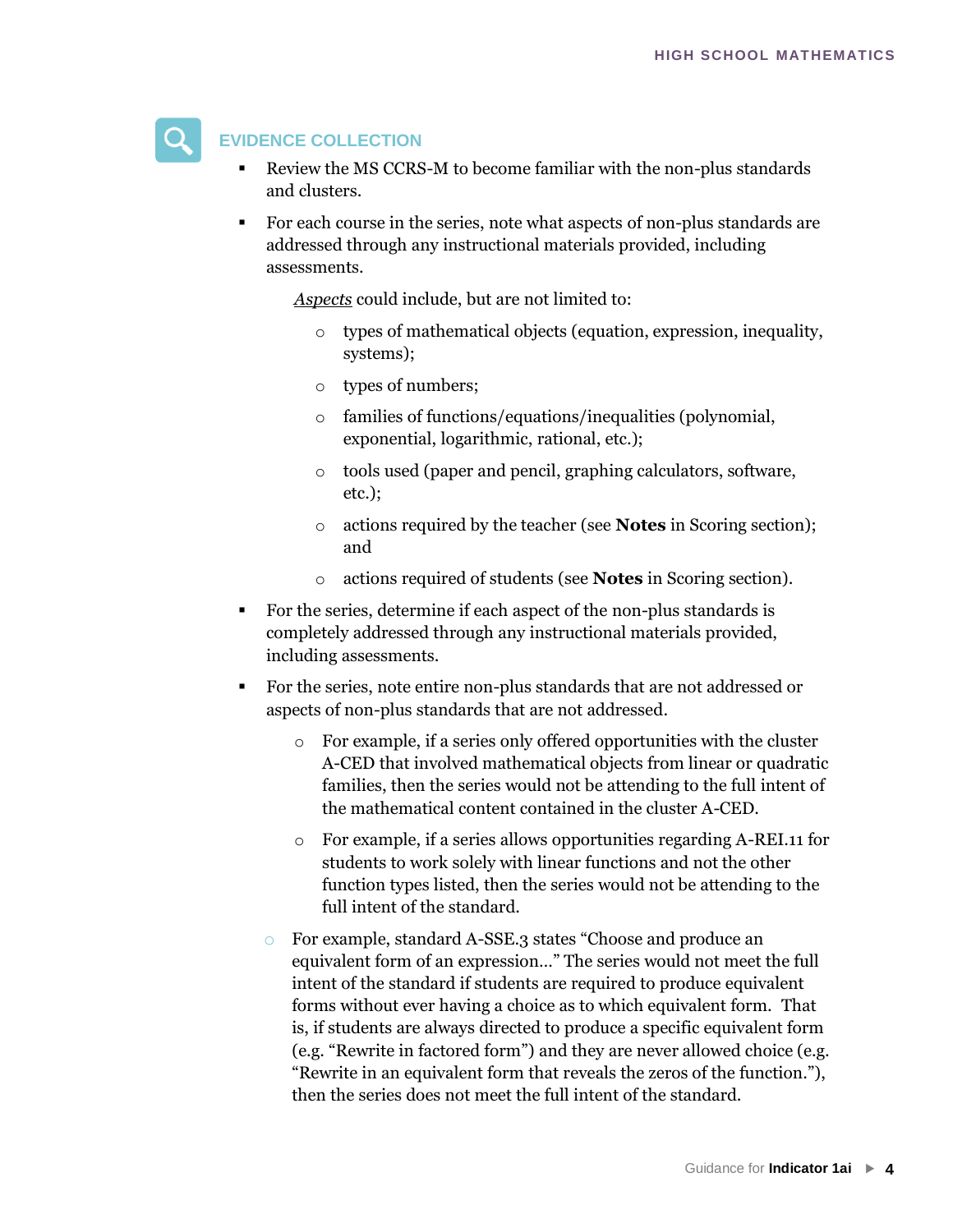

#### **DISCUSSION POINTS FOR REVIEW TEAM MEETING**

- 1. Have all aspects of the non-plus standards been addressed through any instructional materials provided, including assessments, by the series?
	- If yes, be sure to have evidence of where various aspects of different standards are addressed.
	- If no, be sure to have evidence of which non-plus standards are omitted or which aspects of non-plus standards are not fully addressed.
- 2. Are there any courses in the series that excel in addressing this indicator?
- 3. Are there any courses in the series that do not address this indicator as well as the others?

#### **SCORING**

**Notes:** The parts of the materials that teachers complete can be used as evidence of attending to the full intent of the standards for this indicator. If students do not have the opportunity to attend to standards, or aspects of them, independently but teachers do, then the materials would be attending to the full intent of the standards for this indicator but not giving students the opportunity to fully learn the standard, which is 1bii.

| 4 points | All aspects of all non-plus standards are addressed by the<br>instructional materials of the series.                                   |
|----------|----------------------------------------------------------------------------------------------------------------------------------------|
|          | <b>OR</b>                                                                                                                              |
|          | There are few instances where all aspects of the non-plus standards<br>are not addressed by the instructional materials of the series. |
| 2 points | More than a few aspects of the non-plus standards have not been<br>completely addressed by the instructional materials of the series.  |
|          | <b>AND/OR</b>                                                                                                                          |
|          | Some non-plus standards have been entirely omitted from the<br>instructional materials of the series.                                  |
| 0 points | Many aspects of the non-plus standards have not been completely<br>addressed by the instructional materials of the series.             |
|          | <b>AND/OR</b>                                                                                                                          |
|          | Many non-plus standards have been entirely omitted from the<br>instructional materials of the series.                                  |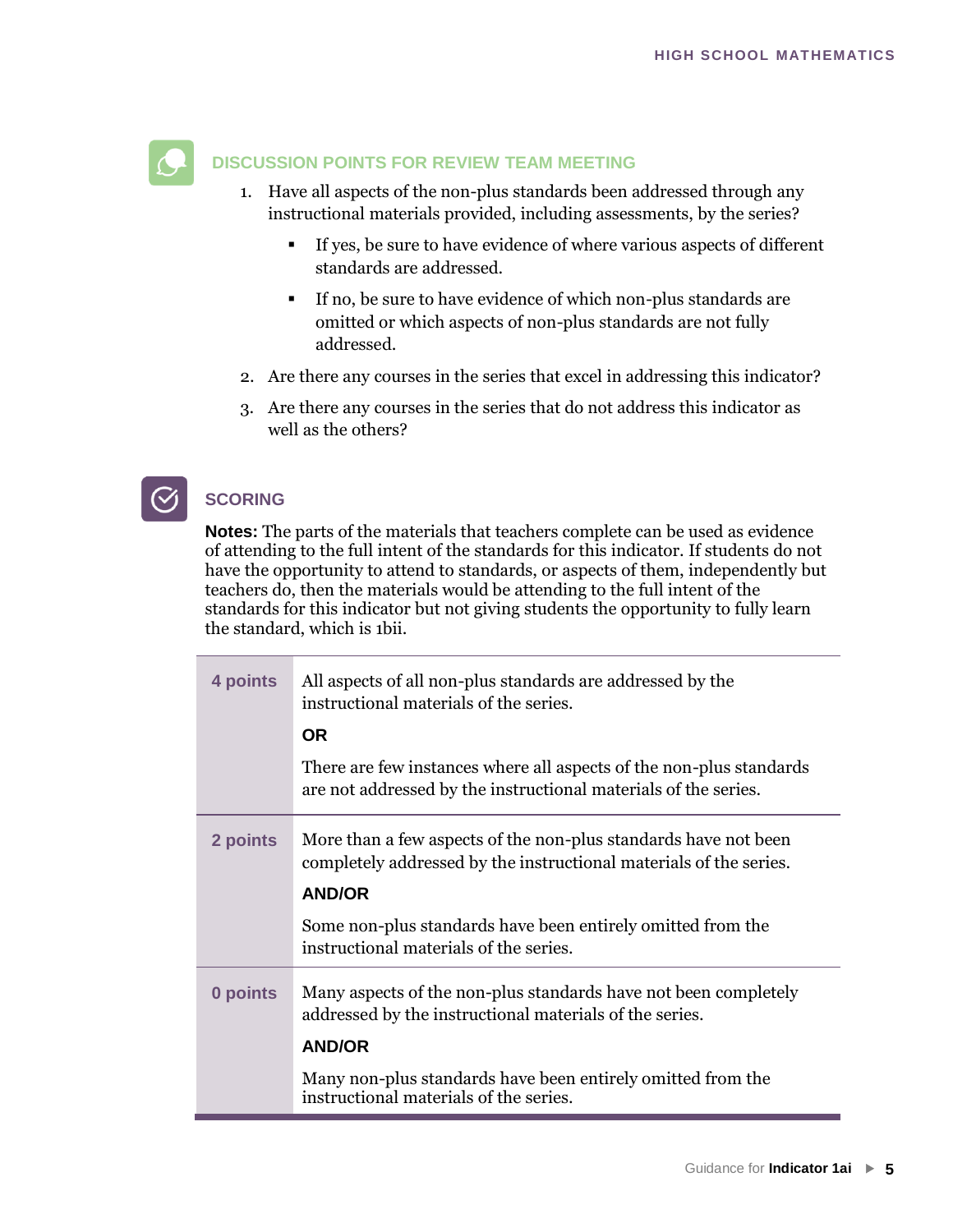# **GUIDANCE FOR Indicator 1aii**

#### **Focus and Coherence: Full Intent of the Modeling Process**

| <b>CRITERION</b> | The instructional materials are coherent and consistent with "the high<br>school standards that specify the mathematics which all students should<br>study in order to be college and career ready"                                                                                                                                                                                                              |
|------------------|------------------------------------------------------------------------------------------------------------------------------------------------------------------------------------------------------------------------------------------------------------------------------------------------------------------------------------------------------------------------------------------------------------------|
|                  |                                                                                                                                                                                                                                                                                                                                                                                                                  |
| <b>INDICATOR</b> | The materials provide students with opportunities to work with all high<br>school standards and do not distract students with prerequisite or<br>additional topics.<br>ii.<br>The materials, when used as designed, allow students to spend<br>the majority of their time on the content from CCSSM widely<br>applicable as prerequisites for a range of college majors,<br>postsecondary programs, and careers. |
|                  |                                                                                                                                                                                                                                                                                                                                                                                                                  |

**Do the instructional materials attend to the full intent of the modeling process when applied to the modeling standards?**



#### **WHAT IS THE PURPOSE OF THIS INDICATOR?**

This indicator, along with the other indicators of Gateway 1, determines the shifts of focus and coherence. This indicator attends to the shift of focus by specifically examining the use of the modeling process with those standards that have a star symbol but do not have a plus (+) symbol (modeling standards). This indicator attends to the shift of coherence by analyzing the use of the modeling process with the modeling standards across a high school series to determine if the materials limit any of the aspects (see below) of the standards in which the modeling process is used.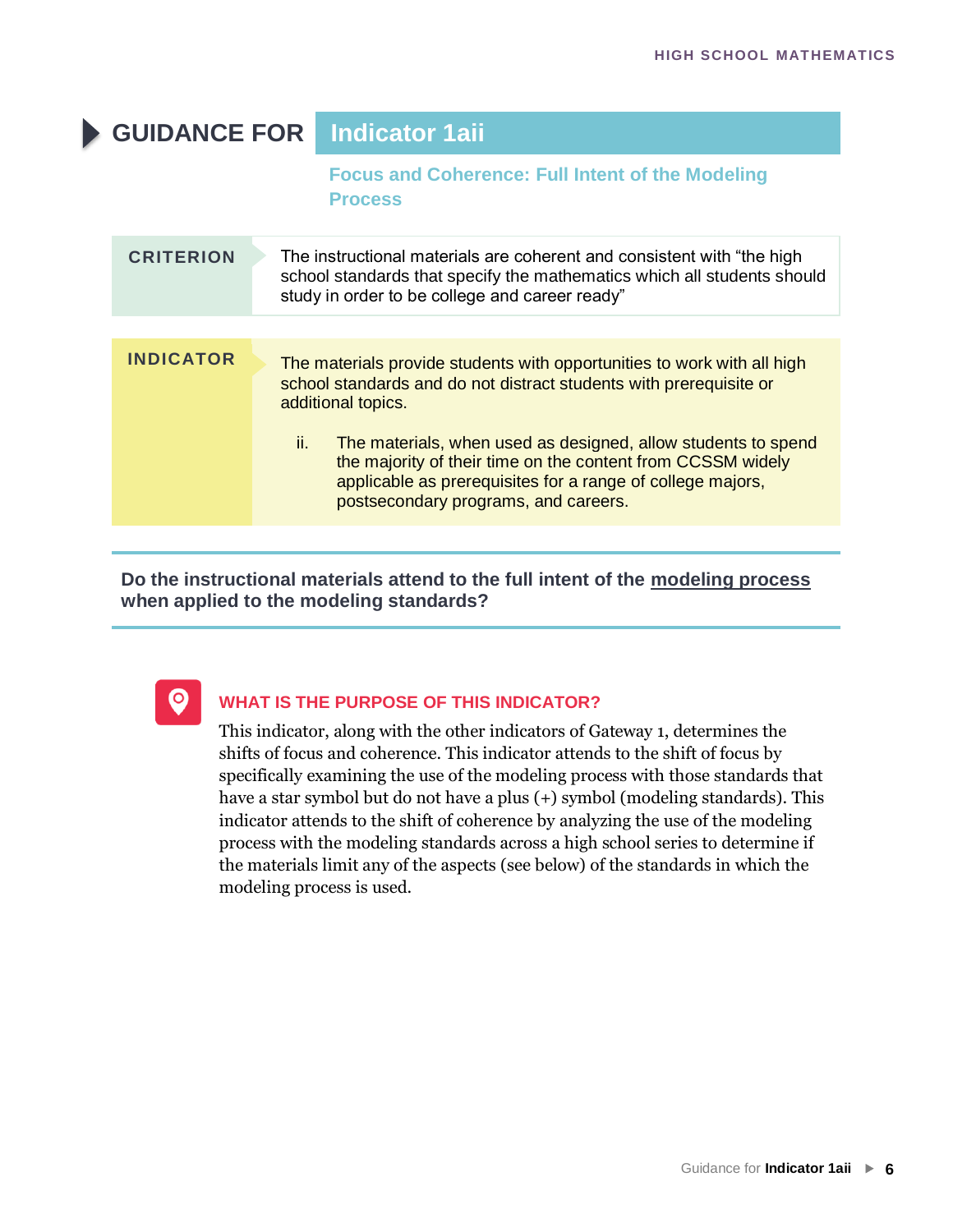#### **EVIDENCE COLLECTION**

Review the MS CCRS-M description of the Modeling Conceptual Category on pages 89-90 of the MS CCRS-M.



- Additional resources you may want to consider: ["Modeling, High School"](http://commoncoretools.me/wp-content/uploads/2013/07/ccss_progression_modeling_2013_07_04.pdf) and ["How to Identify](http://commoncoretools.me/wp-content/uploads/2013/07/ccss_progression_modeling_2013_07_04.pdf) [Tasks that Engage Students in Mathematical](https://drive.google.com/file/d/0B9t46rM82-qucVVEWkdtcURvUGc/view?usp=sharing)  Modeling NCTM-[SIAM Committee on Modeling Across the Curriculum".](https://drive.google.com/file/d/0B9t46rM82-qucVVEWkdtcURvUGc/view?usp=sharing)
- [Review the tables of contents for both the student and teacher materials,](https://drive.google.com/file/d/0B9t46rM82-qucVVEWkdtcURvUGc/view?usp=sharing)  [any standards-alignment information in the mater](https://drive.google.com/file/d/0B9t46rM82-qucVVEWkdtcURvUGc/view?usp=sharing)ials, and any scope and sequence information provided by the publisher to gain a foundation of where and how often the modeling standards are addressed.
- For each course in the series, note where modeling standards are being addressed with the full intent of the modeling process through any instructional materials provided, including assessments.
- For each course in the series, note where aspects of modeling process are being addressed with the full attention to the modeling standards through any instructional materials provided, including assessments.

Aspects could include, but are not limited to:

- o determination of important information;
- o variable identification;
- o approximation of quantities, shapes, behaviors, etc.;
- o formulation of models (e.g. geometric, graphical, tabular, algebraic, statistical representations);
- o analysis of relationships;
- o consideration of underlying assumptions;
- o interpretation of results in the context of the situation;
- o validation of conclusions in light of the context;
- o revision of models as needed;
- o summarization of conclusions, assumptions, and methods; and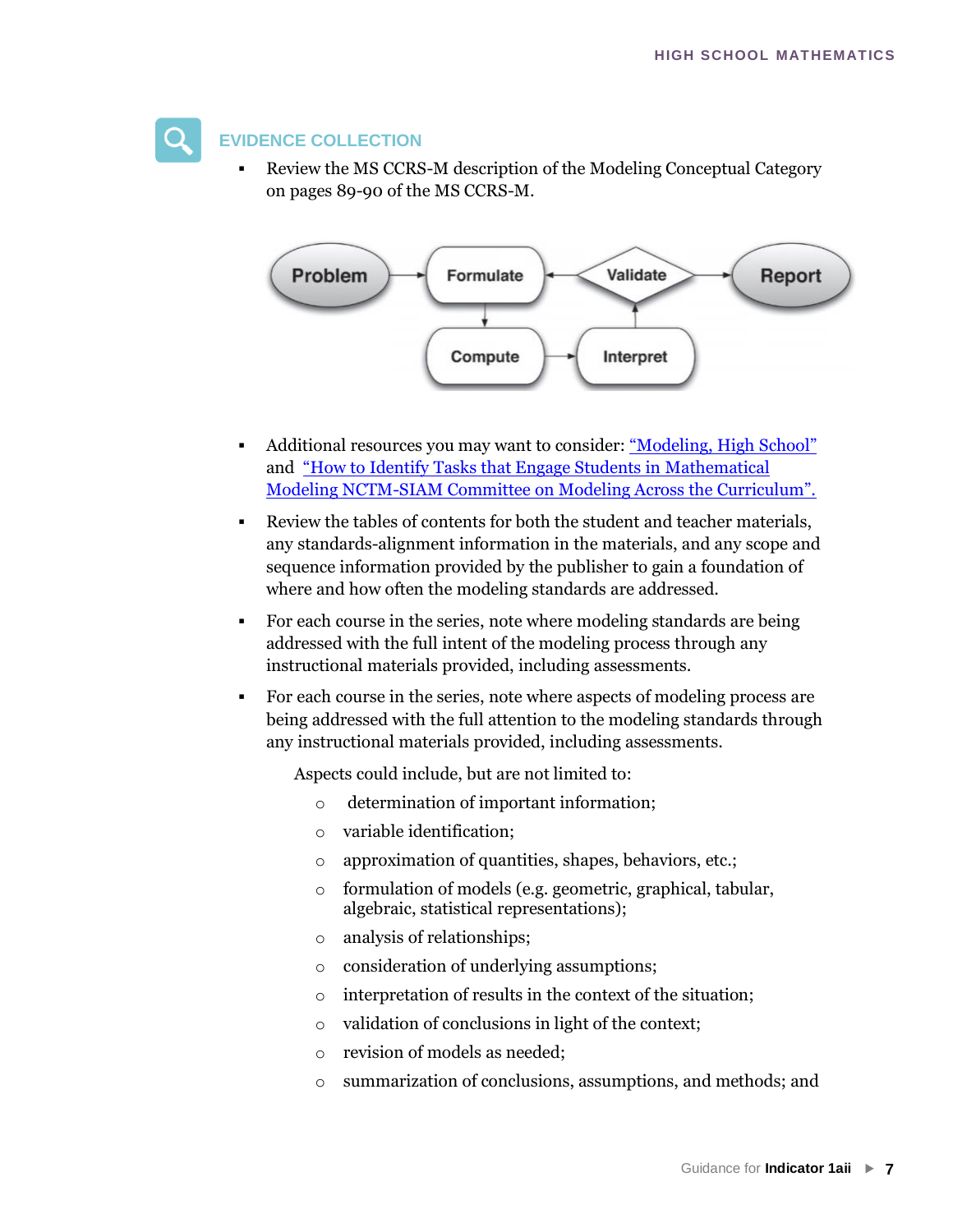- o tools used (paper and pencil, graphing calculators, software, etc.).
- For the series, determine if all aspects of the modeling process are completely addressed with full attention to the modeling standards through any instructional materials provided, including assessments.
- For the series, reviewers should note instances of descriptive modeling.
- For the series, note aspects of modeling standards that are not addressed, especially in light of the modeling standards.
- The following examples are non-conclusive guides for illustrative purpose only:
	- o If the materials regularly direct students to the choice of variables to be used, then the materials do not attend to the full intent of the modeling process.
	- o If the materials constantly give students the model to be used, then the materials do not attend to the full intent of the modeling process.
	- o If the materials dictate what conclusions should be made, then the materials do not attend to the full intent of the modeling process.
	- o If the materials do not allow for students to reflect on the appropriateness of results in light of the context and/or make adaptations to the model, then the materials do not attend to the full intent of the modeling process.

#### **DISCUSSION POINTS FOR REVIEW TEAM MEETING**

- 1. Are individual aspects of the modeling process found in the materials? Do the materials focus on isolated aspects in order to build up to the fullness of the modeling process? If so, do the materials allow for multiple, culminating opportunities for students to employ the fullness of the modeling process?
	- If yes, document which aspects, or combination of aspects, of the modeling process are found. Provide evidence of how the materials allow students to grow in the modeling process.
	- If no, provide evidence for when different aspects of the modeling process are found in isolation.
- 2. Has the full intent of the modeling process through any instructional materials provided, including assessments, been addressed?
	- If yes, provide evidence of where the materials provide opportunities for students to employ the full modeling process.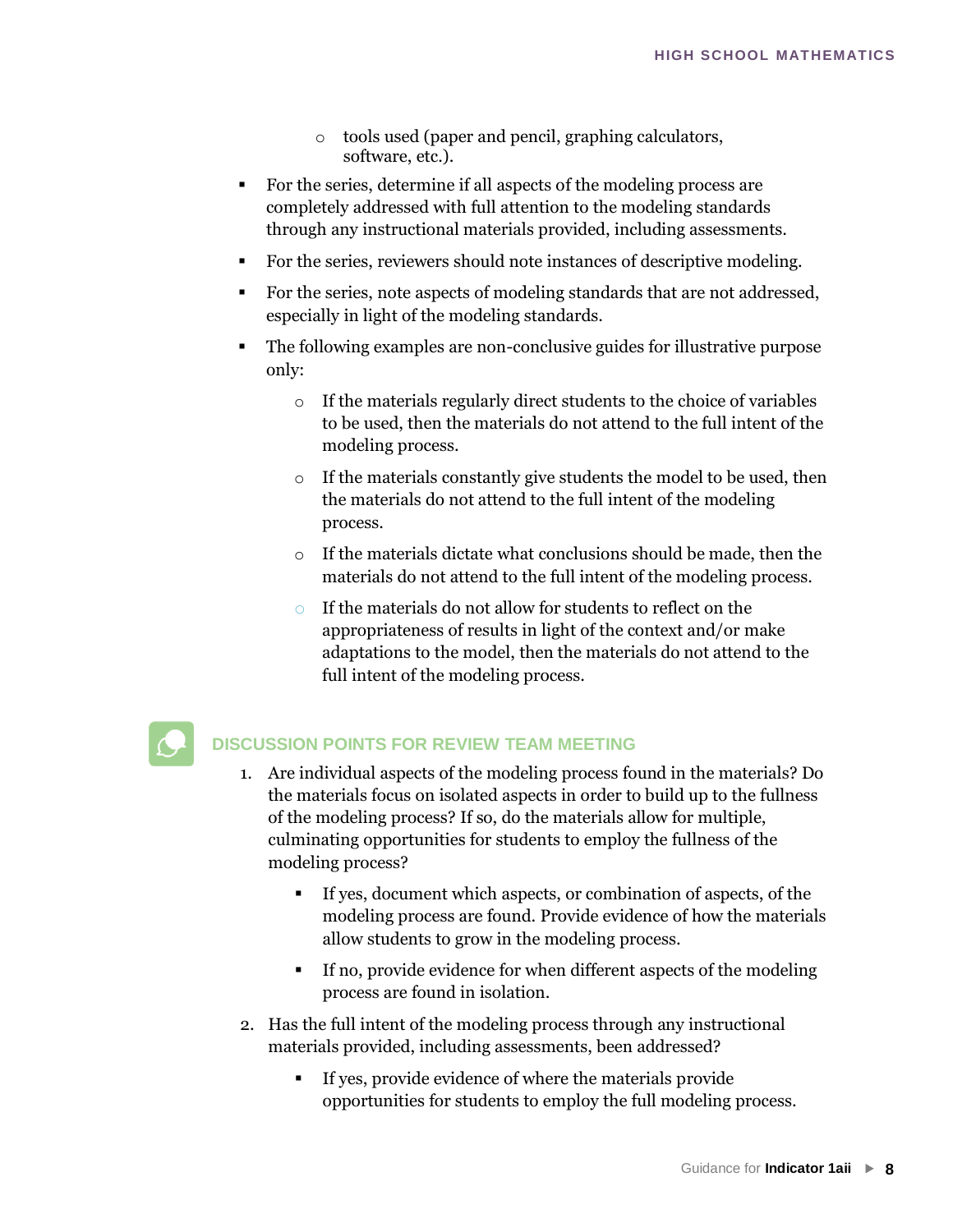- If no, provide evidence of where the materials interrupt the modeling cycle. Specify which aspects of the modeling process are addressed and which aspects are neglected.
- 3. Are there any modeling standards, clusters, domains, or conceptual categories that are addressed without consideration of the full intent of the modeling process?
- 4. Do the materials allow for growth and sophistication with modeling as specified in the progression documents?



## **SCORING**

| 4 points | The full intent of the modeling process is used to address all, or<br>nearly all, of the modeling standards by the instructional materials of<br>the series.<br><b>OR</b>                                                                  |
|----------|--------------------------------------------------------------------------------------------------------------------------------------------------------------------------------------------------------------------------------------------|
|          |                                                                                                                                                                                                                                            |
|          | The instructional materials intentionally develop the full intent of the<br>modeling process throughout the series leading to culminating<br>experiences that address all, or nearly all, of the modeling standards.                       |
| 2 points | Various aspects of the modeling process are present in isolation or<br>combinations, yet opportunities for the complete modeling process<br>are absent for the modeling standards throughout the instructional<br>materials of the series. |
|          | <b>AND/OR</b>                                                                                                                                                                                                                              |
|          | The full intent of the modeling process has not been used to address<br>more than a few modeling standards by the instructional materials of<br>the series.                                                                                |
|          | <b>AND/OR</b>                                                                                                                                                                                                                              |
|          | The full intent of the modeling process has been omitted for more<br>than a few modeling standards by the instructional materials of the<br>series.                                                                                        |
| 0 points | Some aspects of the modeling process are altogether missing from<br>the instructional materials of the series.                                                                                                                             |
|          | <b>AND/OR</b>                                                                                                                                                                                                                              |
|          |                                                                                                                                                                                                                                            |
|          |                                                                                                                                                                                                                                            |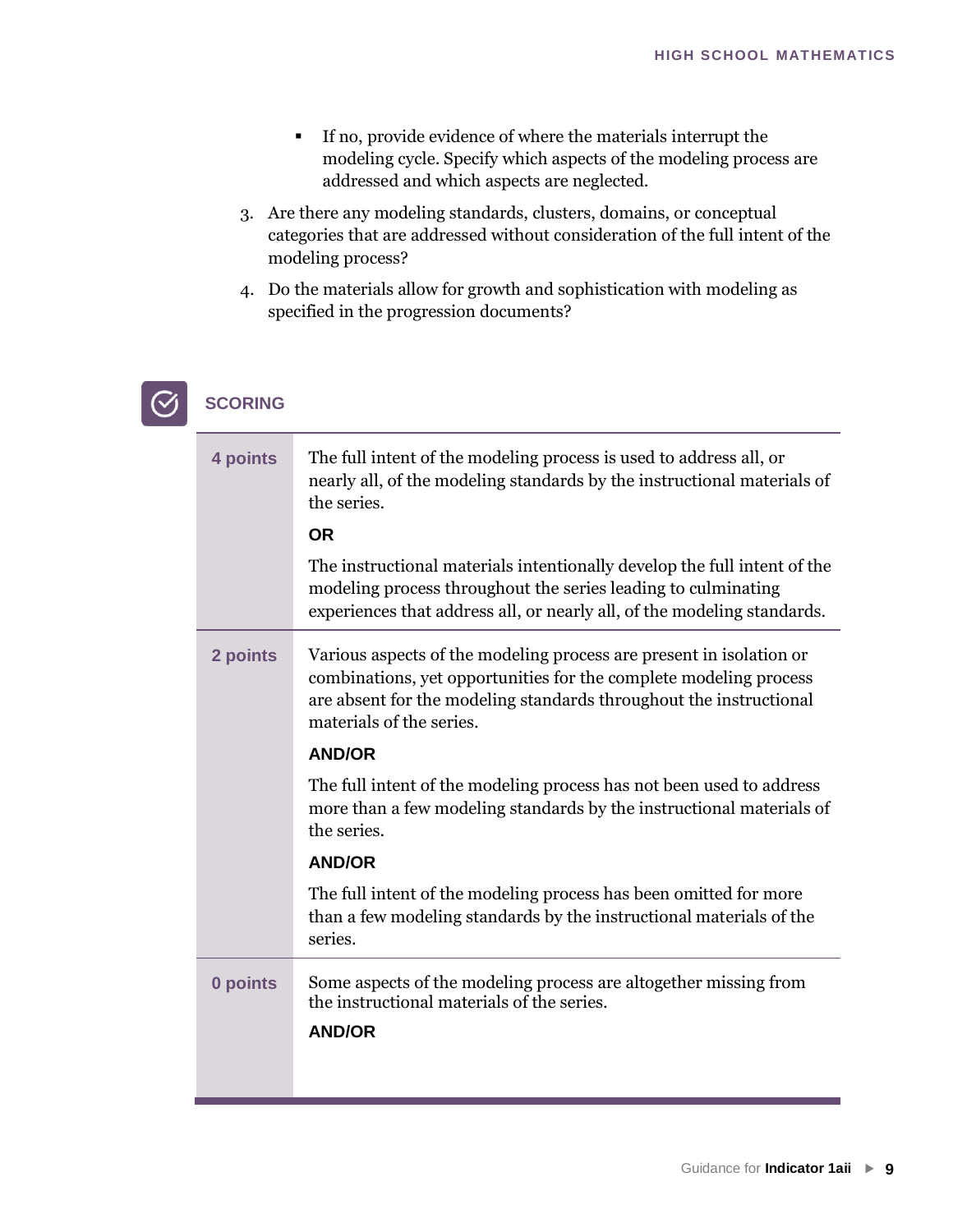The full intent of the modeling process has not been used to address many of the modeling standards by the instructional materials of the series.

#### **AND/OR**

The full intent of the modeling process has been omitted for most of the modeling standards by the instructional materials of the series.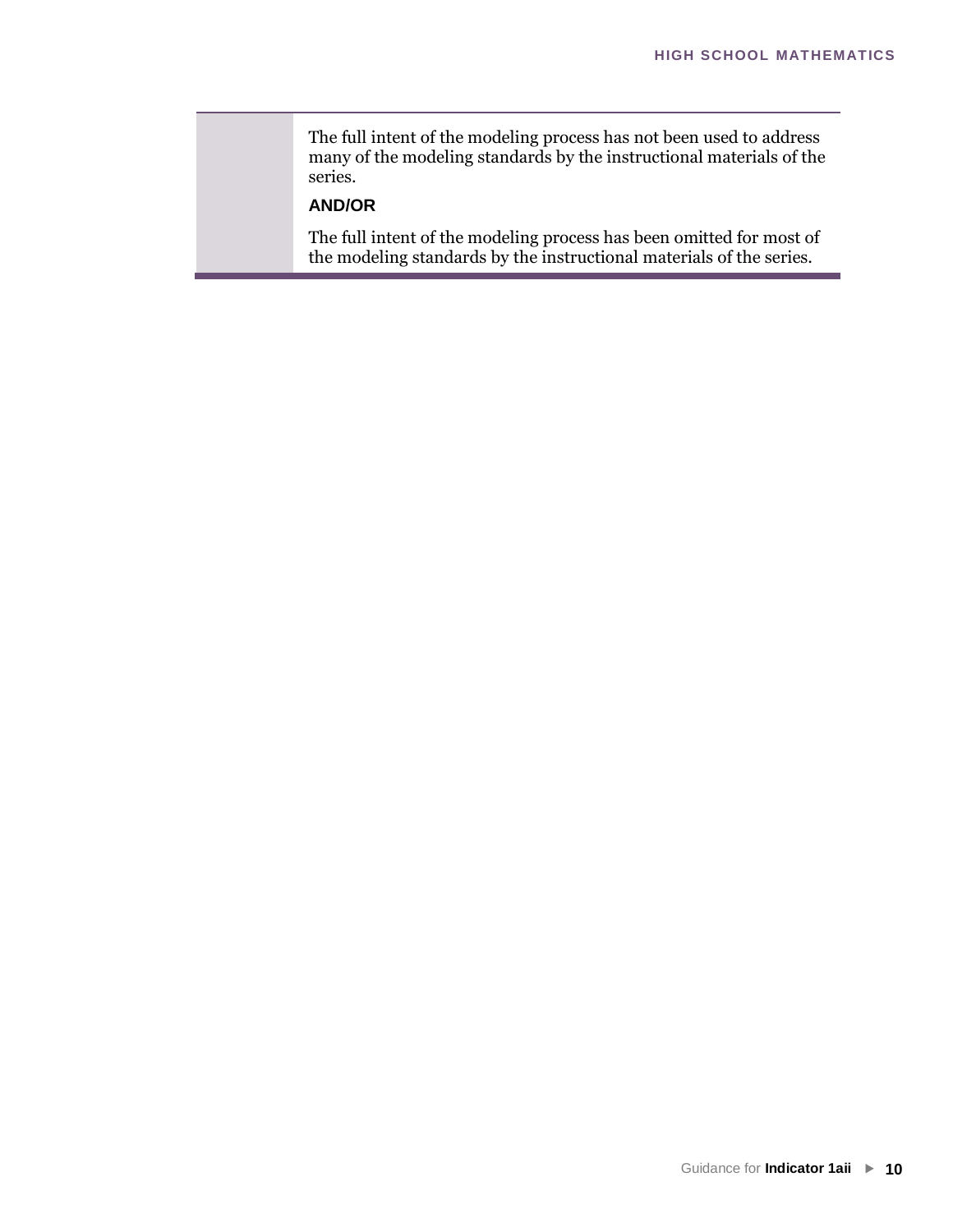# **GUIDANCE FOR Indicator 1bi**

**Focus and Coherence: Widely Applicable as Prerequisites**

| <b>CRITERION</b> | The instructional materials are coherent and consistent with "the high<br>school standards that specify the mathematics which all students should<br>study in order to be college and career ready"                                           |
|------------------|-----------------------------------------------------------------------------------------------------------------------------------------------------------------------------------------------------------------------------------------------|
|                  |                                                                                                                                                                                                                                               |
| <b>INDICATOR</b> | The materials provide students with opportunities to work with all high<br>school standards and do not distract students with prerequisite or<br>additional topics.                                                                           |
|                  | i. The materials, when used as designed, allow students to<br>spend the majority of their time on the content from the<br>MS CCRS-M widely applicable as prerequisites for a range of<br>college majors, postsecondary programs, and careers. |

**Do the materials, when used as designed, focus on the Widely Applicable Prerequisites (WAPs) for a range of college majors, postsecondary programs, and careers?**



#### **WHAT IS THE PURPOSE OF THIS INDICATOR?**

This indicator, along with the other indicators of Gateway 1, determines the shifts of focus and coherence. This indicator attends to the shift of focus by specifically examining if a majority of the instructional materials are designed to engage students in content from the MS CCRS-M widely applicable as prerequisites for a range of college majors, postsecondary programs, and careers. This indicator attends to the shift of coherence because much of the content from the MS CCRS-M widely applicable as prerequisites for opportunities after high school not only spans multiple courses at the high school level but also incorporates the application of key takeaways from grades 6 through 8.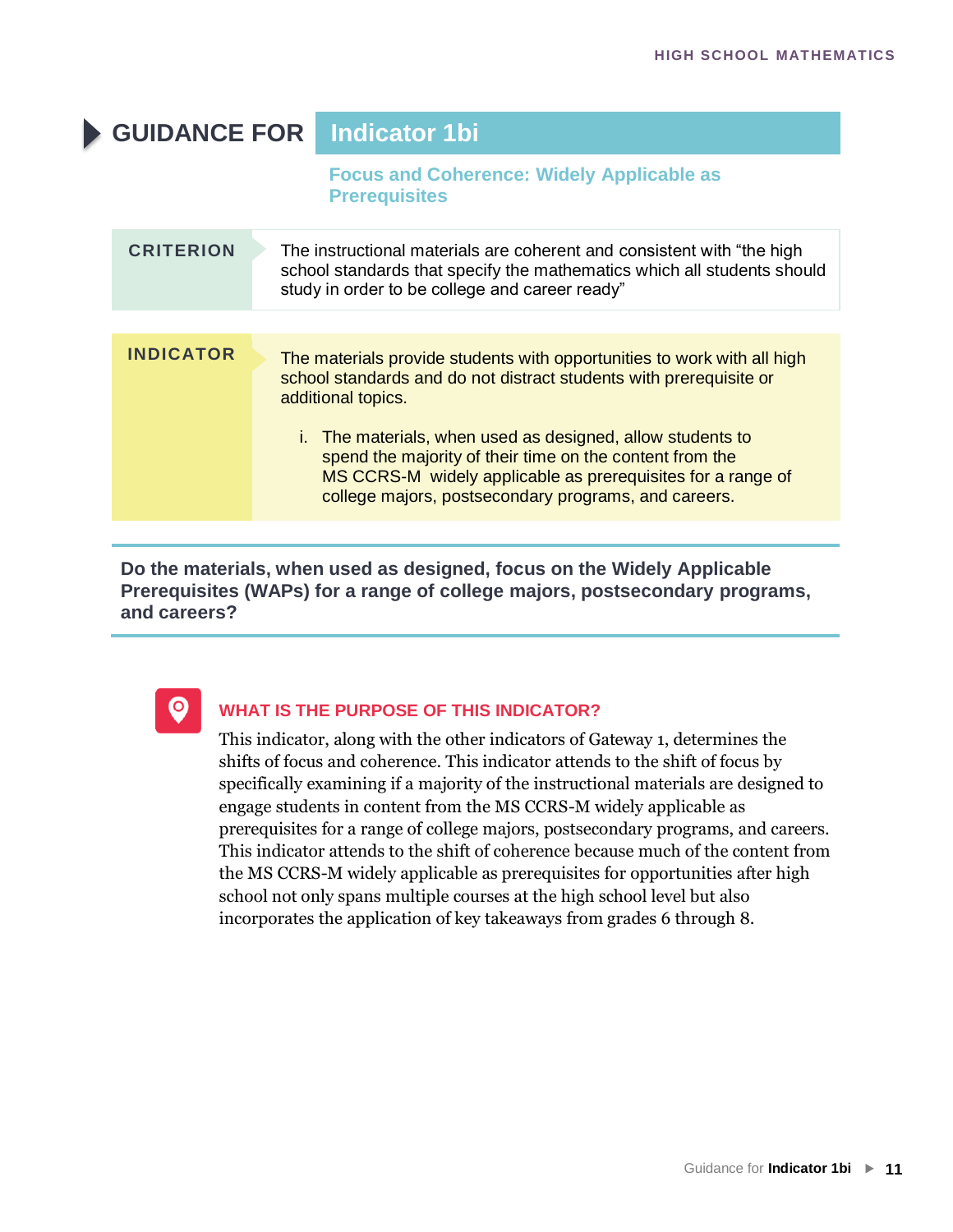

#### **EVIDENCE COLLECTION**

- Review Table 1 on page 8 of High School Publishers' Criteria for the [Common Core State Standards for Mathematics \(Spring 2013\)](http://www.corestandards.org/assets/Math_Publishers_Criteria_HS_Spring%202013_FINAL.pdf) [to become](http://www.corestandards.org/assets/Math_Publishers_Criteria_HS_Spring 2013_FINAL.pdf) [familiar with the content from the MS CCRS-M widely applicable as](http://www.corestandards.org/assets/Math_Publishers_Criteria_HS_Spring 2013_FINAL.pdf) [prerequisites for a r](http://www.corestandards.org/assets/Math_Publishers_Criteria_HS_Spring 2013_FINAL.pdf)ange of college majors, postsecondary programs, and careers (WAPs).
- Review the tables of contents for both the student and teacher editions, any standards-alignment information in the materials, and any scope and sequence information provided by the publisher to gain a foundation of where and how often the WAPs are addressed.
- Review chapters, lessons, activities, and assessments throughout the series to verify any standards-alignment information in the materials or given by the publishers.
- Review any information in the materials or given by the publishers that discuss the allocation of time to the WAPs.
- For each course in the series, note how often the WAPs are addressed through any instructional materials provided, including assessments.
- For each course in the series, document how often prerequisite or additional topics are included in a way that distracts students from the WAPs or all non-plus standards. When noting a distraction, reviewers should clearly describe how the prerequisite or additional topics are drawing students' learning away from the WAPs or all non-plus standards.

The following examples are non-conclusive guides for illustrative purpose only:

- o In a first-year high school course, numerous activities, lessons, or chapters that merely review content standards from grades 6 through 8 could be distracting, prerequisite topics.
- o A unit or chapter addressing the concept of limits and the skills associated with calculating limits could be a distracting additional topic.
- o A unit on fractals or tessellations where the MS CCRS-M are not intertwined would be considered an additional, distracting topic if the unit does not strengthen, support, or introduce CCSSM.
- For the series, analyze how often the WAPs are addressed by the instructional materials, including assessments.

Analysis of how often the WAPs are addressed could include, but is not limited to: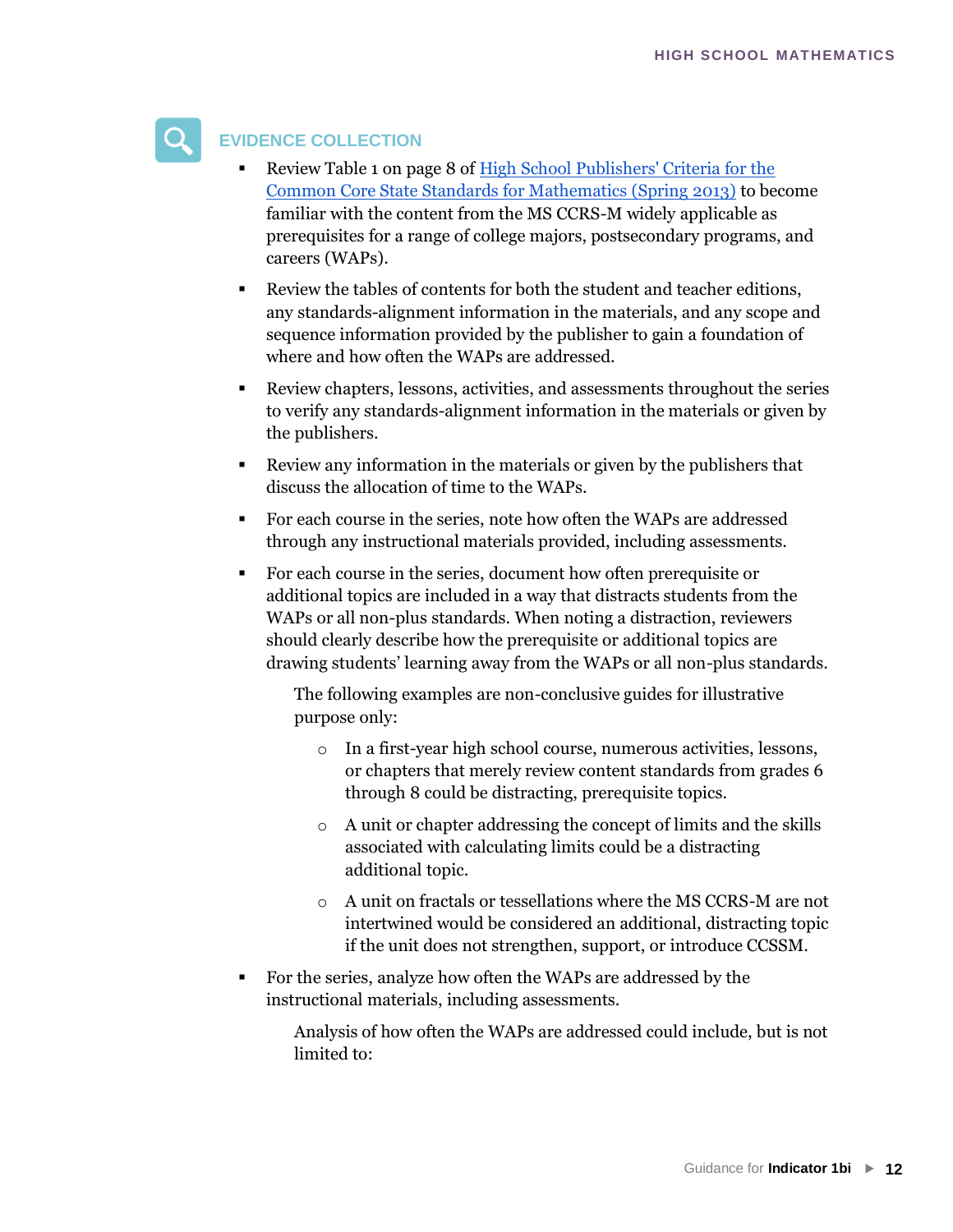- o amount of instructional materials, including assessment items, aligned to the WAPs;
- o amount of instructional materials, not including assessment items, aligned to the WAPs; and
- o amount of instructional materials that include distracting prerequisite or additional topics.

#### **DISCUSSION POINTS FOR REVIEW TEAM MEETING**

- 1. Do a majority of the materials in the series, when used as designed, engage students in the WAPs?
	- If yes, be able to clearly explain what evidence has been collected and how the evidence justifies your conclusion.
	- If no, be able to clearly justify with evidence how the materials fall short of having a majority. Evidence could include how the materials might be supplemented to achieve a majority.
- 2. Do the materials in the series, when used as designed, distract students with prerequisite or additional topics? In what ways might topics that align to standards from grades 6 through 8 or the plus standards not be considered distracting, prerequisite, or additional?

### **SCORING**

| 2 points | Evidence clearly describes how the materials for the <b>SERIES</b> , when<br>used as designed, allows students to spend the majority of their time<br>$($ >50%) on the content widely applicable as prerequisites (WAPs) for<br>a range of college majors, postsecondary programs, and careers. |
|----------|-------------------------------------------------------------------------------------------------------------------------------------------------------------------------------------------------------------------------------------------------------------------------------------------------|
|          | <b>OR</b>                                                                                                                                                                                                                                                                                       |
|          | The <b>SERIES</b> spends less than a majority of time on the content<br>widely applicable as prerequisites for a range of college majors,<br>postsecondary programs, and careers, and the majority of the rest of<br>the materials addresses other non-plus standards.                          |
| 1 point  | The <b>SERIES</b> does not spend a majority of time on the WAPs, and<br>some of the remaining materials address prerequisite or additional<br>topics that are distracting.                                                                                                                      |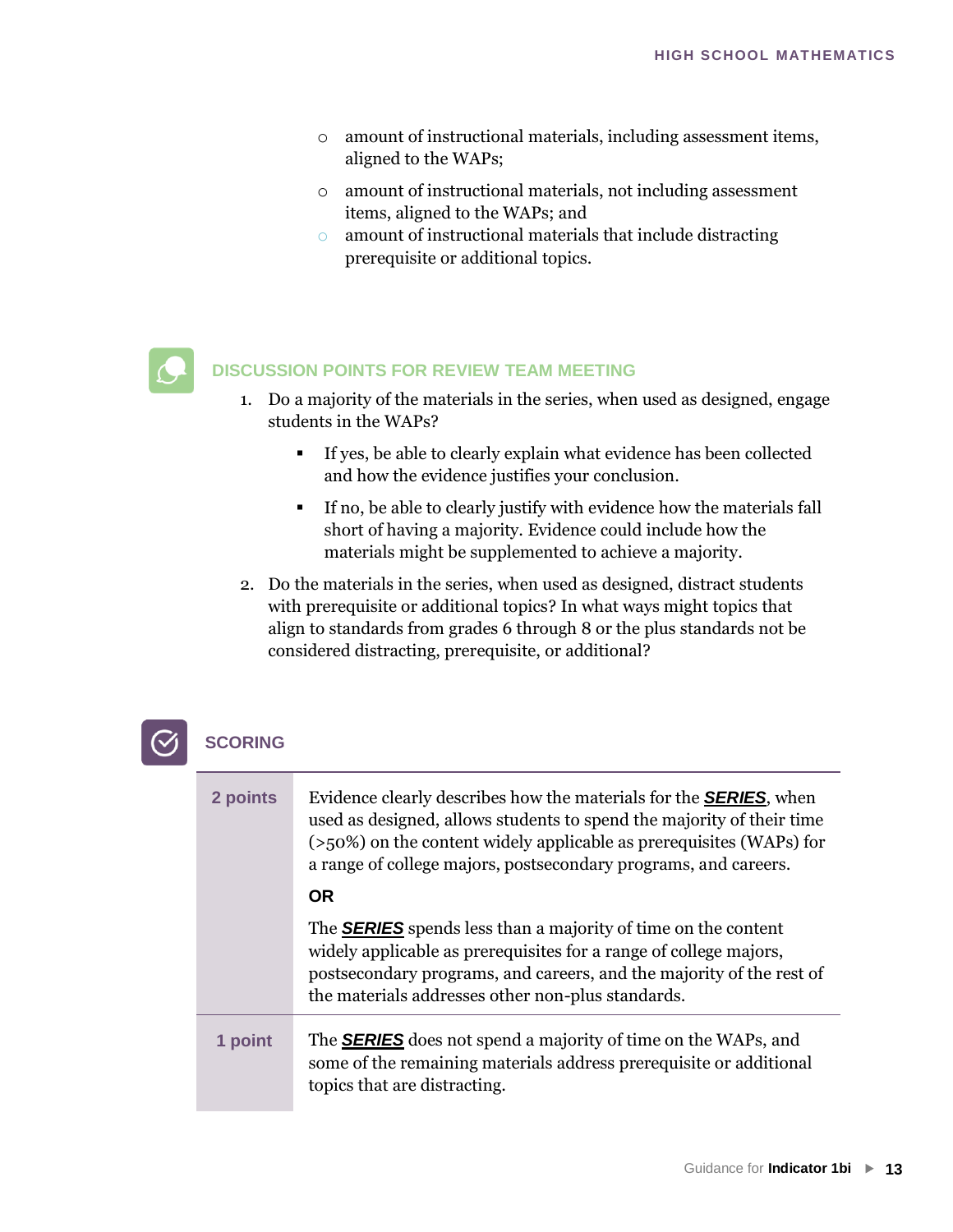| 0 points | The <b>SERIES</b> does not spend a majority of time on the WAPs, and the |
|----------|--------------------------------------------------------------------------|
|          | majority of the remaining materials address prerequisite or              |
|          | additional topics that are distracting.                                  |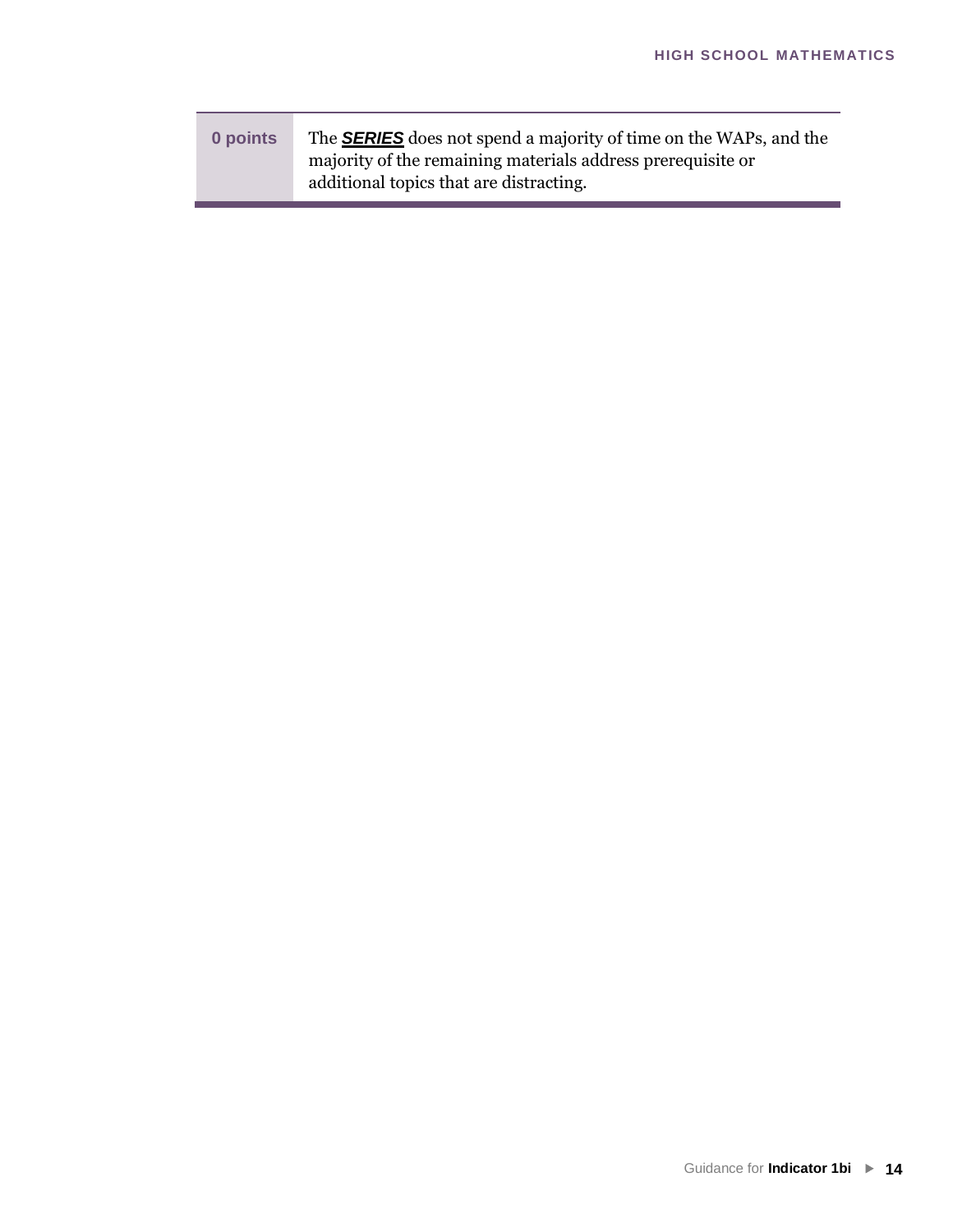# **GUIDANCE FOR Indicator 1bii**

#### **Focus and Coherence: Fully learn each standard**

**Please note: In Mississippi, we have a course entitled "Advanced Math Plus". This indicator should not be used for that course.** 

|                  | school standards that specify the mathematics which all students should<br>study in order to be college and career ready"                                                                                                                                          |
|------------------|--------------------------------------------------------------------------------------------------------------------------------------------------------------------------------------------------------------------------------------------------------------------|
|                  |                                                                                                                                                                                                                                                                    |
| <b>INDICATOR</b> | The materials provide students with opportunities to work with all high<br>school standards and do not distract students with prerequisite or<br>additional topics.<br>The materials, when used as designed, allow students to fully<br>Ш.<br>learn each standard. |

**Do the materials, when used as designed, let students fully learn each non-plus standard?**



#### **WHAT IS THE PURPOSE OF THIS INDICATOR?**

This indicator, along with the other indicators of Gateway 1, determines the shifts of focus and coherence. This indicator attends to the shift of focus by examining the non-plus standards. This indicator attends to the shift of coherence by determining if the materials of a series, when used as designed, enable all students to fully learn every aspect of each non-plus standard.



#### **EVIDENCE COLLECTION**

- Review the MS CCRS-M to become familiar with the non-plus standards and clusters.
- Review the tables of contents for both the student and teacher editions, any standards-alignment information in the materials, and any scope and sequence information provided by the publisher to gain a foundation of where and how often the non-plus standards are addressed.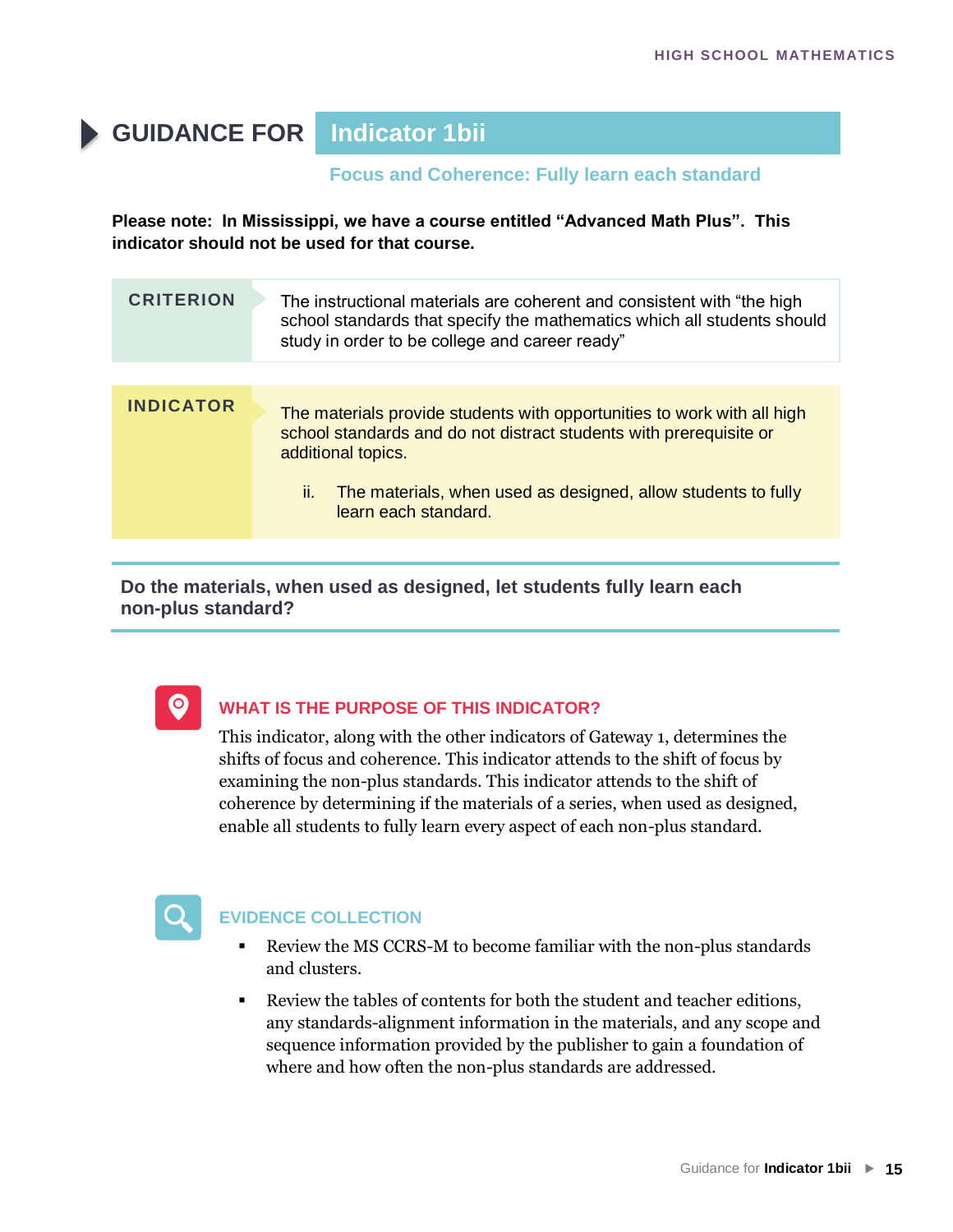- Review chapters, lessons, activities, and assessments throughout the series to verify any standards-alignment information in the materials or given by the publishers.
- For each course in the series, reviewers should note what aspects, how often those aspects, and in what ways those aspects of non-plus standards are addressed through any instructional materials provided, including assessments.

Aspects could include, but are not limited to:

- o types of mathematical objects (equation, expression, inequality);
- o types of numbers;
- o families of mathematical objects (polynomial, exponential, logarithmic, rational, etc.); and
- o tools used (paper and pencil, graphing calculators, software, etc.).
- For the series, reviewers should document when **STUDENTS** are provided with sufficient opportunities to fully learn a non-plus standard, paying careful attention to each aspect of the standard.
	- o For example, if students are given numerous opportunities to decide if two figures are similar by using the definition of similarity in terms of transformations, articulate the transformations required to show the similarity, and explain the meaning of similarity- all verified with formative assessments and given further opportunities if needed- then the materials allow students to fully learn standard G-SRT.2.
- For the series, reviewers should document when aspects of non-plus standards are addressed on limited occasions through any instructional materials provided, including assessments.

The following examples are non-conclusive guides for illustrative purpose only:

- o If the materials provide only one lesson where students see function notation, then the materials do not allow students to fully learn F-IF.2.
- o If students are required to explain each step in solving a simple equation only a couple times within the series, then the materials do not allow students to fully learn A-REI.1.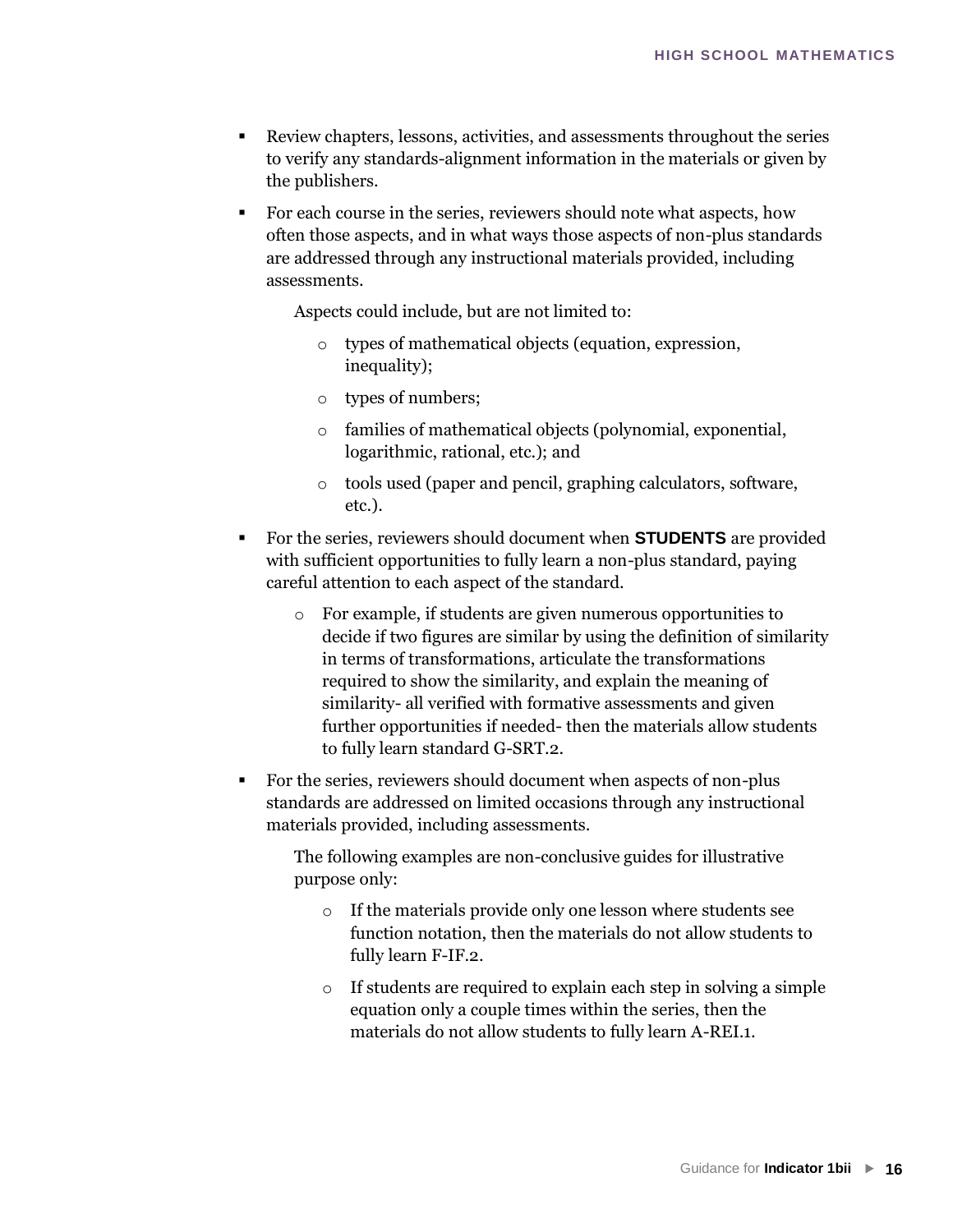- o If students only calculate average rate of change of linear functions and all other aspects of F-IF.6 are addressed, then the materials do not allow students to fully learn F-IF.6.
- o If materials provide few exercises for students to practice a fluency standard, then the materials do not allow students to fully learn the standard.
- For the series, reviewers should consider the variability of numbers, equation types, contexts, etc. that students will encounter while working with non-plus standards.

The following examples are non-conclusive guides for illustrative purpose only:

- o If students solve systems of linear equations only with equations in slope-intercept form, then the materials do not allow students to fully learn A-REI.6.
- o If students only factor quadratics with a leading coefficient of 1, then the materials do not allow students to fully learn A-SSE.3 or

A-APR.3.

For the series, reviewers should note where the materials employ formative assessments to help students and teachers know if students are ready to move on or if students require more work on non-plus standards. When this occurs, document how teachers and student will know what to do in order to fully learn non-plus standards.



#### **DISCUSSION POINTS FOR REVIEW TEAM MEETING**

- 1. Do the materials, when used as designed, enable students to fully learn each non-plus standard?
	- If yes, be able to clearly describe the various ways in which the materials enable all students to learn all of the aspects of the nonplus standards.
	- If no, be able to clearly describe what characteristics the series is missing and how those characteristics would inhibit students from fully learning each non-plus standard.
- 2. If the series has not enabled all students to fully learn each non-plus standard, then what are the specific characteristics that the series is missing?
- 3. Would it be reasonable to believe students would have mastered the standards by the end of the series?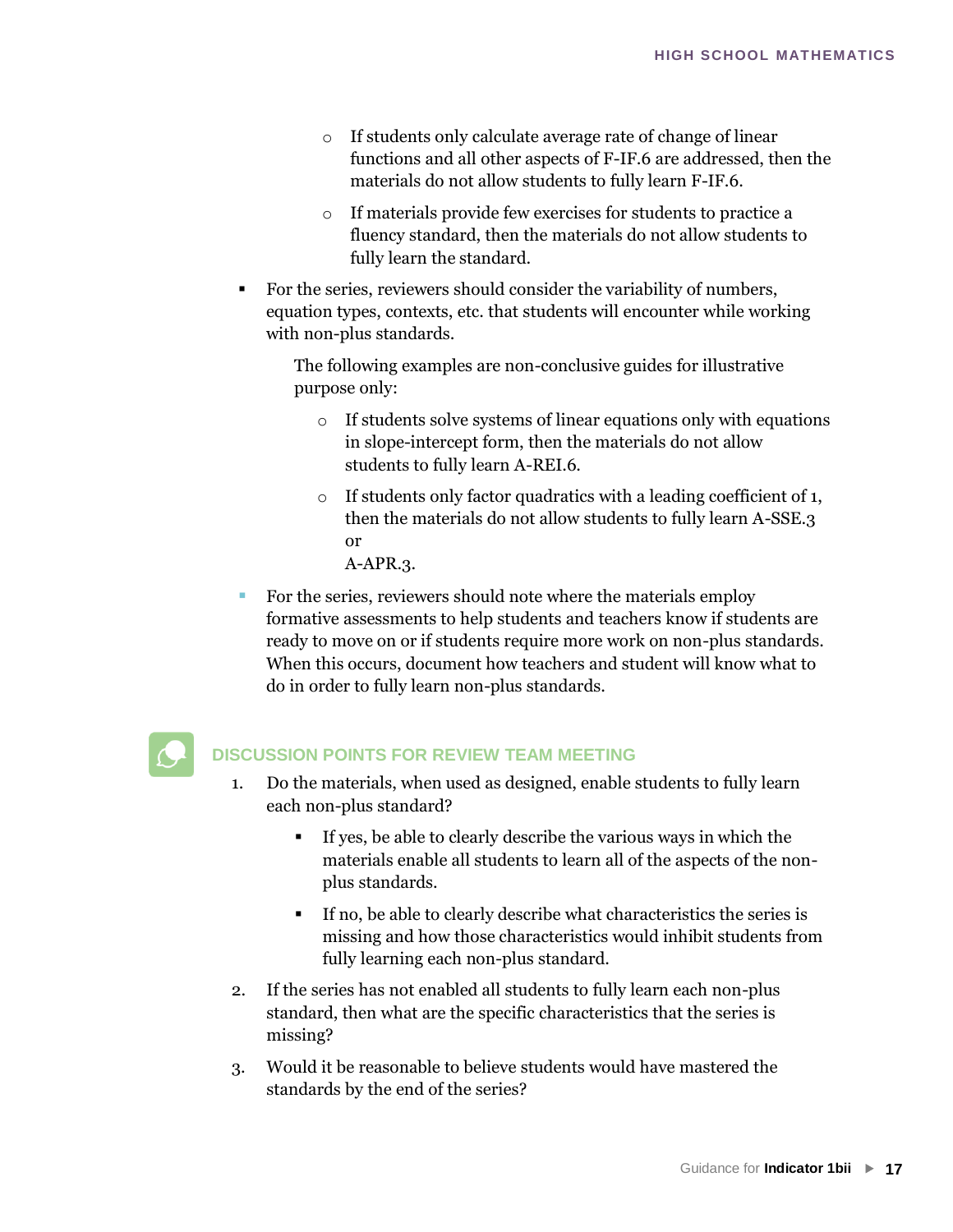

# $\boxed{\textcircled{S}}$  SCORING

| 4 points | Evidence clearly describes how the materials for the series, when<br>used as designed, enable students to fully learn all or most of the<br>non-plus standards. |
|----------|-----------------------------------------------------------------------------------------------------------------------------------------------------------------|
| 2 points | The materials for the series, when used as designed, do not enable<br>students to fully learn some of the non-plus standards.                                   |
| 0 points | The materials for the series, when used as designed, do not enable<br>students to fully learn most of the non-plus standards.                                   |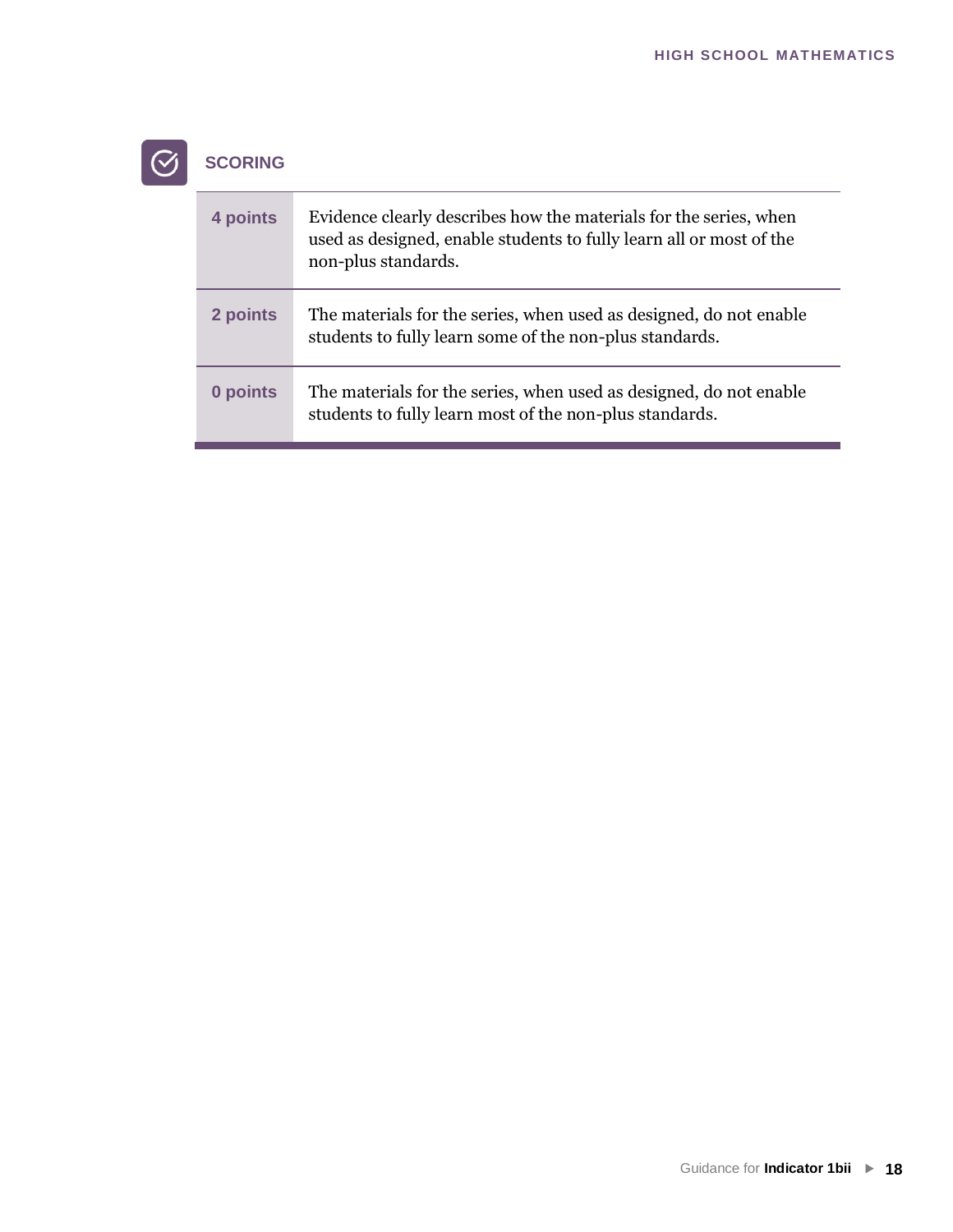# **GUIDANCE FOR Indicator 1c**

**Focus and Coherence: Sophistication Appropriate to High School**

| <b>CRITERION</b> | The instructional materials are coherent and consistent with "the high<br>school standards that specify the mathematics which all students should<br>study in order to be college and career ready" |
|------------------|-----------------------------------------------------------------------------------------------------------------------------------------------------------------------------------------------------|
| <b>INDICATOR</b> | The materials require students to engage in mathematics at a level of<br>sophistication appropriate to high school.                                                                                 |

#### **Do materials engage students in mathematics at a level of sophistication appropriate for high school?**



#### **WHAT IS THE PURPOSE OF THIS INDICATOR?**

This indicator supports the shifts of Focus and Coherence. This indicator examines the materials to determine if students are given extensive opportunities to work with course-level problems and exercises appropriate to high school and relates new concepts to students' prior skills and knowledge.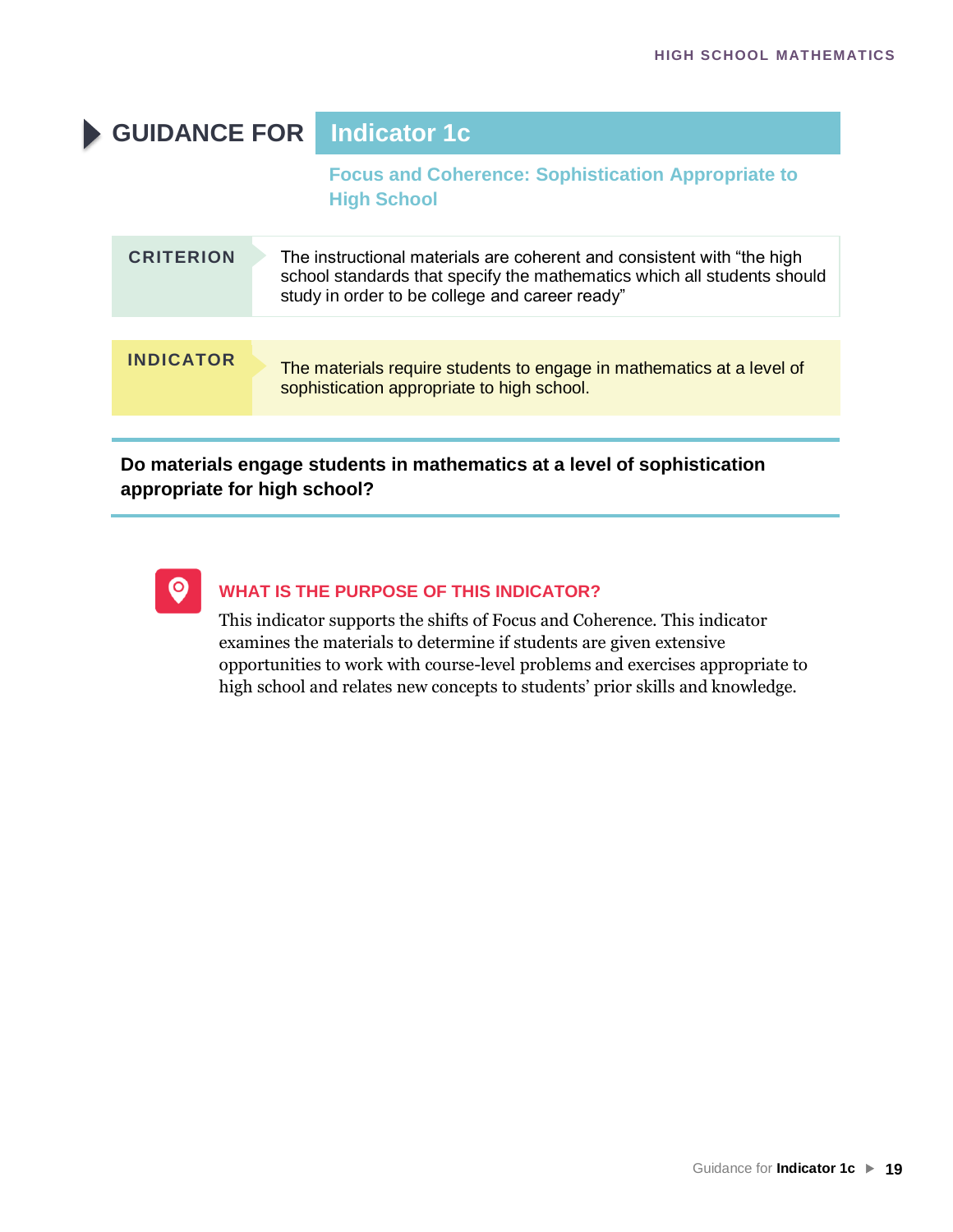

#### **EVIDENCE COLLECTION**

- Review the units, chapters, lessons, and assessments in both student and teacher materials.
- Review the far right column in Table 1 on page 8 of High School [Publishers' Criteria for the Common Core State Standards for Mathematics](http://www.corestandards.org/assets/Math_Publishers_Criteria_HS_Spring%202013_FINAL.pdf)  [\(Spring 2013\)](http://www.corestandards.org/assets/Math_Publishers_Criteria_HS_Spring%202013_FINAL.pdf) [to become familiar with the application of key takeaways](http://www.corestandards.org/assets/Math_Publishers_Criteria_HS_Spring 2013_FINAL.pdf)  [from Grades 6-8.](http://www.corestandards.org/assets/Math_Publishers_Criteria_HS_Spring 2013_FINAL.pdf)
- [Throughout the series,](http://www.corestandards.org/assets/Math_Publishers_Criteria_HS_Spring 2013_FINAL.pdf) look for age appropriate mathematical contexts. Scenarios should consist of real-life and relevant situations appropriate for high school students. Consider also that student interests can change as they progress through high school. Document instances of contexts that are or are not appropriate for high school students.
- Throughout the series, consider the types of numbers being used. Look for opportunities where students learn new mathematics with simpler numbers and later perform operations and apply concepts using the full number system including rational, irrational, and complex numbers.
- Throughout the series, find evidence where students apply key takeaways from middle school. Including, but not limited to:

#### **Ratios and Proportional Relationships** (6.RP.A; 7.RP.A; 8.EE.B)

- o Applying ratios and proportional relationships
- o Applying percentages and unit conversions, e.g., in the context of complicated measurement problems involving quantities with derived or compound units (such as mg/mL, kg/m3, acre-feet, etc.)

#### **Functions** (8.F)

- o Applying basic function concepts, e.g., by interpreting the features of a graph in the context of an applied problem
- o Use functions to model relationships

#### **The Number System** (6-8.NS)

o Integers, rational numbers, irrational numbers

#### **Geometry** (6-8.G)

- o Similarity
- o Applying concepts and skills of geometric measurement e.g., when analyzing a diagram or schematic

#### **Statistics and Probability** (6-8.SP)

o Applying concepts and skills of basic statistics and probability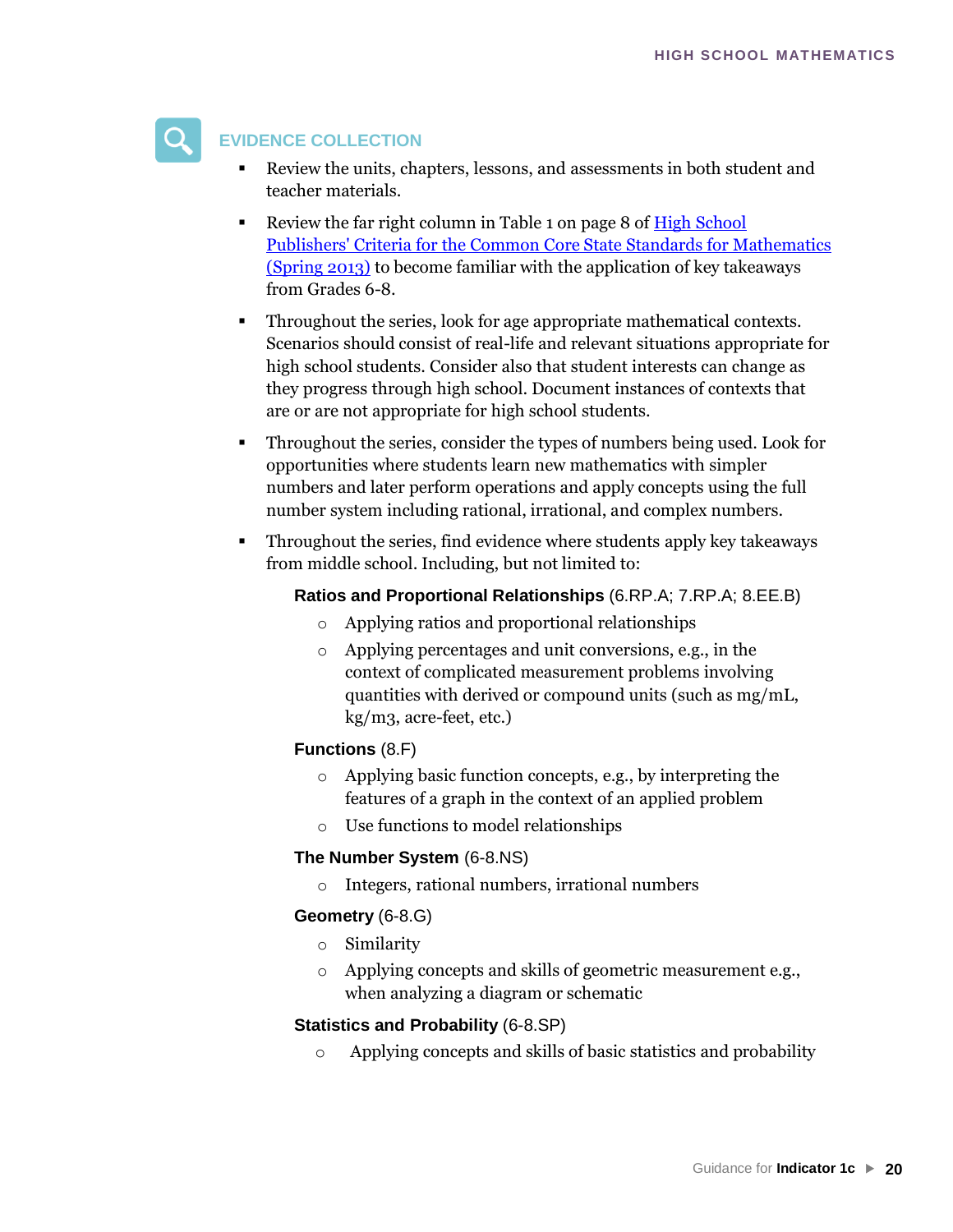Note: A problem in which students use reference data to determine the energy cost of different fuels might draw on proportional relationships, unit conversion, and other skills that were first introduced in the middle grades, yet still be a high-school level problem because of the strategic competence required" (p. 10 HS Publishers' Criteria).

If the materials provide resources for differentiated learning, consider whether lower-performing students and/or special populations still have opportunities to engage in non-plus standards experiences appropriate for high school. Note: The quality and types of the differentiation provided by the materials are examined in Gateway 3.

### **DISCUSSION POINTS FOR REVIEW TEAM MEETING**

- 1. How relevant are the contexts to typical high school students? Do the contexts throughout the series reflect changes in students as they mature through high school?
- 2. Do students regularly practice operations on rational and irrational numbers? Do the tasks and exercises help students grow in their procedural skills with operations on real numbers?
- 3. Which of the key takeaway applications (from Table 1 of the Publishers' Criteria) are present in the series? Are the key takeaways being applied or are they merely absorbed into a procedure? Do the applications of key takeaways occur throughout the series or only within one course?



#### **SCORING**

| 2 points | The materials regularly use age appropriate contexts, use various |
|----------|-------------------------------------------------------------------|
|          | types of real numbers, and provide opportunities for students to  |
|          | apply key takeaways from grades 6-8.                              |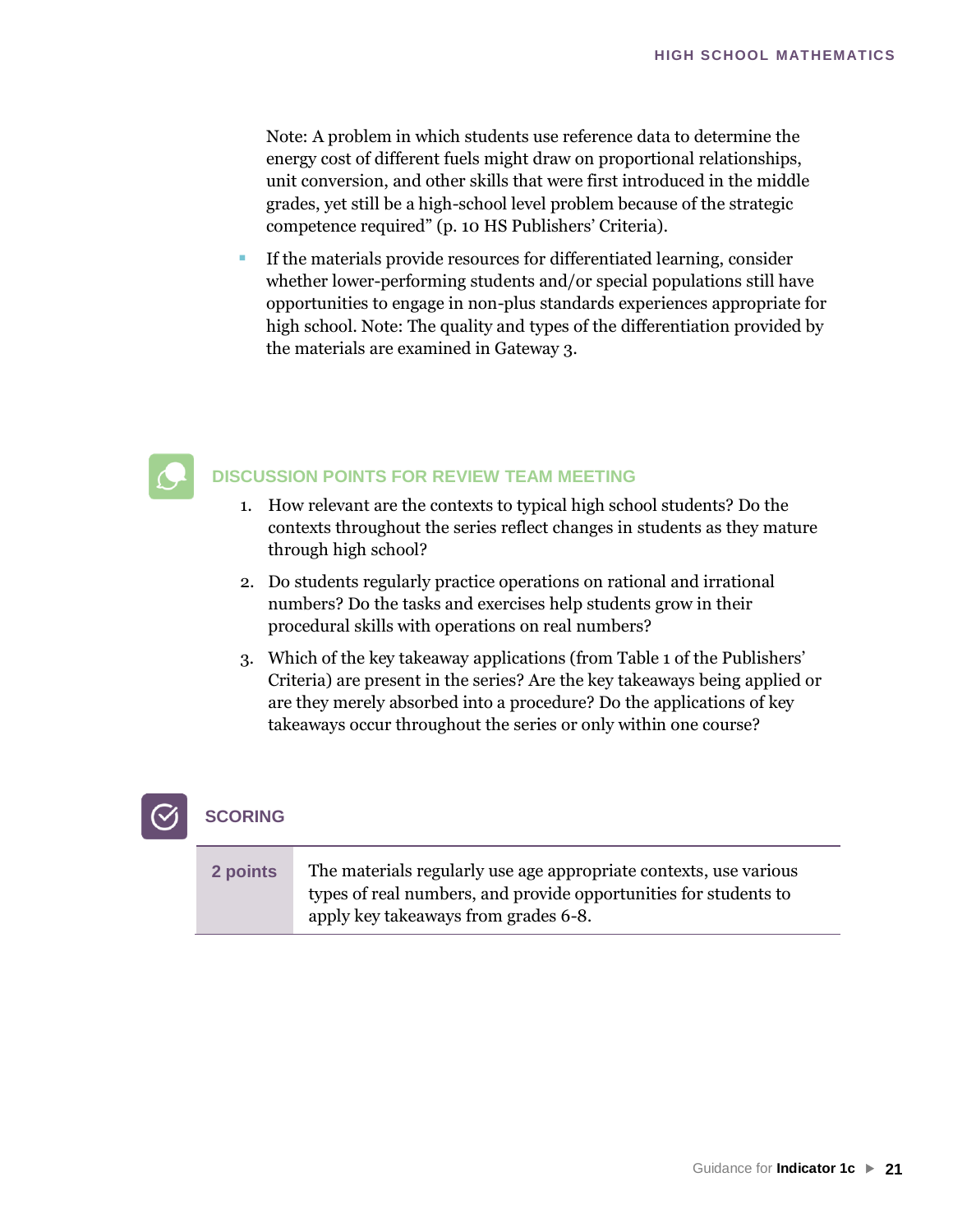| 1 point  | The materials regularly use age appropriate contexts and apply key<br>takeaways from grades 6-8, yet do not vary the types of real numbers<br>being used.                |
|----------|--------------------------------------------------------------------------------------------------------------------------------------------------------------------------|
|          | <b>AND/OR</b>                                                                                                                                                            |
|          | The materials regularly use various types of real numbers and apply<br>key takeaways from grades 6-8, yet do not use age appropriate<br>contexts.                        |
|          | <b>AND/OR</b>                                                                                                                                                            |
|          | The materials regularly use age appropriate contexts and vary the<br>types of real numbers being used, yet some of the key takeaways<br>from grades 6-8 are not applied. |
| 0 points | The materials regularly do not use age appropriate contexts or vary<br>the types of real numbers being used.<br><b>AND/OR</b>                                            |
|          | The materials do not apply most of the key takeaways from grades                                                                                                         |
|          | $6-8.$                                                                                                                                                                   |

T.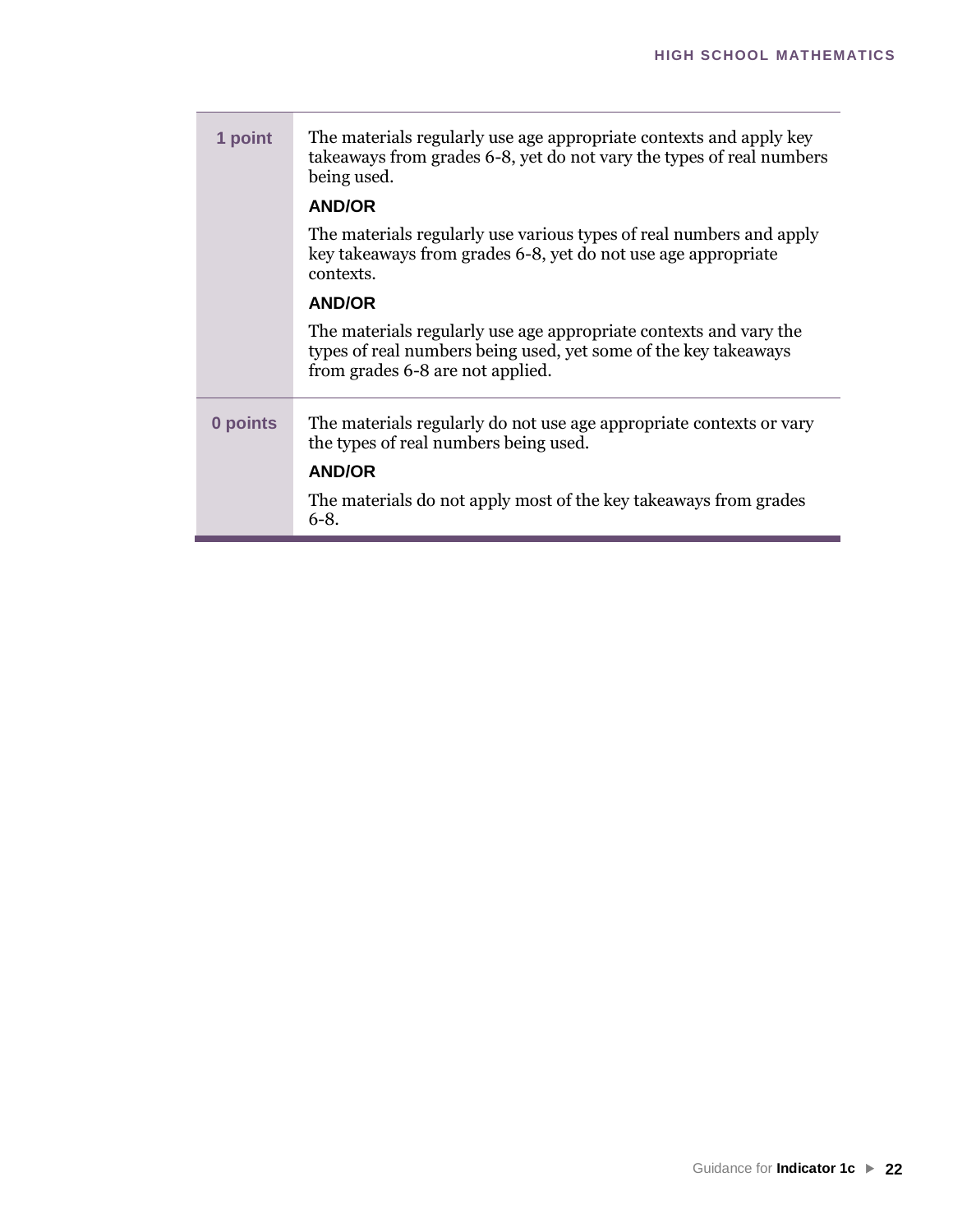| <b>GUIDANCE FOR</b> |  | Indicator 1d                                                                                                                                                                                        |
|---------------------|--|-----------------------------------------------------------------------------------------------------------------------------------------------------------------------------------------------------|
|                     |  | <b>Focus and Coherence: Coherence within and across</b><br><b>COUISES</b>                                                                                                                           |
| <b>CRITERION</b>    |  | The instructional materials are coherent and consistent with "the high<br>school standards that specify the mathematics which all students should<br>study in order to be college and career ready" |
| <b>INDICATOR</b>    |  | The materials are mathematically coherent and make meaningful<br>connections in a single course and throughout the series, where<br>appropriate and where required by the Standards.                |

**Are the materials mathematically coherent? Do the materials make meaningful connections to prior learning within a course and across the series? Do the materials connect multiple standards and/or clusters in meaningful ways?**



#### **WHAT IS THE PURPOSE OF THIS INDICATOR?**

This indicator supports the shifts of Focus and Coherence within and across courses throughout the series. This indicator examines the materials to determine if the materials are making meaningful connections to prior learning. Connections between and across multiple standards are made in meaningful ways to support understanding of multiple standards at the same time.



#### **EVIDENCE COLLECTION**

- Review the units, chapters and lessons in both student and teacher materials.
- Review the course and series scope and sequence.
- **EXECTE:** Review progression documents and standards as needed: CCSSM [Progressions documents](http://ime.math.arizona.edu/progressions/)
- [Look for evidence throughout](http://ime.math.arizona.edu/progressions/) the series where students build mathematical knowledge by linking and applying multiple concepts within and across courses.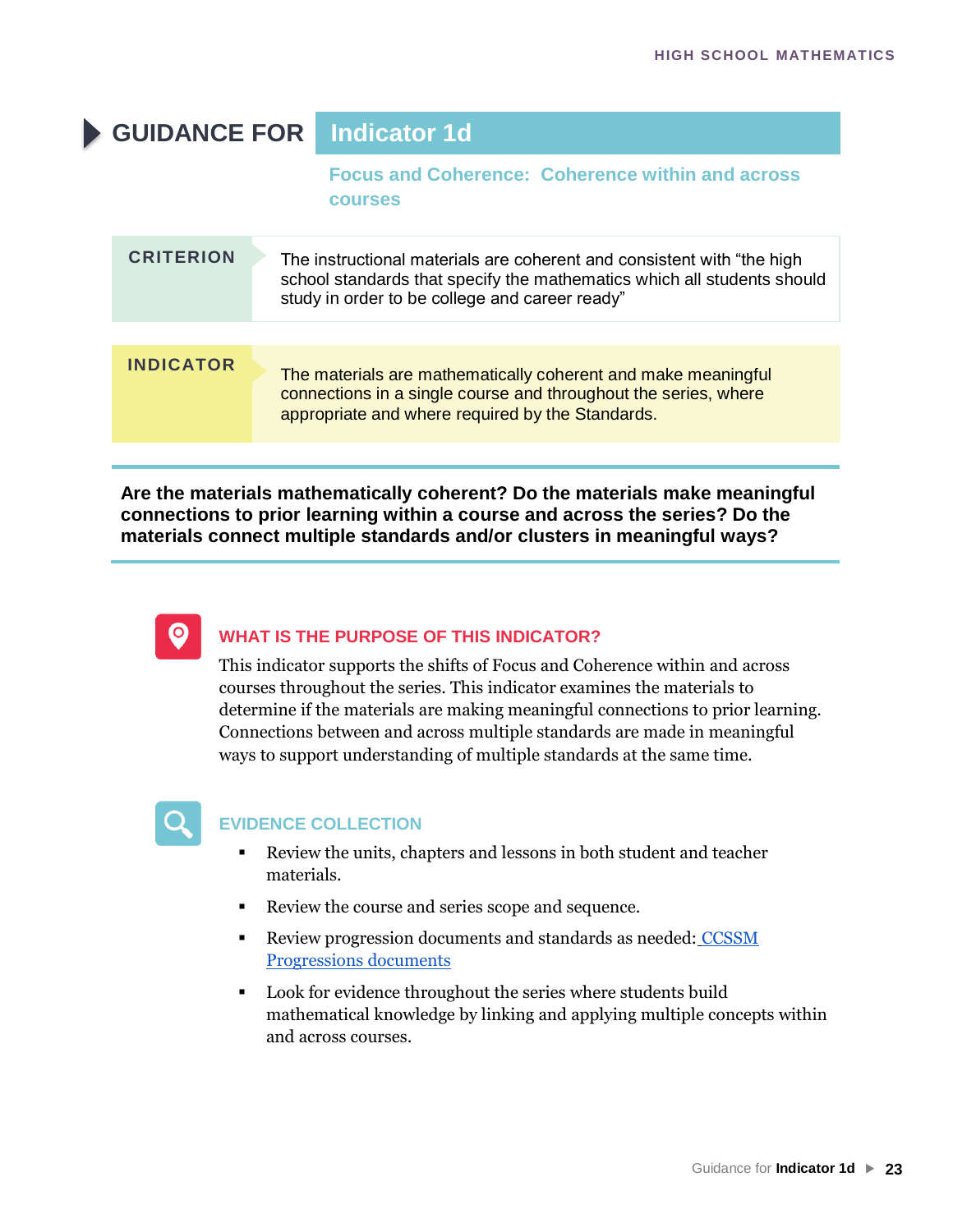- Look for lesson objectives that develop in a systematic way to meet the full depth of the high school standards.
- Identify explicit connections to prior course and series learning for teachers and students. Materials allow teachers to design lessons and units that carefully connect new content and skills to those learned earlier in the course or across the series. For example, lessons and activities that serve to connect two or more clusters in a domain, two or more domains in a conceptual category, or two or more conceptual categories.

Examples of connections between conceptual categories:

- o Applying geometric concepts in modeling situations (G-MG) allows students to create equations in one variable (A-CED.1) and use units as a way to understand problems and guide the solution (N-Q.3).
- o The correspondence between numerical coordinates and geometric points allows methods from algebra to be applied to geometry and vice versa. The solution set of an equation becomes a geometric curve, making visualization a tool for doing and understanding algebra.
- o Functions may be used to describe data; if the data suggest a linear relationship, the relationship can be modeled with a regression line, and its strength and direction can be expressed through a correlation coefficient.

Examples of connections among standards, clusters, and domains:

- The progression from congruence to area to similarity can be used to put each of these topics on a logical footing: The basic assumptions that congruent figures have the same area and that area is invariant under finite dissection bring coherence to the formulas for calculating areas of polygonal regions. These formulas, along with results such as the fact that triangles with equal bases and heights have the same area, can be used to prove properties of dilations and similarity. The triangle similarity criteria are necessary to develop the trigonometry of right triangles.
- o Study of linear associations in statistics and probability (S-ID.6c, 7) builds on students' understanding of linear relationships (cf. F-LE.1). Exploration of quadratic relationships in data on two measurement variables (S-ID.6) depends on understanding key features of a quadratic function and being able to interpret them in terms of a context (F-IF..4).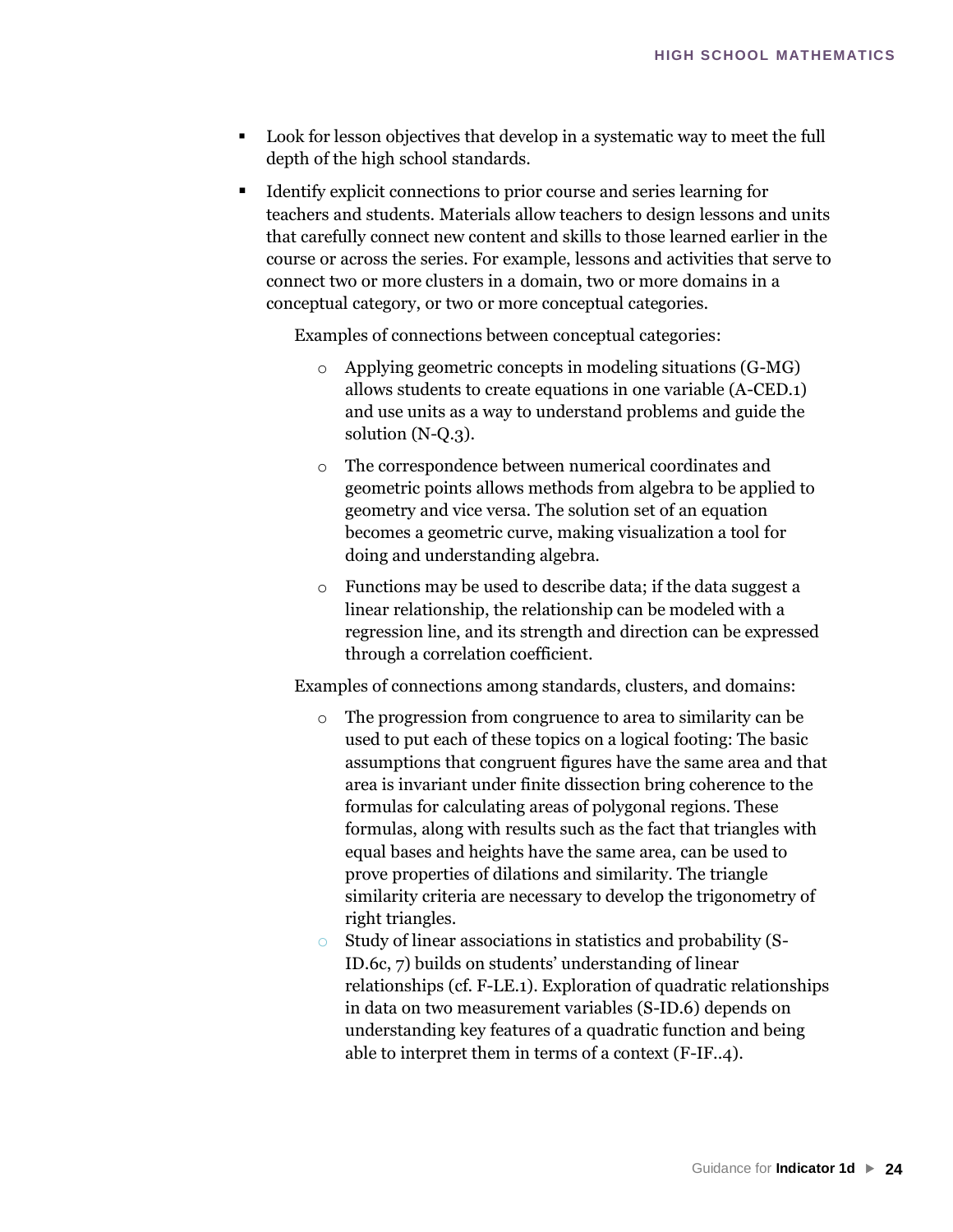### **DISCUSSION POINTS FOR REVIEW TEAM MEETING**

- 1. How is coherence present both within and across courses in the series?
- 2. How are the materials using previous course concepts to develop the full depth of the high school standards?



## **SCORING**

| 2 points | Materials foster coherence through meaningful mathematical<br>connections in a single course and throughout the series, where<br>appropriate and where required by the Standards.           |
|----------|---------------------------------------------------------------------------------------------------------------------------------------------------------------------------------------------|
| 1 point  | Materials partially foster coherence through meaningful<br>mathematical connections in a single course and throughout the<br>series, where appropriate and where required by the Standards. |
| 0 points | Materials do not foster coherence through meaningful mathematical<br>connections in a single course and throughout the series, where<br>appropriate and where required by the Standards.    |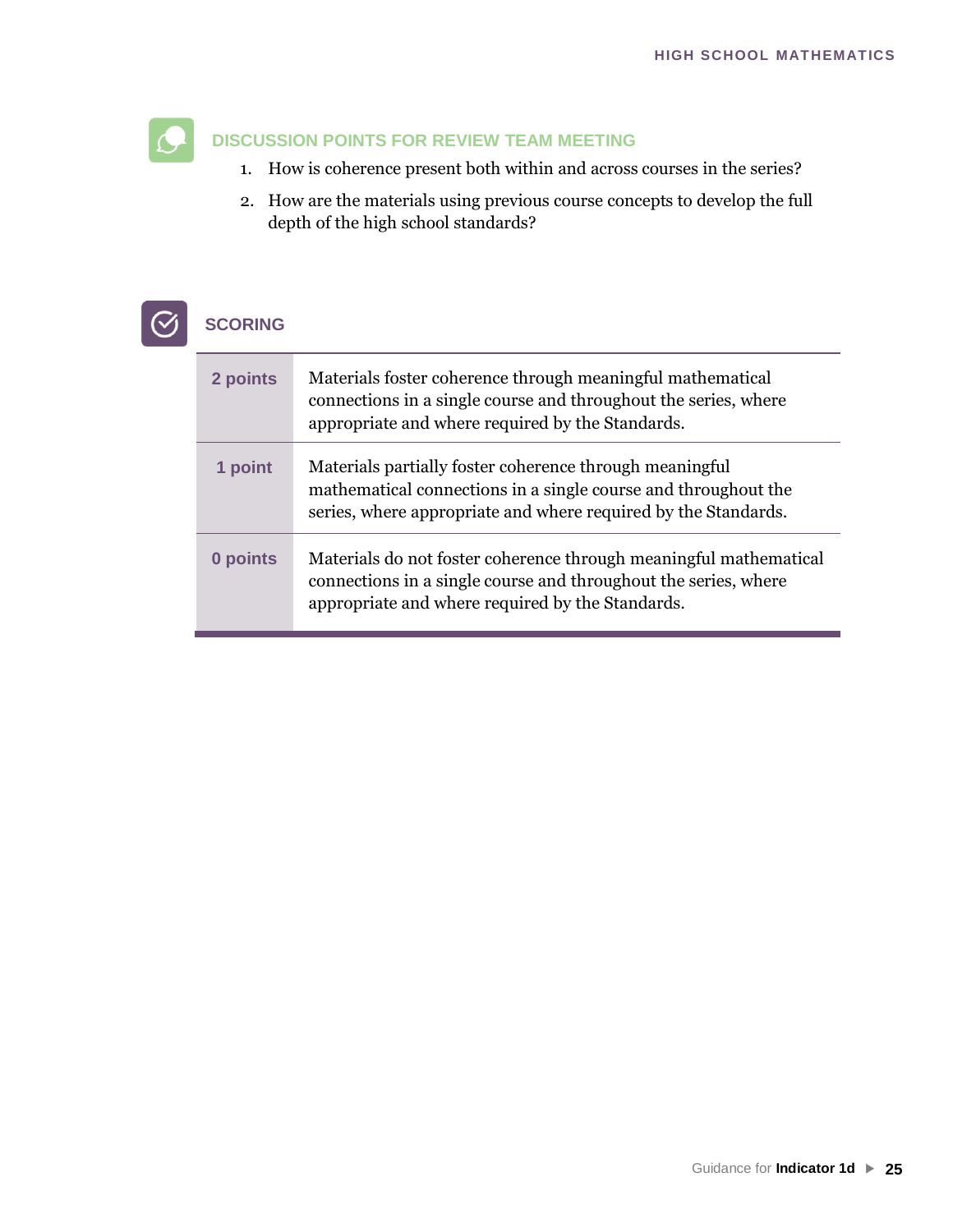# **GUIDANCE FOR Indicator 1e**

**Focus and Coherence: Connect to Grades 6-8 prior knowledge**

| <b>CRITERION</b> | The instructional materials are coherent and consistent with "the high<br>school standards that specify the mathematics which all students should<br>study in order to be college and career ready" |
|------------------|-----------------------------------------------------------------------------------------------------------------------------------------------------------------------------------------------------|
| <b>INDICATOR</b> | The materials explicitly identify and build on knowledge from Grades 6-8<br>to the High School Standards.                                                                                           |

#### **How do materials explicitly identify and build knowledge from Grades 6-8 to the High School Standards?**



#### **WHAT IS THE PURPOSE OF THIS INDICATOR?**

This indicator supports the shifts of Focus and Coherence, looking specifically at how the non-plus standards coherently connect to and build upon standards from grades 6-8. This indicator examines the materials to determine if references to standards from grades 6-8 are for the purpose of building on students' previous knowledge and allowing students to make connections to new learning.



#### **EVIDENCE COLLECTION**

- Review the units, chapters and lessons in both student and teacher materials.
- Review additional documents provided by the publisher, such as scope and sequence materials.
- **EXECUTE:** Review criterion 3c on page 11 of the High School Publishers' Criteria for [the Common Core State Standards for Mathematics \(Spring 2013\).](http://www.corestandards.org/assets/Math_Publishers_Criteria_HS_Spring%202013_FINAL.pdf)
- [Review progression documents and standards as needed:](http://www.corestandards.org/assets/Math_Publishers_Criteria_HS_Spring 2013_FINAL.pdf) [http://ime.math.arizona.edu/progressions/.](http://ime.math.arizona.edu/progressions/)
- [Cluster headings in the Standards someti](http://ime.math.arizona.edu/progressions/)mes signal key moments where reorganizing and extending previous knowledge is important in order to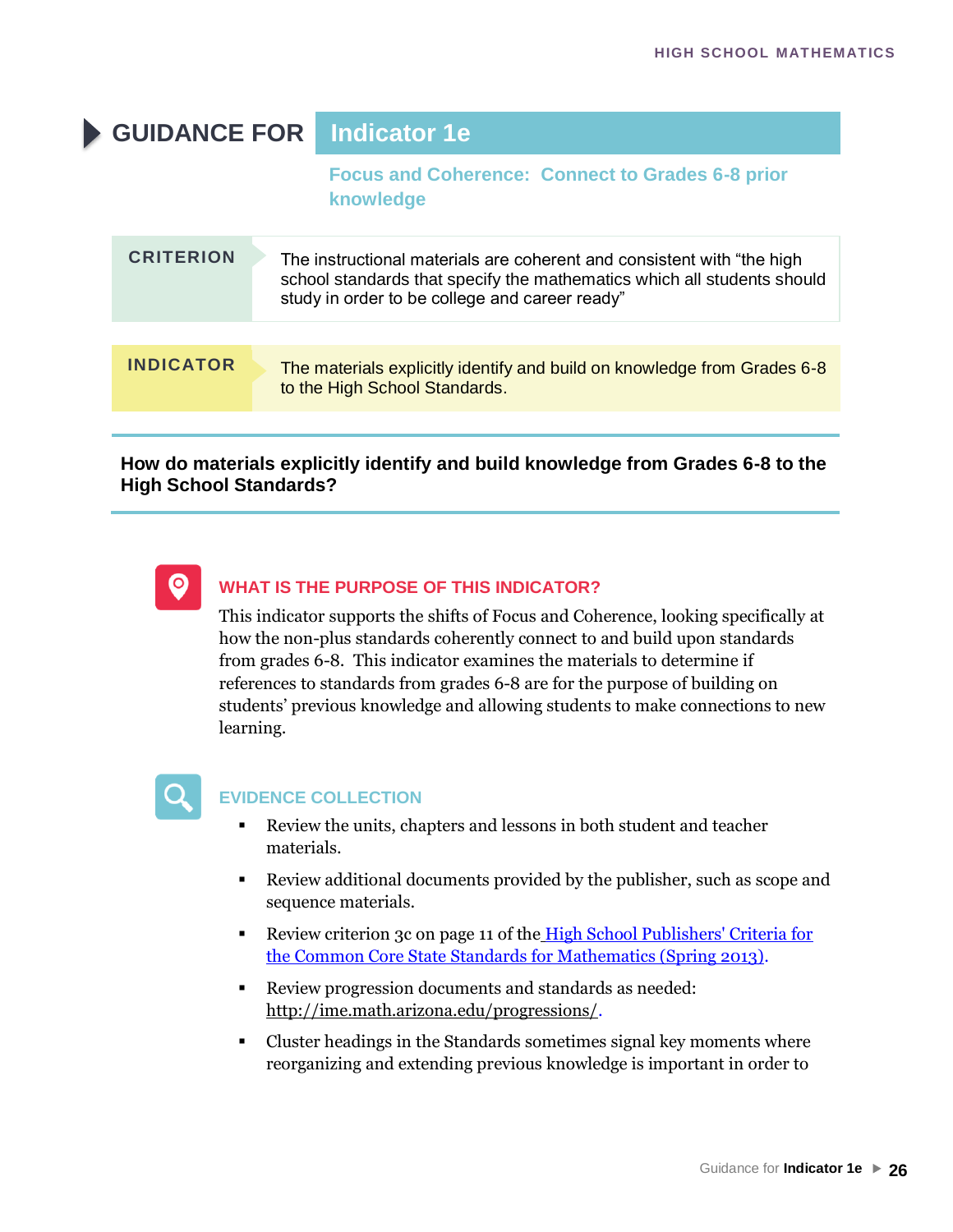accommodate new knowledge. At other times, the cluster headings signal key connections to grades 6-8. Look for and be mindful of such clusters.

Examples include but are not limited to:

- o N-RN.A "Extend the properties of exponents to rational exponents."
- o A-REI.C "Solve systems of equations" extends 8.EE.8 "Analyze and solve pairs of simultaneous linear equations."
- o F-IF.A "Understand the concept of a function and use function notation" connects naturally with 8.F.A "Define, evaluate, and compare functions."
- o G-.SRT.A "Understand similarity in terms of similarity transformations" builds on the work of 8.G.A "Understand congruence and similarity…"
- o G-GMD.A "Explain volume formulas and use them to solve problems" coheres with 8.G.9 "Know the formulas for the volumes of cones, cylinders, and spheres and use them to solve real-world and mathematical problems," 7.G.6 "Solve real-world and mathematical problems involving area, volume…," and 6.G.A "Solve real-world and mathematical problems involving area, surface area, and volume."
- o G-CO.A "Prove geometric theorems" extends the work of 7.G.5 "Use facts about supplementary, complementary, vertical, and adjacent angles in a multi-step problem to write and solve simple equations for an unknown angle in a figure."
- o S-ID.A "Summarize, represent, and interpret data on a single count or measurement variable" relates well to 6.SP.B "Summarize and describe distributions."
- Throughout the series, look for:
	- o grades 6-8 standards that are clearly identified as such in both the teacher and student materials.
	- o connections between 6-8 and high school concepts that are clearly articulated for teachers but may not be explicitly named for students.
	- o the design of the materials to focus on the connections to mathematics of the previous grades as referenced in the Progression documents.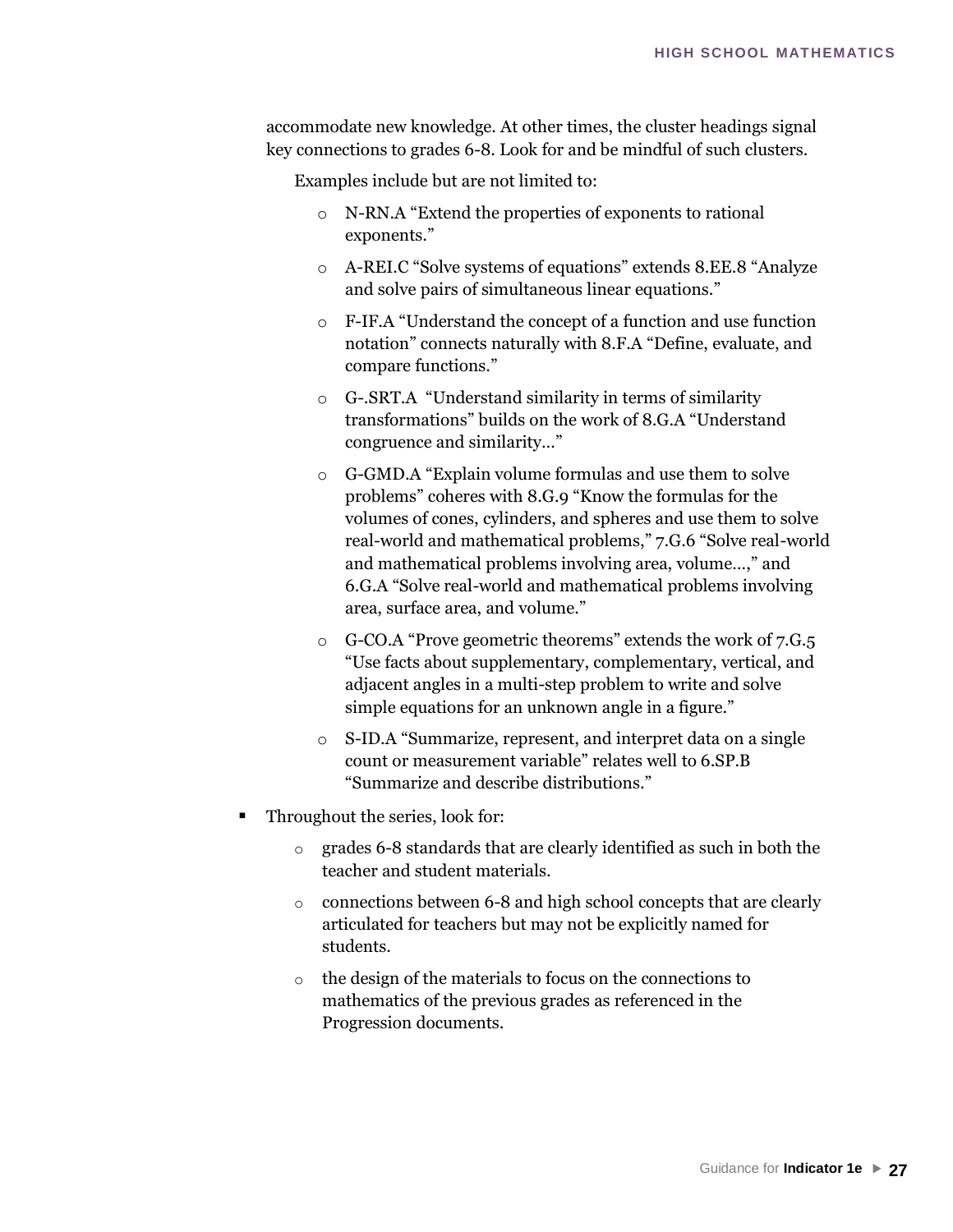Determine if standards from grades 6-8 are addressed in an appropriate way for high school; making meaningful connections rather than materials "re-teaching" Grades 6-8 standards.

Examples of grade 6-8 to high school coherence could include, but are not limited to:

- o Students work extensively with ratios and proportions in grades 6-8. In high school students work with trigonometric ratios.
- o Students work with transformations in order to understand similarity and congruence. In high school, students extend their work with transformations to develop similarity and congruence proofs.
- o Students in middle grades worked with measurement units, including units obtained by multiplying and dividing quantities. In high school, students apply these skills in a more sophisticated fashion to solve problems in which reasoning about units adds insight into the structure of the problem and the solutions in context (N-Q).
- o Students in grade 8 extended their prior understanding of proportional relationships to begin working with functions with an emphasis on linear functions. In high school, students will master linear and quadratic functions. Students encounter other kinds of functions to ensure that general principles are perceived in generality, as well as to enrich the range of quantitative relationships considered in problems.
- o As students acquire mathematical tools from their study of algebra and functions, they apply these tools in statistical contexts (e.g., S-ID.6). In a modeling context, they might informally fit a quadratic function to a set of data, graphing the data and the model function on the same coordinate axes. They also draw on skills they first learned in middle school to apply basic statistics and simple probability in a modeling context. For example, they might estimate a measure of center or variation and use it as an input for a rough calculation.
- o In grades 6-8, students worked with a variety of geometric measures (length, area, volume, angle, surface area, and circumference). In high school, students apply these component skills in tandem with others in the course of modeling tasks and other substantial applications (MP4).
- o In grade 8, students learned the Pythagorean theorem and used it to determine distances in a coordinate system (8.G.6–8). Early in high school, students prove theorems using coordinates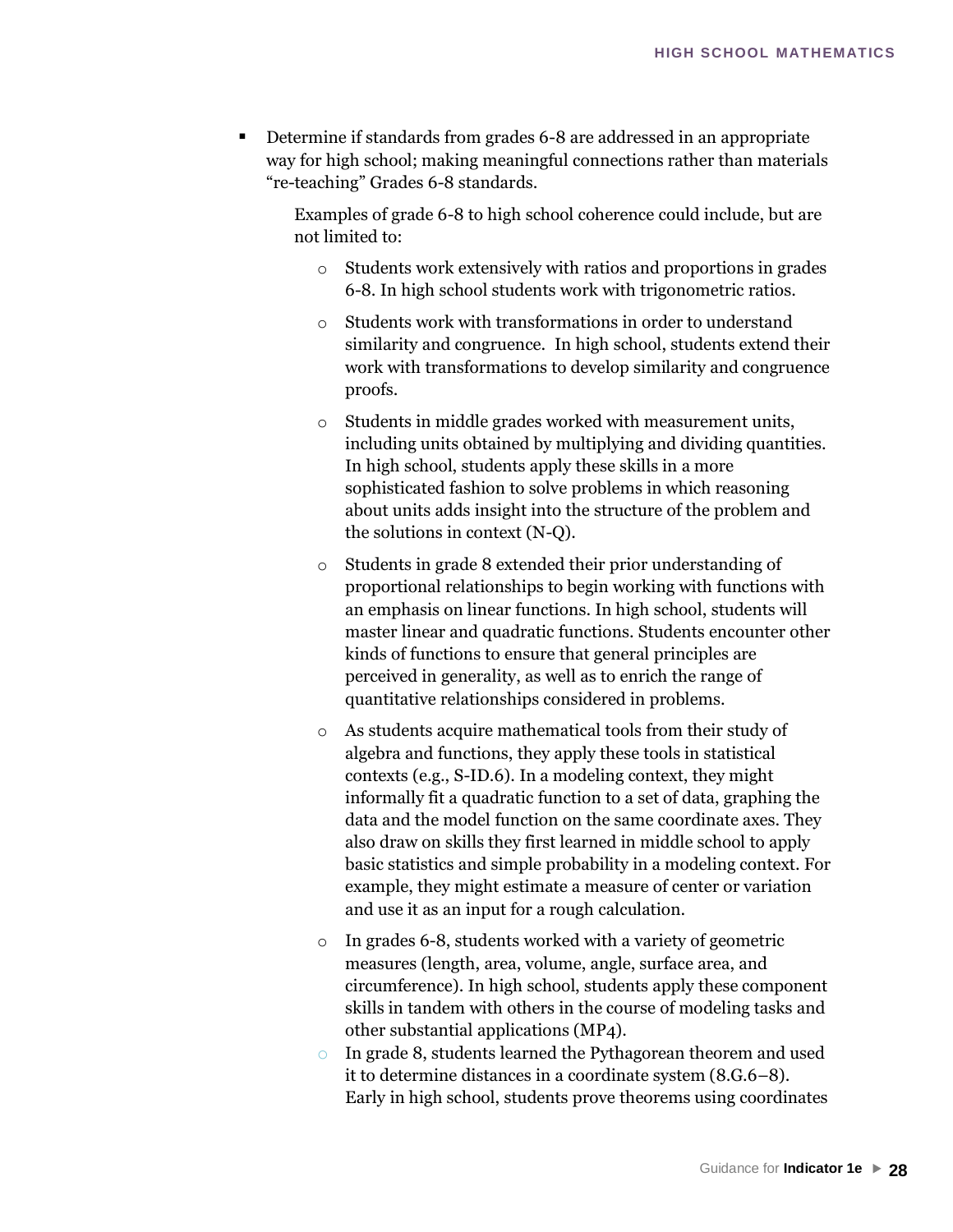(G-GPE.4–7). Later in high school, students build on their understanding of distance in coordinate systems and draw on their growing command of algebra to connect equations and graphs of conic sections (e.g., G-GPE.1).



#### **DISCUSSION POINTS FOR REVIEW TEAM MEETING**

- 1. [Are the Grade 6-8 standards explicitly identified?](http://ime.math.arizona.edu/progressions/)
- 2. [How are the materials using standards from grades](http://ime.math.arizona.edu/progressions/) 6 through 8 to develop understanding of high school content?
- 3. Are the grades 6-8 connections a purposeful extension or reinforcement of course-level standards, or do the connections unduly interfere with the work of the course/ series?



#### No score is given for indicator 1f. Only qualitative evidence is provided.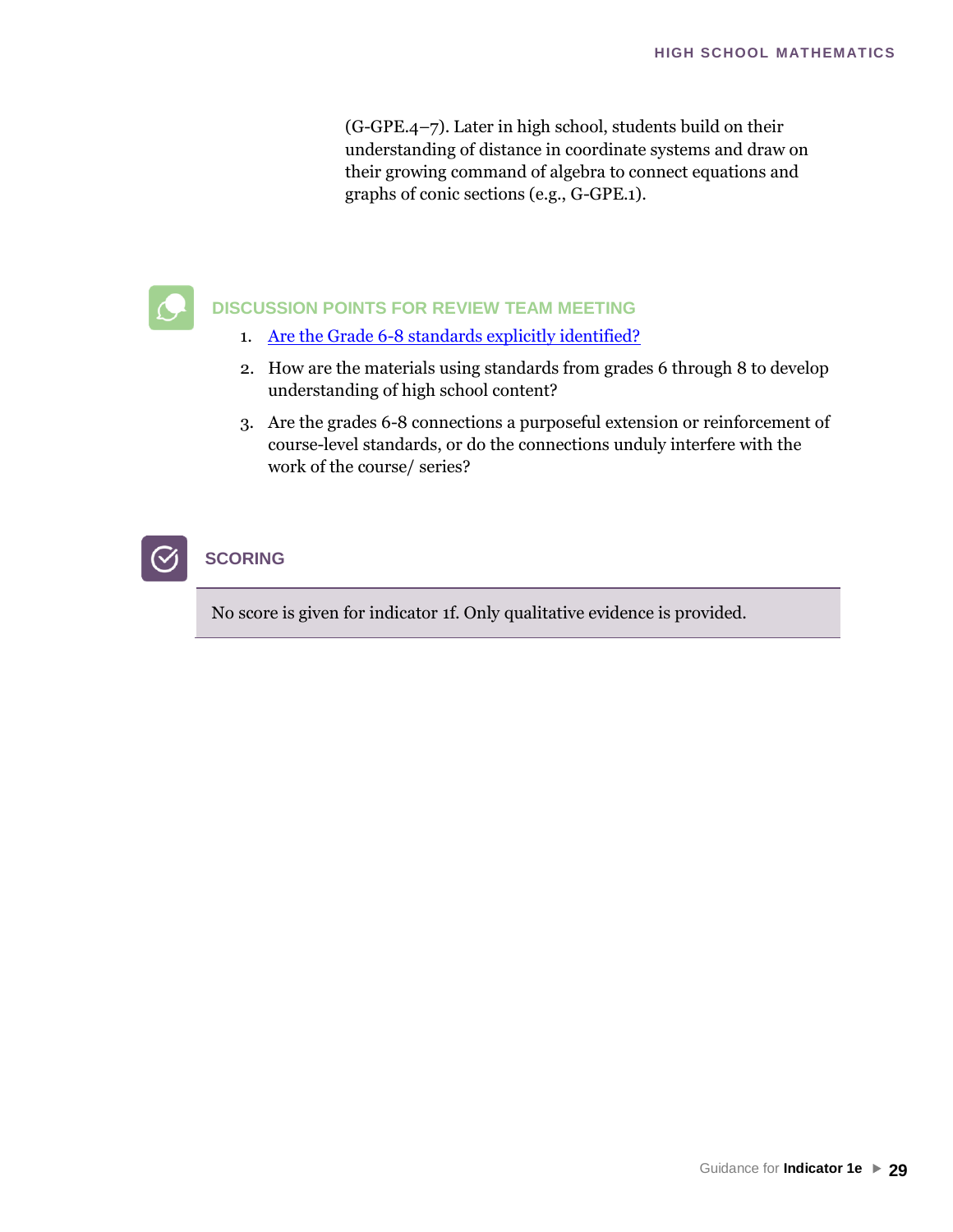# **GUIDANCE FOR Indicator 1f**

#### **Focus and Coherence: Plus Standards**

**For Mississippi: All "plus standards", identified in the original CCSSM were indicated with the following symbol (+). Mississippi has taken all of these "plus standards" and created a separate, stand-alone, whole year course entitled Advanced Mathematics Plus.** 

**This indicator is not scored for materials not aligned to the Mississippi Advanced Mathematics Plus course standards.** 

| <b>CRITERION</b> | The instructional materials are coherent and consistent with "the high<br>school standards that specify the mathematics which all students should<br>study in order to be college and career ready" |
|------------------|-----------------------------------------------------------------------------------------------------------------------------------------------------------------------------------------------------|
|                  |                                                                                                                                                                                                     |
| <b>INDICATOR</b> | The plus (+) standards, when included, are explicitly identified and<br>coherently support the mathematics which all students should study in<br>order to be college and career ready.              |
|                  |                                                                                                                                                                                                     |

**Are the plus (+) standards explicitly identified and used to coherently support the mathematics which all students should study in order to to be college and career ready?**



#### **WHAT IS THE PURPOSE OF THIS INDICATOR?**

"The high school standards specify the mathematics that all students should study in order to be college and career ready. Additional mathematics that students should learn in order to take advanced courses such as calculus, advanced statistics, or discrete mathematics is indicated by  $(+)$ ". The purpose of this indicator is to identify the plus standards in the materials, analyze their coherence with non-plus standards within the series, and determine if the materials attend to the full depth of the plus standards when they are addressed.



#### **EVIDENCE COLLECTION**

**Note:** This indicator is not scored for materials NOT aligned to the Mississippi Advanced Mathematics Plus course, but it is included in the report. Evidence is identified and collected to show where and how plus (+) standards are included,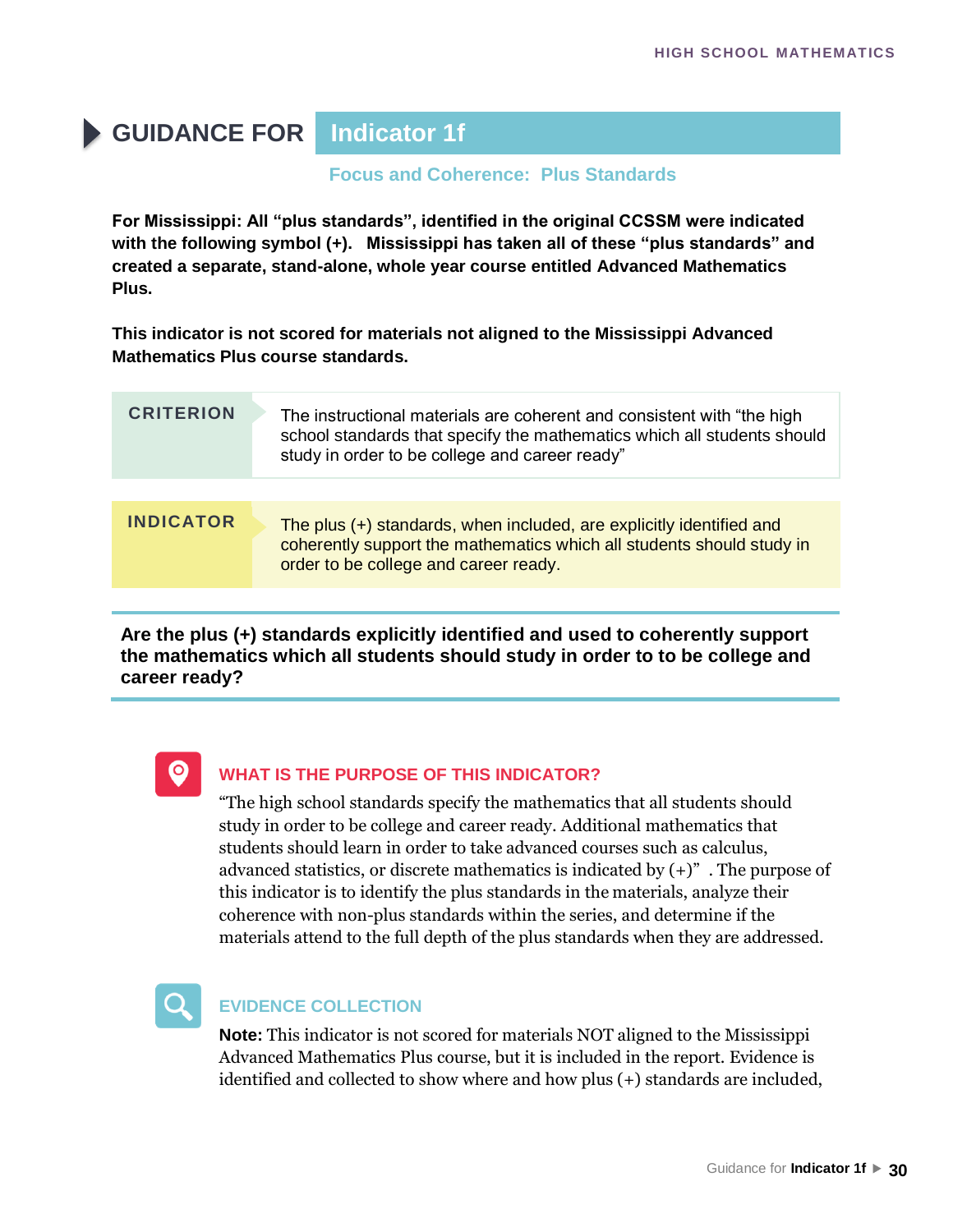and how they support coherence of the mathematics students are learning. The report for this indicator should include evidence for the plus standards similar to the evidence collected for the non-plus standards in indicators 1ai, 1aii, 1bii, 1c, 1d, and 1e.

- Review the units, chapters, and lessons in both student and teacher materials.
- Review additional documents provided by the publisher, such as scope and sequence materials.
- Determine which of the plus standards are addressed within the materials and where.
- Note if the plus standards are explicitly identified as such in the materials.
- Find evidence where the materials reach the full intent of the plus standards.
- Look to find connections between non-plus and plus standards. These should be clearly identified and explained for teachers but may not be explicitly named for students.
- Look to find connections between plus standards and advanced courses, such as calculus, advanced statistics, or discrete mathematics. These connections should be clearly identified and explained for teachers but may not be explicitly named for students.
- Determine if work with the plus standards deters from the work with the non-plus standards.
- If the plus standards are separated from non-plus standards in a course within the series, then the evidence should note if this separation is inappropriate or distracting.



- 1. How are the materials incorporating the plus standards in order to prepare students sufficiently for future advanced level mathematics courses?
- 2. How does the treatment of a plus standard enhance the work of the lesson/unit/course?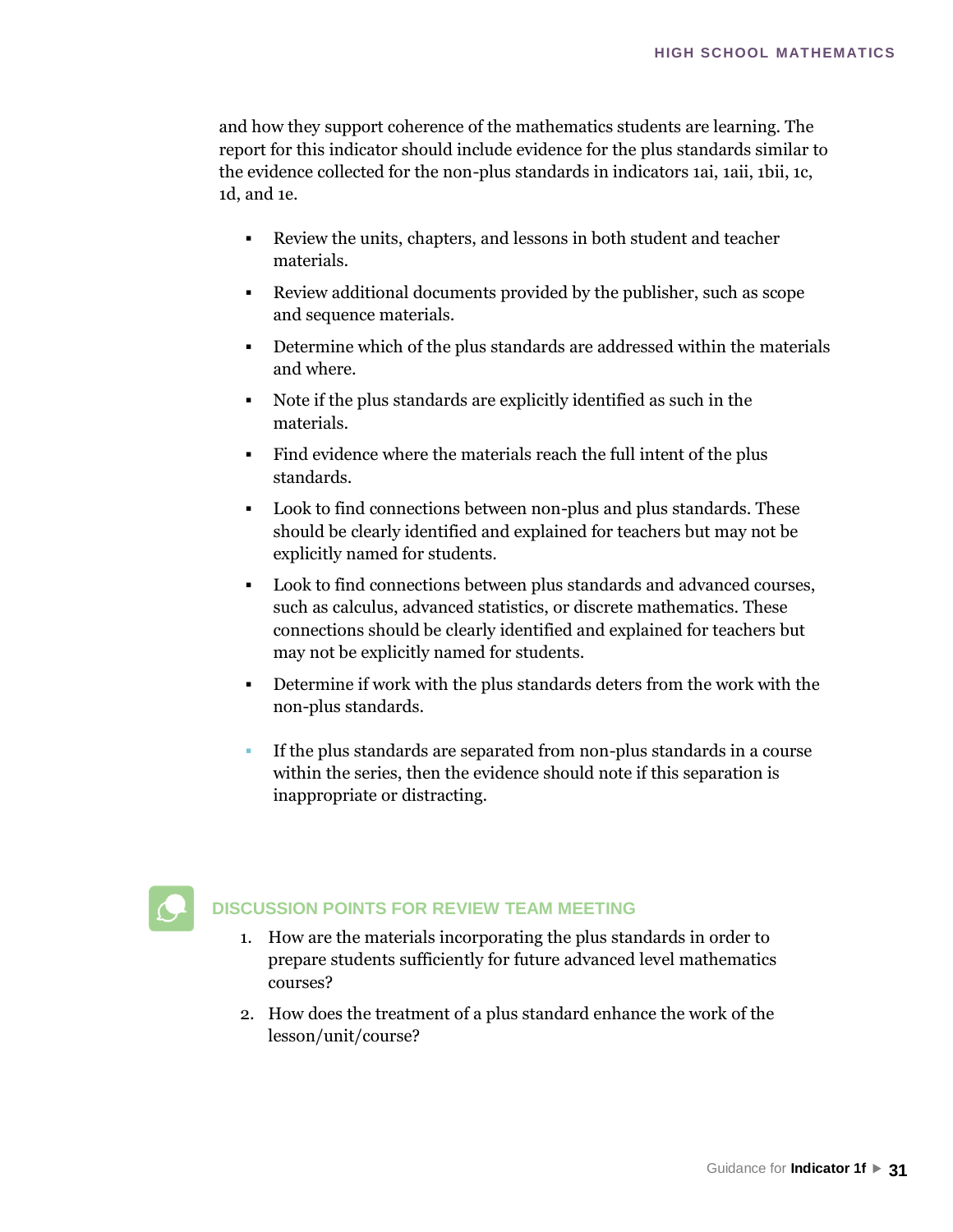- 3. If a teacher omits a plus standard in the materials, how will the flow of the lesson/unit change? Will omitting a plus standard diminish student opportunity for learning other standards in the lesson/unit?
- 4. In what ways do the plus standards serve as purposeful extensions of course-level standards?
- 5. Do the plus standards unduly interfere with the work of the course?

#### **SCORING**  $\circ$

| 2 points | Content from Grades 6-8 is explicitly identified and supports the<br>progressions of the high school standards.<br>Connections between grades 6-8 and high school concepts are<br>present and allow students to extend their previous knowledge.                                           |
|----------|--------------------------------------------------------------------------------------------------------------------------------------------------------------------------------------------------------------------------------------------------------------------------------------------|
| 1 point  | Content from 6-8 grades is not explicitly identified and/or does not<br>fully support the progressions of the high school standards.<br>Connections between grades 6-8 and high school concepts are<br>partially present but may not allow students to extend their previous<br>knowledge. |
| 0 points | Content from 6-8 grades is not explicitly identified and does not<br>support the progressions of the high school standards.<br>Connections between grades 6-8 and high school concepts are not<br>present and do not allow students to extend their previous<br>knowledge.                 |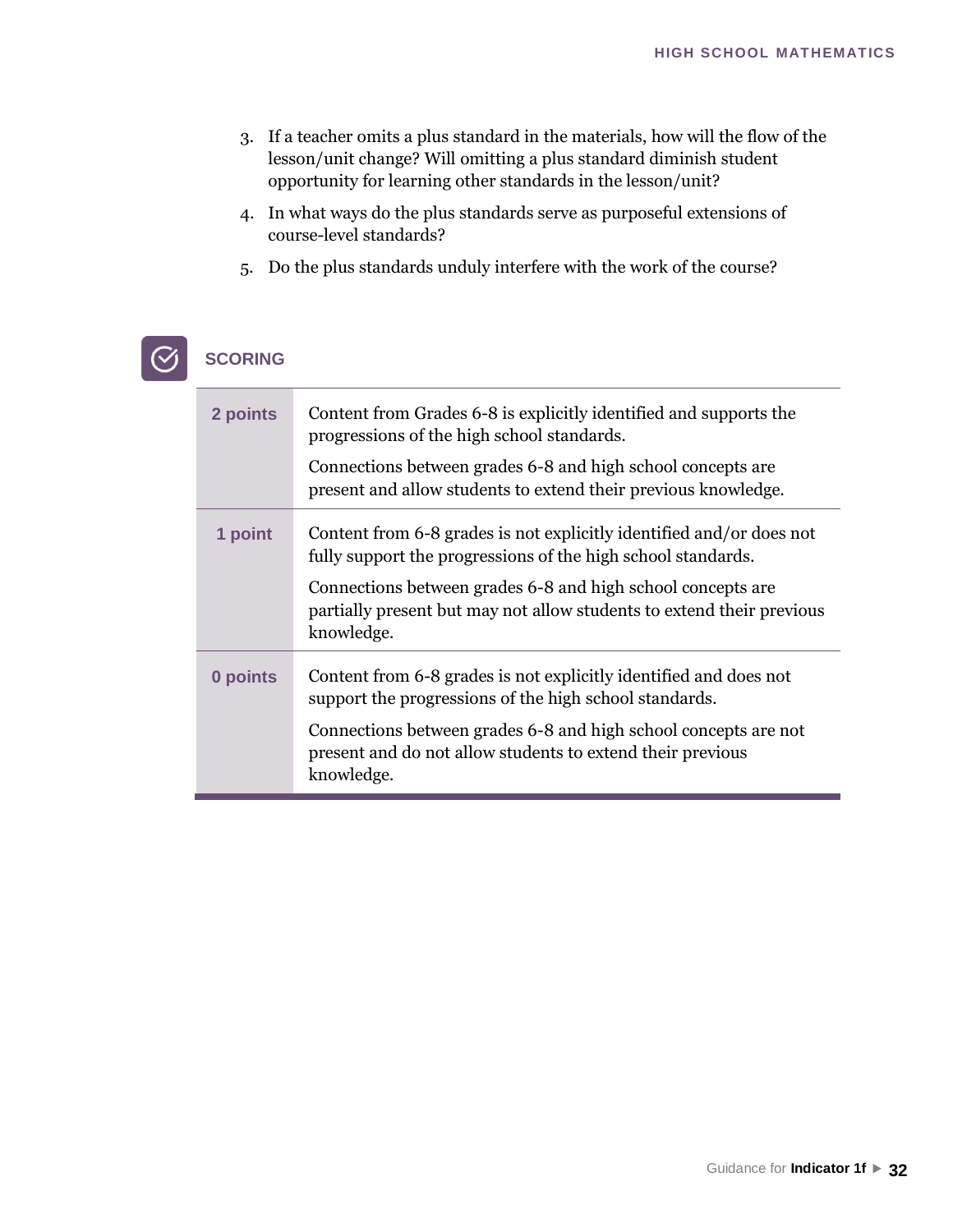**HIGH SCHOOL MATHEMATICS**

# **Gateway 2**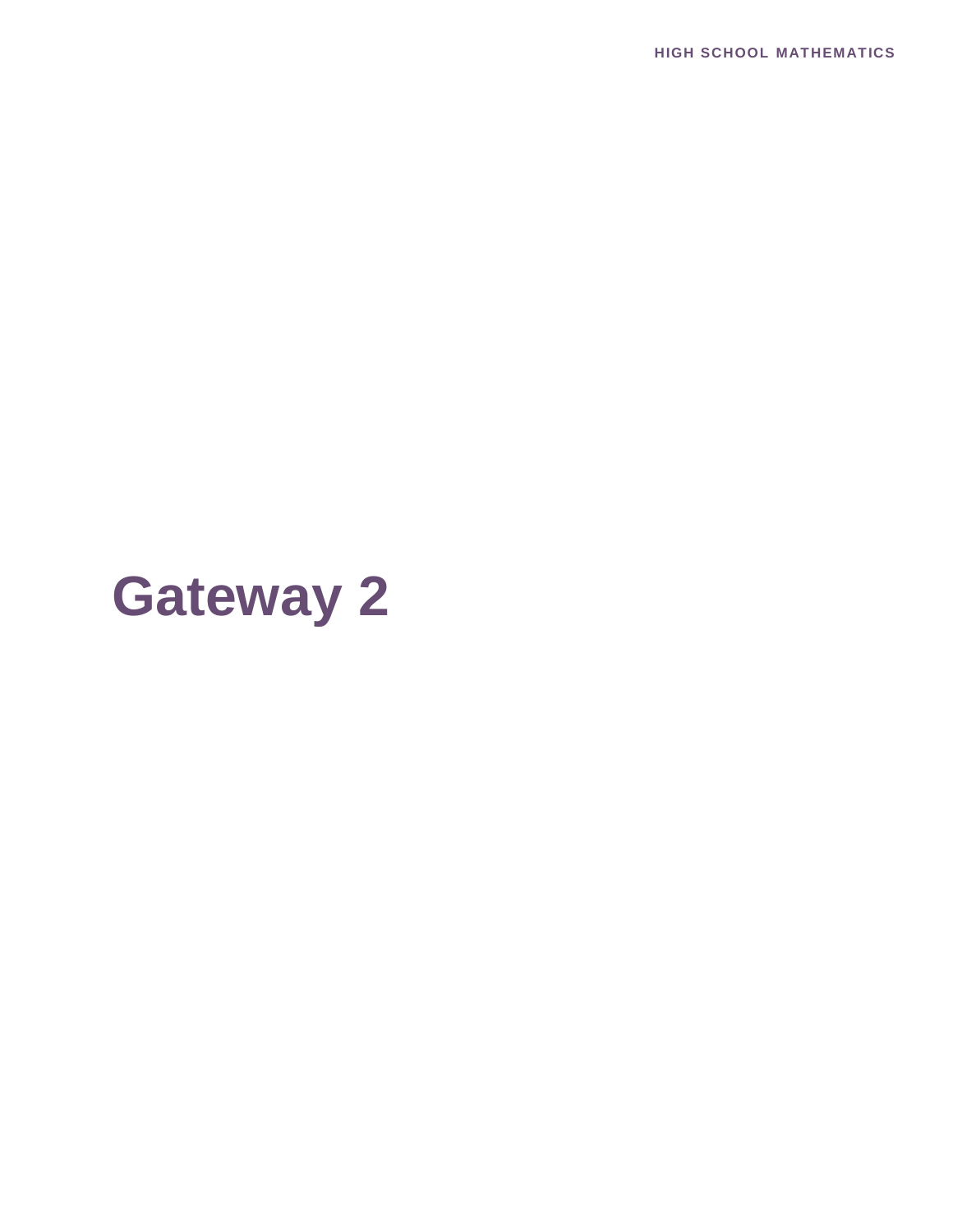# **GUIDANCE FOR Indicator 2a**

#### **Rigor and Balance: Conceptual Understanding**

| <b>CRITERION</b> | The instructional materials reflect the balances in the Standards and<br>help students meet the Standards' rigorous expectations, by giving<br>appropriate attention to: developing students' conceptual understanding;<br>procedural skills; and engaging applications. |
|------------------|--------------------------------------------------------------------------------------------------------------------------------------------------------------------------------------------------------------------------------------------------------------------------|
|                  |                                                                                                                                                                                                                                                                          |
| <b>INDICATOR</b> | The materials support the intentional development of students'<br>conceptual understanding of key mathematical concepts, especially<br>where called for in specific content standards or clusters.                                                                       |

**Do the instructional materials develop conceptual understanding throughout the series?** 

**Do the instructional materials provide opportunities for students to independently demonstrate conceptual understanding throughout the series?**



#### **WHAT IS THE PURPOSE OF THIS INDICATOR?**

This indicator, along with 2b, 2c, and 2d, determines the shift of rigor. In order to obtain rigor, there needs to be a balance among conceptual understanding, procedural skills, and application. Conceptual understanding of key concepts will allow students to be able to access concepts from a number of perspectives in order to see Mathematics as more than a set of algorithmic procedures.



#### **EVIDENCE COLLECTION**

- Review criterion 2a on page 9 of the High School Publishers' Criteria for [the Common Core State Standards for Mathematics \(Spring 2013\).](http://www.corestandards.org/assets/Math_Publishers_Criteria_HS_Spring%202013_FINAL.pdf)
- [Look at resources that help define what conceptual understanding means](http://www.corestandards.org/assets/Math_Publishers_Criteria_HS_Spring 2013_FINAL.pdf) [for mathematics.](http://www.corestandards.org/assets/Math_Publishers_Criteria_HS_Spring 2013_FINAL.pdf)
	- o [Video: "Building Conceptual Understanding in Mathematics"](https://www.youtube.com/watch?v=W1eLt0Dz8Fk)  [\(NCTM\)](https://www.youtube.com/watch?v=W1eLt0Dz8Fk)
	- o [Video: "Conceptual Understanding Excerpt" \(The Hunt Institute\)](https://www.youtube.com/watch?v=rUVDkpg_4Eg)
	- o [Reading: "Principles To Actions", \(NCTM\) p. 42](https://www.youtube.com/watch?v=rUVDkpg_4Eg)-48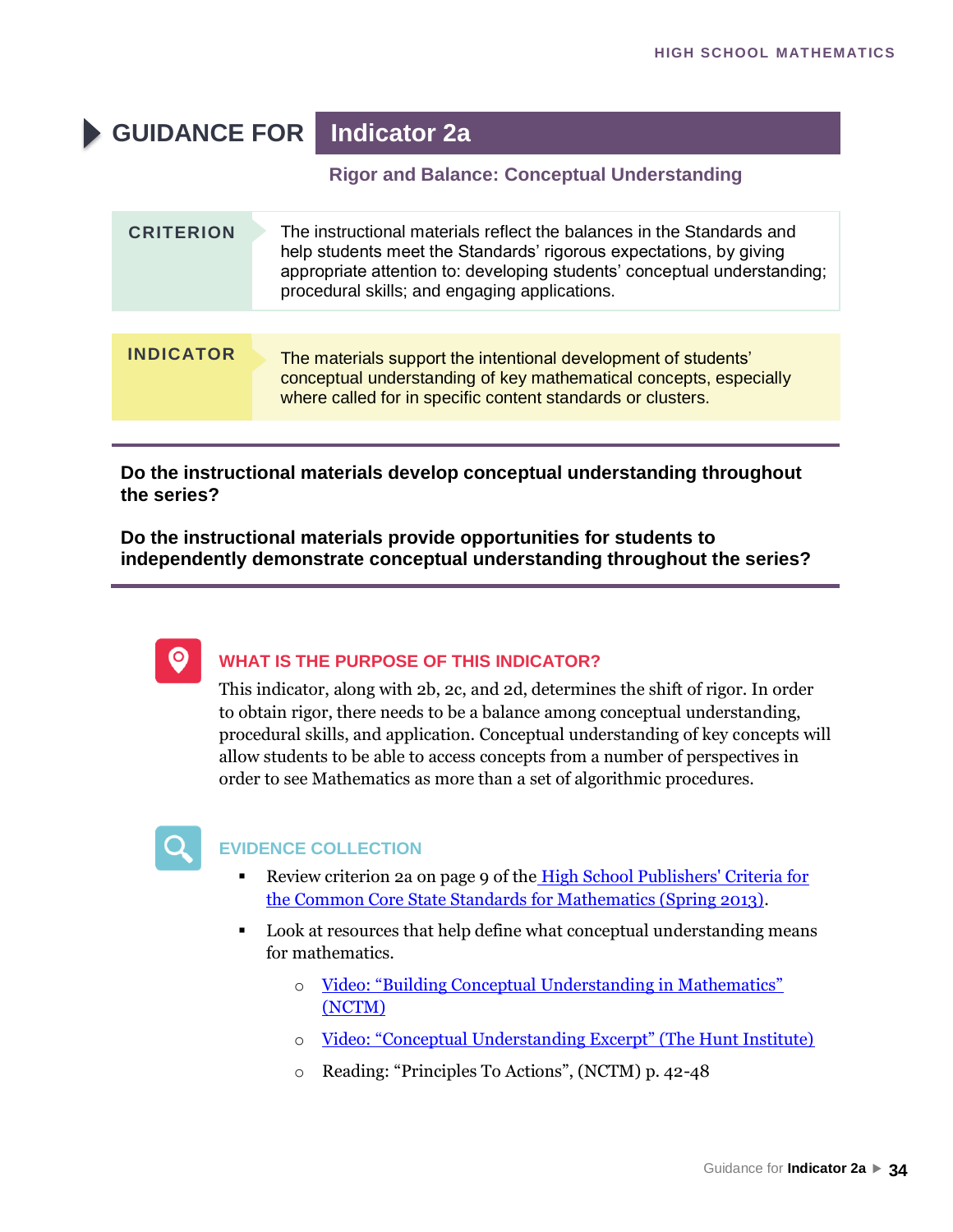$Select cluster(s)$  $Select cluster(s)$  or standard $(s)$  that specifically relate to conceptual understanding. Be aware that some cluster(s) and standard(s) lend themselves to more than one aspect of rigor. In such cases, look for evidence of conceptual understanding.

Examples include, but are not limited to:

#### **CLUSTERS/STANDARDS THAT RELATE TO CONCEPTUAL UNDERSTANDING**

**N-RN.1** – Explain how the definition of the meaning of rational exponents follows from extending the properties of integer exponents to those values, allowing for a notation for radicals in terms of rational exponents.

**A-APR.B** – Understand the relationship between zeros and factors of polynomials.

**A-REI.A** – Understand solving equations as a process of reasoning and explain the reasoning.

**A-REI.10** – Understand that the graph of an equation in two variables is the set of all its solutions plotted in the coordinate plane, often forming a curve (which could be a line).

**A-REI.11** – Explain why the x-coordinates of the points where the graphs of the equations  $y = f(x)$  and  $y = g(x)$  intersect are the solutions of the equation  $f(x) = g(x)$ ; find the solutions approximately, e.g., using technology to graph the functions, make tables of values, or find successive approximations. Include cases where  $f(x)$  and/or  $g(x)$  are linear, polynomial, rational, absolute value, exponential, and logarithmic functions.★

**F-IF.A** – Understand the concept of a function and use function notation.

**F-LE.1** – Distinguish between situations that can be modeled with linear functions and with exponential functions.

**G-SRT.2** – Given two figures, use the definition of similarity in terms of similarity transformations to decide if they are similar; explain using similarity transformations the meaning of similarity for triangles as the equality of all corresponding pairs of angles and the proportionality of all corresponding pairs of sides.

**G-SRT.6** – Understand that by similarity, side ratios in right triangles are properties of the angles in the triangle, leading to definitions of trigonometric ratios for acute angles.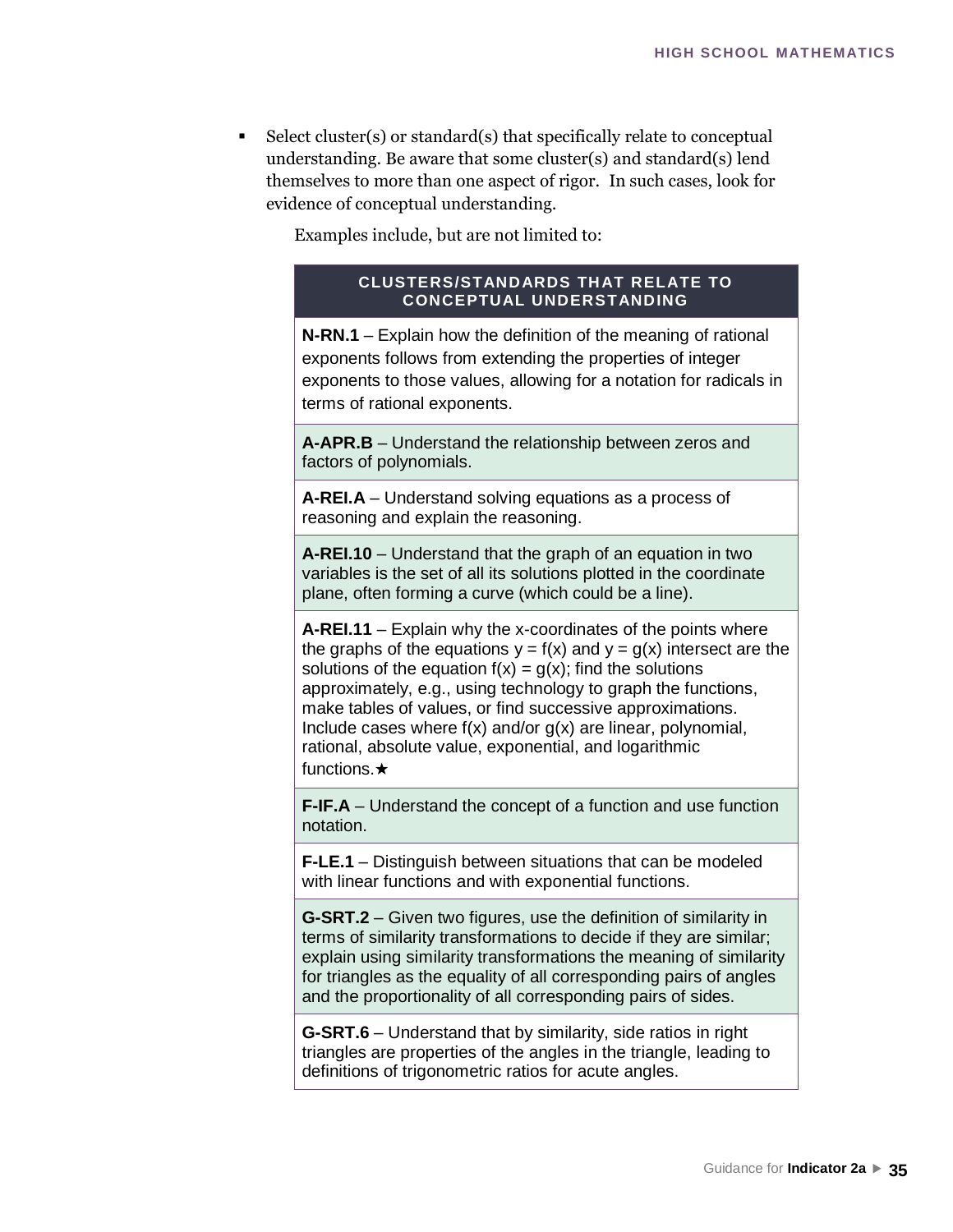**S-ID.7** – Interpret the slope (rate of change) and the intercept (constant term) of a linear model in the context of the data.

- Look for the evidence in lessons, review lessons, chapter and/or unit assessments, homework assignments, concept checks (if offered), handson activities (if offered), investigations (if offered), simple tasks and problems, and other areas that appear to be conceptual in nature.
- Evaluate whether conceptual understanding present in lessons/chapters/units aligns to the aspect of rigor in the standard(s).
- Determine if the materials feature high-quality conceptual problems and conceptual discussion questions, including brief conceptual problems with low computational difficulty.
- Determine if the materials offer opportunities for students to engage with concrete and semi-concrete representations, as well as verbalization and writing, when developing conceptual understanding.
- Determine if the materials feature opportunities to identify correspondences across mathematical representations in order to further develop conceptual understanding.
	- o Example: Through the series, the materials do not just offer opportunities for students to engage with different families of functions through equations, tables, graphs, and contexts, but the materials offer opportunities for students to make connections between the different representations for the various families of functions.
- Evidence must include specific examples from the instructional materials. Manipulatives do not necessarily indicate conceptual understanding. If evidence includes concrete and/or visual representations, explain how the representations are being used to develop conceptual understanding. If evidence is addressing clusters or standards that relate specifically to conceptual understanding, list the specific clusters/standards and explain how the evidence demonstrates conceptual understanding. If opportunities to develop conceptual understanding are missed, specifically list the clusters/standards/opportunities that are missed.
- Note whether the instructional materials include a specific section in units/chapters/lessons, etc. that are specifically designed for conceptual understanding. Include Unit, Lesson, Lesson Part and page numbers for reference for all examples.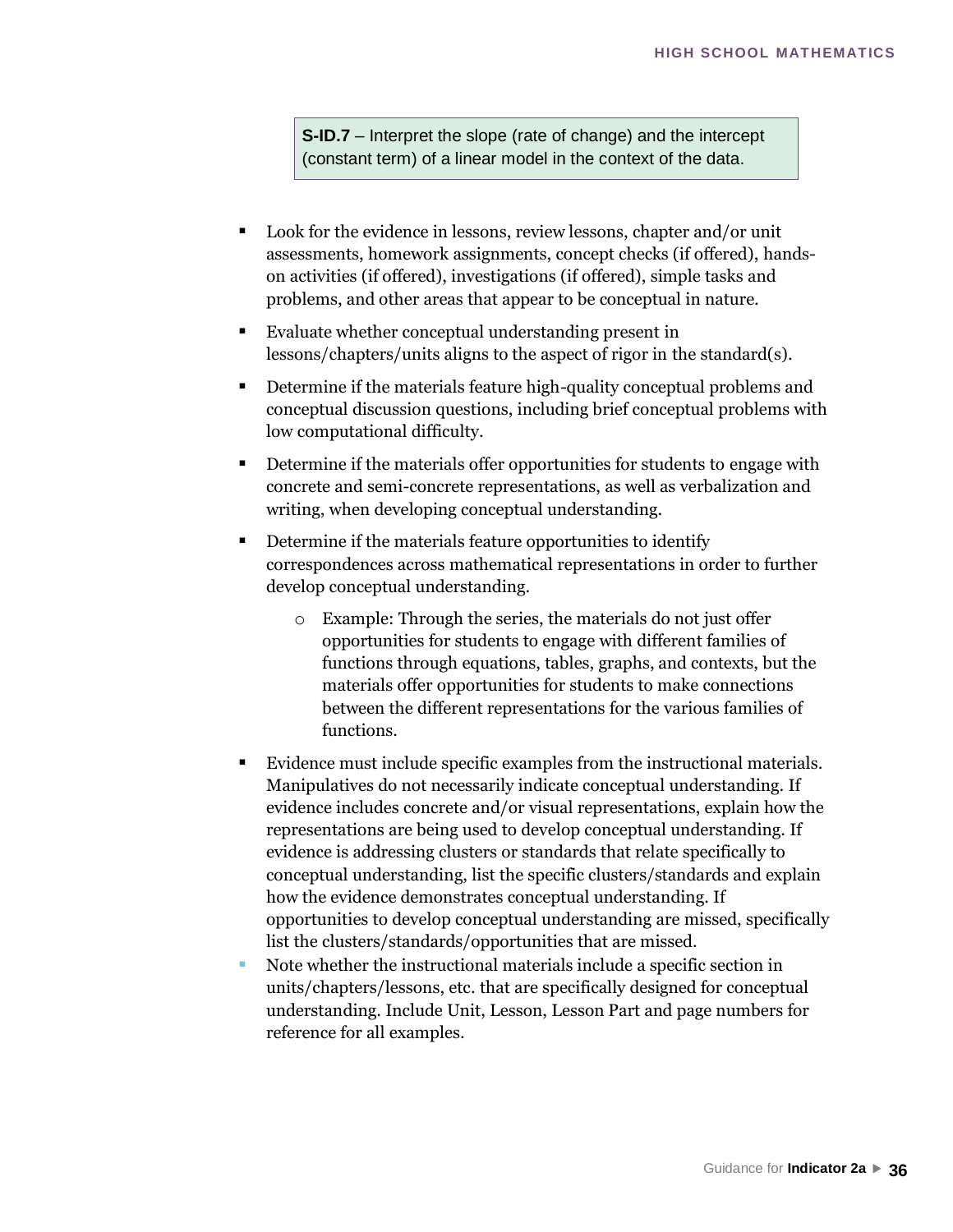

- 1. What does intentional development of conceptual understanding look like in materials?
- 2. What specific evidence illustrates intentional development of conceptual understanding?
- 3. How do the materials in the series enable students to reason in settings involving the careful application of concept definitions, relations, or representations?
- 4. Do the materials attend to conceptual understanding throughout the series?
- 5. Do the instructional materials provide opportunities for students to independently demonstrate conceptual understanding throughout the series?

| 2 points | The instructional materials develop conceptual understanding<br>throughout the series.                                                                   |
|----------|----------------------------------------------------------------------------------------------------------------------------------------------------------|
|          | The instructional materials provide opportunities for students to<br>independently demonstrate conceptual understanding throughout<br>the series.        |
| 1 point  | The instructional materials have missed opportunities to develop<br>conceptual understanding.                                                            |
|          | <b>OR</b>                                                                                                                                                |
|          | The instructional materials do not provide opportunities for students<br>to independently demonstrate conceptual understanding throughout<br>the series. |
| 0 points | The instructional materials have few or no opportunities to develop<br>conceptual understanding.                                                         |
|          | The instructional materials do not provide opportunities for students<br>to independently demonstrate conceptual understanding.                          |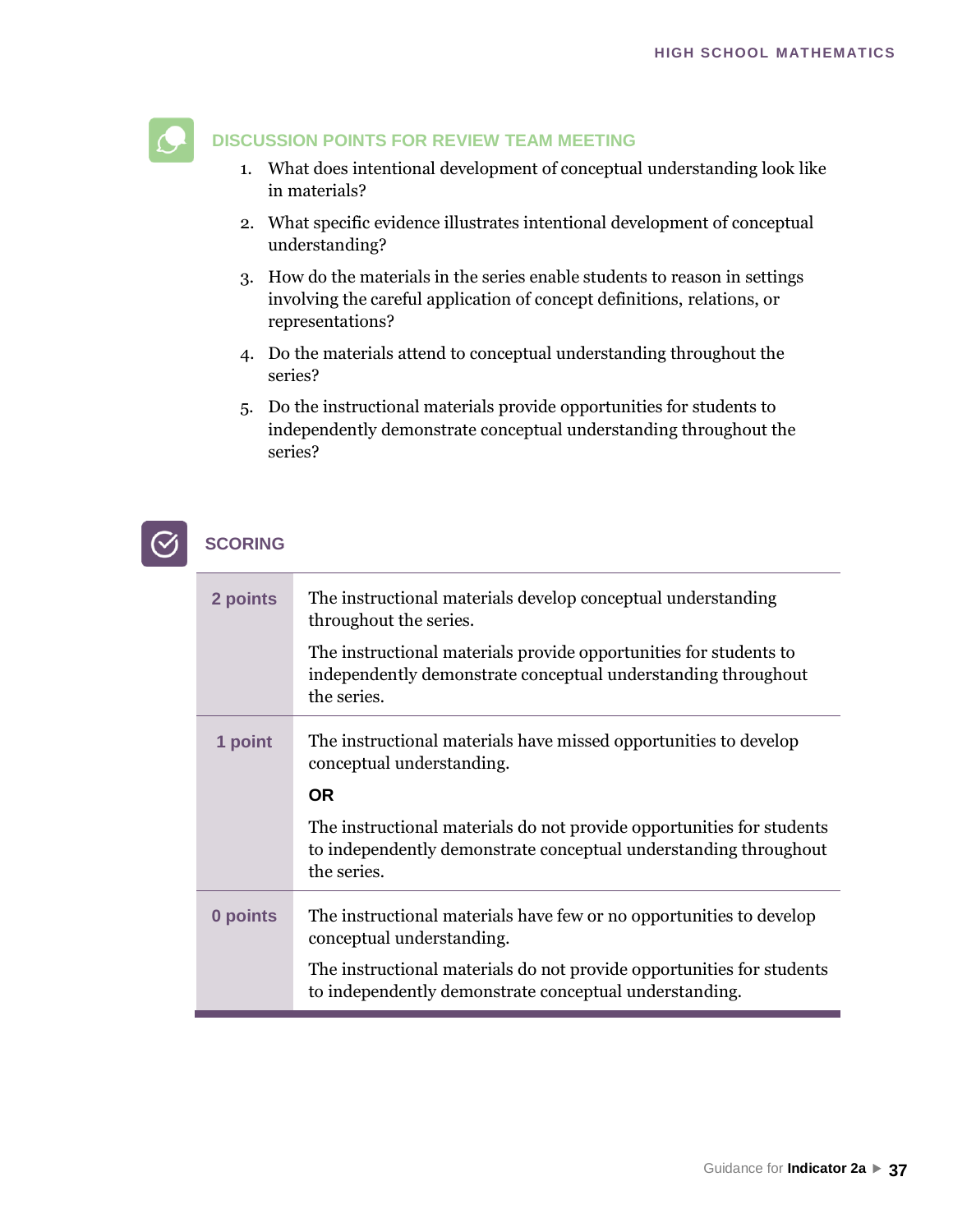## **GUIDANCE FOR Indicator 2b**

#### **Rigor and Balance: Procedural Skill and Fluency**

| <b>CRITERION</b> | The instructional materials reflect the balances in the Standards and<br>help students meet the Standards' rigorous expectations, by giving<br>appropriate attention to: developing students' conceptual understanding;<br>procedural skills; and engaging applications. |
|------------------|--------------------------------------------------------------------------------------------------------------------------------------------------------------------------------------------------------------------------------------------------------------------------|
|                  |                                                                                                                                                                                                                                                                          |
| <b>INDICATOR</b> | The materials provide intentional opportunities for students to develop<br>procedural skills, especially where called for in specific content<br>standards or clusters.                                                                                                  |

**Do the instructional materials develop procedural skills throughout the series? Do the instructional materials provide opportunities for students to independently demonstrate procedural skills throughout the series***?*



#### **WHAT IS THE PURPOSE OF THIS INDICATOR?**

This indicator, along with 2a, 2c, and 2d, determines the shift of rigor. In order to obtain rigor, there needs to be a balance among conceptual understanding, procedural skills, and application. Procedural skills are the call for efficiency and accuracy in calculations. Students need to practice core skills in order to have access to more complex concepts and procedures.



- Review criterion 2b on page 9 of the High School Publishers' Criteria for [the Common Core State Standards for Mathematics \(Spring 2013\)](http://www.corestandards.org/assets/Math_Publishers_Criteria_HS_Spring%202013_FINAL.pdf)[.](http://www.corestandards.org/assets/Math_Publishers_Criteria_HS_Spring 2013_FINAL.pdf)
- [Select cluster\(s\) or standard\(s\) that specifically relate to procedural skills.](http://www.corestandards.org/assets/Math_Publishers_Criteria_HS_Spring 2013_FINAL.pdf) [Be aware that som](http://www.corestandards.org/assets/Math_Publishers_Criteria_HS_Spring 2013_FINAL.pdf)e cluster(s) and standard(s) lend themselves to more than one aspect of rigor. In such cases, look for evidence of procedural skills.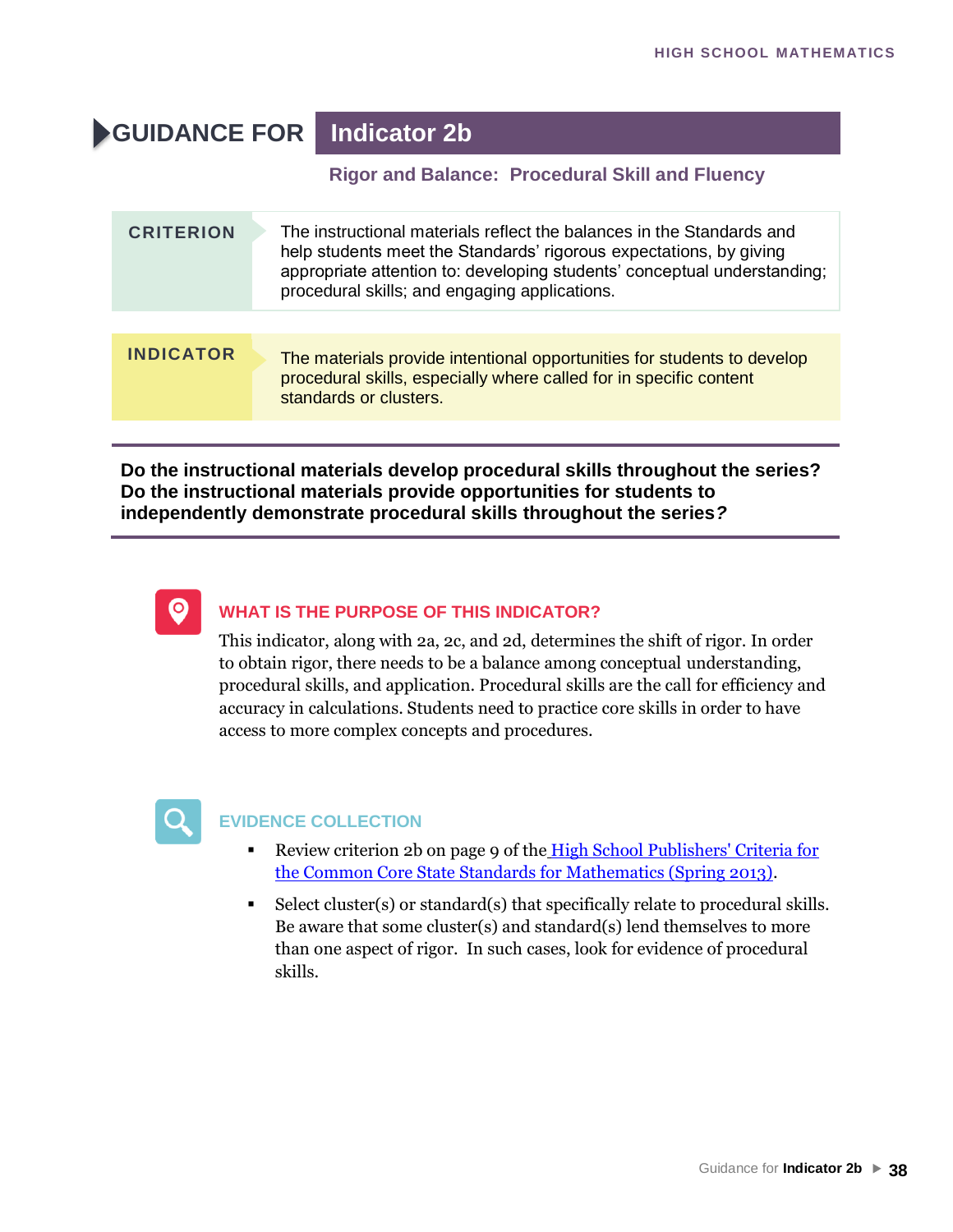Examples include, but are not limited to:

#### **CLUSTERS/STANDARDS THAT RELATE TO CONCEPTUAL UNDERSTANDING**

**A-SSE.1b** – Interpret complicated expressions by viewing one or more of their parts as a single entity.

**A-SSE.2** – Use the structure of an expression to identify ways to rewrite it.

**A-APR.1** – Understand that polynomials form a system analogous to the integers, namely, they are closed under the operations of addition, subtraction, and multiplication; add, subtract, and multiply polynomials.

**A-APR.6** – Rewrite simple rational expressions in different forms; write  $a(x)/b(x)$  in the form  $q(x) + r(x)/b(x)$ , where  $a(x)$ ,  $b(x)$ ,  $q(x)$ , and  $r(x)$  are polynomials with the degree of  $r(x)$  less than the degree of b(x), using inspection, long division, or, for the more complicated examples, a computer algebra system.

**F-BF.3** – Identify the effect on the graph of replacing  $f(x)$  by  $f(x)$  $+$  k, k f(x), f(kx), and f(x  $+$  k) for specific values of k (both positive and negative); find the value of k given the graphs. Experiment with cases and illustrate an explanation of the effects on the graph using technology. Include recognizing even and odd functions from their graphs and algebraic expressions for them.

**G-GPE.4** – Use coordinates to prove simple geometric theorems algebraically.

**G-GPE.5** – Prove the slope criteria for parallel and perpendicular lines and use them to solve geometric problems (e.g., find the equation of a line parallel or perpendicular to a given line that passes through a given point).

**G-GPE.7** – Use coordinates to compute perimeters of polygons and areas of triangles and rectangles, e.g., using the distance formula.★

- Look for the evidence in lessons, review lessons, routine daily checks, chapter and unit assessments, homework assignments, and other sections demonstrating connections between the development of procedural skills with conceptual understanding.
- Evaluate whether aspects of rigor present in lessons/chapters/units align to the aspect of rigor in the targeted standard(s).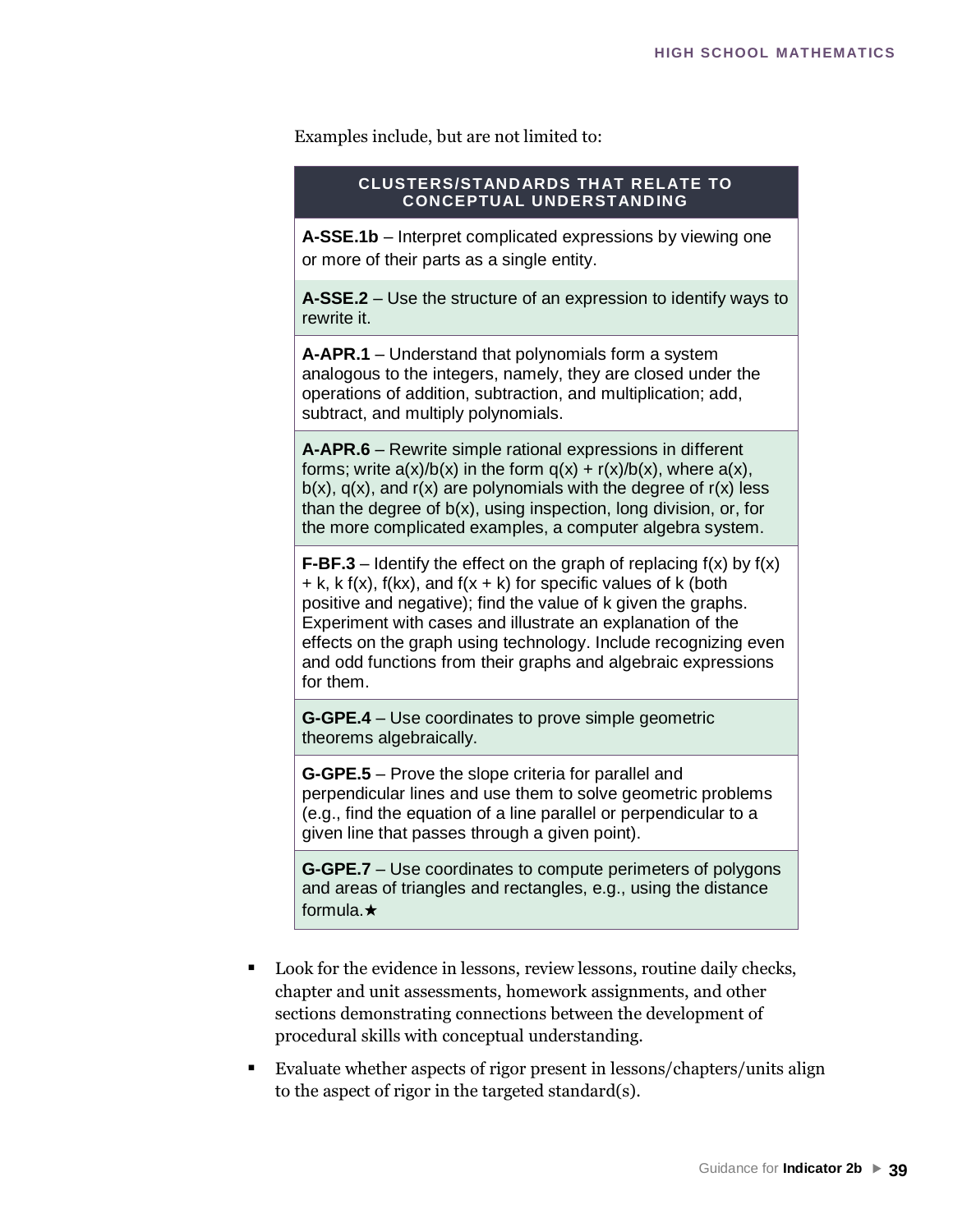- Look for purely procedural problems and exercises that include cases in which opportunistic strategies are valuable, as well as generic cases that require efficient algorithms.
	- o Example of problems when opportunistic strategies are valuable: solving the system  $x + y = 1$  and  $2x + 2y = 3$
	- o Example of problems when generic cases require efficient algorithms: the system  $2x + 3y = -(1/2)x + 6 - y$  and  $2x + 5 = y + 2$
- Evidence must include specific examples from the instructional materials. If opportunities to develop procedural skills are missed, specifically list the clusters/standards/opportunities that are missed. Note whether the instructional materials include a specific section in units/chapters/lessons, etc. that are specifically designed for procedural skills. Include Unit, Lesson, Lesson Part and page numbers for reference for all examples.



- 1. The Publishers' Criteria for high school states, "In higher grades, algebra is the language of much of mathematics. Like learning any language, we learn by using it." Do students have sufficient practice (algebraic or otherwise) in order to be adept/skilled with the operations of mathematics?
- 2. How do program materials build procedural skills over a course? Over a series?

| 2 points | The instructional materials develop procedural skills throughout the<br>series.                                                            |
|----------|--------------------------------------------------------------------------------------------------------------------------------------------|
|          | The instructional materials provide opportunities to independently<br>demonstrate procedural skills throughout the series.                 |
| 1 point  | The instructional materials have missed opportunities to develop<br>procedural skills throughout the series.                               |
|          | <b>OR</b>                                                                                                                                  |
|          | The instructional materials do not provide students opportunities to<br>independently demonstrate procedural skills throughout the series. |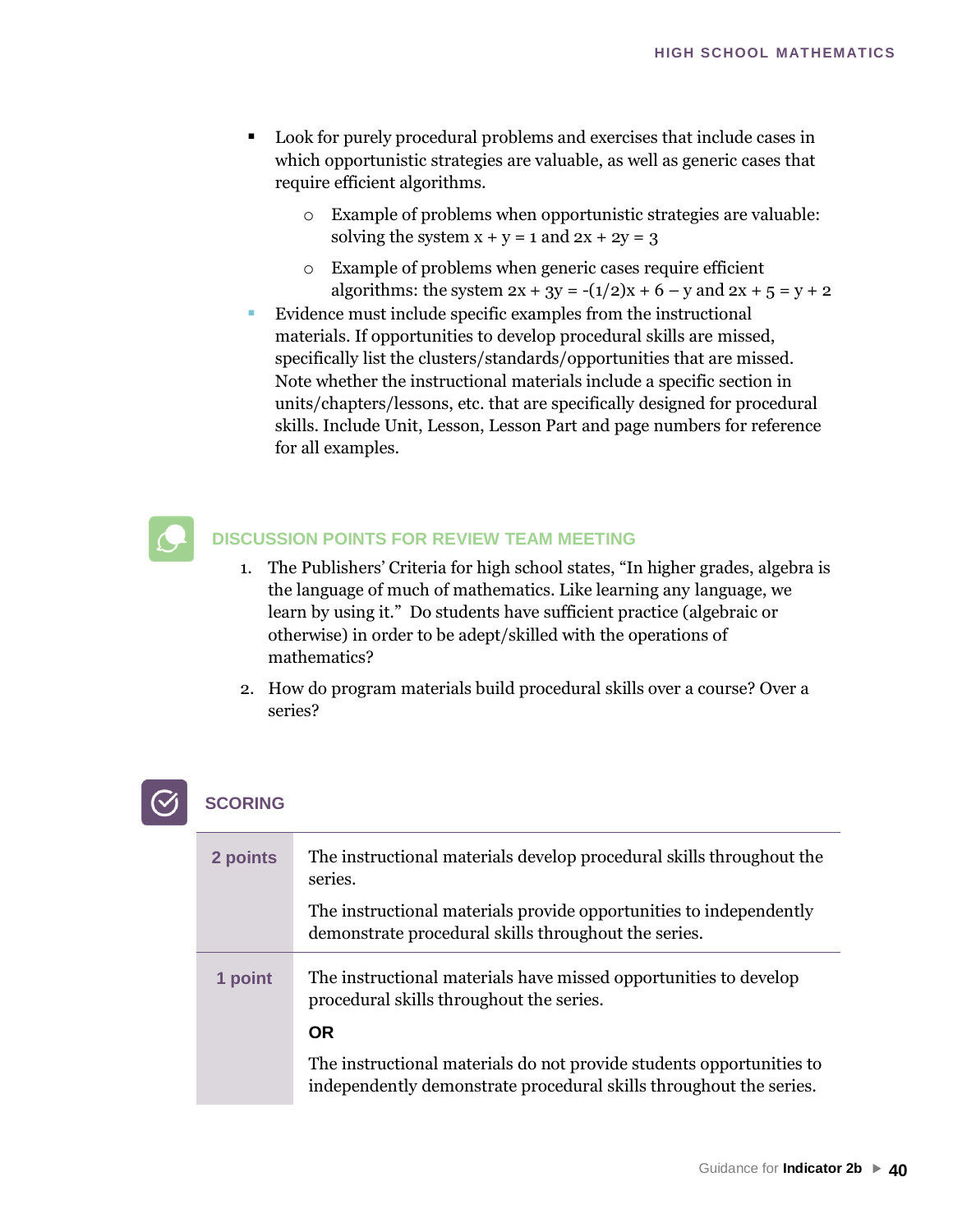| 0 points | The instructional materials have no or few opportunities to develop<br>procedural skills throughout the series.          |
|----------|--------------------------------------------------------------------------------------------------------------------------|
|          | The instructional materials do not provide opportunities for students<br>to independently demonstrate procedural skills. |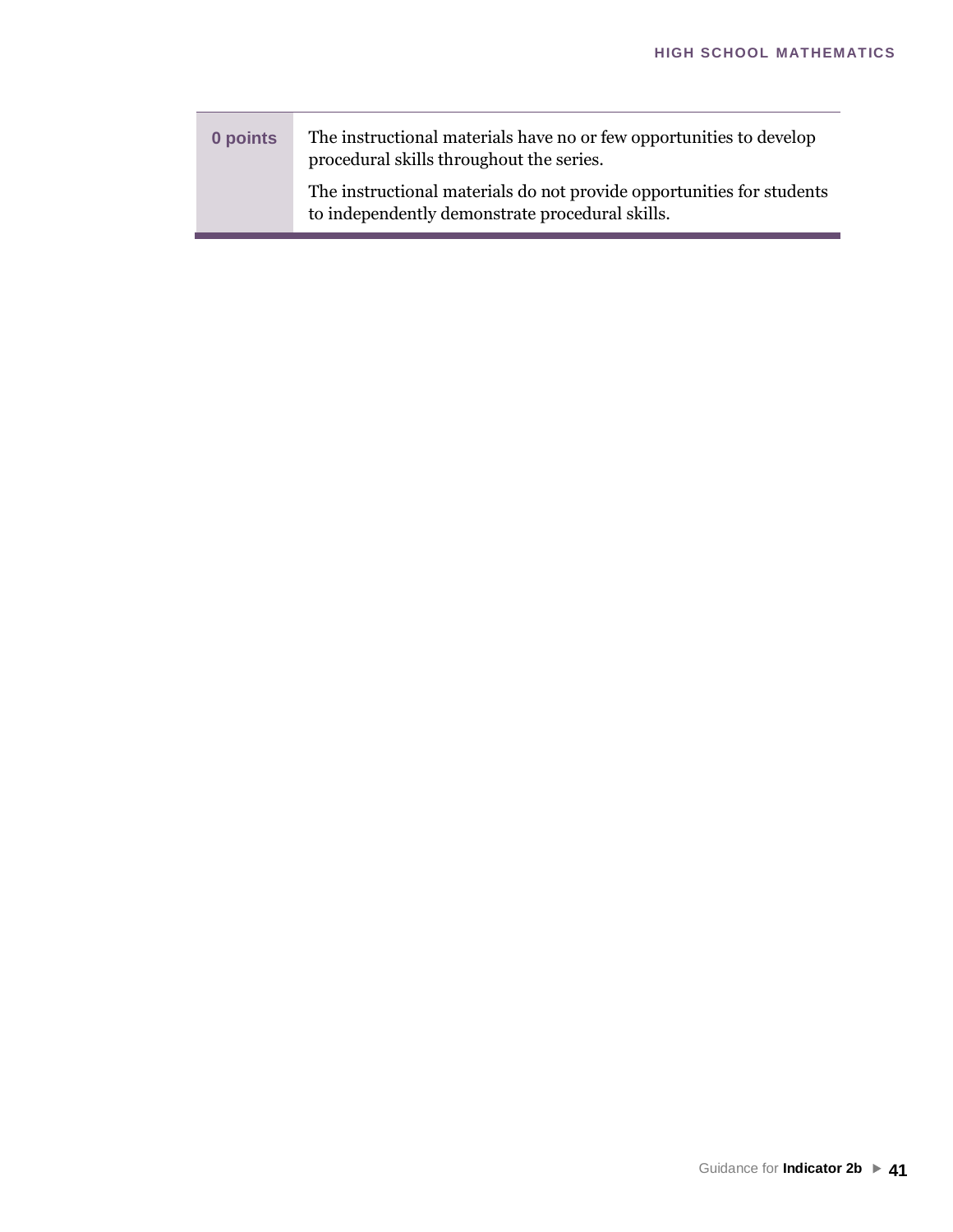## **GUIDANCE FOR Indicator 2c**

#### **Rigor and Balance: Procedural Skill and Fluency**

| <b>CRITERION</b> | The instructional materials reflect the balances in the Standards and<br>help students meet the Standards' rigorous expectations, by giving<br>appropriate attention to: developing students' conceptual understanding;<br>procedural skills; and engaging applications. |
|------------------|--------------------------------------------------------------------------------------------------------------------------------------------------------------------------------------------------------------------------------------------------------------------------|
|                  |                                                                                                                                                                                                                                                                          |
| <b>INDICATOR</b> | The materials provide intentional opportunities for students to develop<br>procedural skills, especially where called for in specific content<br>standards or clusters.                                                                                                  |

**Do the instructional materials develop procedural skills throughout the series? Do the instructional materials provide opportunities for students to independently demonstrate procedural skills throughout the series?**



#### **WHAT IS THE PURPOSE OF THIS INDICATOR?**

This indicator, along with 2a, 2c, and 2d, determines the shift of rigor. In order to obtain rigor, there needs to be a balance among conceptual understanding, procedural skills, and application. Procedural skills are the call for efficiency and accuracy in calculations. Students need to practice core skills in order to have access to more complex concepts and procedures.



- Review criterion 2b on page 9 of the High School Publishers' Criteria for [the Common Core State Standards for Mathematics \(Spring 2013\).](http://www.corestandards.org/assets/Math_Publishers_Criteria_HS_Spring%202013_FINAL.pdf)
- [Select cluster\(s\) or standard\(s\) that specifically relate to procedural skills.](http://www.corestandards.org/assets/Math_Publishers_Criteria_HS_Spring 2013_FINAL.pdf) [Be aware that some](http://www.corestandards.org/assets/Math_Publishers_Criteria_HS_Spring 2013_FINAL.pdf) cluster(s) and standard(s) lend themselves to more than one aspect of rigor. In such cases, look for evidence of procedural skills.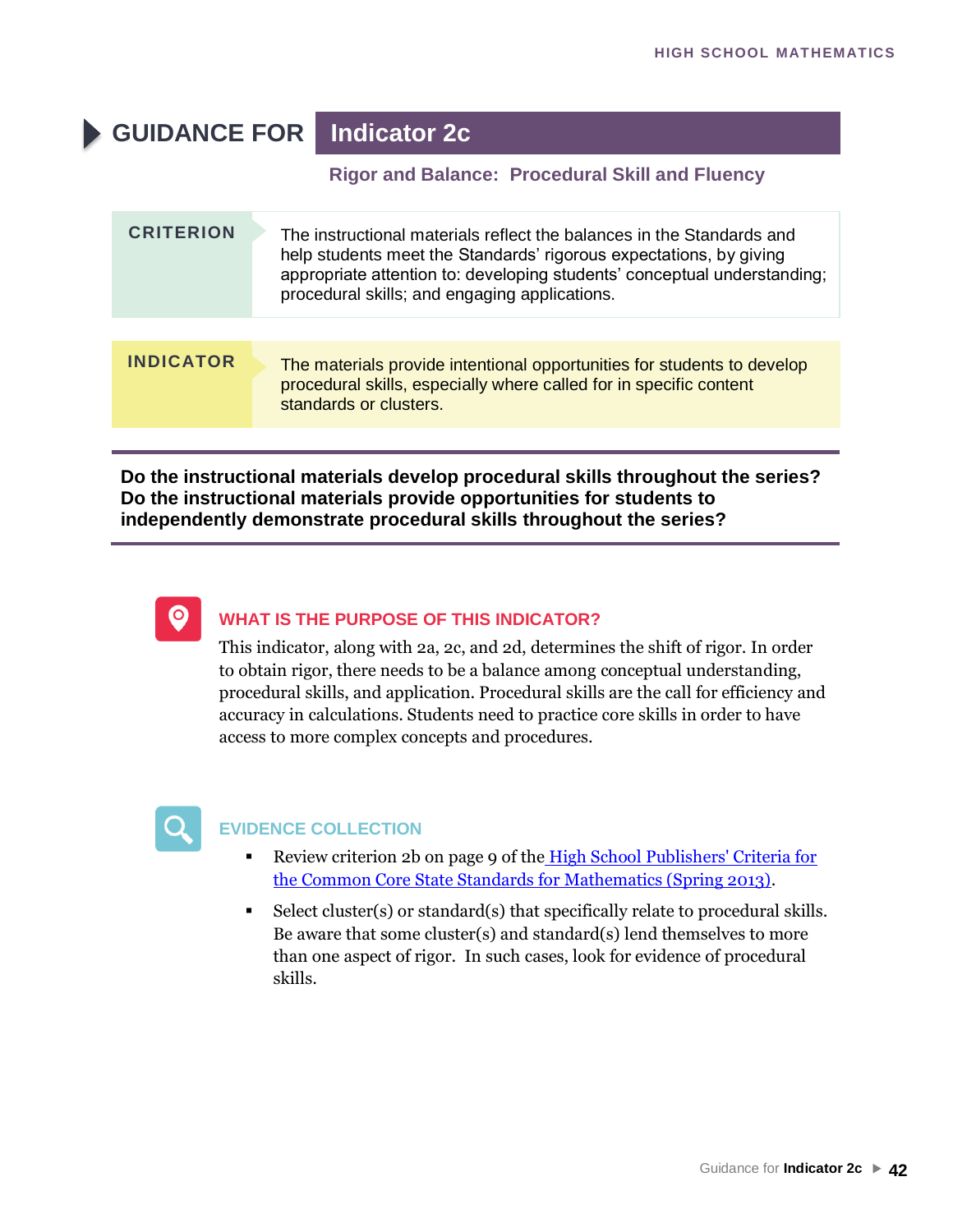Examples include, but are not limited to:

#### **CLUSTERS/STANDARDS THAT RELATE TO CONCEPTUAL UNDERSTANDING**

**A-SSE.1b** – Interpret complicated expressions by viewing one or more of their parts as a single entity.

**A-SSE.2** – Use the structure of an expression to identify ways to rewrite it.

**A-APR.1** – Understand that polynomials form a system analogous to the integers, namely, they are closed under the operations of addition, subtraction, and multiplication; add, subtract, and multiply polynomials.

**A-APR.6** – Rewrite simple rational expressions in different forms; write  $a(x)/b(x)$  in the form  $q(x) + r(x)/b(x)$ , where  $a(x)$ ,  $b(x)$ ,  $q(x)$ , and  $r(x)$  are polynomials with the degree of  $r(x)$  less than the degree of b(x), using inspection, long division, or, for the more complicated examples, a computer algebra system.

**F-BF.3** – Identify the effect on the graph of replacing  $f(x)$  by  $f(x)$  $+$  k, k f(x), f(kx), and f(x  $+$  k) for specific values of k (both positive and negative); find the value of k given the graphs. Experiment with cases and illustrate an explanation of the effects on the graph using technology. Include recognizing even and odd functions from their graphs and algebraic expressions for them.

**G-GPE.4** – Use coordinates to prove simple geometric theorems algebraically.

**G-GPE.5** – Prove the slope criteria for parallel and perpendicular lines and use them to solve geometric problems (e.g., find the equation of a line parallel or perpendicular to a given line that passes through a given point).

**G-GPE.7** – Use coordinates to compute perimeters of polygons and areas of triangles and rectangles, e.g., using the distance formula.★

**G-SRT.5** – Use congruence and similarity criteria for triangles to solve problems and to prove relationships in geometric figures.

▪ Look for the evidence in lessons, review lessons, routine daily checks, chapter and unit assessments, homework assignments, and other sections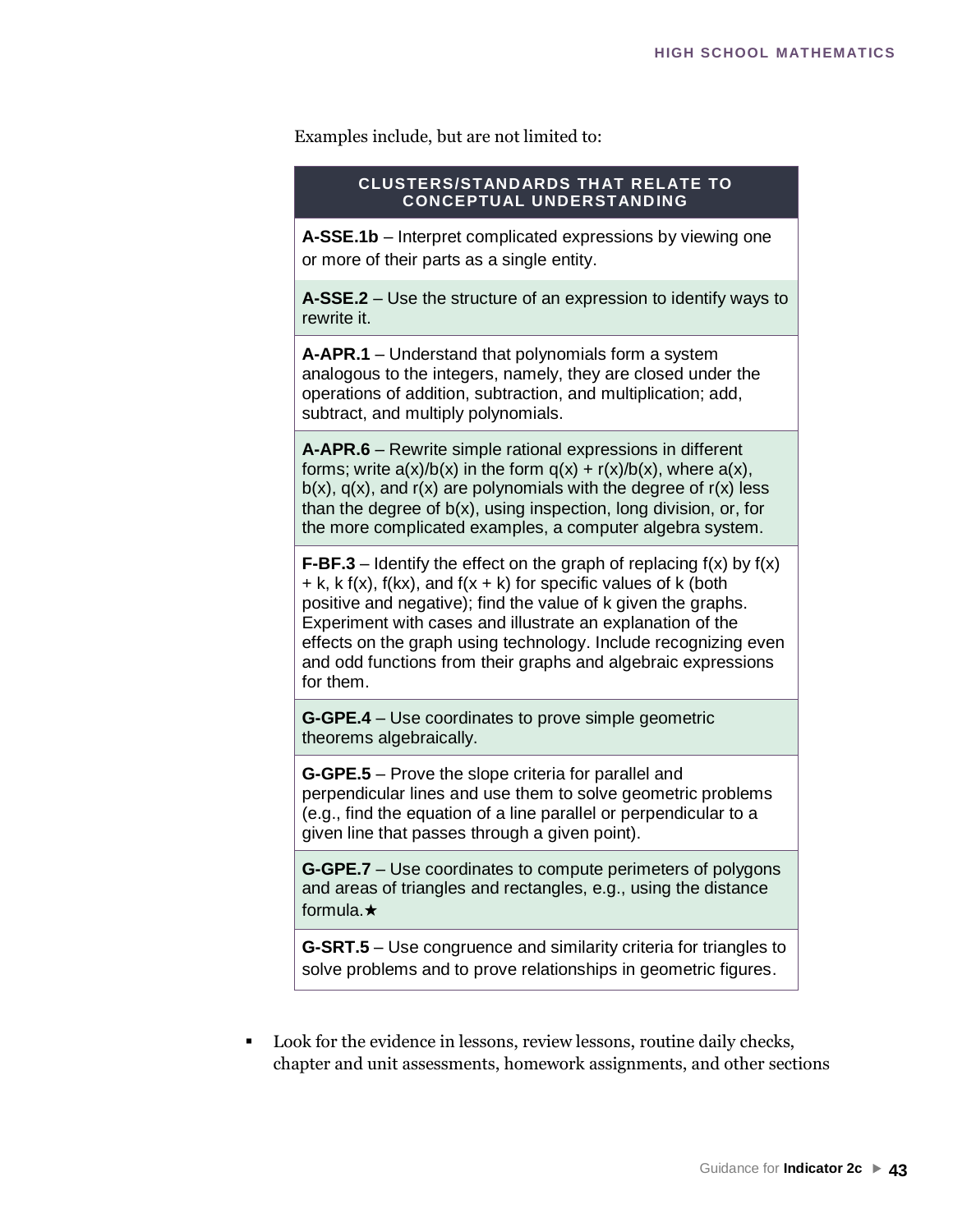demonstrating connections between the development of procedural skills with conceptual understanding.

- Evaluate whether aspects of rigor present in lessons/chapters/units align to the aspect of rigor in the targeted standard(s).
- Look for purely procedural problems and exercises that include cases in which opportunistic strategies are valuable, as well as generic cases that require efficient algorithms.
	- o Example of problems when opportunistic strategies are valuable: solving the system  $x + y = 1$  and  $2x + 2y = 3$
	- o Example of problems when generic cases require efficient algorithms: the system  $2x + 3y = -(1/2)x + 6 - y$  and  $2x + 5 = y + 2$
- Evidence must include specific examples from the instructional materials. If opportunities to develop procedural skills are missed, specifically list the clusters/standards/opportunities that are missed. Note whether the instructional materials include a specific section in units/chapters/lessons, etc. that are specifically designed for procedural

skills. Include Unit, Lesson, Lesson Part and page numbers for reference for all examples.



#### **DISCUSSION POINTS FOR REVIEW TEAM MEETING**

- 1. The Publishers' Criteria for high school states, "In higher grades, algebra is the language of much of mathematics. Like learning any language, we learn by using it." Do students have sufficient practice (algebraic or otherwise) in order to be adept/skilled with the operations of mathematics?
- 2. How do program materials build procedural skills over a course? Over a series?

| 2 points | The instructional materials develop procedural skills throughout the<br>series.                                            |
|----------|----------------------------------------------------------------------------------------------------------------------------|
|          | The instructional materials provide opportunities to independently<br>demonstrate procedural skills throughout the series. |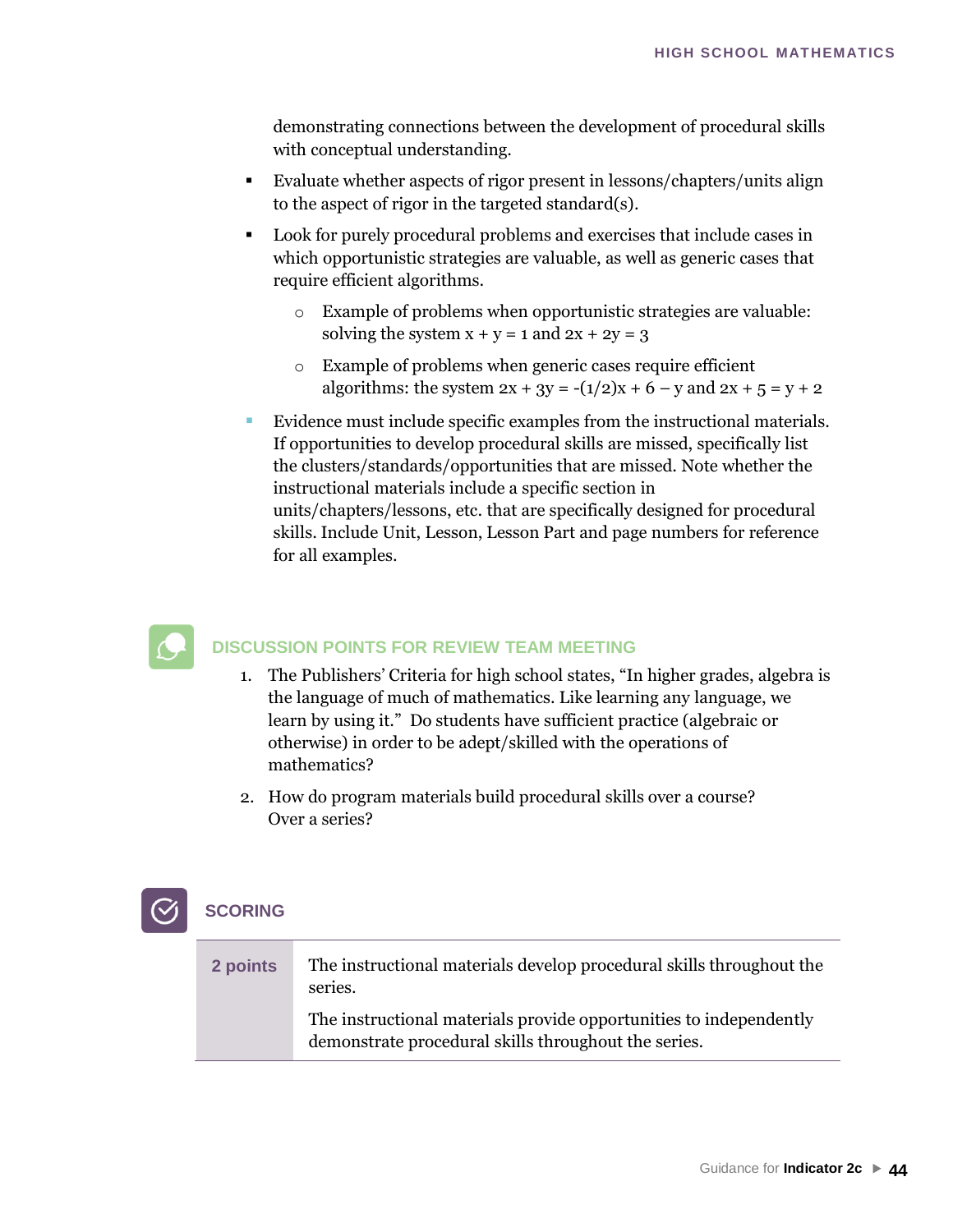| 1 point  | The instructional materials have missed opportunities to develop<br>procedural skills throughout the series.                               |
|----------|--------------------------------------------------------------------------------------------------------------------------------------------|
|          | <b>OR</b>                                                                                                                                  |
|          | The instructional materials do not provide students opportunities to<br>independently demonstrate procedural skills throughout the series. |
| 0 points | The instructional materials have no or few opportunities to develop<br>procedural skills throughout the series.                            |
|          | The instructional materials do not provide opportunities for students<br>to independently demonstrate procedural skills.                   |

<u>a m</u>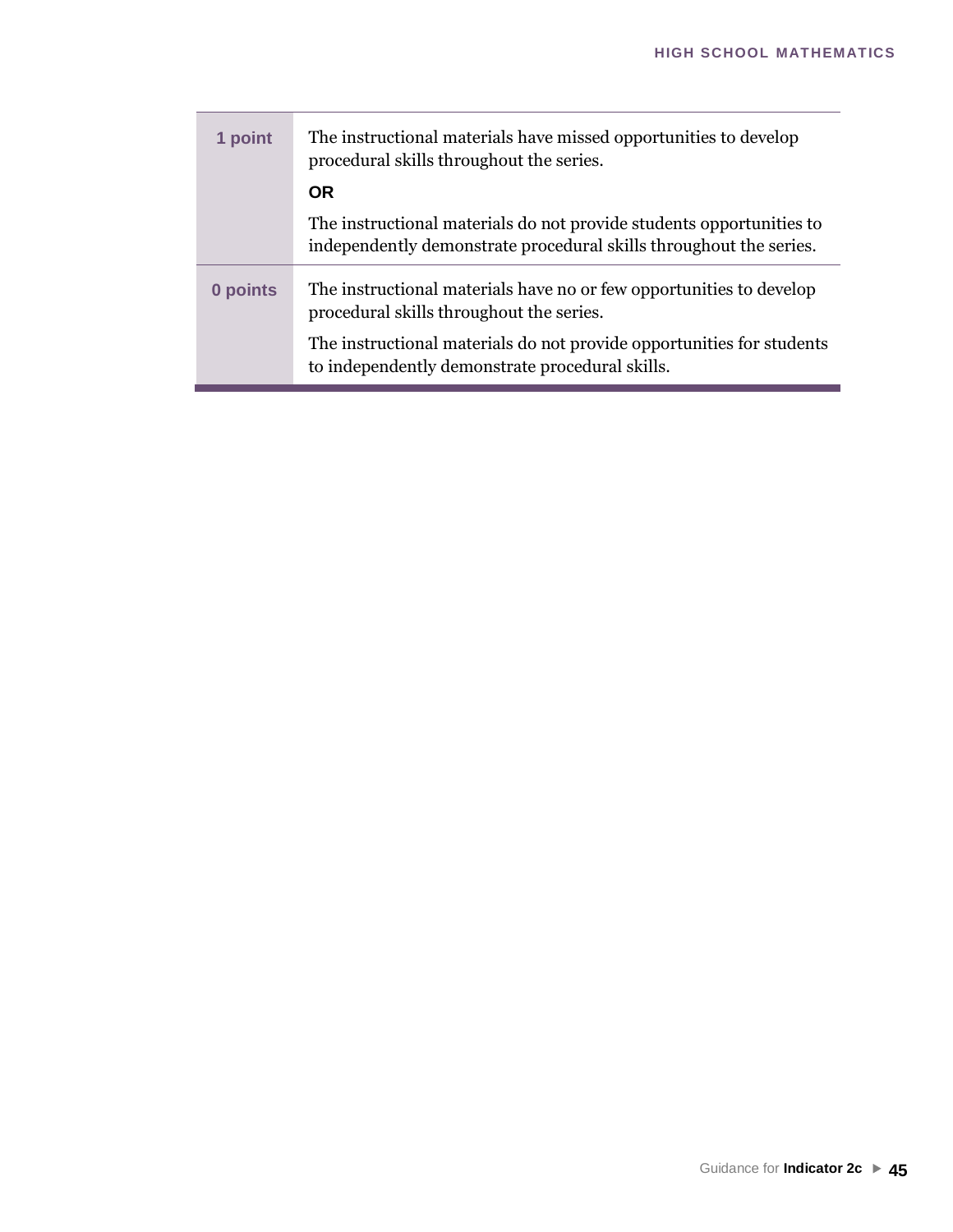## **GUIDANCE FOR Indicator 2d**

#### **Balance**

| <b>CRITERION</b> | The instructional materials reflect the balances in the Standards and<br>help students meet the Standards' rigorous expectations, by giving<br>appropriate attention to: developing students' conceptual understanding;<br>procedural skills; and engaging applications. |
|------------------|--------------------------------------------------------------------------------------------------------------------------------------------------------------------------------------------------------------------------------------------------------------------------|
|                  |                                                                                                                                                                                                                                                                          |
| <b>INDICATOR</b> | The three aspects of rigor are not always treated together and are not<br>always treated separately. The three aspects are balanced with respect<br>to the Standards being addressed.                                                                                    |

#### **Do the instructional materials balance the three aspects of rigor?**



#### **WHAT IS THE PURPOSE OF THIS INDICATOR?**

This indicator, along with 2a, 2b, and 2c, determines the shift of rigor. In order to be considered rigorous, program materials must include a balance of conceptual understanding, procedural skills, and application. This balance should be evident in all aspects of the high school series and in each course to support students as they develop mathematical understanding.



- Review lessons, chapter/unit assessments, and homework assignments.
- Look for individual lessons/topics, as well as complete units, that include more than one aspect of rigor.
- Look at resources that help define what balance means for mathematics.
	- o [Video: "The Balance Between Skills and Understanding" \(The](https://www.youtube.com/watch?v=5dUQtIXoptY)  [Hunt Institute\)](https://www.youtube.com/watch?v=5dUQtIXoptY)
	- o [Video: "Mathematics Fluency: A Balanced Approach" \(The Hunt](https://www.youtube.com/watch?v=ZFUAV00bTwA)  [Institute\)](https://www.youtube.com/watch?v=ZFUAV00bTwA)
	- o [Re](https://www.youtube.com/watch?v=5dUQtIXoptY)ading: "Additional As[pects of the Rigor and Balance](http://www.corestandards.org/assets/Math_Publishers_Criteria_HS_Spring%202013_FINAL.pdf)  [Criterion"](https://www.youtube.com/watch?v=ZFUAV00bTwA) [\(Publishers' Criteria, p. 10\)](http://www.corestandards.org/assets/Math_Publishers_Criteria_HS_Spring%202013_FINAL.pdf)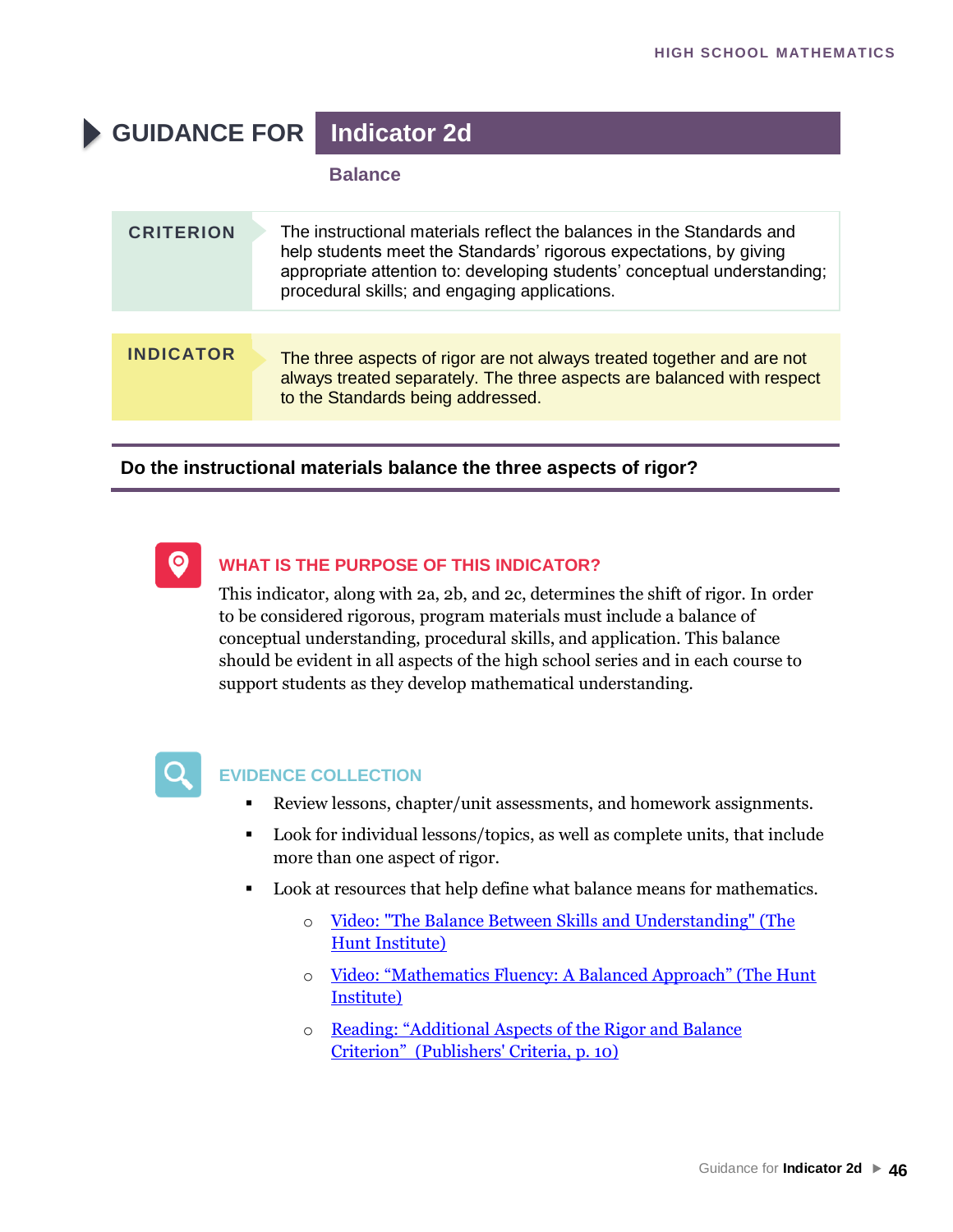- Look for a balance of all three aspects of rigor, considering the program [materials as a whol](http://www.corestandards.org/assets/Math_Publishers_Criteria_HS_Spring 2013_FINAL.pdf)e and as individual units of study.
- Consider whether the content/topic is being introduced to students for the first time or is an extension of previous learning.
- Consider whether materials in the series simultaneously develop conceptual understandings and procedural skills.
- Be mindful of where students are encouraged to use multiple representations and written explanations to support their work in application problems.
- For this indicator, consider the intent of the series to balance the three aspects of rigor, not the quality of the materials—indicators 2a-c focus on the quality of rigor within the materials.
- Determine if the materials consistently balance the three aspects of rigor while allowing for dedicated focus on each individual aspect.
- Determine if the materials neglect to attend to all aspects of rigor specified by the standards or clusters.

Examples may include, but are not limited to:

- o With A-APR.1, the materials fully develop students adding, subtracting, and multiplying polynomials, but the materials do not engage students in understanding that polynomials form a system closed under addition, subtraction, and multiplication.
- o With A-REI.11, the materials have students find solutions to systems of equations through applications, but the materials do not have students develop conceptual understanding by explaining why the *x*-coordinates of the points where two graphs intersect are the solutions to setting the two equations equal to each other.
- o Evidence must include explicit examples of where *more than one* aspect of rigor is present (can be two or three aspects, but does not have to include all three) *and* where only *one aspec*t of rigor is present. Look for lessons that call out specific components of rigor, and lessons that focus on individual aspects of rigor.

NOTE: Evidence should be different then the evidence collected for 2a, 2b, and 2c.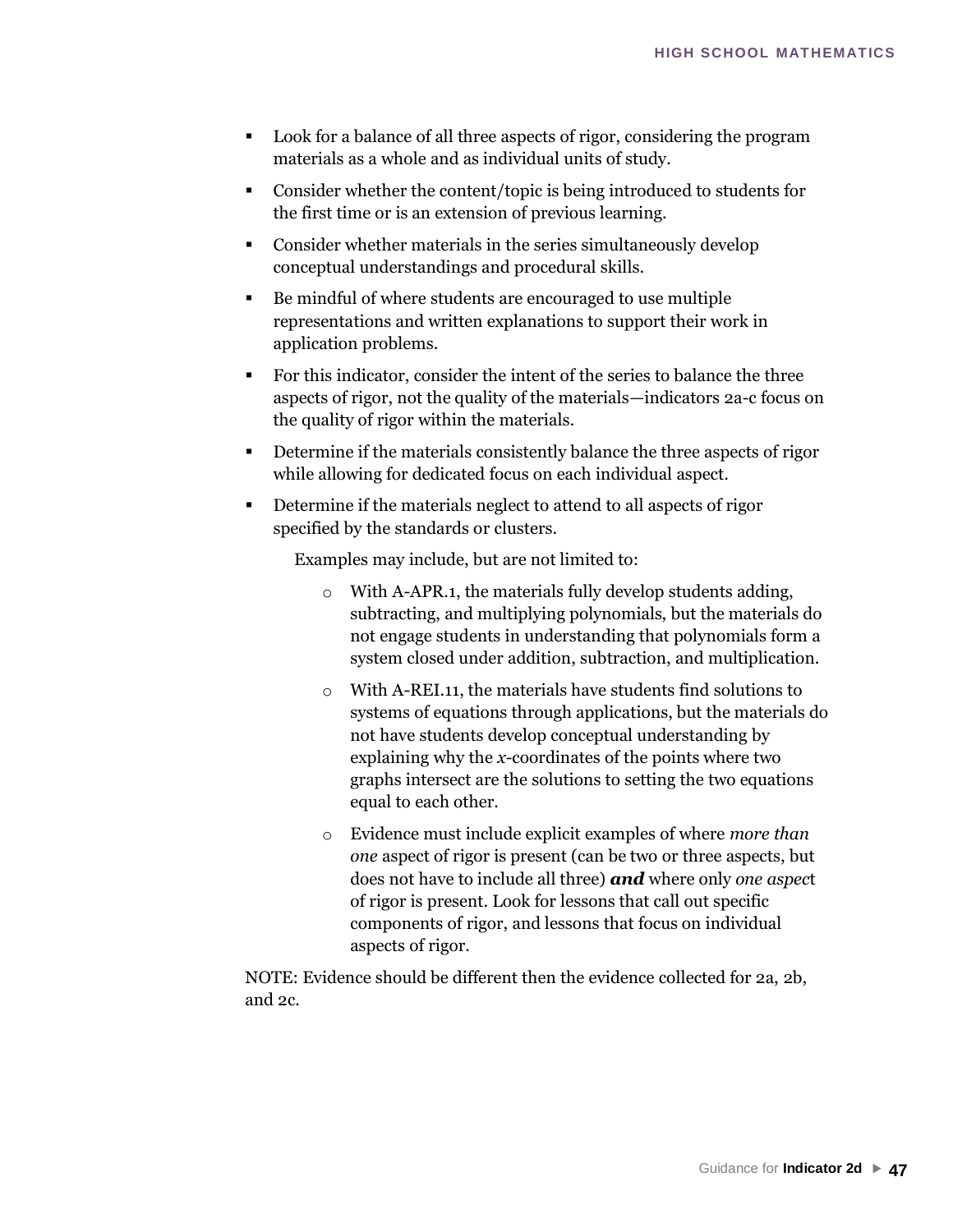

- 1. Do the materials intentionally focus on one aspect of rigor over the others in specific units? If so, do the materials work to maintain balance throughout the course?
- 2. Do the materials focus on one aspect of rigor over the others in a single course?
- 3. Do the materials neglect one aspect of rigor throughout a course?

## **SCORING**

**Note: Indicator 2d is not focused on the qualitative aspects of conceptual understanding (2a), procedural fluency and skills (2b), and application (2c). In Indicator 2d we are looking for evidence of the balance among these three aspects of rigor.** 

| 2 points | All three aspects of rigor are present independently throughout the<br>program materials.<br>Multiple aspects of rigor are engaged simultaneously to develop<br>students' mathematical understanding of a single topic/unit of study<br>throughout the materials. |
|----------|-------------------------------------------------------------------------------------------------------------------------------------------------------------------------------------------------------------------------------------------------------------------|
| 1 point  | All three aspects of rigor are present in program materials, but there<br>is some over/under-emphasis of 1 of the 3.                                                                                                                                              |
| 0 points | No/minimal evidence is present of one of the three aspects of rigor in<br>program materials.                                                                                                                                                                      |
|          | Program materials have an overwhelming emphasis on one aspect of<br>rigor, with little attention paid to the other aspects.                                                                                                                                       |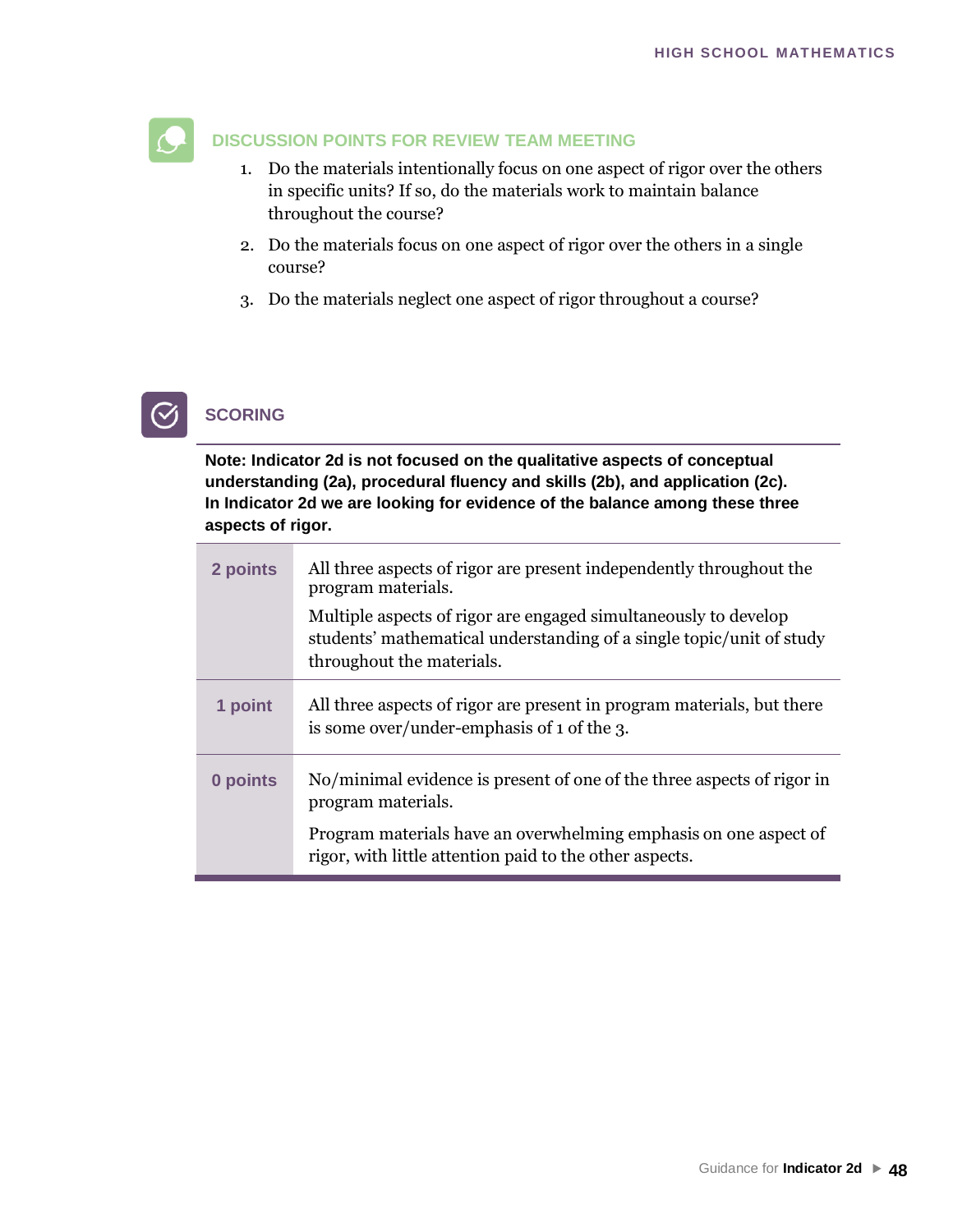## **GUIDANCE FOR Indicator 2e**

**Practice-Content Connections: Overarching Habits of Mind (MP1, Make sense of problems and persevere in solving them, and MP6, Attend to precision)**

| <b>CRITERION</b> | Materials meaningfully connect the Standards for Mathematical Content<br>and the Standards for Mathematical Practice.                                                                                                        |
|------------------|------------------------------------------------------------------------------------------------------------------------------------------------------------------------------------------------------------------------------|
| <b>INDICATOR</b> | The materials support the intentional development of overarching,<br>mathematical practices (MPs 1 and 6), in connection to the high school<br>content standards, as required by the Standards for Mathematical<br>Practice. |

**Across the series, are MP1 and MP6 used to enrich the mathematical content? Across the series, is there intentional development of MP1 and MP6 that reaches the full intent of the MPs?**



#### **WHAT IS THE PURPOSE OF THIS INDICATOR?**

This indicator, along with 2f, 2g, and 2h, determines the adherence to the Standards for Mathematical Practice. This indicator specifically looks at MPs 1 and 6 which address overarching, mathematical practices. It assesses whether the provided opportunities for student engagement with the math practices are a) used to enrich the mathematics content of the courses and b) fully developed across the series to meet the level of expectation of high school mathematical study.



- Look at all lessons in teacher's manuals and in the student materials to ensure that MP1 and MP6 are occurring throughout the courses.
- Look in unit overviews, scope and sequence charts, and/or other instructional guides to ensure that MP1 and MP6 are occurring throughout the courses of the series.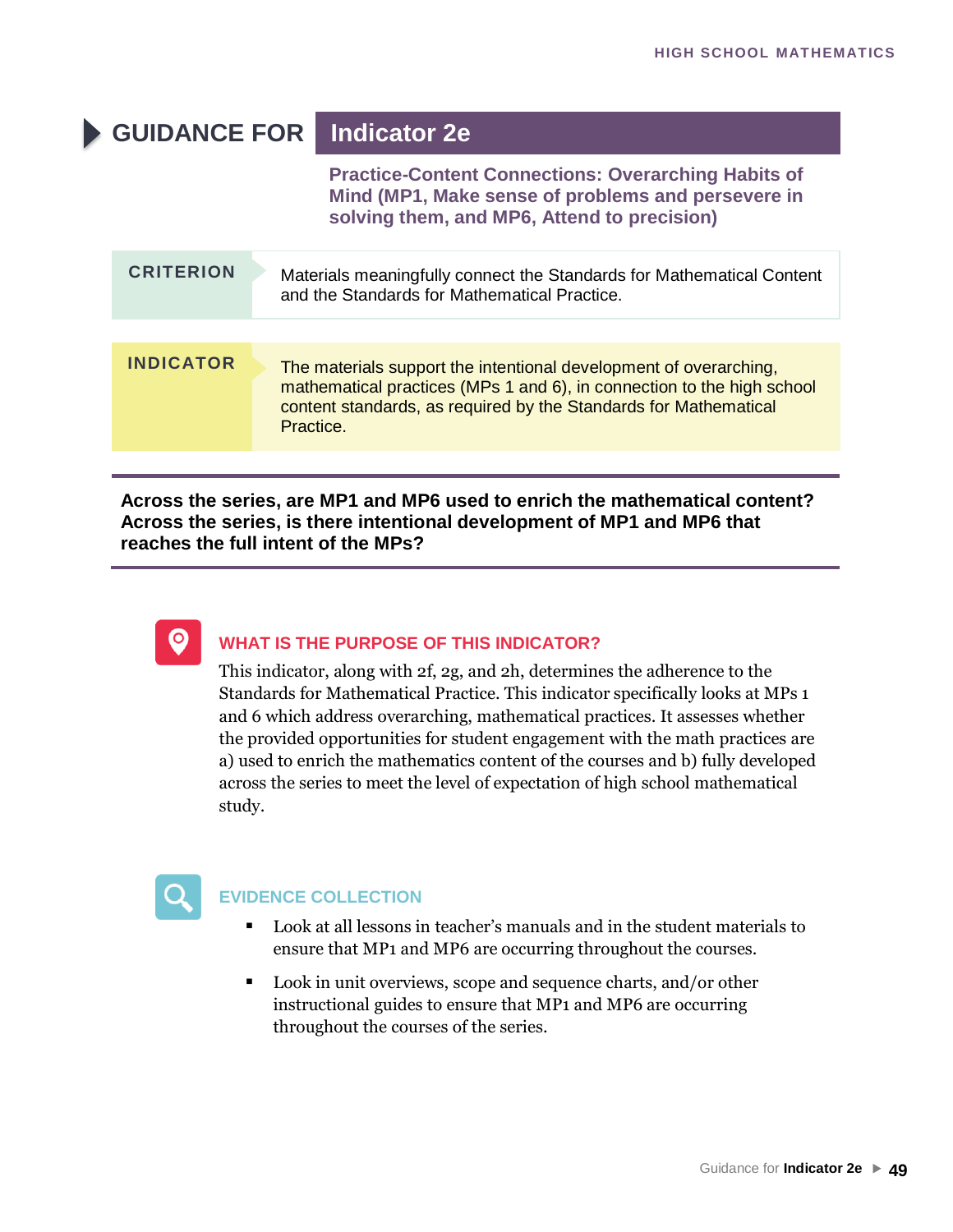- Record any instances where MP1 and MP6 are misleading in the curricular materials (e.g. a lesson is marked as aligned to an MP when only a small part addresses that, or vice versa).
- To check that MP1 and MP6 are being used to enrich the mathematics content and are fully developed to meet the level of expectation for high school:

Thoroughly reexamine the practice standards [MP1](http://www.corestandards.org/Math/Practice/#CCSS.Math.Practice.MP1) [and](http://www.corestandards.org/Math/Practice/#CCSS.Math.Practice.MP1) [MP6.](http://www.corestandards.org/Math/Practice/#CCSS.Math.Practice.MP6) [This](https://drive.google.com/a/mead354.org/file/d/0B9t46rM82-quQndiM29rUDN4Z2c/view?usp=sharing)  [compilation document](https://drive.google.com/a/mead354.org/file/d/0B9t46rM82-quQndiM29rUDN4Z2c/view?usp=sharing) and [this Mathematical Pra](https://drive.google.com/a/mead354.org/file/d/0B9t46rM82-quQndiM29rUDN4Z2c/view?usp=sharing)ctice Message might be helpful.

Look at lessons, assessments and any examples/descriptions of anticipated student work. Look for places that require students to:

- o analyze and make sense of problems
- o find solution pathways
- o engage in problem solving
- o persevere in solving problems
- o monitor and evaluate their progress in solving problems
- o determine if their answers make sense
- o reflect on and revise their problem solving strategies
- o check their answers with different methods
- o use accurate, precise mathematical language (vocabulary and conventions)
- o specify units of measure
- o state the meaning of symbols

Look at teacher directions and how teachers are guided to carry out the lessons. In particular, look for places where teachers are expected to:

- o pose rich problems
- o provide time for students to make sense of problems
- o provide opportunities for students to engage in problem solving
- o ask clarifying and probing questions
- o ensure students know and use clear definitions
- o model accurate, precise mathematical language (vocabulary and conventions)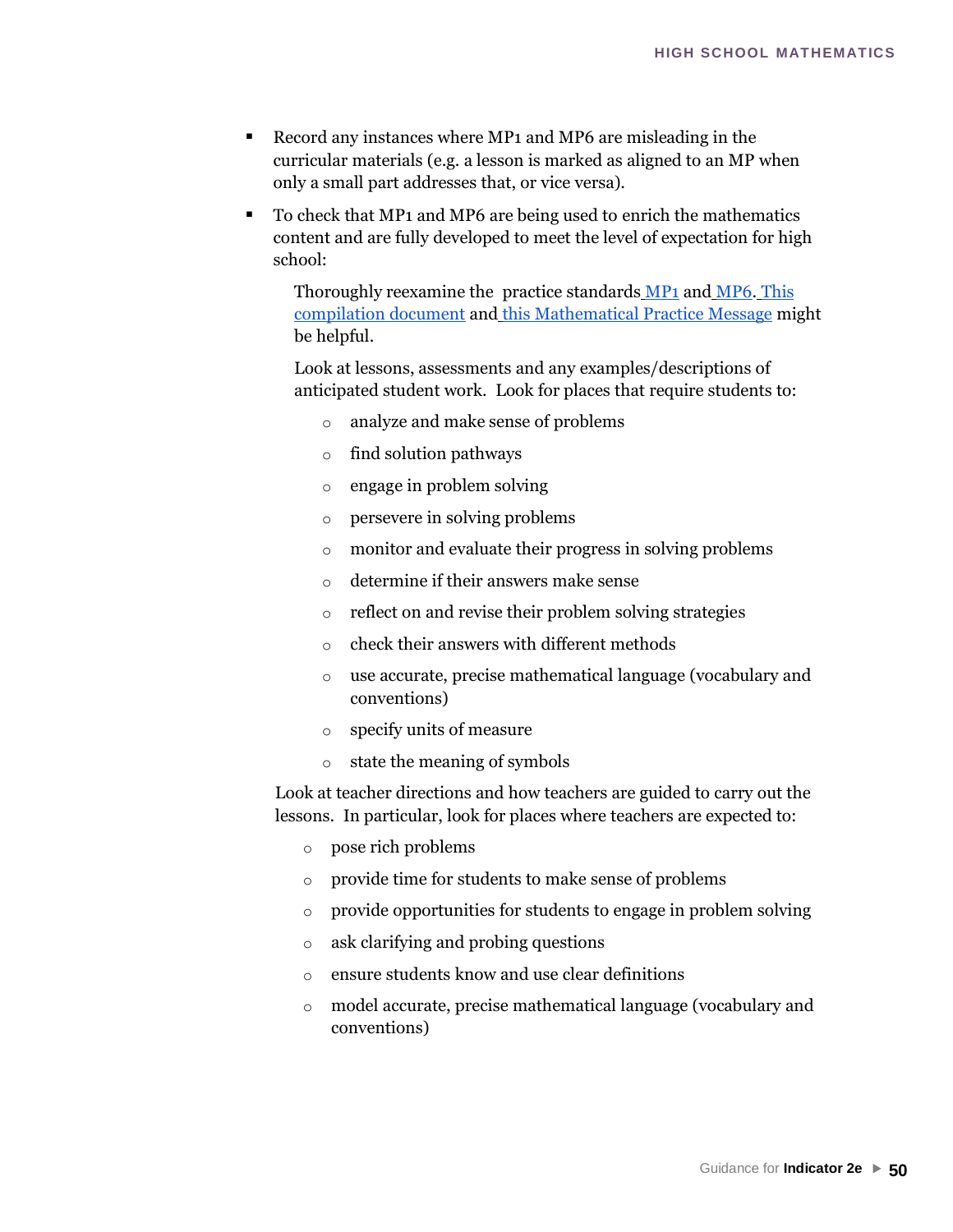- Check to see if any materials focus only on the Standards for Mathematical Practice (therefore, they are not being used to enrich the mathematical content). Record any instances where the Standards for Mathematical Practice are not being used to enrich the mathematics content.
- Verify that student engagement with the lessons and assessments would require use of the Standards for Mathematical Practice so that across the series students will develop their use of the MPs to the full intent of the standards.
- Record any instances where a MP was identified, however, engagement with the lesson or task would only require minimal or trivial use of the indicated MP.
- If MPs are only located in a specific part of the teacher's manuals (e.g. the teacher-led portion of the lesson), you will need to look at other sections (e.g. independent work, homework, assessments) to ensure that the MPs are intentionally used to enrich the content. **Look not only where the MPs are identified, but also look at places where they are not identified.**



- 1. When do the MPs, when used by the students, enrich the mathematical content in an authentic way and ensure a progression through high school courses to the full intent of the MPs?
- 2. Do expectations for students increase throughout courses and the series?
- 3. Do the materials provide guidance to teachers in order to develop students' skills identified in MP1 and MP6?



#### **Note: If the instructional materials do not identify the MPs for teachers, evidence of this will be included in the criterion summary report for Practice-Content Connections, and the lack of identification of the MPs will be reflected in the scoring for indicator 2e only.**

| 2 points | The majority of the time MP <sub>1</sub> and MP <sub>6</sub> are used to enrich the<br>mathematical content. |
|----------|--------------------------------------------------------------------------------------------------------------|
|          | <b>AND</b>                                                                                                   |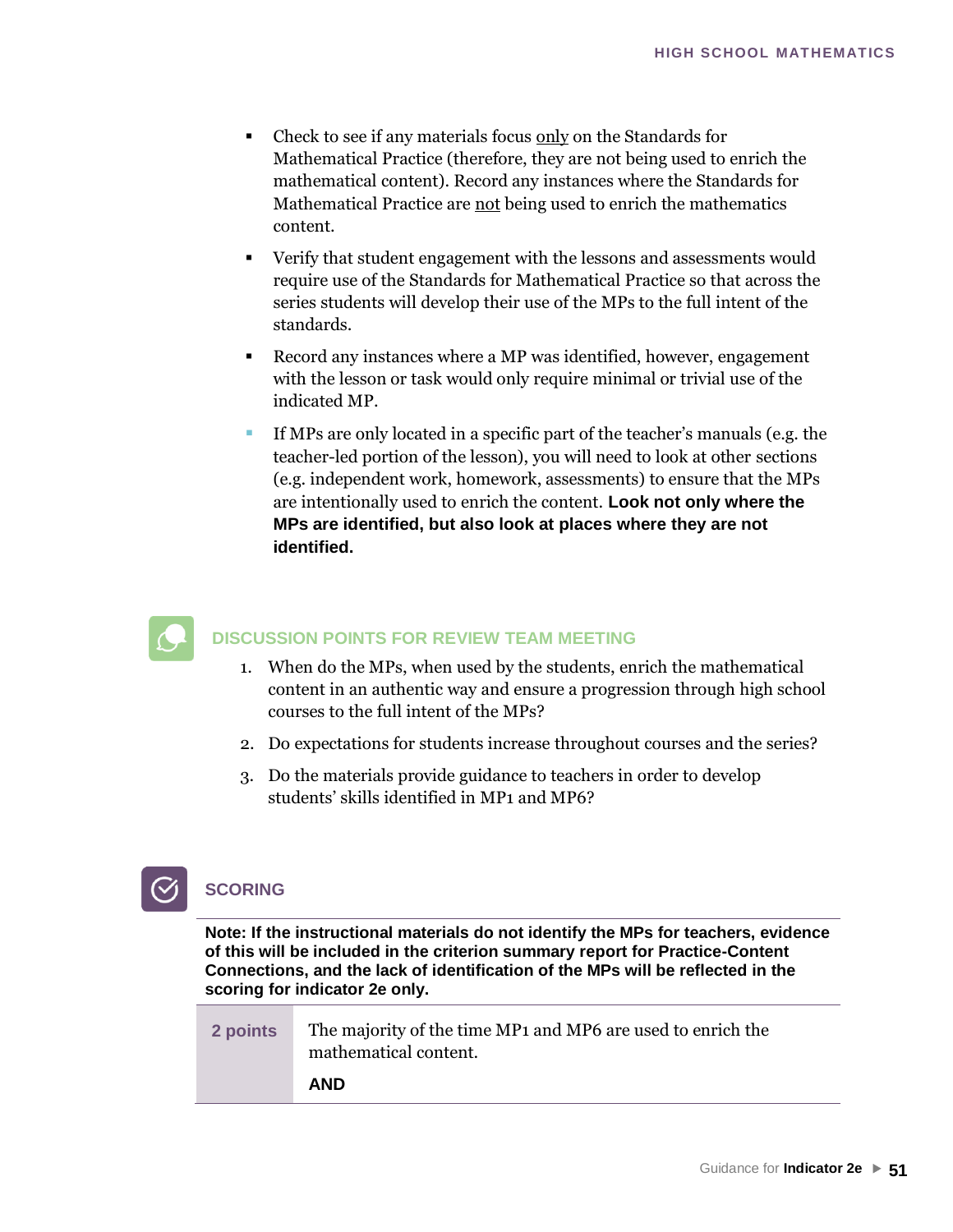|          | Across the series, there is intentional development of MP1 and MP6<br>that reaches the full intent of the MPs. (Note: If the materials<br>implement the full intent of the MPs from the beginning of the series,<br>then the materials do not have to also include an intentional<br>development of the MPs across the series.) |
|----------|---------------------------------------------------------------------------------------------------------------------------------------------------------------------------------------------------------------------------------------------------------------------------------------------------------------------------------|
| 1 point  | There are a few instances where MP1 and MP6 do not enrich the<br>content.                                                                                                                                                                                                                                                       |
|          | <b>AND/OR</b>                                                                                                                                                                                                                                                                                                                   |
|          | The materials do not develop either MP1 or MP6 to the full intent of<br>the standards.                                                                                                                                                                                                                                          |
|          | <b>AND/OR</b>                                                                                                                                                                                                                                                                                                                   |
|          | There are many examples of misleading identifications.                                                                                                                                                                                                                                                                          |
| 0 points | MP1 and MP6 are not used to enrich the content.                                                                                                                                                                                                                                                                                 |
|          | <b>AND/OR</b>                                                                                                                                                                                                                                                                                                                   |
|          | The materials do not develop both MP1 and MP6 to the full intent of<br>the standards.                                                                                                                                                                                                                                           |
|          | <b>AND/OR</b>                                                                                                                                                                                                                                                                                                                   |
|          | MP <sub>1</sub> and MP <sub>6</sub> are regularly treated as separate from the<br>mathematical content.                                                                                                                                                                                                                         |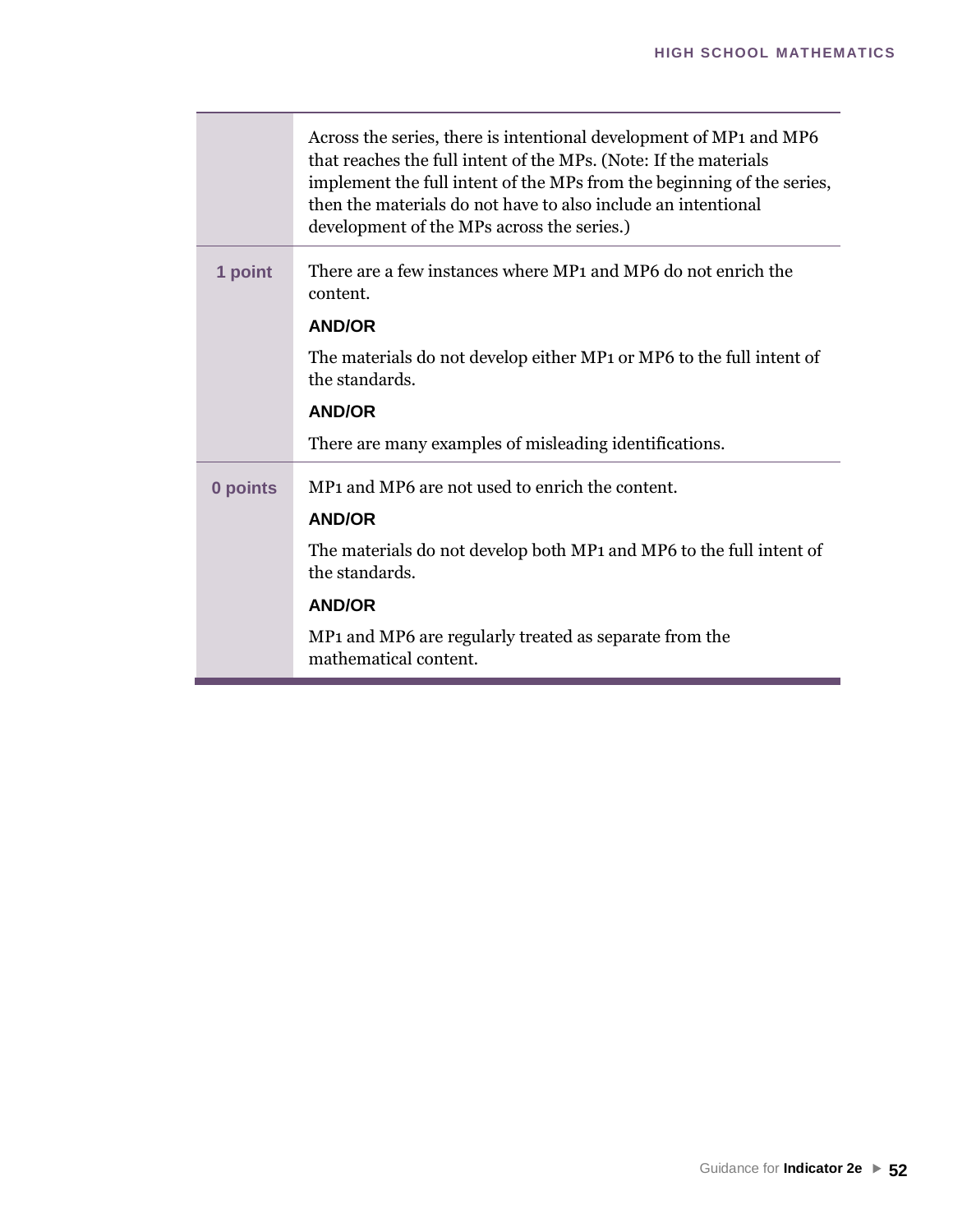## **GUIDANCE FOR Indicator 2f**

**Practice-Content Connections: Reasoning and Explaining (MP2, Reason abstractly and quantitatively, and MP3, Construct viable arguments and critique the reasoning of others)**

| <b>CRITERION</b> | Materials meaningfully connect the Standards for Mathematical Content<br>and the Standards for Mathematical Practice.                                                                                          |
|------------------|----------------------------------------------------------------------------------------------------------------------------------------------------------------------------------------------------------------|
|                  |                                                                                                                                                                                                                |
| <b>INDICATOR</b> | The materials support the intentional development of reasoning and<br>explaining (MPs 2 and 3), in connection to the high school content<br>standards, as required by the Standards for Mathematical Practice. |

**Across the series, are MP2 and MP3 used to enrich the mathematical content? Across the series, is there intentional development of MP2 and MP3 that reaches the full intent of the MPs?**



#### **WHAT IS THE PURPOSE OF THIS INDICATOR?**

This indicator, along with 2e, 2g, and 2h, determines the adherence to the Standards for Mathematical Practice. This indicator specifically looks at MPs 2 and 3 which address practices of reasoning and explaining. It assesses whether the provided opportunities for student engagement with the math practices are a) used to enrich the mathematics content of the courses and b) fully developed across the series to meet the level of expectation of high school mathematical study.



- Look at all lessons in teacher's manuals and in the student materials to ensure that MP2 and MP3 are occurring throughout the courses.
- Look in unit overviews, scope and sequence charts, and/or other instructional guides to ensure that MP2 and MP3 are occurring throughout the courses of the series.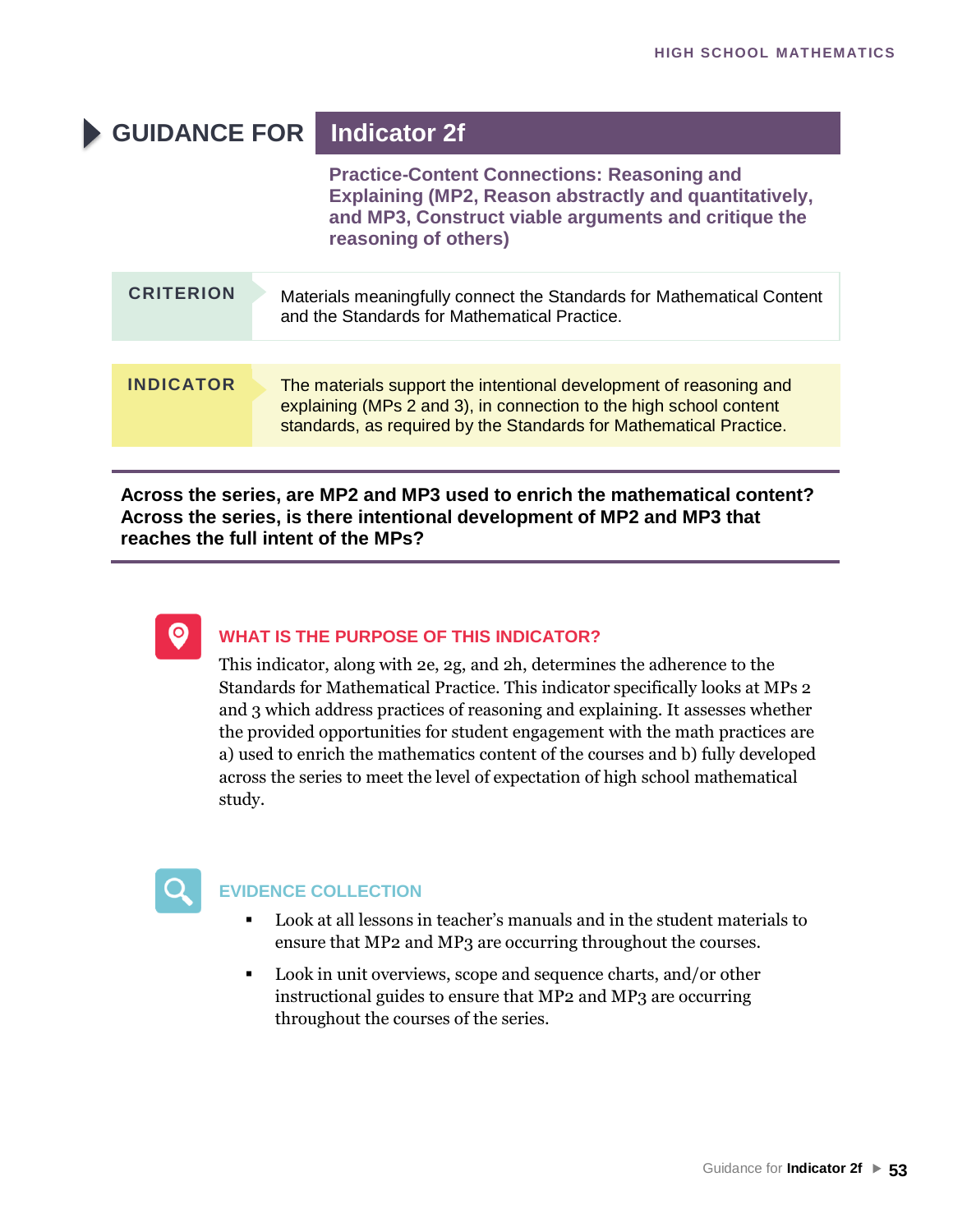- Record any instances where MP2 and MP3 are misleading in the curricular materials (e.g. a lesson is marked as aligned to an MP when only a small part addresses that, or vice versa).
- To check that MP2 and MP3 are being used to enrich the mathematics content and are fully developed to meet the level of expectation for high school:

Thoroughly reexamine the practice standards [MP2](http://www.corestandards.org/Math/Practice/#CCSS.Math.Practice.MP2) [and](http://www.corestandards.org/Math/Practice/#CCSS.Math.Practice.MP2) [MP3.](http://www.corestandards.org/Math/Practice/#CCSS.Math.Practice.MP3) [This](https://drive.google.com/a/mead354.org/file/d/0B9t46rM82-quQndiM29rUDN4Z2c/view?usp=sharing)  [compilation document](https://drive.google.com/a/mead354.org/file/d/0B9t46rM82-quQndiM29rUDN4Z2c/view?usp=sharing) and [this Mathematical Pra](https://drive.google.com/a/mead354.org/file/d/0B9t46rM82-quQndiM29rUDN4Z2c/view?usp=sharing)ctice Message might be helpful.

Look at lessons, assessments and any examples/descriptions of anticipated student work. Look for places that require students to:

- o represent situations symbolically
- o consider units involved in a problem and attend to the meaning of quantities
- o understand the relationships between problem scenarios and mathematical representations
- o explain/discuss what the numbers or symbols in an expression/equation represent
- o determine if their answers make sense
- o explain/justify their reasoning
- o create their own conjectures
- o listen or read the arguments of others, decide whether they make sense, and ask useful questions to clarify or improve the arguments

Look at teacher directions and how teachers are guided to carry out the lessons. In particular, look for places where teachers are expected to:

- o ensure students make connections between mathematical representations and scenarios
- o provide opportunities for students to engage in active mathematical discourse
- ask clarifying and probing questions
- Check to see if any materials focus only on the Standards for Mathematical Practice (therefore, they are not being used to enrich the mathematical content). Record any instances where the Standards for Mathematical Practice are not being used to enrich the mathematics content.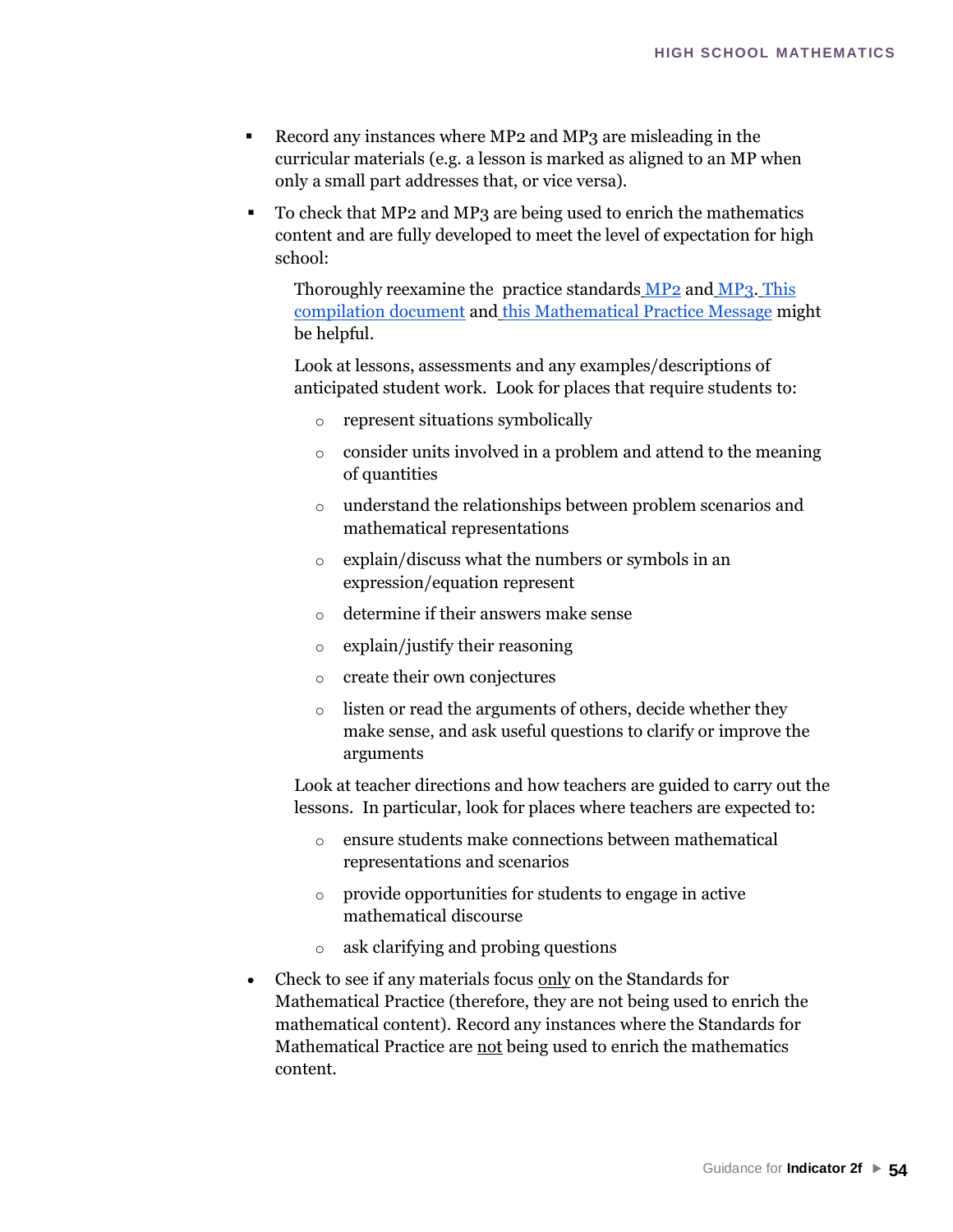- Verify that student engagement with the lessons and assessments would require use of the Standards for Mathematical Practice so that across the series students will develop their use of the MPs to the full intent of the standards.
- Record any instances where an MP was identified, however, engagement with the lesson or task would only require minimal or trivial use of the indicated MP.
- If you found that MPs are only located in a specific part of the teacher's manuals (e.g. the teacher-led portion of the lesson), you will need to look at other sections (e.g. independent work, homework, assessments) to ensure that the MPs are intentionally used to enrich the content. **Look not only where the MPs are identified in the materials, but also look at places where they are not identified.** It may help to search for keywords like conjecture, explain, justify, discuss, analyze, ask, and clarify.



- 1. When do the MPs, when used by the students, enrich the mathematical content in an authentic way and ensure a progression through high school courses to the full intent of the MPs?
- 2. Do expectations for students increase throughout courses and the series?
- 3. Do the materials provide guidance to teachers in order to develop students' skills identified in MP2 and MP3?

| 2 points | The majority of the time MP <sub>2</sub> and MP <sub>3</sub> are used to enrich the<br>mathematical content.                            |
|----------|-----------------------------------------------------------------------------------------------------------------------------------------|
|          | <b>AND</b>                                                                                                                              |
|          | Across the series, there is intentional development of MP2 and MP3<br>that reaches the full intent of the MPs. (Note: If the materials  |
|          | implement the full intent of the MPs from the beginning of the series,<br>then the materials do not have to also include an intentional |
|          | development of the MPs across the series.)                                                                                              |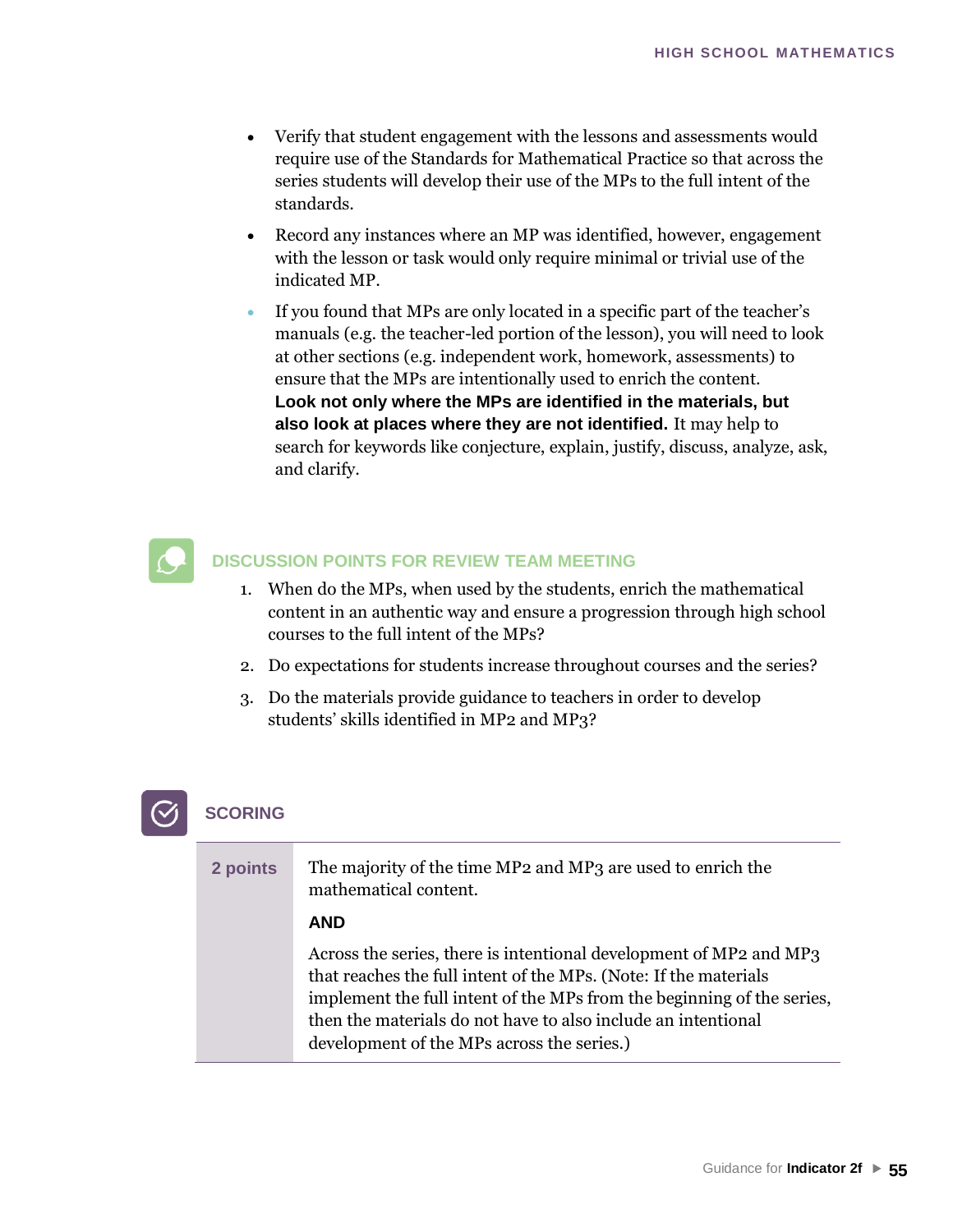| 1 point  | There are a few instances where MP2 and MP3 do not enrich the<br>content.              |
|----------|----------------------------------------------------------------------------------------|
|          | <b>AND/OR</b>                                                                          |
|          | The materials do not develop either MP2 or MP3 to the full intent of<br>the standards. |
|          | <b>AND/OR</b>                                                                          |
|          | There are many examples of misleading identifications.                                 |
|          |                                                                                        |
| 0 points | MP <sub>2</sub> and MP <sub>3</sub> are not used to enrich the content.                |
|          | <b>AND/OR</b>                                                                          |
|          | The materials do not develop both MP2 and MP3 to the full intent of<br>the standards.  |
|          | <b>AND/OR</b>                                                                          |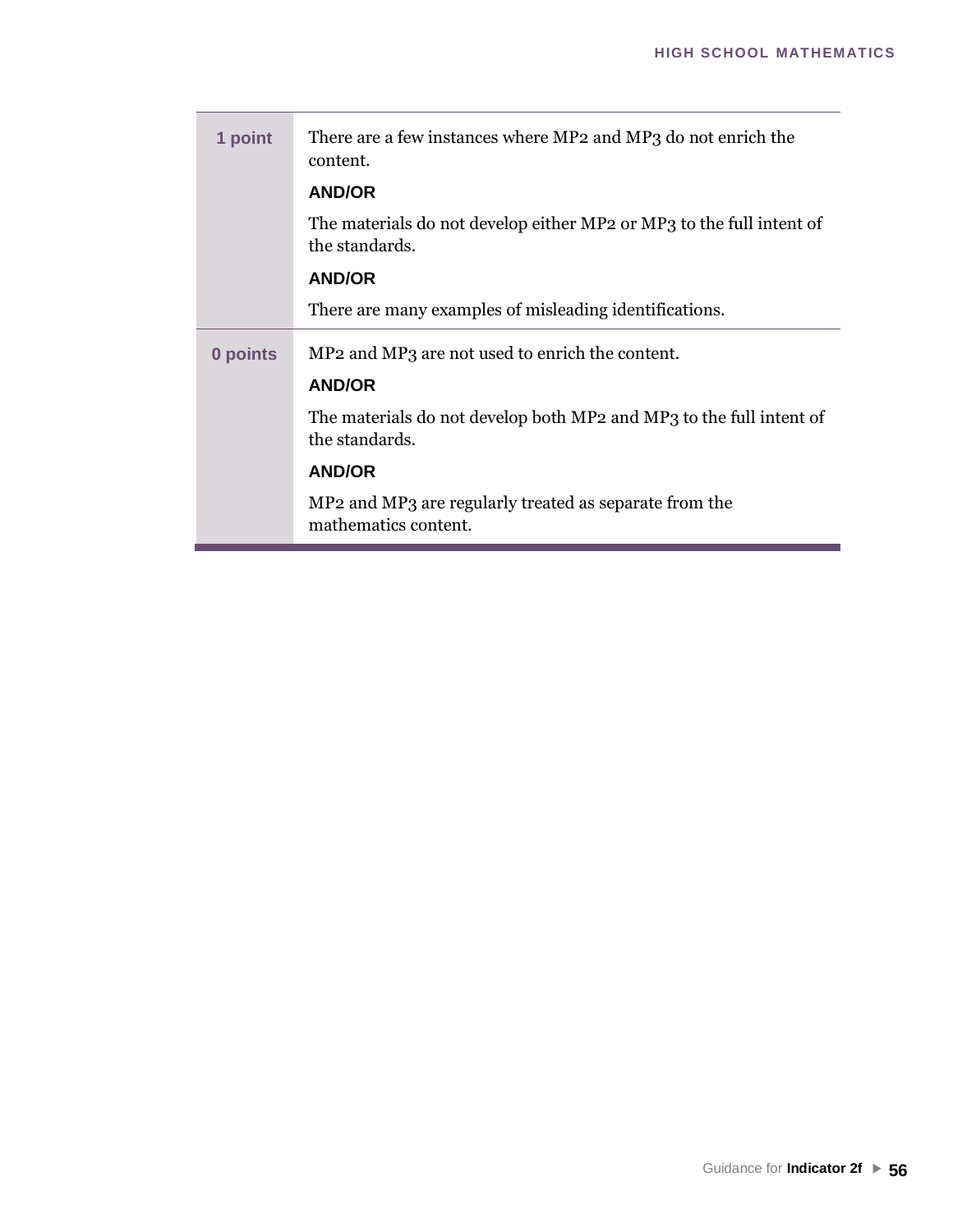## **GUIDANCE FOR Indicator 2g**

**Practice-Content Connections: Modeling and Using Tools (MP4, Model with mathematics, and MP5, Use appropriate tools strategically)**

| <b>CRITERION</b> | Materials meaningfully connect the Standards for Mathematical Content<br>and the Standards for Mathematical Practice.                                                                                          |
|------------------|----------------------------------------------------------------------------------------------------------------------------------------------------------------------------------------------------------------|
|                  |                                                                                                                                                                                                                |
| <b>INDICATOR</b> | The materials support the intentional development of modeling and<br>using tools (MPs 4 and 5), in connection to the high school content<br>standards, as required by the Standards for Mathematical Practice. |
|                  |                                                                                                                                                                                                                |

#### **Across the series, are MP4 and MP5 used to enrich the mathematical content? Across the series, is there intentional development of MP4 and MP5 that reaches the full intent of the MPs?**



#### **WHAT IS THE PURPOSE OF THIS INDICATOR?**

This indicator, along with 2e, 2f, and 2h, determines the adherence to the Standards for Mathematical Practice. This indicator specifically looks at MPs 4 and 5 which address mathematical modeling and use of appropriate tools. It assesses whether the provided opportunities for student engagement with the math practices are a) used to enrich the mathematics content of the courses and b) fully developed across the series to meet the level of expectation of high school mathematical study.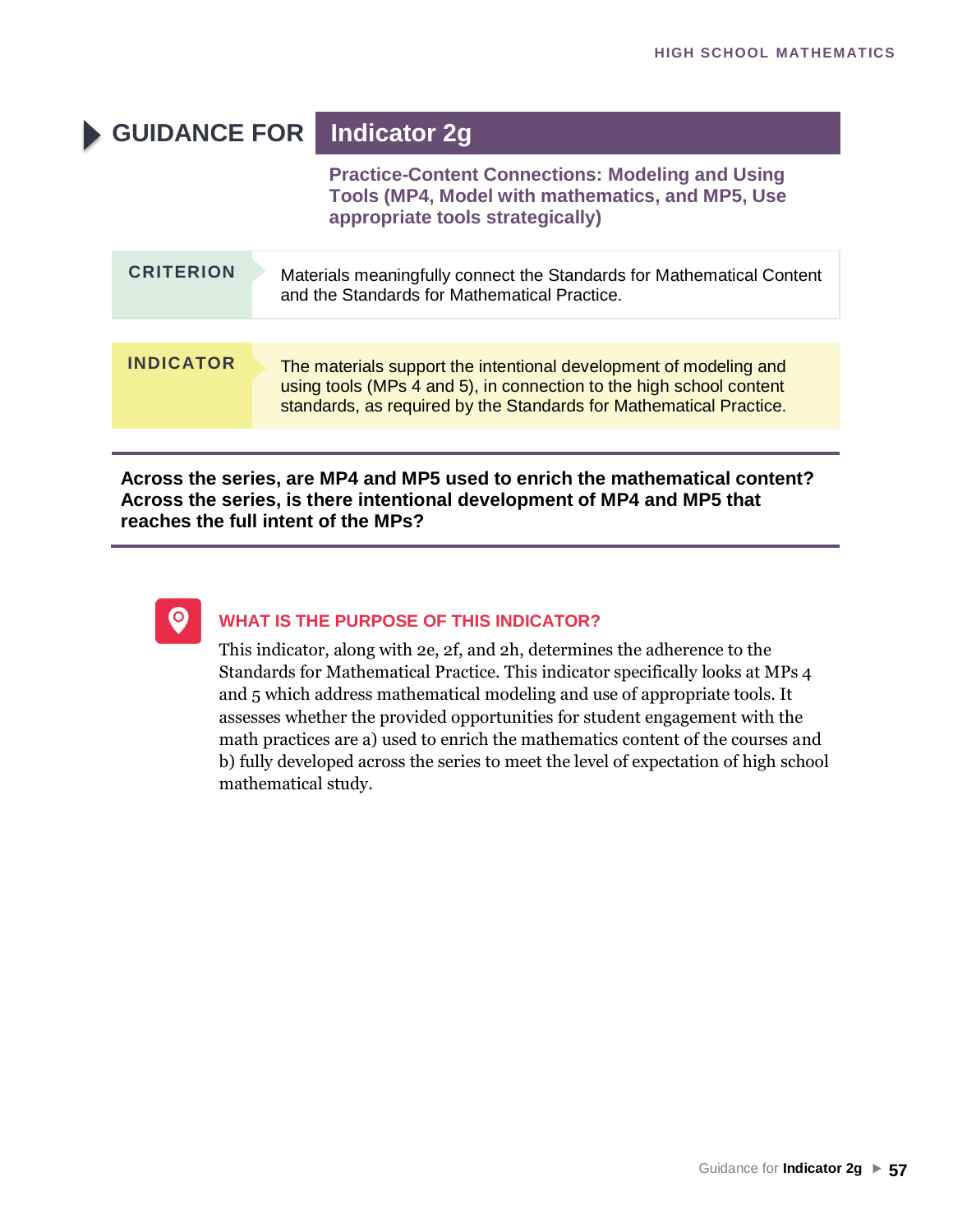

#### **EVIDENCE COLLECTION**

- Look at all lessons in teacher's manuals and in the student materials to ensure that MP4 and MP5 are occurring throughout the courses.
- Look in unit overviews, scope and sequence charts, and/or other instructional guides to ensure that MP4 and MP5 are occurring throughout the courses of the series.
- Record any instances where MP4 and MP<sub>5</sub> are misleading in the curricular materials (e.g. a lesson is marked as aligned to an MP when only a small part addresses that, or vice versa).
- To check that MP4 and MP<sub>5</sub> are being used to enrich the mathematics content and are fully developed to meet the level of expectation for high school:

Thoroughly reexamine the practice standards [MP4](http://www.corestandards.org/Math/Practice/#CCSS.Math.Practice.MP1) [and](http://www.corestandards.org/Math/Practice/#CCSS.Math.Practice.MP1) [MP5.](http://www.corestandards.org/Math/Practice/#CCSS.Math.Practice.MP6) [This](https://drive.google.com/a/mead354.org/file/d/0B9t46rM82-quQndiM29rUDN4Z2c/view?usp=sharing)  [compilation document](https://drive.google.com/a/mead354.org/file/d/0B9t46rM82-quQndiM29rUDN4Z2c/view?usp=sharing) and [this Mathematical Pra](https://drive.google.com/a/mead354.org/file/d/0B9t46rM82-quQndiM29rUDN4Z2c/view?usp=sharing)ctice Message might be helpful.

Look at lessons, assessments and any examples/descriptions of anticipated student work. Look for places that require students to:

- engage in the modeling cycle
- o apply prior knowledge to new problems
- o identify important relationships and map relationships with tables, diagrams, graphs, rules, etc.
- o draw conclusions from solutions as they pertain to a situation
- o *choose appropriate tools*
- o use multiple tools to represent information in a situation
- o create and use models to represent

\*also consider whether the materials encourage opportunities for students to use technological tools to explore and deepen their understanding of concepts

Look at teacher directions and how teachers are guided to carry out the lessons. In particular, look for places where teachers are expected to:

- o Pose problems connected to previous concepts
- o Provide a variety of real world contexts
- o Provide meaningful, real-world, authentic performance tasks
- o Promote discourse and investigation
- o Make a variety of tools available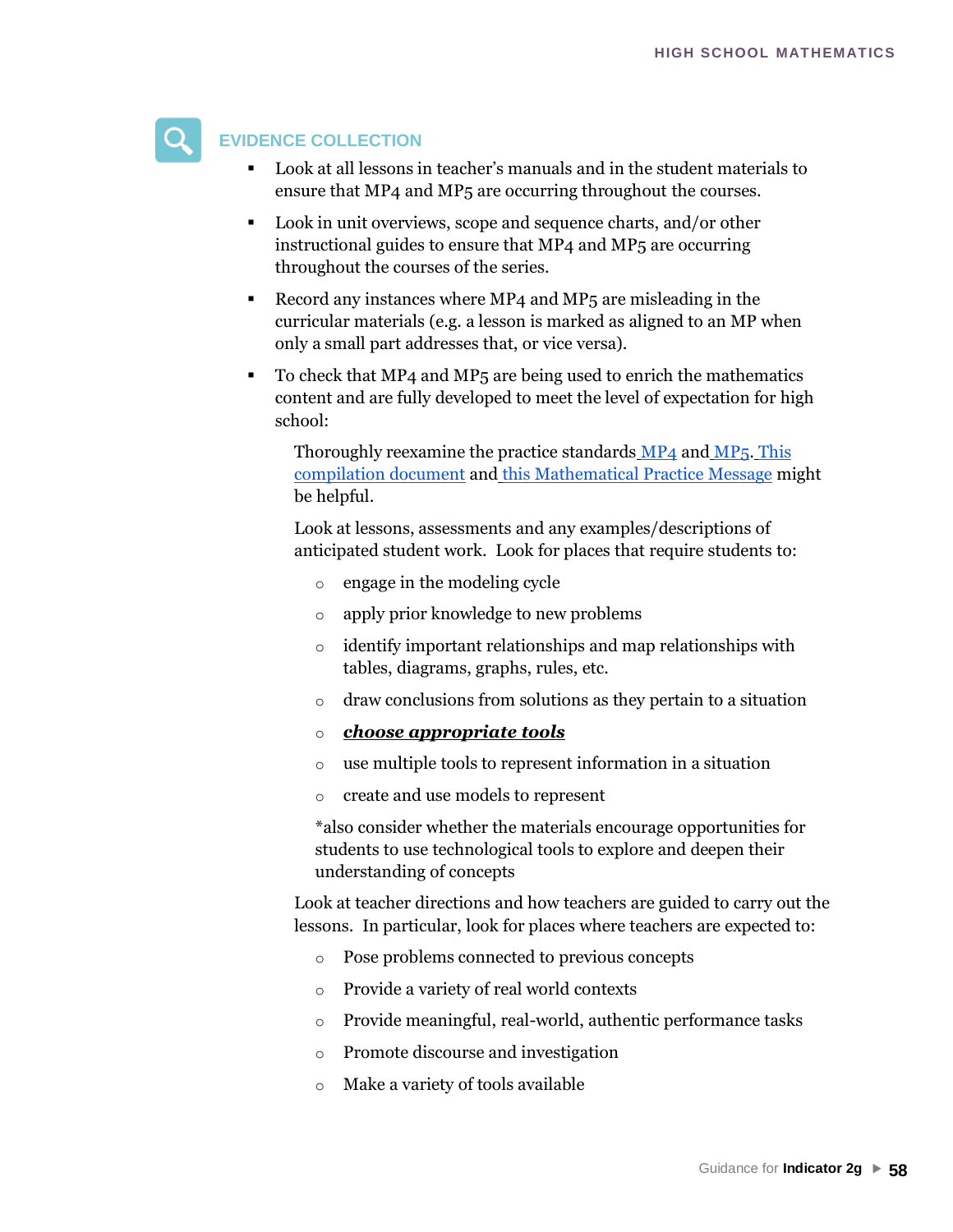- o Model tools effectively, including their benefits and limitations
- o Encourage the use of multiple tools for communication, calculation, investigation, sense-making, etc.
- Check to see if any materials focus only on the Standards for Mathematical Practice (therefore, they are not being used to enrich the mathematical content). Record any instances where the Standards for Mathematical Practice are not being used to enrich the mathematics content.
- Verify that student engagement with the lessons and assessments would require use of the Standards for Mathematical Practice so that across the series students will develop their use of the MPs to the full intent of the standards.
- Record any instances where an MP was identified, however, engagement with the lesson or task would only require minimal or trivial use of the indicated MP.
- If you found that MPs are only located in a specific part of the teacher's manuals (e.g. the teacher-led portion of the lesson), you will need to look at other sections (e.g. independent work, homework, assessments) to ensure that the MPs are intentionally used to enrich the content. **Look not only where the MPs are identified in the materials, but also look at places where they are not identified.**



- 1. When do the MPs, when used by the students, enrich the mathematical content in an authentic way and ensure a progression through high school courses to the full intent of the MPs?
- 2. Do expectations for students increase throughout courses and the series?
- 3. Do the materials provide guidance to teachers in order to develop students' skills identified in MP4 and MP5?

| 2 points | The majority of the time MP4 and MP5 are used to enrich the<br>mathematical content. |
|----------|--------------------------------------------------------------------------------------|
|          | <b>AND</b>                                                                           |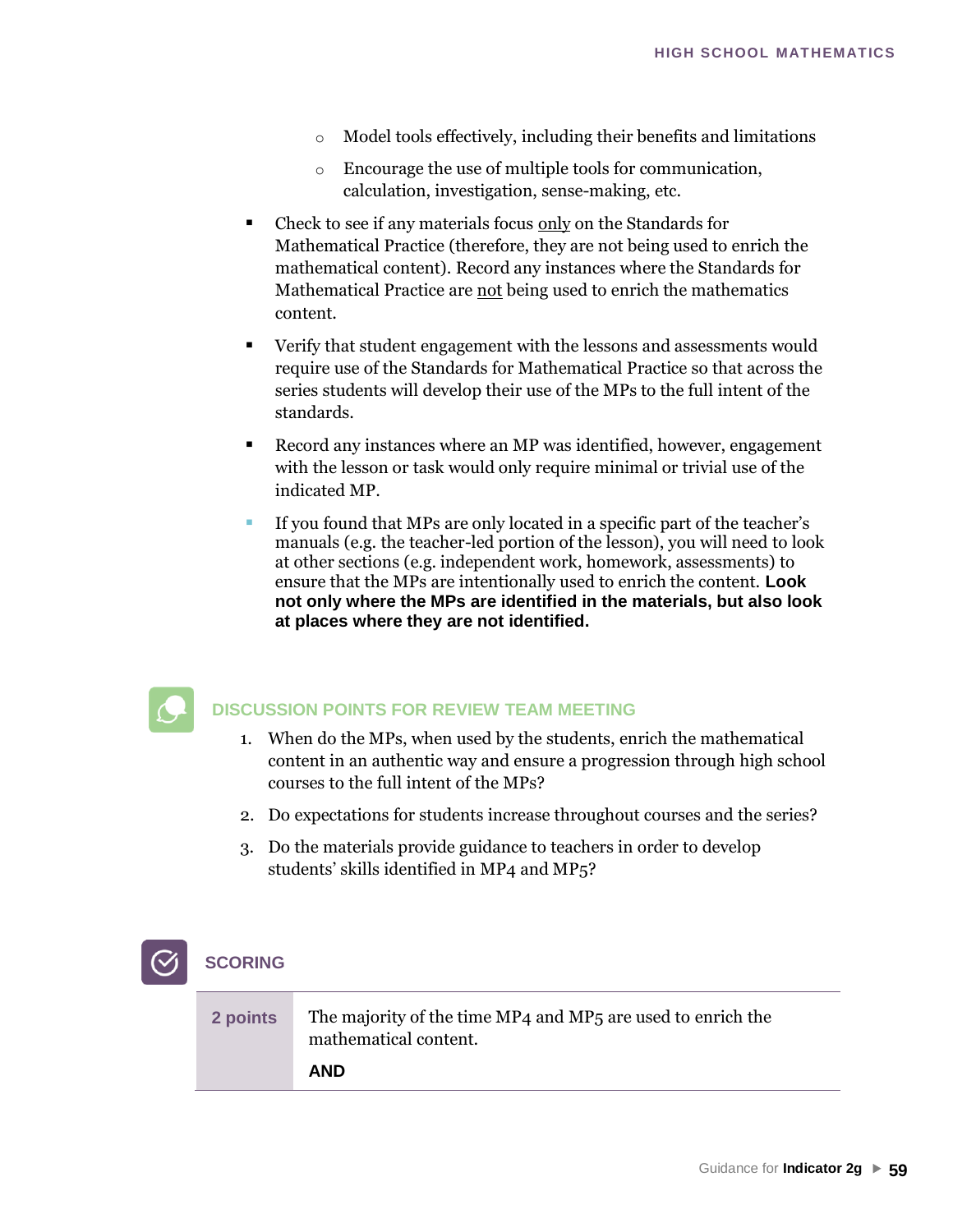|          | Across the series, there is intentional development of MP4 and MP5<br>that reaches the full intent of the MPs. (Note: If the materials<br>implement the full intent of the MPs from the beginning of the series,<br>then the materials do not have to also include an intentional<br>development of the MPs across the series.) |
|----------|---------------------------------------------------------------------------------------------------------------------------------------------------------------------------------------------------------------------------------------------------------------------------------------------------------------------------------|
| 1 point  | There are a few instances where MP4 and MP5 do not enrich the<br>content.                                                                                                                                                                                                                                                       |
|          | <b>AND/OR</b>                                                                                                                                                                                                                                                                                                                   |
|          | The materials do not develop either MP4 or MP5 to the full intent of<br>the standards.                                                                                                                                                                                                                                          |
|          | <b>AND/OR</b>                                                                                                                                                                                                                                                                                                                   |
|          | There are many examples of misleading identifications.                                                                                                                                                                                                                                                                          |
| 0 points | MP <sub>4</sub> and MP <sub>5</sub> are not used to enrich the content.                                                                                                                                                                                                                                                         |
|          | <b>AND/OR</b>                                                                                                                                                                                                                                                                                                                   |
|          | The materials do not develop both MP4 and MP5 to the full intent of<br>the standards.                                                                                                                                                                                                                                           |
|          | <b>AND/OR</b>                                                                                                                                                                                                                                                                                                                   |
|          | MP4 and MP5 are regularly treated as separate from the<br>mathematics content.                                                                                                                                                                                                                                                  |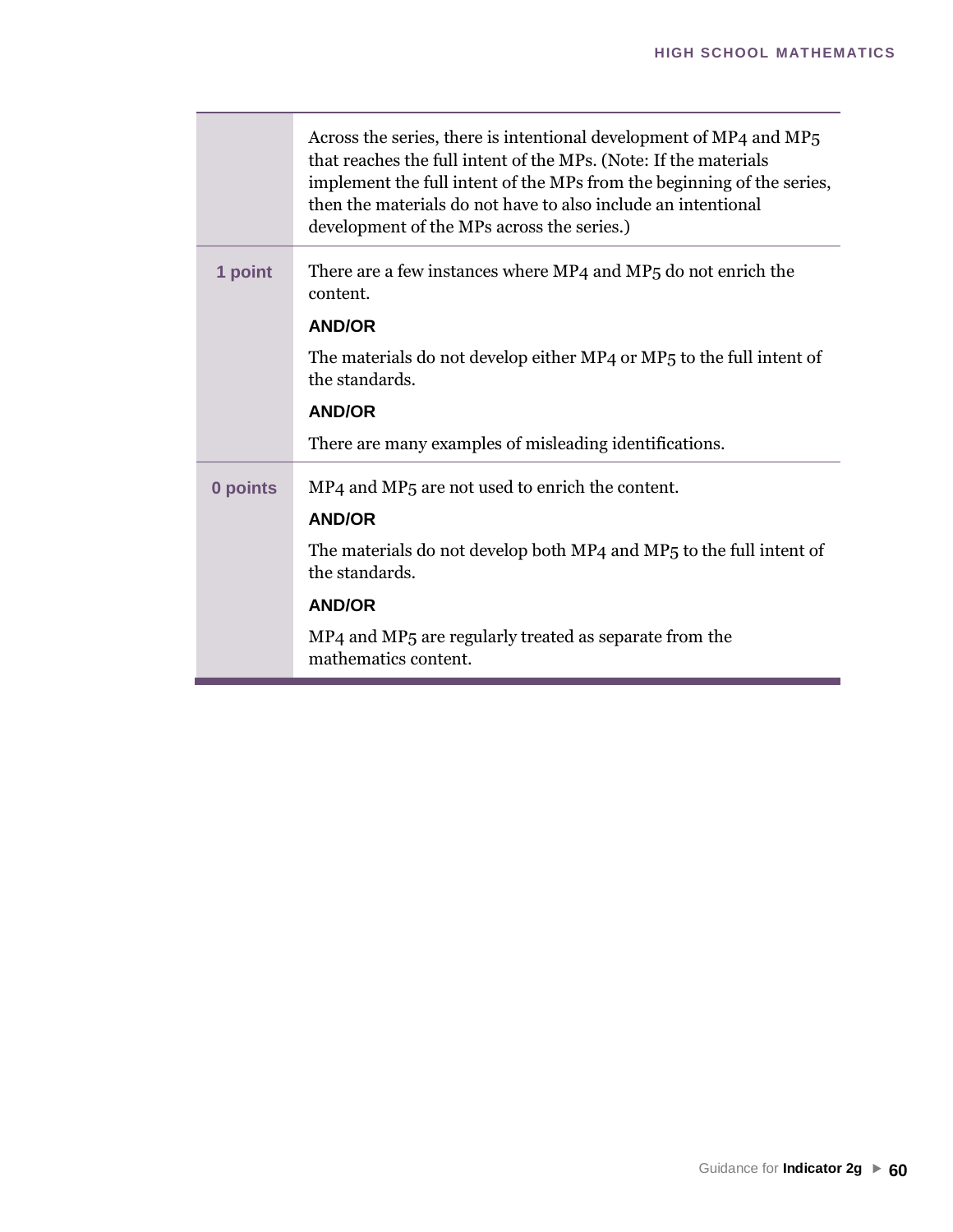## **GUIDANCE FOR Indicator 2h**

**Practice-Content Connections: Seeing Structure and Generalizing (MP7, Look for and make use of structure, and MP8, Look for and express regularity in repeated reasoning)**

| <b>CRITERION</b> | Materials meaningfully connect the Standards for Mathematical Content<br>and the Standards for Mathematical Practice.                                                                                                   |
|------------------|-------------------------------------------------------------------------------------------------------------------------------------------------------------------------------------------------------------------------|
|                  |                                                                                                                                                                                                                         |
| <b>INDICATOR</b> | The materials support the intentional development of seeing structure<br>and generalizing (MPs 7 and 8), in connection to the high school content<br>standards, as required by the Standards for Mathematical Practice. |

**Across the series, are MP7 and MP8 used to enrich the mathematical content? Across the series, is there intentional development of MP7 and MP8 that reaches the full intent of the MPs?**



#### **WHAT IS THE PURPOSE OF THIS INDICATOR?**

This indicator, along with 2e, 2f, and 2g, determines the adherence to the Standards for Mathematical Practice. This indicator specifically looks at MPs 7 and 8 which support the intentional development of seeing structure and generalizing. It assesses whether the provided opportunities for student engagement with the math practices are a) used to enrich the mathematics content of the courses and b) fully developed across the series to meet the level of expectation of high school mathematical study.



- Look at all lessons in teacher's manuals and in the student materials to ensure that MP7 and MP8 are occurring throughout the courses.
- Look in unit overviews, scope and sequence charts, and/or other instructional guides to ensure that MP7 and MP8 are occurring throughout the courses of the series.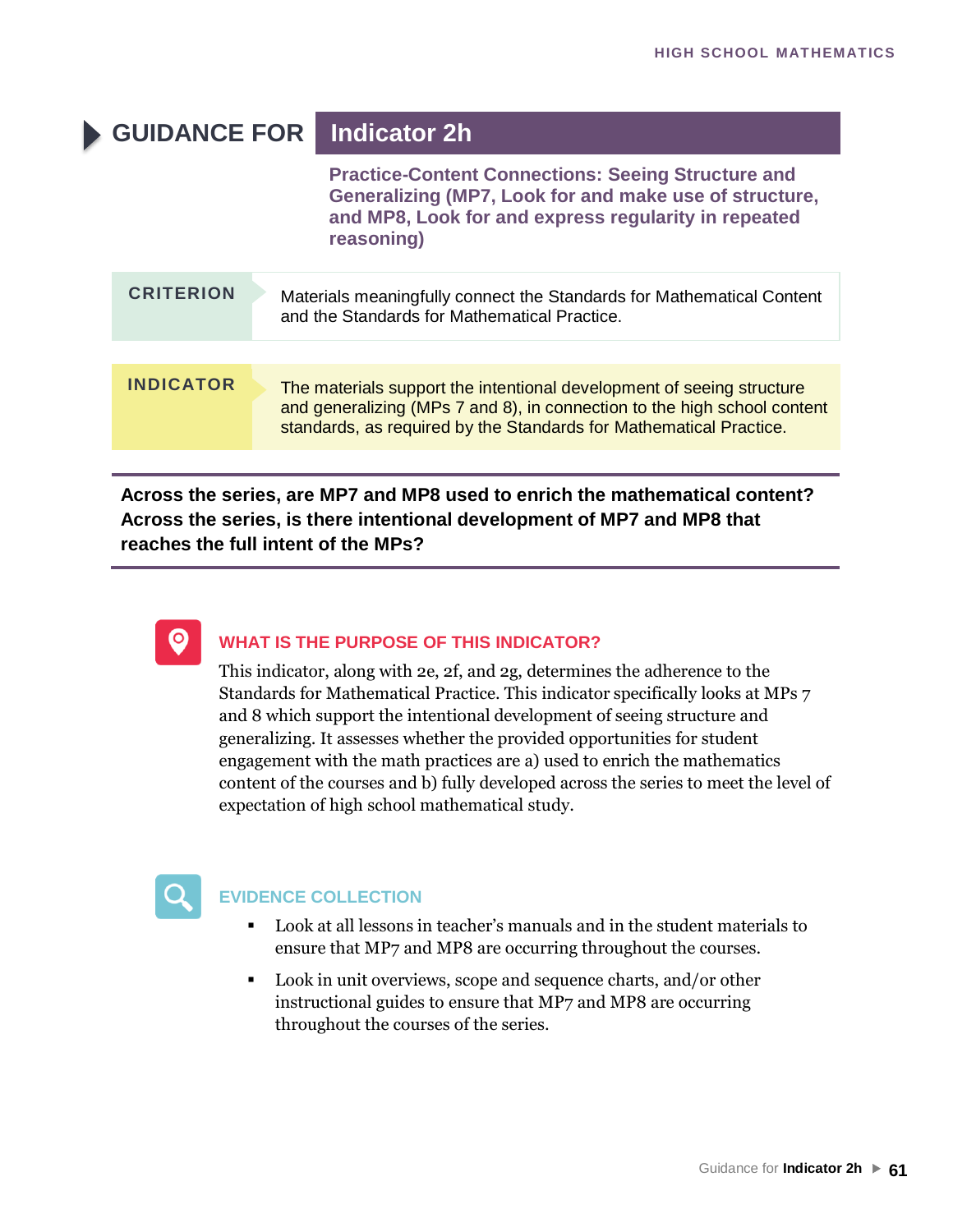- Record any instances where MP7 and MP8 are misleading in the curricular materials (e.g. a lesson is marked as aligned to an MP when only a small part addresses that, or vice versa).
- To check that MP7 and MP8 are being used to enrich the mathematics content and are fully developed to meet the level of expectation for high school:

Thoroughly reexamine the practice standards [MP7](http://www.corestandards.org/Math/Practice/#CCSS.Math.Practice.MP1) [and](http://www.corestandards.org/Math/Practice/#CCSS.Math.Practice.MP1) [MP8.](http://www.corestandards.org/Math/Practice/#CCSS.Math.Practice.MP6) [This](https://drive.google.com/a/mead354.org/file/d/0B9t46rM82-quQndiM29rUDN4Z2c/view?usp=sharing)  [compilation document](https://drive.google.com/a/mead354.org/file/d/0B9t46rM82-quQndiM29rUDN4Z2c/view?usp=sharing) and [this Mathematical Pra](https://drive.google.com/a/mead354.org/file/d/0B9t46rM82-quQndiM29rUDN4Z2c/view?usp=sharing)ctice Message might be helpful.

Look at lessons, assessments and any examples/descriptions of anticipated student work. Look for places that require students to:

- o Look for patterns and make generalizations.
- o Look and explain the structure of expressions.
- o Look at and decompose "complicated" into "simpler" things. E.g. seeing  $\sin^2 x + 2\sin x + 1$  as  $u^2 + 2u + 1$ .
- o Analyze a problem and look for more than one approach.
- o Look for shortcuts and general methods when calculations/processes are repeated.
- o Describe a general formula, process, or algorithm.

Look at teacher directions and how teachers are guided to carry out the lessons. In particular, look for places where teachers are expected to:

- o Provide tasks/problems with patterns.
- o Prompt students to look for structure and patterns.
- o Prompt students to describe what they see in the structure/pattern.

E.g. Ask a student to explain how his/her expression " $4n + 1$ " can be seen in the tile pattern.

- o Provide time for students to look for patterns, structure, shortcuts, generalizations, etc.
- o Ask probing questions like "Does that always work?" or "Why does that work?"
- Check to see if any materials focus only on the Standards for Mathematical Practice (therefore, they are not being used to enrich the mathematical content). Record any instances where the Standards for Mathematical Practice are not being used to enrich the mathematics content.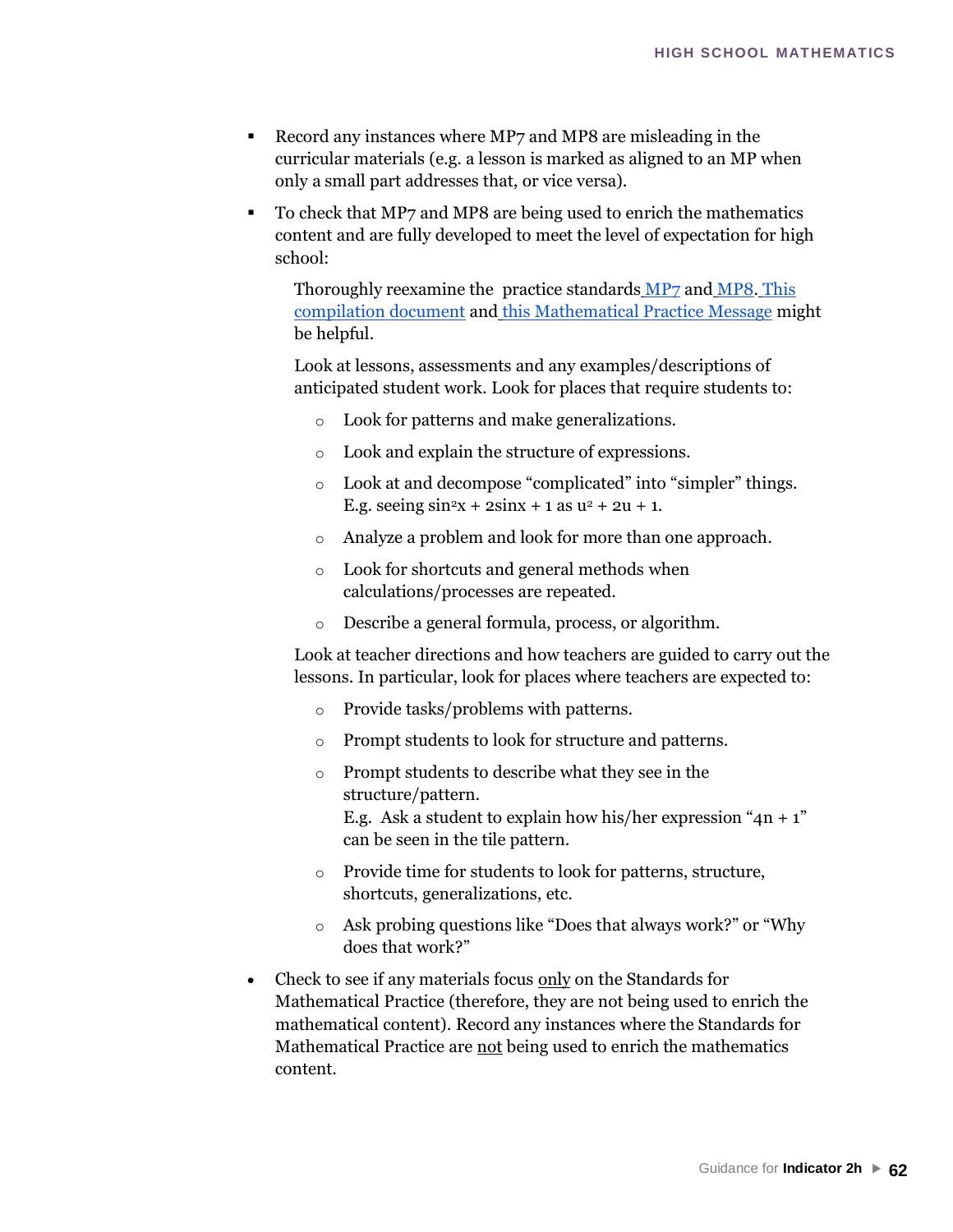- Verify that student engagement with the lessons and assessments would require use of the Standards for Mathematical Practice so that across the series students will develop their use of the MPs to the full intent of the standards.
- Record any instances where an MP was identified, however, engagement with the lesson or task would only require minimal or trivial use of the indicated MP.
- If you found that MPs are only located in a specific part of the teacher's manuals (e.g. the teacher-led portion of the lesson), you will need to look at other sections (e.g. independent work, homework, assessments) to ensure that the MPs are intentionally used to enrich the content. **Look not only where the MPs are identified in the materials, but also look at places where they are not identified.**

- 1. When do the MPs, when used by the students, enrich the mathematical content in an authentic way and ensure a progression through high school courses to the full intent of the MPs?
- 2. Do expectations for students increase throughout courses and the series?
- 3. Do the materials provide guidance to teachers in order to develop students' skills identified in MP7 and MP8?

| 2 points | The majority of the time MP7 and MP8 are used to enrich the<br>mathematical content.                                                                                                                                                                                                                                            |
|----------|---------------------------------------------------------------------------------------------------------------------------------------------------------------------------------------------------------------------------------------------------------------------------------------------------------------------------------|
|          | <b>AND</b>                                                                                                                                                                                                                                                                                                                      |
|          | Across the series, there is intentional development of MP7 and MP8<br>that reaches the full intent of the MPs. (Note: If the materials<br>implement the full intent of the MPs from the beginning of the series,<br>then the materials do not have to also include an intentional<br>development of the MPs across the series.) |
| 1 point  | There are a few instances where MP7 and MP8 do not enrich the<br>content.<br><b>AND/OR</b>                                                                                                                                                                                                                                      |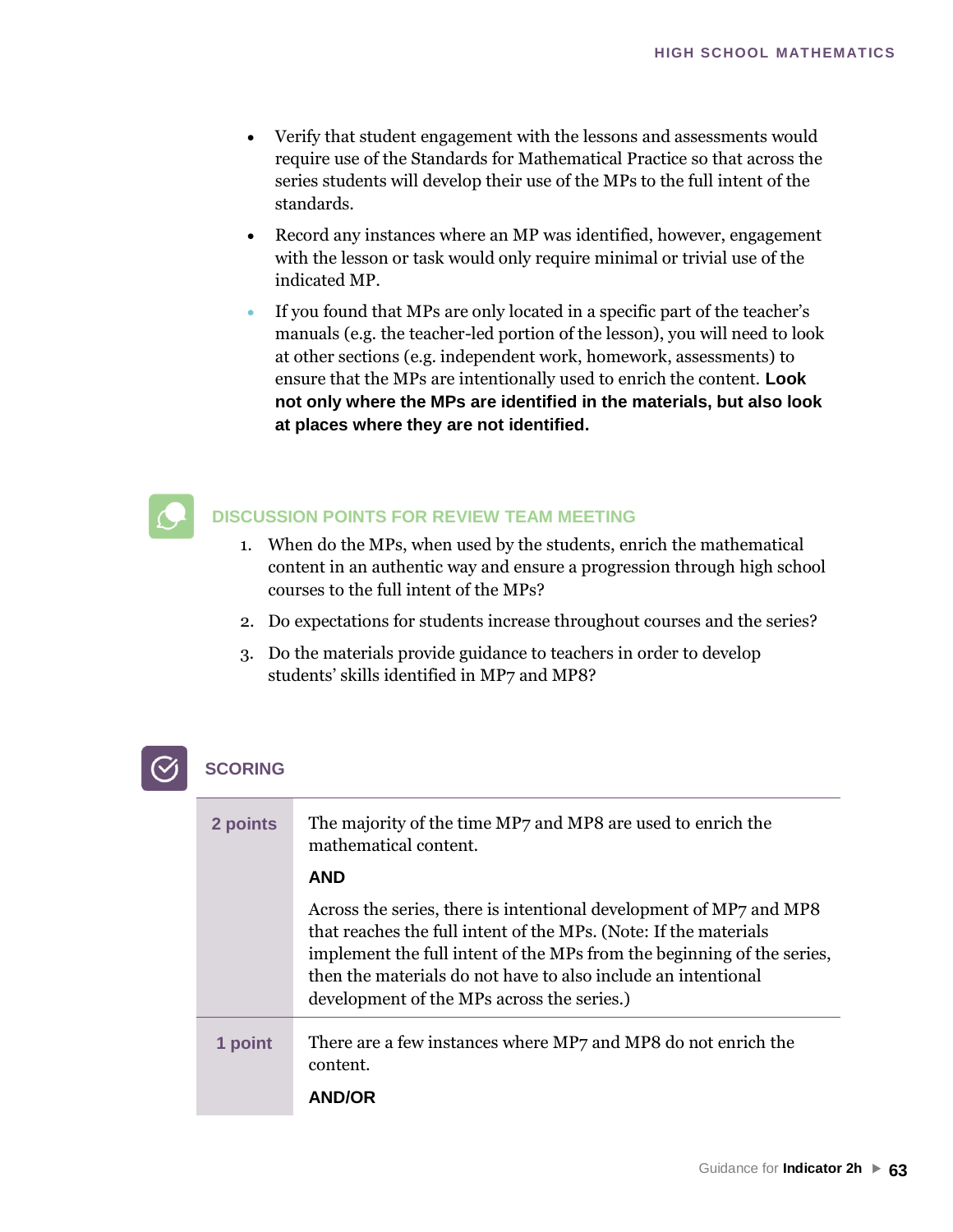|          | The materials do not develop either MP7 or MP8 to the full intent of<br>the standards.<br><b>AND/OR</b> |
|----------|---------------------------------------------------------------------------------------------------------|
|          |                                                                                                         |
|          | There are many examples of misleading identifications.                                                  |
| 0 points | MP7 and MP8 are not used to enrich the content.<br><b>AND/OR</b>                                        |
|          | The materials do not develop both MP7 and MP8 to the full intent of<br>the standards.                   |
|          | <b>AND/OR</b>                                                                                           |
|          | MP7 and MP8 are regularly treated as separate from the<br>mathematics content.                          |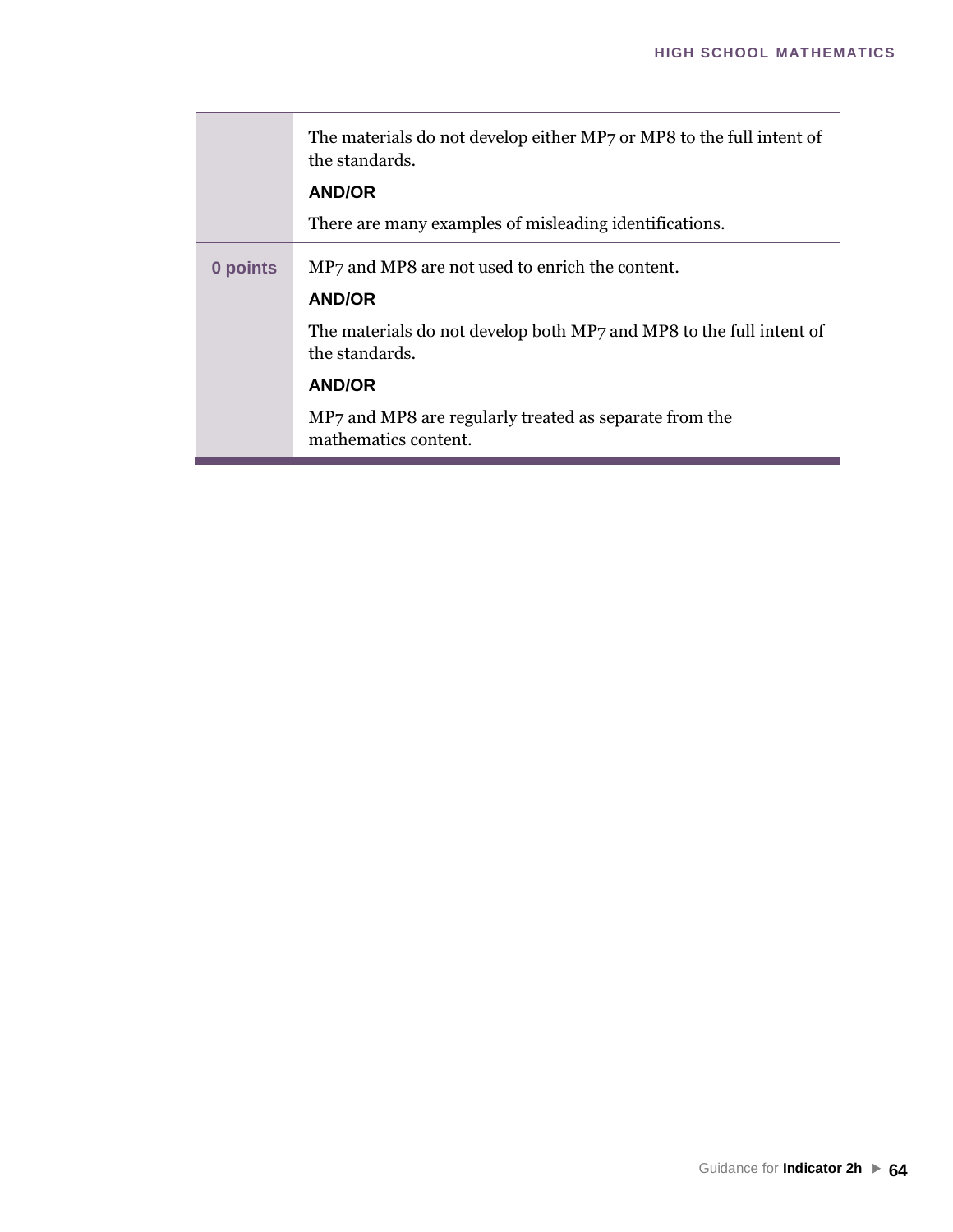**If materials meet minimum criteria for Gateways 1 and 2, then reviewers can proceed to Indicator 3a-3ad.**

# **Gateway 3**

- Indicators 3a-3ei: Use and Design Facilitate Student Learning
- Indicators 3f-3l: Teacher Planning and Learning for Success with MS CCR
- **•** Indicators 3m-3q: Assessment
- Indicators 3r-3y: Differentiated Instruction
- Indicators 3z-3ad: Effective Technology Use
- Indicators 3e-3ah: Supplemental Materials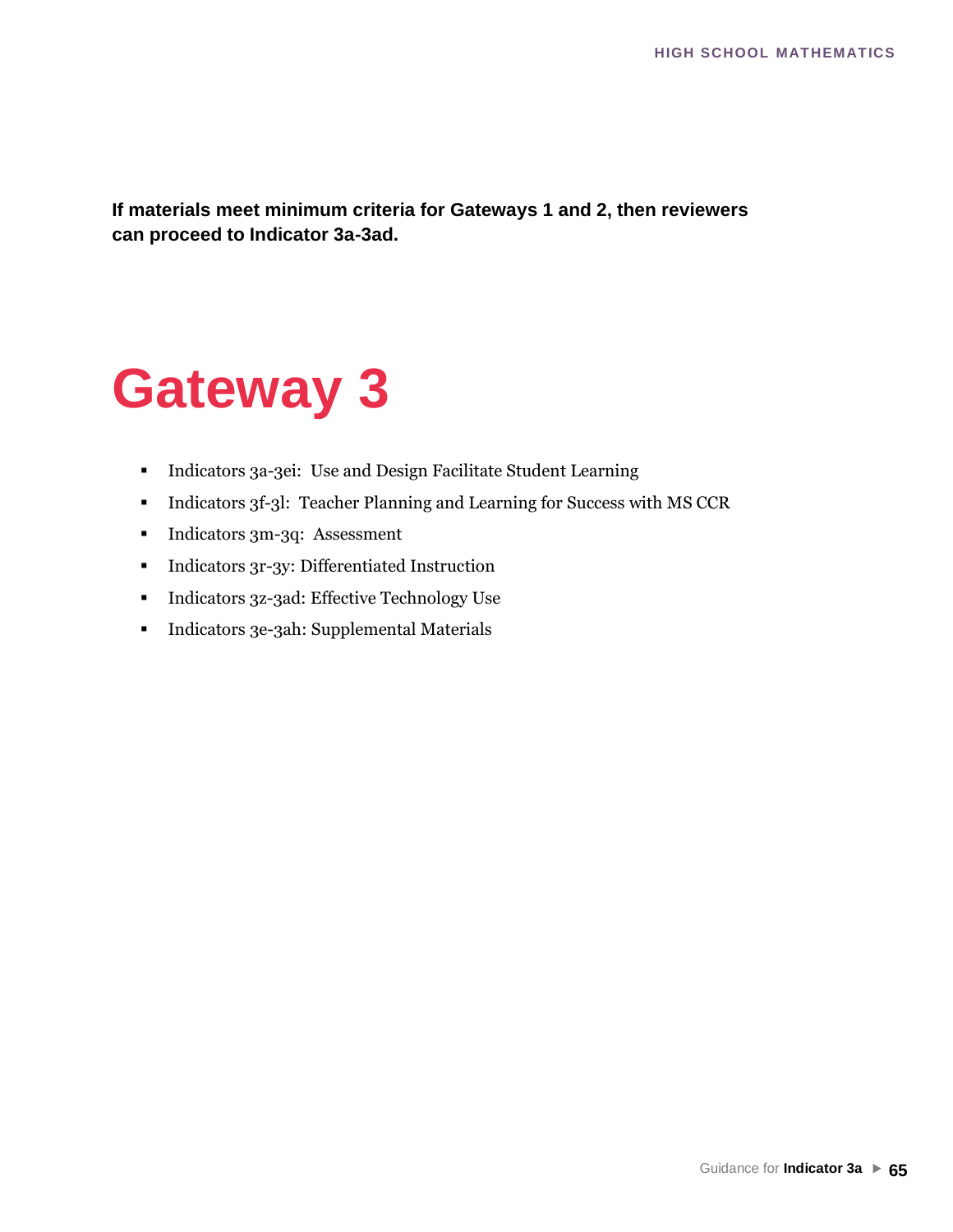## **GUIDANCE FOR Indicator 3a**

#### **Use and Design Facilitate Learning**

| <b>CRITERION</b> | Materials are well designed and take into account effective lesson<br>structure and pacing.                                                                                                                                                                                                                                    |
|------------------|--------------------------------------------------------------------------------------------------------------------------------------------------------------------------------------------------------------------------------------------------------------------------------------------------------------------------------|
|                  |                                                                                                                                                                                                                                                                                                                                |
| <b>INDICATOR</b> | The underlying design of the materials distinguishes between problems<br>and exercises. In essence, the difference is that in solving problems,<br>students learn new mathematics, whereas in working exercises,<br>students apply what they have already learned to build mastery. Each<br>problem or exercise has a purpose. |



#### **EVIDENCE COLLECTION**

- Do the practice pages allow students to utilize the new mathematics in order to further develop their knowledge of the content?
- Do problems and exercises have a purpose toward developing the new content of the lesson?
- Are there any instances of new mathematics in the "exercises" that was not part of the "problems"?
- How do the materials distinguish between problems and exercises? Note the terminology.

| 2 points | Materials distinguish between problems and exercises within each<br>lesson. |
|----------|-----------------------------------------------------------------------------|
|          | <b>AND</b>                                                                  |
|          | All, or most, problems or exercises have a purpose.                         |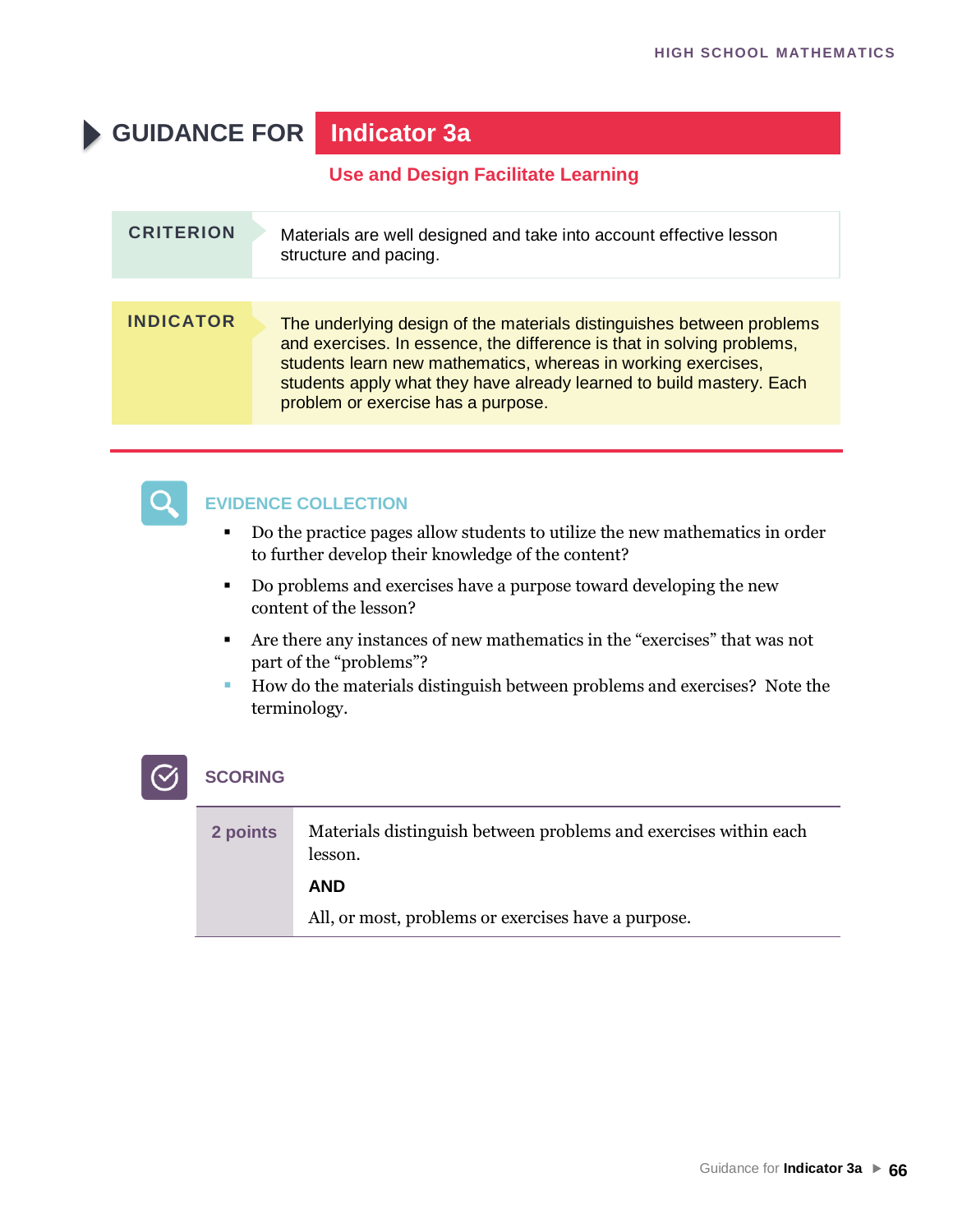| 1 point  | Distinguishing between problems and exercises within lessons is<br>confusing or difficult. |
|----------|--------------------------------------------------------------------------------------------|
|          | <b>OR</b>                                                                                  |
|          | There are some instances of problems or exercises not serving a<br>purpose within lessons. |
| 0 points | It is not possible to distinguish between problems and exercises<br>within lessons.        |
|          | <b>AND/OR</b>                                                                              |
|          | Many instances exist of problems or exercises not serving a purpose<br>within lessons.     |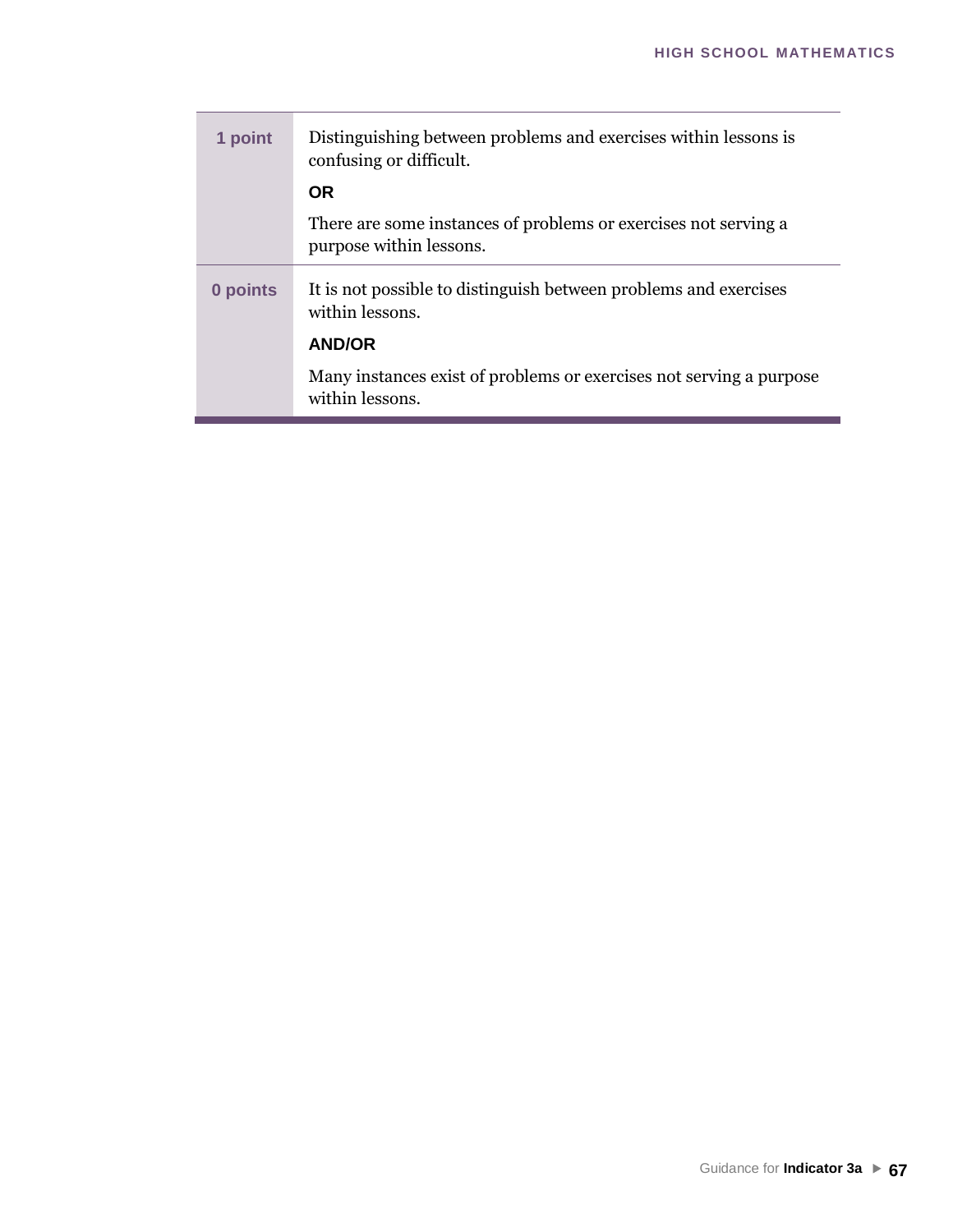## **GUIDANCE FOR Indicator 3b**

#### **Use and Design Facilitate Learning**

| <b>CRITERION</b> | Materials are well designed and take into account effective lesson<br>structure and pacing. |
|------------------|---------------------------------------------------------------------------------------------|
|                  |                                                                                             |
| <b>INDICATOR</b> | Design of assignments is not haphazard: tasks are given in intentional<br>sequences.        |



#### **EVIDENCE COLLECTION**

- Is there a natural progression within student assignments leading to full understanding and mastery of new mathematics? Note any instances of unnatural sequencing within student assignments.
- Are tasks presented in an intentional sequence?
- Are there any instances where the sequencing of assignments is haphazard in development, i.e. abstract before concrete, unnatural flow of material, etc.?

| 2 points | Exercises within student assignments are intentionally sequenced to<br>build understanding and knowledge.                             |
|----------|---------------------------------------------------------------------------------------------------------------------------------------|
| 1 point  | There are some exercises within the student assignments that are not<br>intentionally sequenced to build understanding and knowledge. |
| 0 points | There are many exercises within the student assignments that are<br>not intentionally sequenced to build understanding and knowledge. |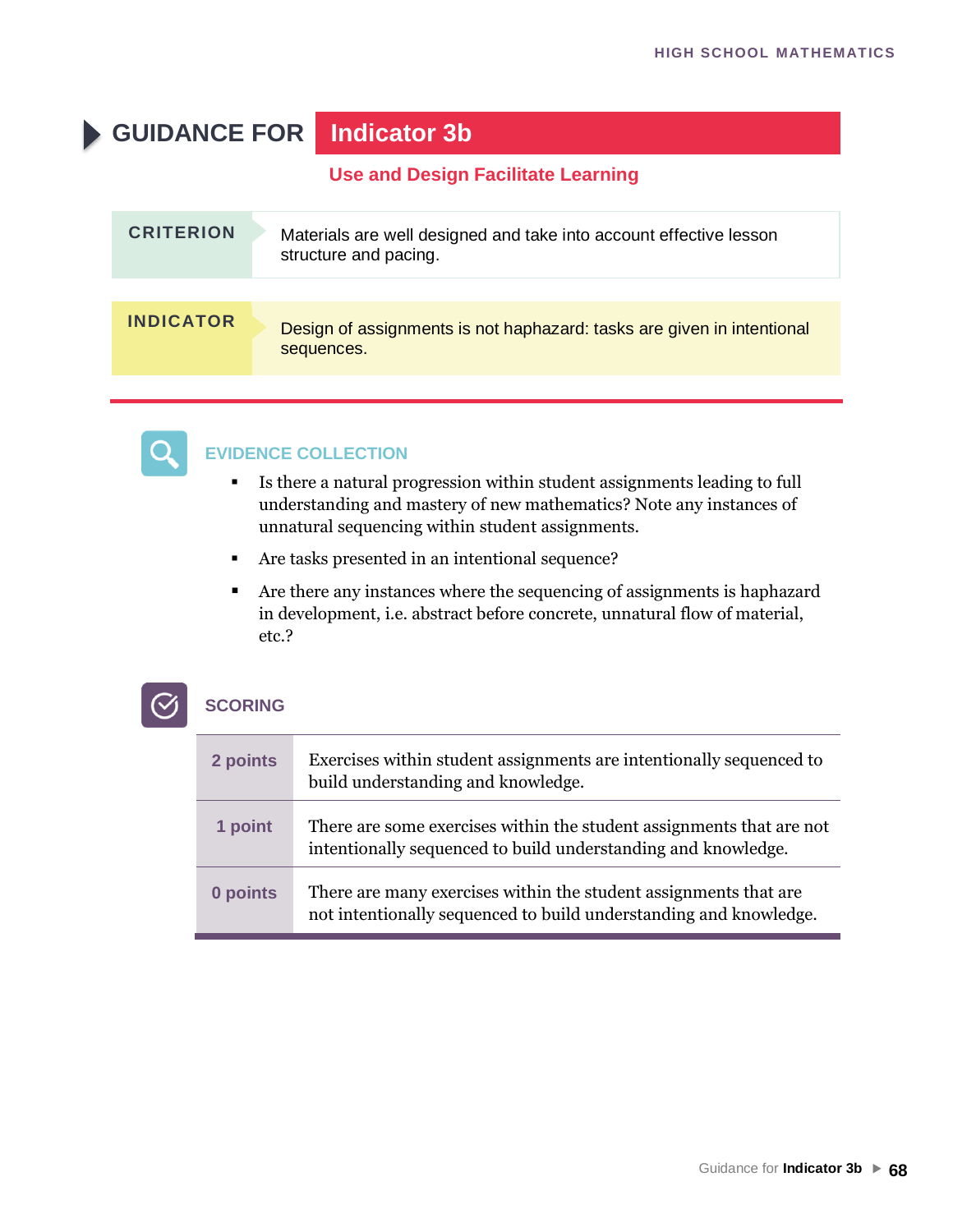## **GUIDANCE FOR Indicator 3c**

#### **Use and Design Facilitate Learning**

| <b>CRITERION</b> | Materials are well designed and take into account effective lesson<br>structure and pacing.                                                                                                                              |
|------------------|--------------------------------------------------------------------------------------------------------------------------------------------------------------------------------------------------------------------------|
|                  |                                                                                                                                                                                                                          |
| <b>INDICATOR</b> | There is variety in how students are asked to present the mathematics.<br>For example, students are asked to produce answers and solutions, but<br>also, arguments and explanations, diagrams, mathematical models, etc. |



#### **EVIDENCE COLLECTION**

■ Are students asked to produce many types of answers throughout the materials, including, but not limited to: produce models, practice fluency, create arguments, justify their answers, attend to mathematical practices, and make real-world connections?

| 2 points | There is a variety in how students present the mathematics.            |
|----------|------------------------------------------------------------------------|
| 1 point  | There is some variety in how students present the mathematics.         |
| 0 points | There is little to no variety in how students present the mathematics. |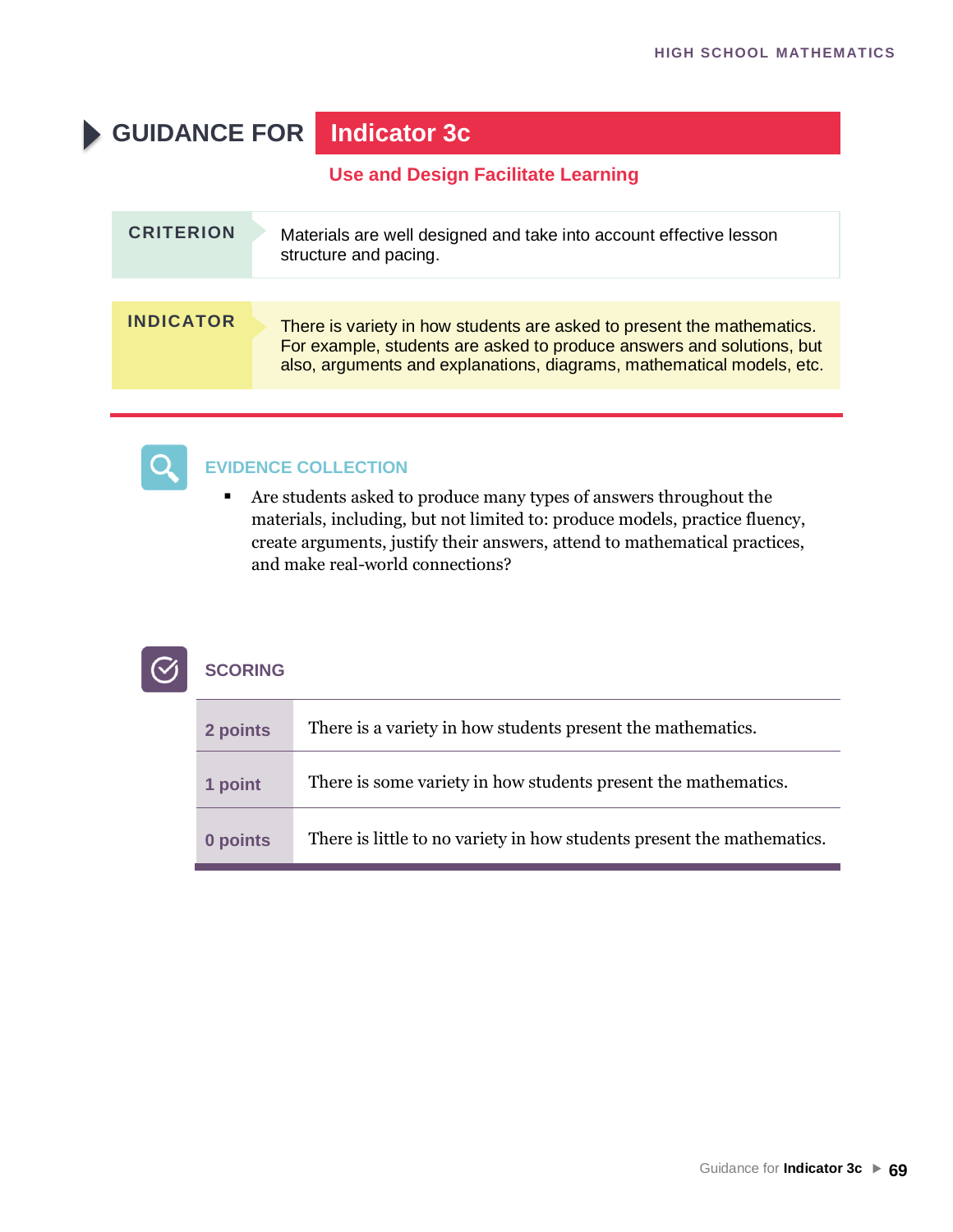## **GUIDANCE FOR Indicator 3d**

**Use and Design Facilitate Learning**

| <b>CRITERION</b> | Materials are well designed and take into account effective lesson<br>structure and pacing.                                                                                      |
|------------------|----------------------------------------------------------------------------------------------------------------------------------------------------------------------------------|
|                  |                                                                                                                                                                                  |
| <b>INDICATOR</b> | Manipulatives, both virtual and physical, are faithful representations of<br>the mathematical objects they represent, and when appropriate, are<br>connected to written methods. |



- Are the manipulatives consistent representations of the mathematical objects?
- Are the manipulatives connected to written methods, when appropriate?

|  | <b>SCORING</b> |
|--|----------------|
|--|----------------|

| 2 points | Manipulatives are faithful representations of the mathematical<br>objects.<br><b>AND</b>                                                    |
|----------|---------------------------------------------------------------------------------------------------------------------------------------------|
|          | Manipulatives are connected to written methods, when appropriate.                                                                           |
| 1 point  | Manipulatives are not consistently faithful representations of the<br>mathematical objects.<br><b>OR</b>                                    |
|          | Manipulatives are not consistently connected to written methods,<br>when appropriate.                                                       |
| 0 points | Manipulatives do not accurately represent the mathematical objects.<br><b>AND/OR</b><br>Manipulatives are not connected to written methods. |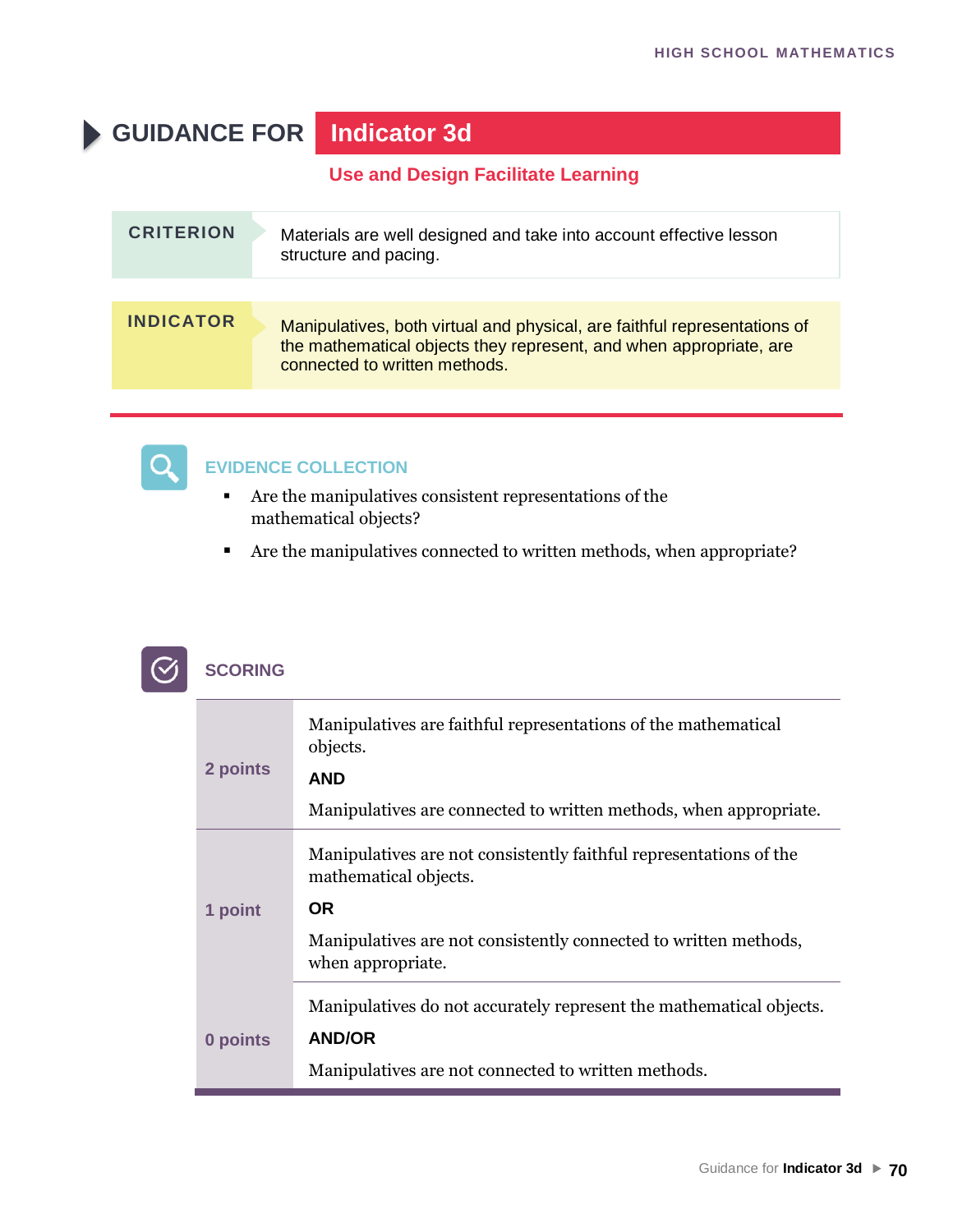## **GUIDANCE FOR Indicator 3e**

**Use and Design Facilitate Learning**

| <b>CRITERION</b> | Materials are well designed and take into account effective lesson<br>structure and pacing.                                                        |
|------------------|----------------------------------------------------------------------------------------------------------------------------------------------------|
| <b>INDICATOR</b> | The visual design (whether in print or digital) is not distracting or chaotic,<br>but supports students in engaging thoughtfully with the subject. |



#### **EVIDENCE COLLECTION**

- Do the materials maintain a consistent layout for each lesson?
- Are the pictures and models supportive of student learning and engagement without being visually distracting?



#### **SCORING**

No score is given for indicator 3e (visual design). Only qualitative evidence is provided.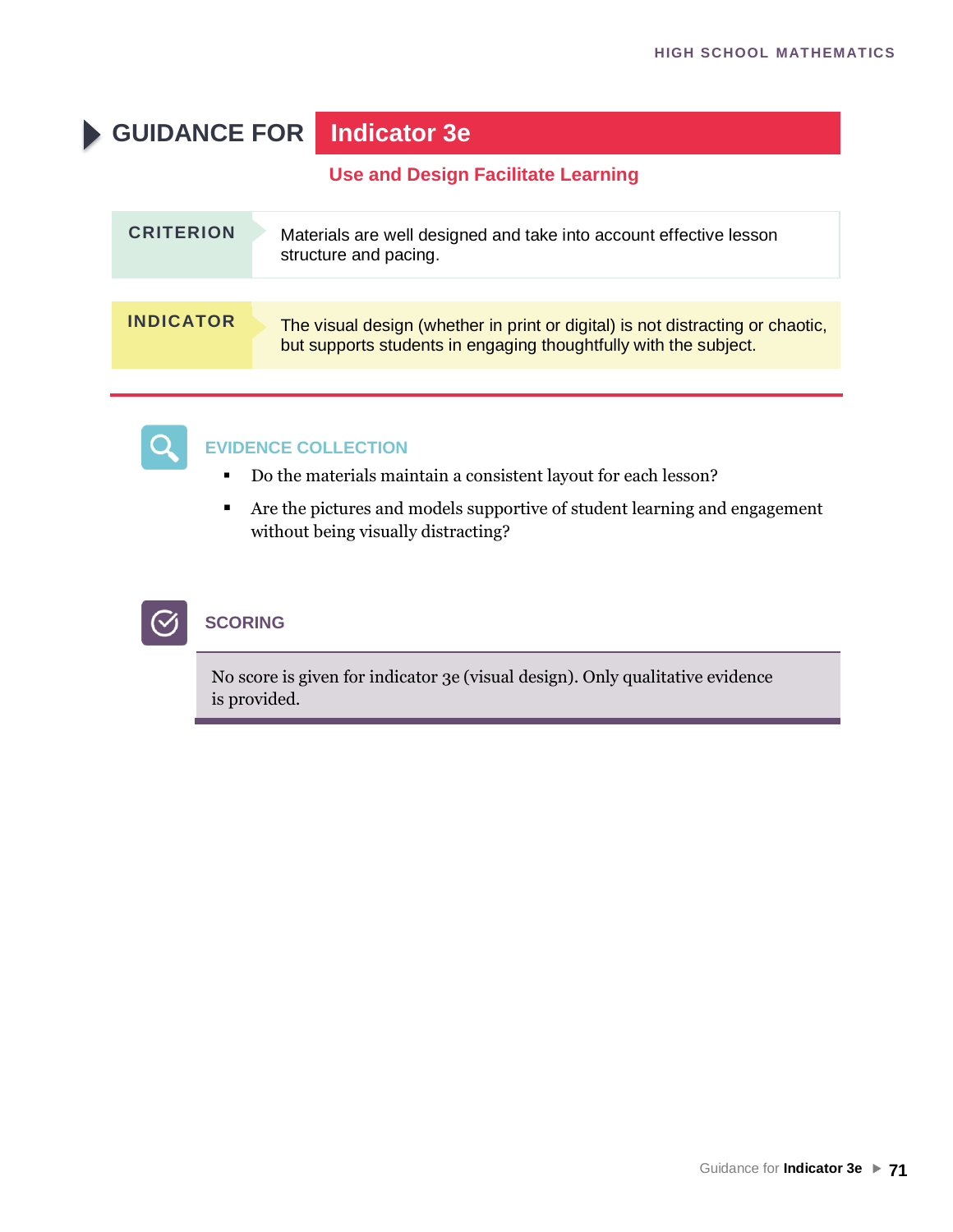## **GUIDANCE FOR Indicator 3ei**

**Use and Design Facilitate Learning**

| <b>CRITERION</b> | Materials are well designed and take into account effective lesson<br>structure and pacing.                                                                     |
|------------------|-----------------------------------------------------------------------------------------------------------------------------------------------------------------|
| <b>INDICATOR</b> | The materials incorporate a glossary, footnotes, recording, pictures,<br>and/or other features that aid students and teachers in using the<br>book effectively. |

**Do the materials attend to the specialized language of Mathematics?**



#### **EVIDENCE COLLECTION**

- Is there a glossary? How is it accessed?
- What additional features are available to help students and teachers use these materials?

Note: The usability of materials is included in Gateway 3 and provides evidence on Teacher Planning for Success with Mississippi College and Career Readiness Standards; Assessment; Differentiation, Scaffolding and Support for all Learners; and Effective Use of Technology.



#### **SCORING**

No score is given for indicator 3ei. Only qualitative evidence is provided.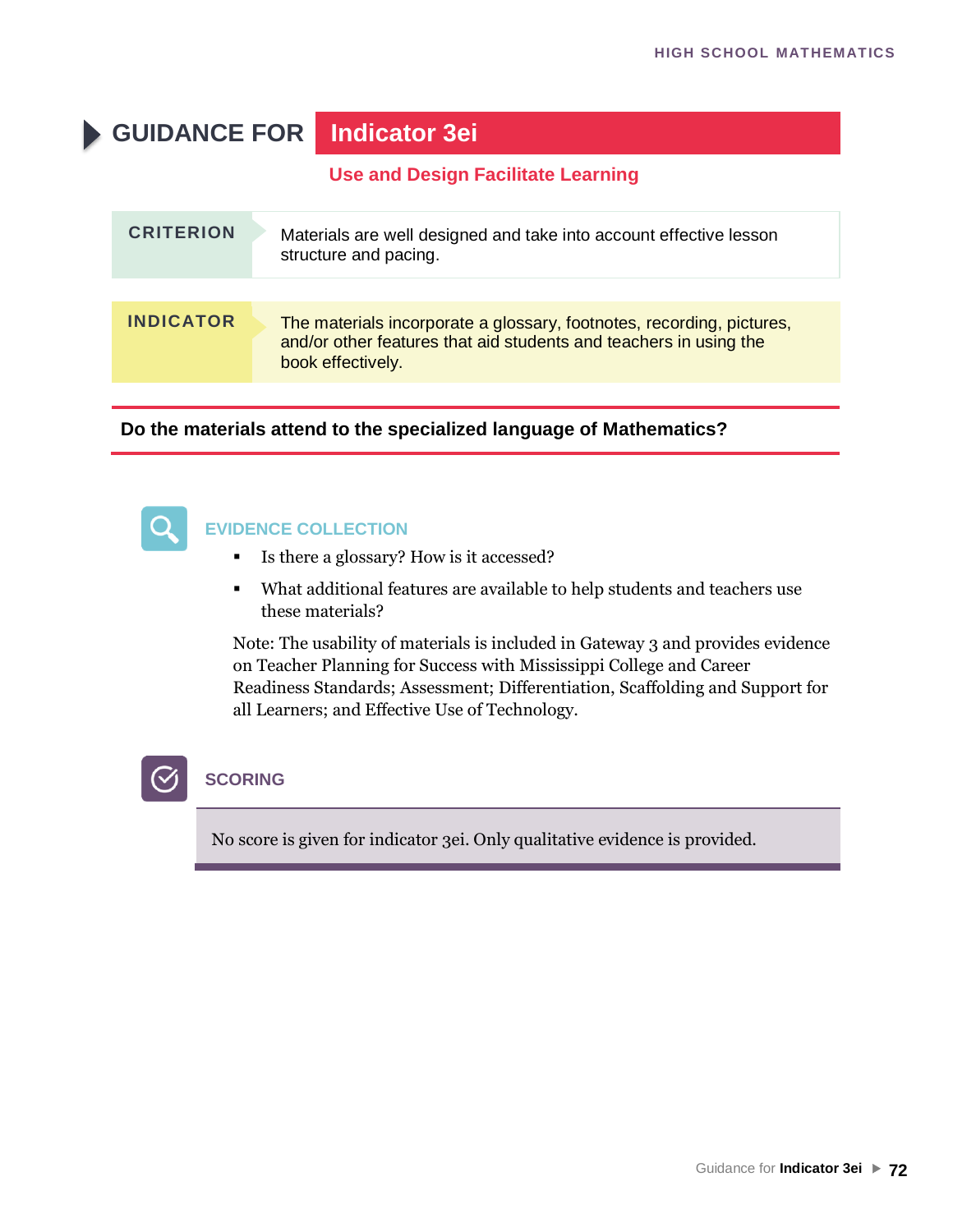# **GUIDANCE FOR Indicator 3f**

#### **Teacher Planning and Learning for Success with MS CCR**

| <b>CRITERION</b> | Materials support teacher learning and understanding of the Standards.                                                                                                     |
|------------------|----------------------------------------------------------------------------------------------------------------------------------------------------------------------------|
|                  |                                                                                                                                                                            |
| <b>INDICATOR</b> | Materials support teachers in planning and providing effective learning<br>experiences by providing quality questions to help guide students'<br>mathematical development. |



#### **EVIDENCE COLLECTION**

- Are there any overview sections and/or annotations that contain questions to help teachers' guide students' mathematical development?
- Are questions provided for teachers clearly identified in the materials?
- Are the questions provided to teachers designed to elicit students' mathematical understanding?
- Do the questions provided support teachers in planning learning experiences that focus on mathematical understanding?

| 2 points | Questions are consistently provided to teachers to help guide<br>students' mathematical development.      |
|----------|-----------------------------------------------------------------------------------------------------------|
| 1 point  | Questions are occasionally provided to teachers to help guide<br>students' mathematical development.      |
| 0 points | Questions are never, or rarely, provided to teachers to help guide<br>students' mathematical development. |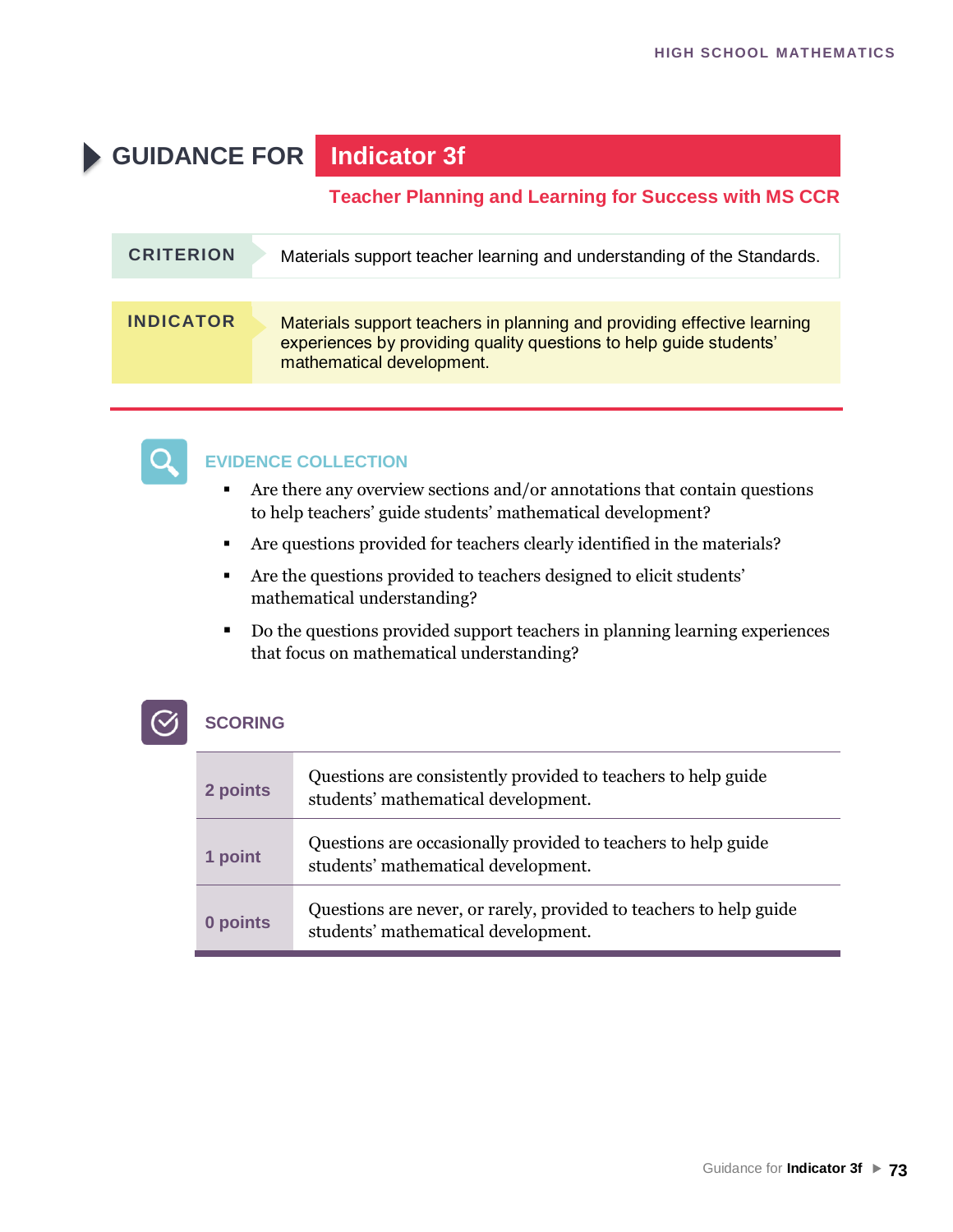# **GUIDANCE FOR Indicator 3g**

#### **Teacher Planning and Learning for Success with MS CCR**

| <b>CRITERION</b> | Materials support teacher learning and understanding of the Standards.                                                                                                                                                                                                                                                    |
|------------------|---------------------------------------------------------------------------------------------------------------------------------------------------------------------------------------------------------------------------------------------------------------------------------------------------------------------------|
|                  |                                                                                                                                                                                                                                                                                                                           |
| <b>INDICATOR</b> | Materials contain a teacher's edition with ample and useful annotations<br>and suggestions on how to present the content in the student edition<br>and in the ancillary materials. Where applicable, materials include<br>teacher guidance for the use of embedded technology to support and<br>enhance student learning. |



### **EVIDENCE COLLECTION**

- Is the guidance provided by the teachers' materials useful for presenting the content in the student edition and ancillary documents?
- Are there overview sections and/or annotations about the math content and/or ancillary documents that will assist the teacher in presenting the content in the student material?
- **If technology is embedded, is there guidance for the teacher on the use of the** technology to support and enhance student learning?

| 2 points | Materials contain ample annotations/suggestions on how to present<br>the content in the student edition and ancillary materials.<br><b>AND</b> |
|----------|------------------------------------------------------------------------------------------------------------------------------------------------|
|          | Annotations/suggestions provided for teachers are useful to present<br>the content in the student edition and ancillary materials.             |
| 1 point  | Materials contain ample annotations/suggestions on how to present<br>the content in the student edition and ancillary materials.               |
|          | <b>OR</b>                                                                                                                                      |
|          | Annotations/suggestions provided for teachers are useful to present<br>the content in the student edition and ancillary materials.             |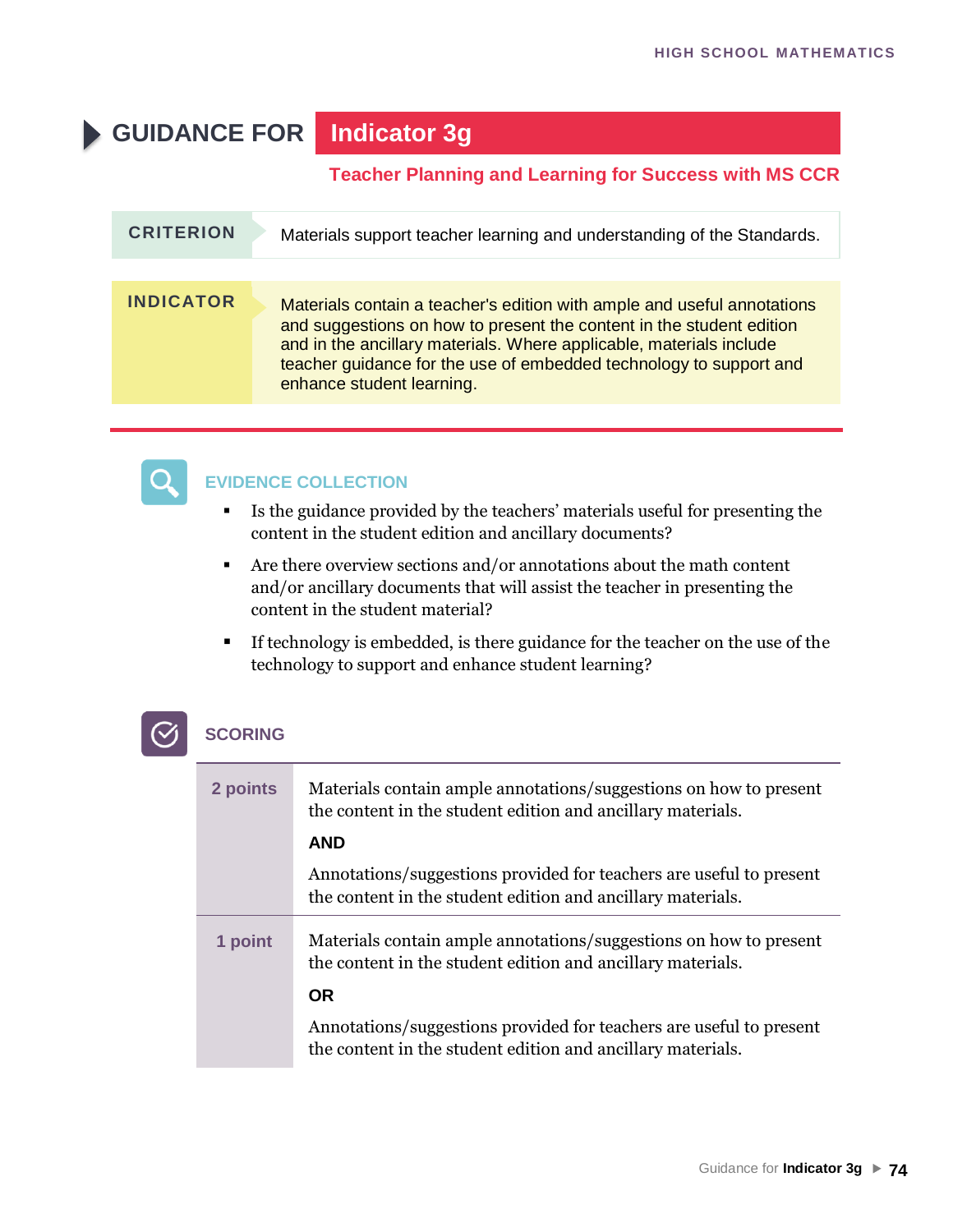**0 points** Materials do not contain ample annotations/suggestions on how to present the content in the student edition and ancillary documents. **AND** Annotations/suggestions provided for teachers are not useful to present the content in the student edition and ancillary documents.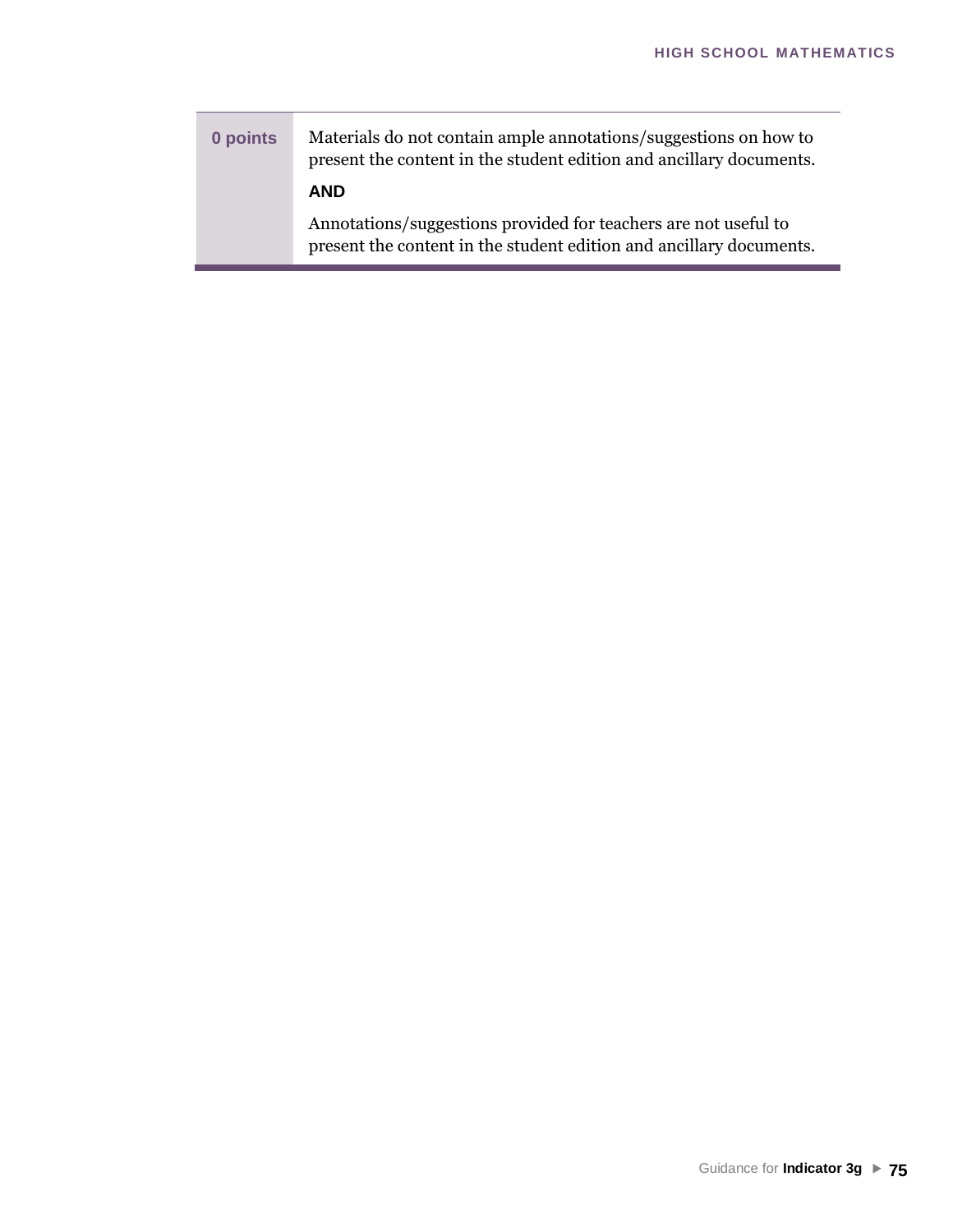# **GUIDANCE FOR Indicator 3h**

#### **Teacher Planning and Learning for Success with MS CCR**

| <b>CRITERION</b> | Materials support teacher learning and understanding of the Standards.                                                                                                                                                                                           |
|------------------|------------------------------------------------------------------------------------------------------------------------------------------------------------------------------------------------------------------------------------------------------------------|
|                  |                                                                                                                                                                                                                                                                  |
| <b>INDICATOR</b> | Materials contain a teacher's edition that contains full, adult-level<br>explanations and examples of the more advanced mathematics<br>concepts and the mathematical practices so that teachers can improve<br>their own knowledge of the subject, as necessary. |



### **EVIDENCE COLLECTION**

- Do the materials include explanations and examples of the course level mathematics for the teacher that are not designed to be used with students?
- Do the materials include explanations and examples that build the teacher's understanding of the mathematics?
- Do the materials include explanations and examples of mathematical concepts appropriate for teachers that extend beyond the current course?



| 2 points | The materials include explanations and examples of the course level<br>mathematics specifically for teachers that can improve their own<br>knowledge of the subject.                                       |
|----------|------------------------------------------------------------------------------------------------------------------------------------------------------------------------------------------------------------|
|          | <b>AND</b>                                                                                                                                                                                                 |
|          | The materials include explanations and examples appropriate for<br>teachers of advanced mathematics concepts that extend beyond the<br>current course that can improve their own knowledge of the subject. |
| 1 point  | The materials include some explanations and examples of the course<br>level mathematics specifically for teachers that can improve their<br>own knowledge of the subject.                                  |
|          | <b>AND/OR</b>                                                                                                                                                                                              |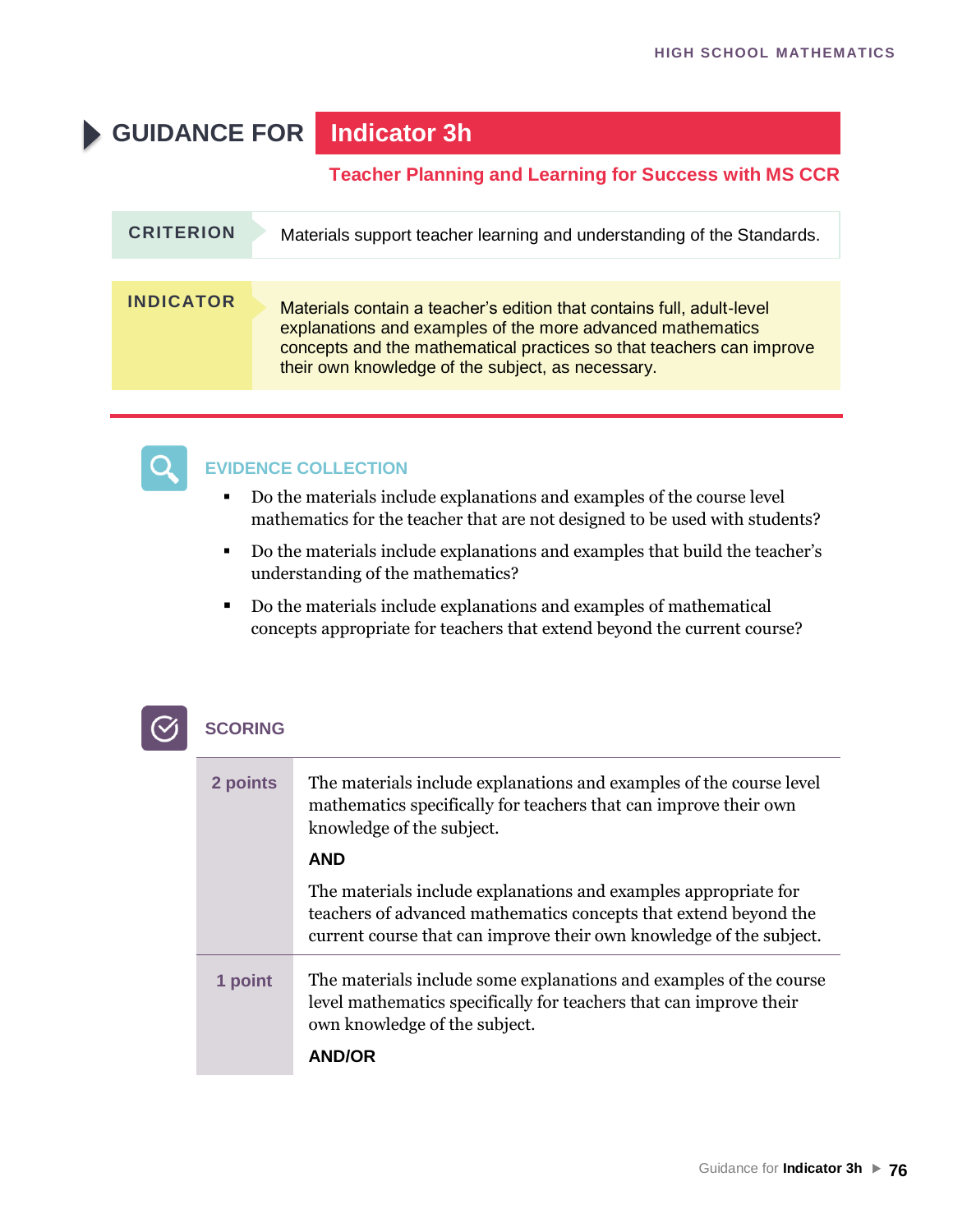|          | The materials include some explanations and examples appropriate<br>for teachers of advanced mathematics concepts that extend beyond<br>the current course that can improve their own knowledge of the<br>subject.   |
|----------|----------------------------------------------------------------------------------------------------------------------------------------------------------------------------------------------------------------------|
| 0 points | The materials do not include explanations and examples of the<br>course level mathematics specifically for teachers that can improve<br>their own knowledge of the subject.                                          |
|          | <b>AND</b>                                                                                                                                                                                                           |
|          | The materials do not include explanations and examples appropriate<br>for teachers of advanced mathematics concepts that extend beyond<br>the current course that can improve their own knowledge of the<br>subject. |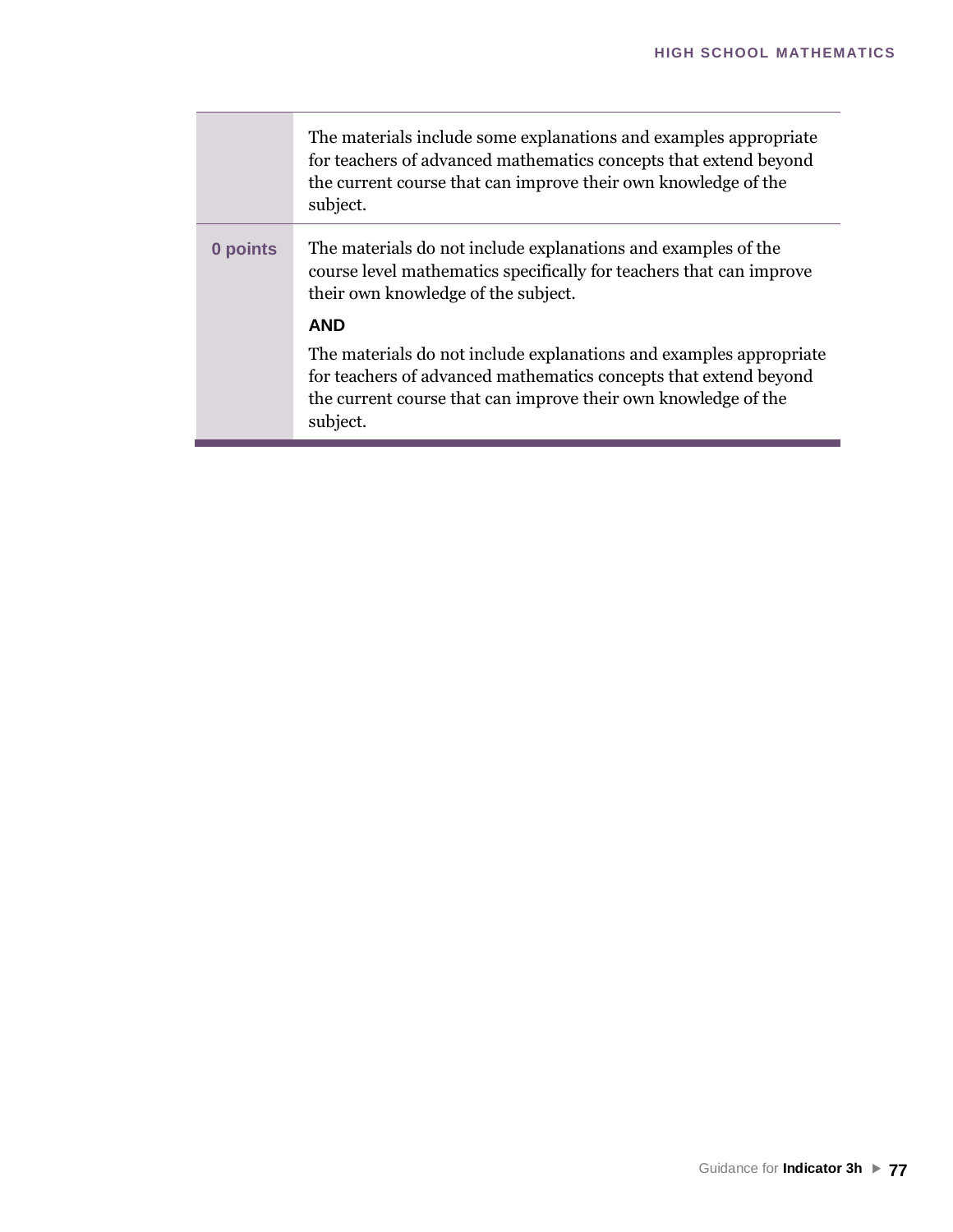# **GUIDANCE FOR Indicator 3i**

#### **Teacher Planning and Learning for Success with MS CCR**

| <b>CRITERION</b> | Materials support teacher learning and understanding of the Standards.                                                                      |
|------------------|---------------------------------------------------------------------------------------------------------------------------------------------|
|                  |                                                                                                                                             |
| <b>INDICATOR</b> | Materials contain a teacher's edition that explains the role of the specific<br>mathematics standards in the context of the overall series. |



### **EVIDENCE COLLECTION**

- Do the instructional materials provide information that explains the progression of the content within the course, and connections to prior and future courses?
- Is it clear to the teacher how the specific mathematics standards connect to other standards within the series?



| 2 points | The materials explain the role of the specific mathematics Standards<br>in the context of the overall series.                                                                                                                                                                                  |
|----------|------------------------------------------------------------------------------------------------------------------------------------------------------------------------------------------------------------------------------------------------------------------------------------------------|
| 1 point  | The materials provide information on the role of specific<br>mathematics standards in the context of the overall series, but the<br>explanations are general and do not assist teachers in understanding<br>the role of the specific course-level mathematics in the context of the<br>series. |
| 0 points | The materials rarely or do not explain the role of the specific<br>mathematics standards in the context of the overall series.                                                                                                                                                                 |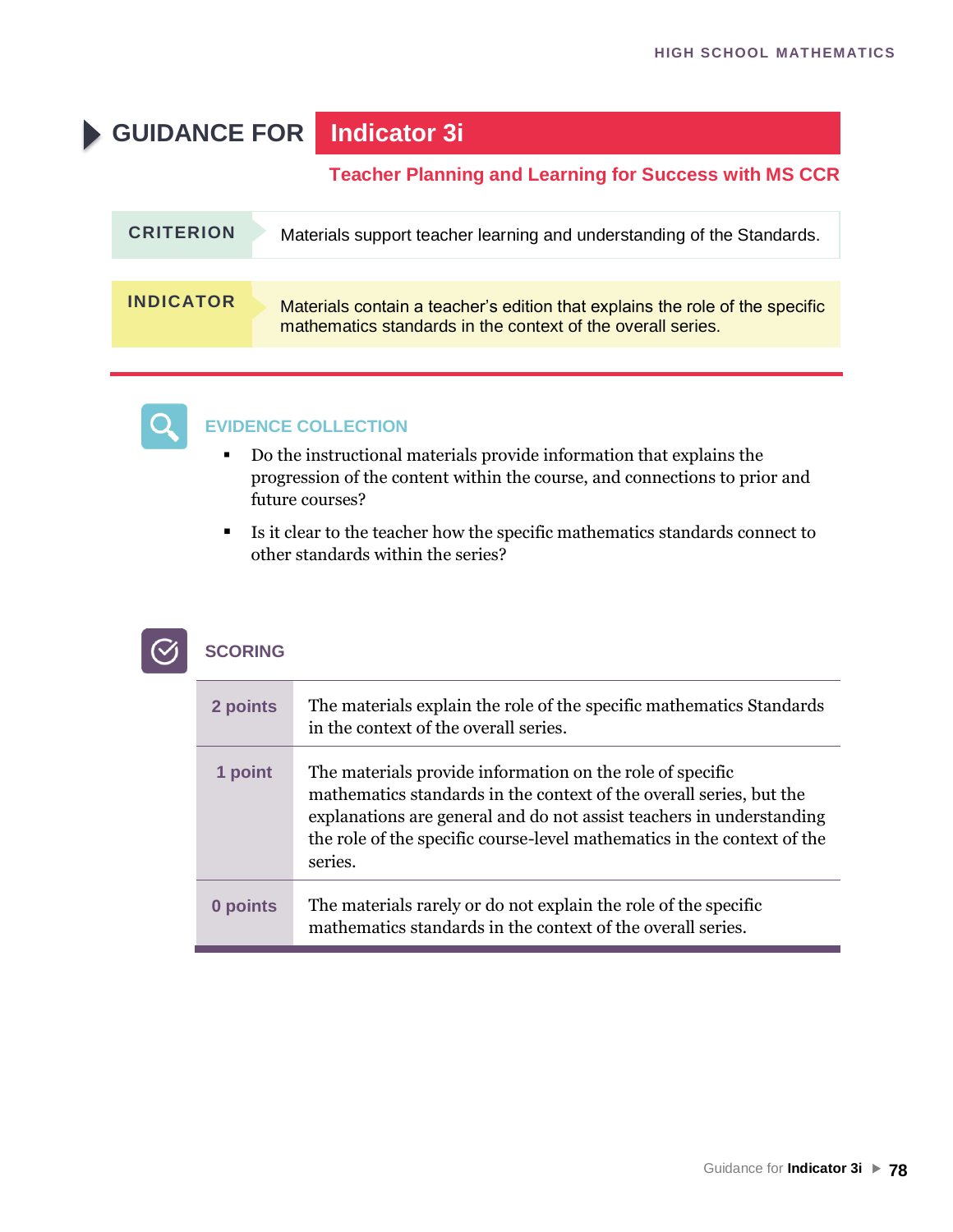# **GUIDANCE FOR Indicator 3j**

### **Teacher Planning and Learning for Success with MS CCR**

| <b>CRITERION</b> | Materials support teacher learning and understanding of the Standards.                                                                                                                                               |
|------------------|----------------------------------------------------------------------------------------------------------------------------------------------------------------------------------------------------------------------|
|                  |                                                                                                                                                                                                                      |
| <b>INDICATOR</b> | Materials provide a list of lessons in the teacher's edition, cross-<br>referencing the Standards addressed and providing an estimated<br>instructional time for each lesson, chapter and unit (i.e., pacing guide). |



## **EVIDENCE COLLECTION**

- Is there clear documentation that aligns standards to lessons/chapters/units?
- Is there clear documentation that provides estimated instructional time for lessons/chapters/units?



### **SCORING**

No score is given for indicator 3j. Only qualitative evidence is provided.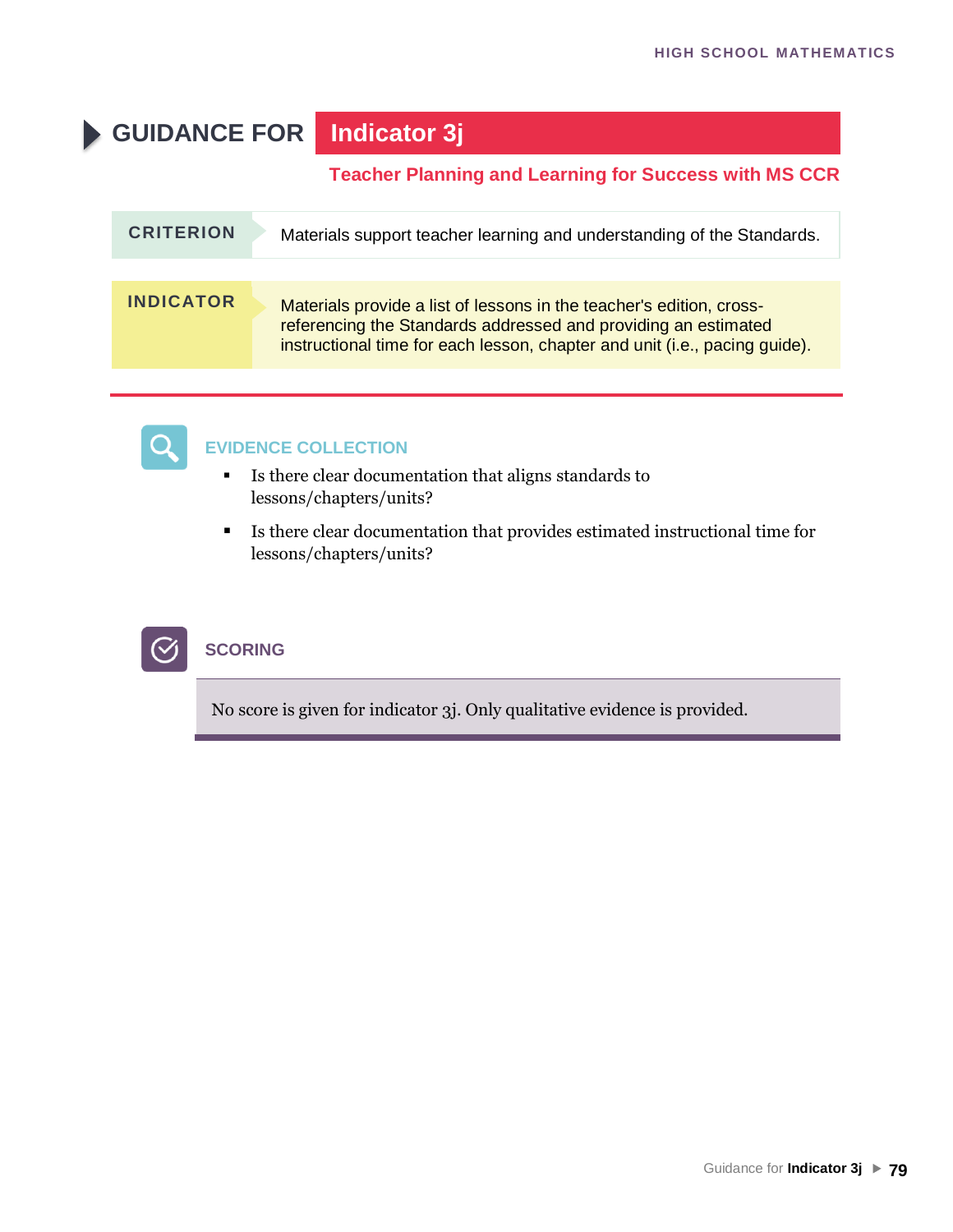# **GUIDANCE FOR Indicator 3k**

#### **Teacher Planning and Learning for Success with MS CCR**

| <b>CRITERION</b> | Materials support teacher learning and understanding of the Standards.                                                                                                                          |
|------------------|-------------------------------------------------------------------------------------------------------------------------------------------------------------------------------------------------|
|                  |                                                                                                                                                                                                 |
| <b>INDICATOR</b> | Materials contain strategies for informing students, parents, or<br>caregivers about the mathematics program and suggestions for how<br>they can help support student progress and achievement. |



### **EVIDENCE COLLECTION**

- Do the materials provide strategies for informing students, parents, or caregivers about the mathematics program?
- Do the materials provide suggestions for how parents or caregivers can help support student progress and achievement?



### **SCORING**

No score is given for indicator 3k. Only qualitative evidence is provided.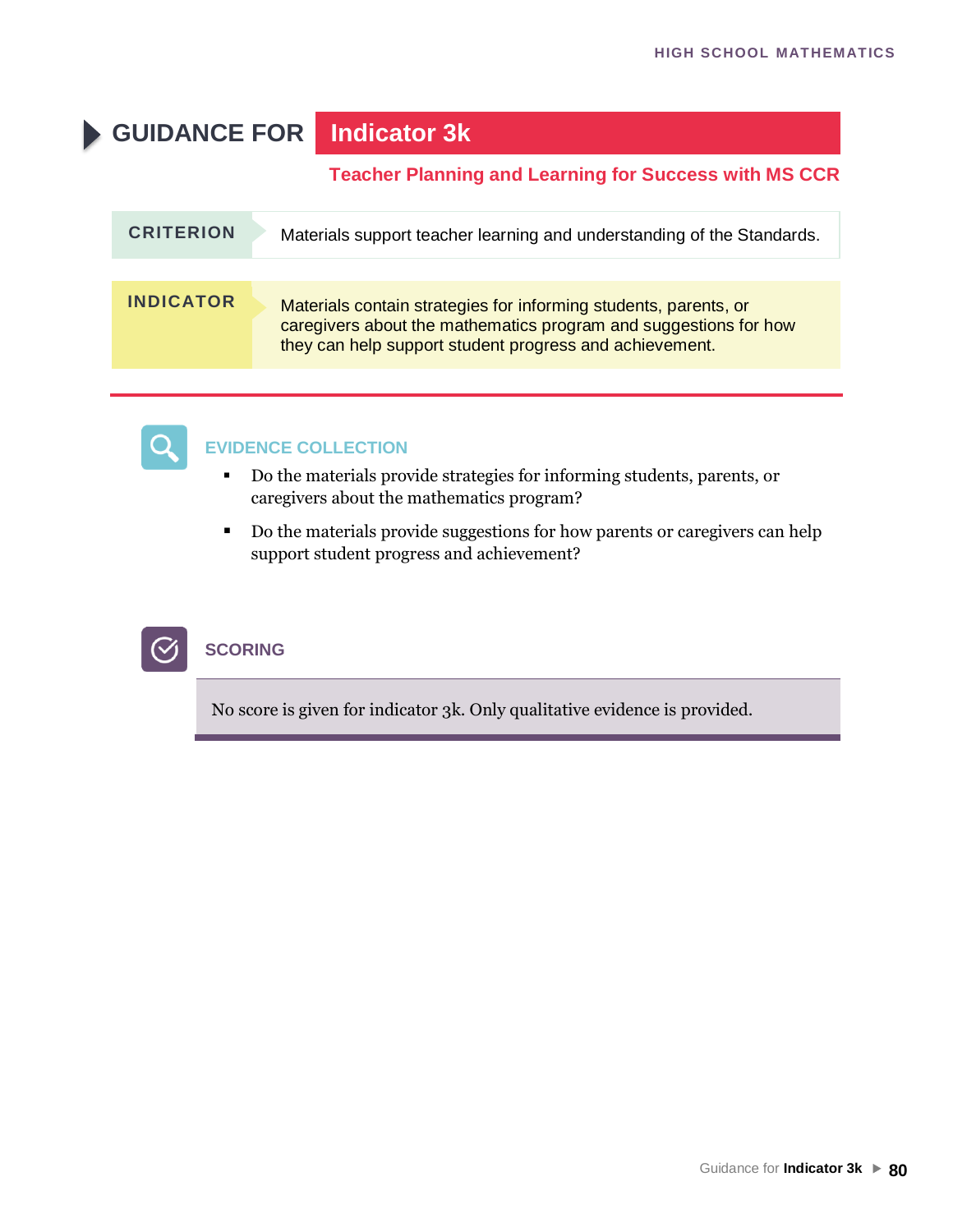# **GUIDANCE FOR Indicator 3l**

#### **Teacher Planning and Learning for Success with MS CCR**

| <b>CRITERION</b> | Materials support teacher learning and understanding of the Standards.                                                                |
|------------------|---------------------------------------------------------------------------------------------------------------------------------------|
|                  |                                                                                                                                       |
| <b>INDICATOR</b> | Materials contain explanations of the instructional approaches of the<br>program and identification of the research-based strategies. |



### **EVIDENCE COLLECTION**

- Do the materials include research-based strategies? Are these strategies identified?
- Do the materials contain explanations of the instructional approaches for the program?



#### **SCORING**

No score is given for indicator 3l. Only qualitative evidence is provided.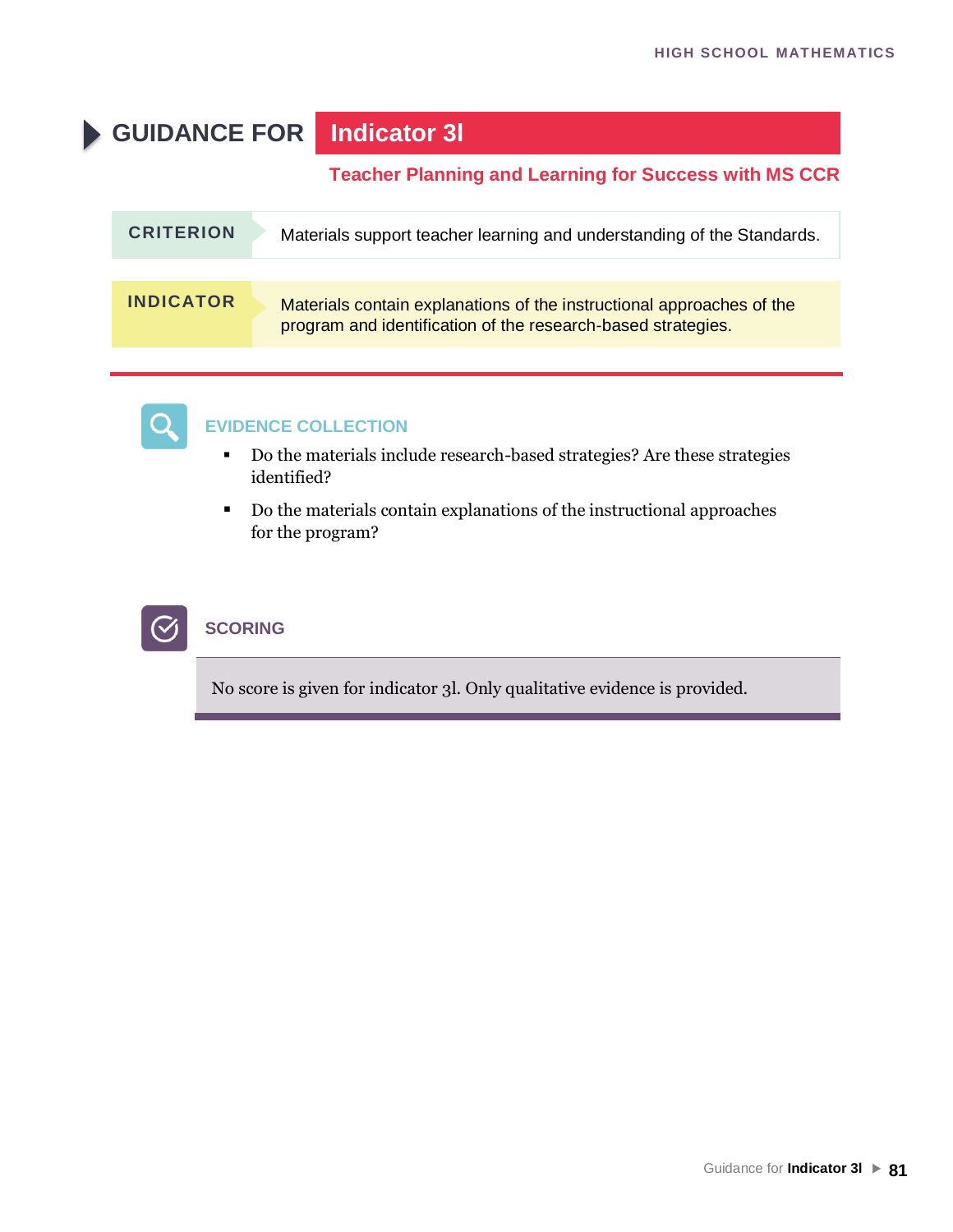# **GUIDANCE FOR Indicator 3m**

#### **Assessments**

| <b>CRITERION</b> | Materials support teacher learning and understanding of the Standards.                                               |
|------------------|----------------------------------------------------------------------------------------------------------------------|
|                  |                                                                                                                      |
| <b>INDICATOR</b> | Materials provide strategies for gathering information about students'<br>prior knowledge within and across courses. |



#### **EVIDENCE COLLECTION**

- Do the materials provide strategies for gathering information about students' prior knowledge within courses?
- Do the materials provide strategies for gathering information about students' prior knowledge across courses?
- What are the ways in which the materials assess prior knowledge?

| 2 points | The materials provide strategies for gathering information about<br>students' prior knowledge within courses.        |
|----------|----------------------------------------------------------------------------------------------------------------------|
|          | <b>AND</b>                                                                                                           |
|          | The materials provide strategies for gathering information about<br>students' prior knowledge across courses.        |
| 1 point  | The materials provide strategies for gathering information about<br>students' prior knowledge within courses.        |
|          | <b>OR</b>                                                                                                            |
|          | The materials provide strategies for gathering information about<br>students' prior knowledge across courses.        |
| 0 points | The materials do not provide strategies for gathering information<br>about students' prior knowledge within courses. |
|          | AND                                                                                                                  |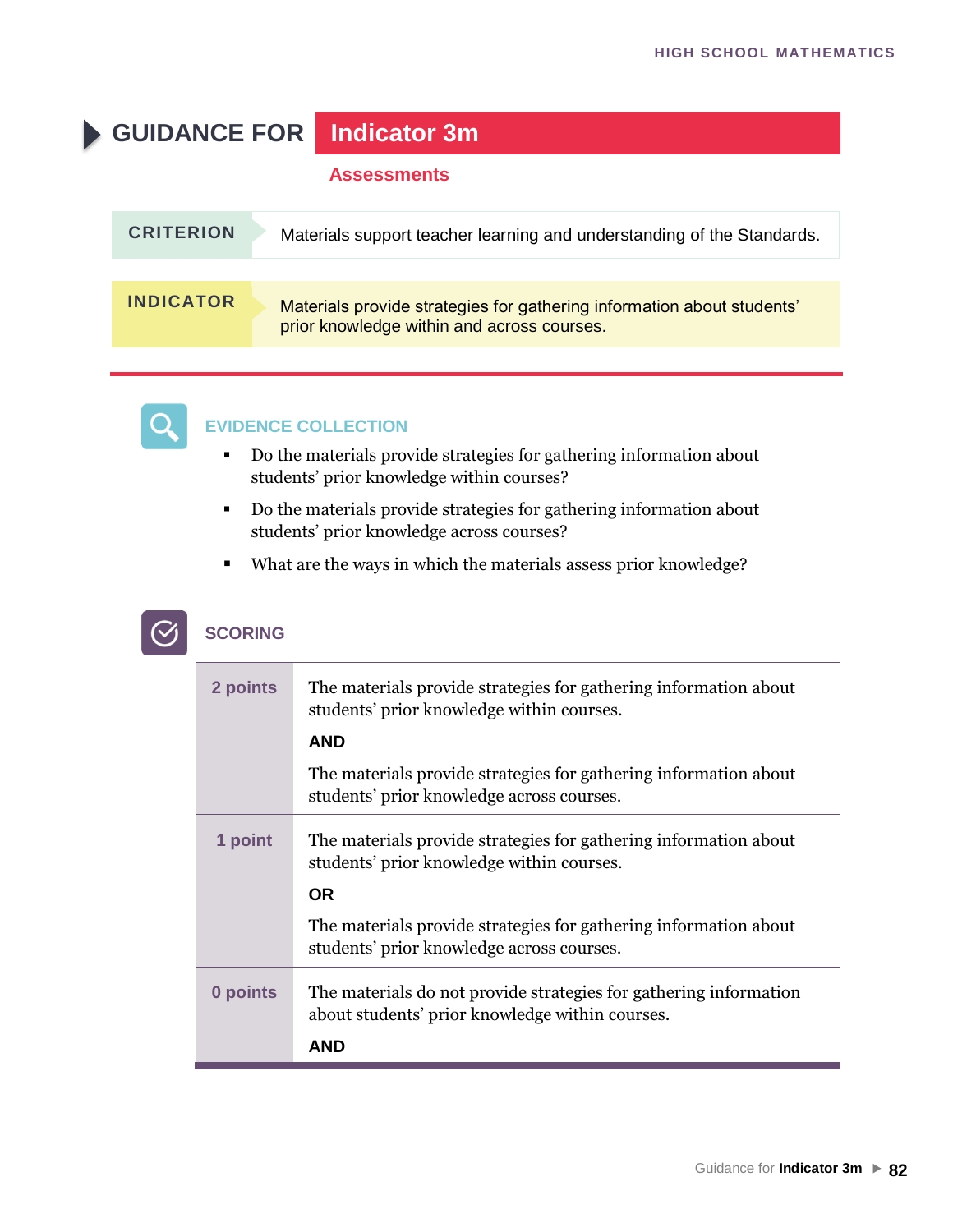The materials do not provide strategies for gathering information about students' prior knowledge across courses.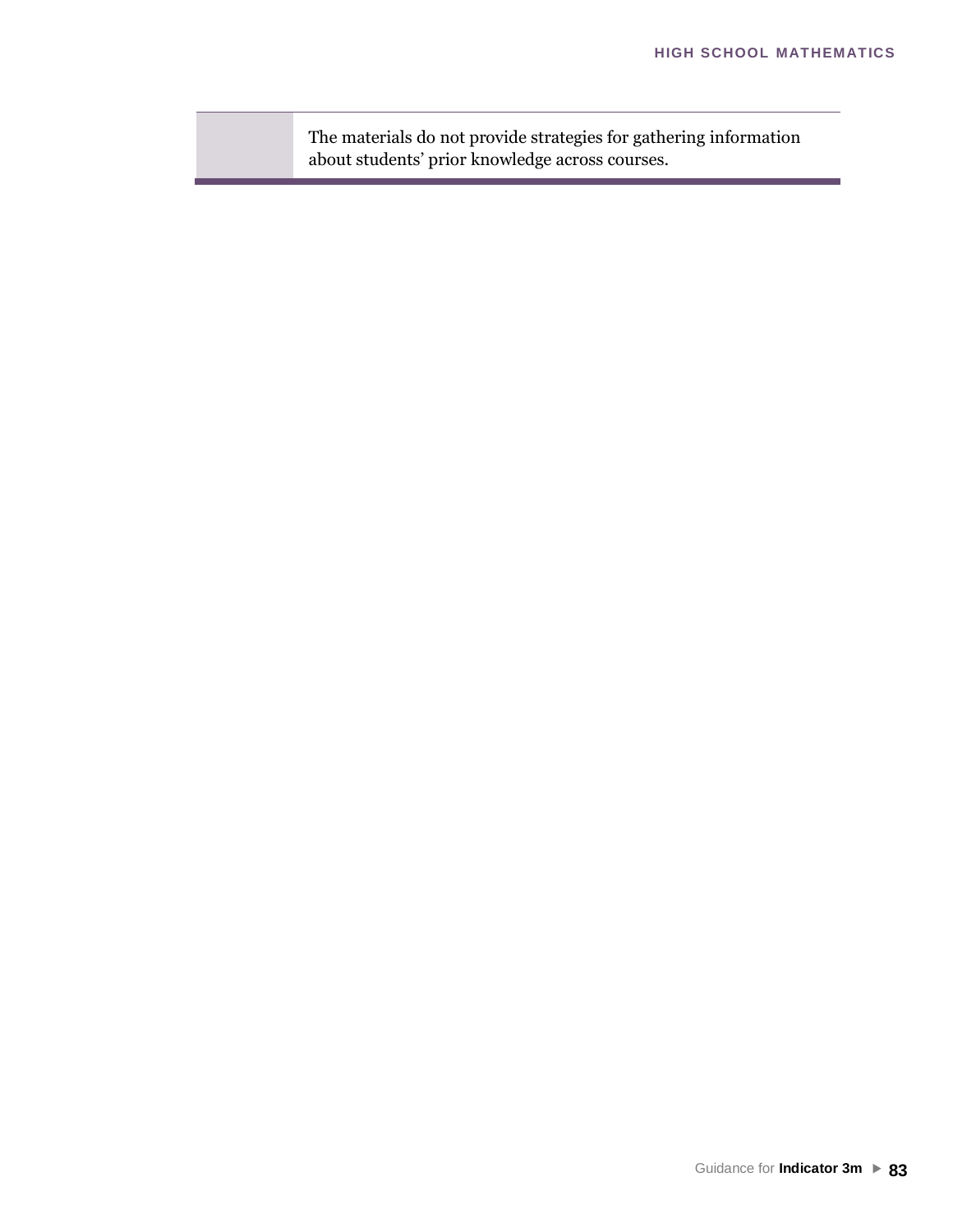# **GUIDANCE FOR Indicator 3n**

#### **Assessments**

| <b>CRITERION</b> | Materials support teacher learning and understanding of the Standards.                                      |
|------------------|-------------------------------------------------------------------------------------------------------------|
|                  |                                                                                                             |
| <b>INDICATOR</b> | Materials provide support for teachers to identify and address common<br>student errors and misconceptions. |



#### **EVIDENCE COLLECTION**

- Do materials highlight common student errors and/or misconceptions? How?
- Do materials provide strategies for addressing student errors and/or misconceptions? How?
- Are the strategies for addressing students' errors and misconceptions mathematically sound (e.g. does not rely on "tricks")?
- Do materials provide opportunities for teachers to have mathematical conversations to address student errors and misconceptions?

| 2 points | Materials highlight common student errors and/or misconceptions<br>for teachers.                                                         |
|----------|------------------------------------------------------------------------------------------------------------------------------------------|
|          | <b>AND</b>                                                                                                                               |
|          | Materials provide strategies to teachers that are mathematically<br>sound for addressing common student errors and/or<br>misconceptions. |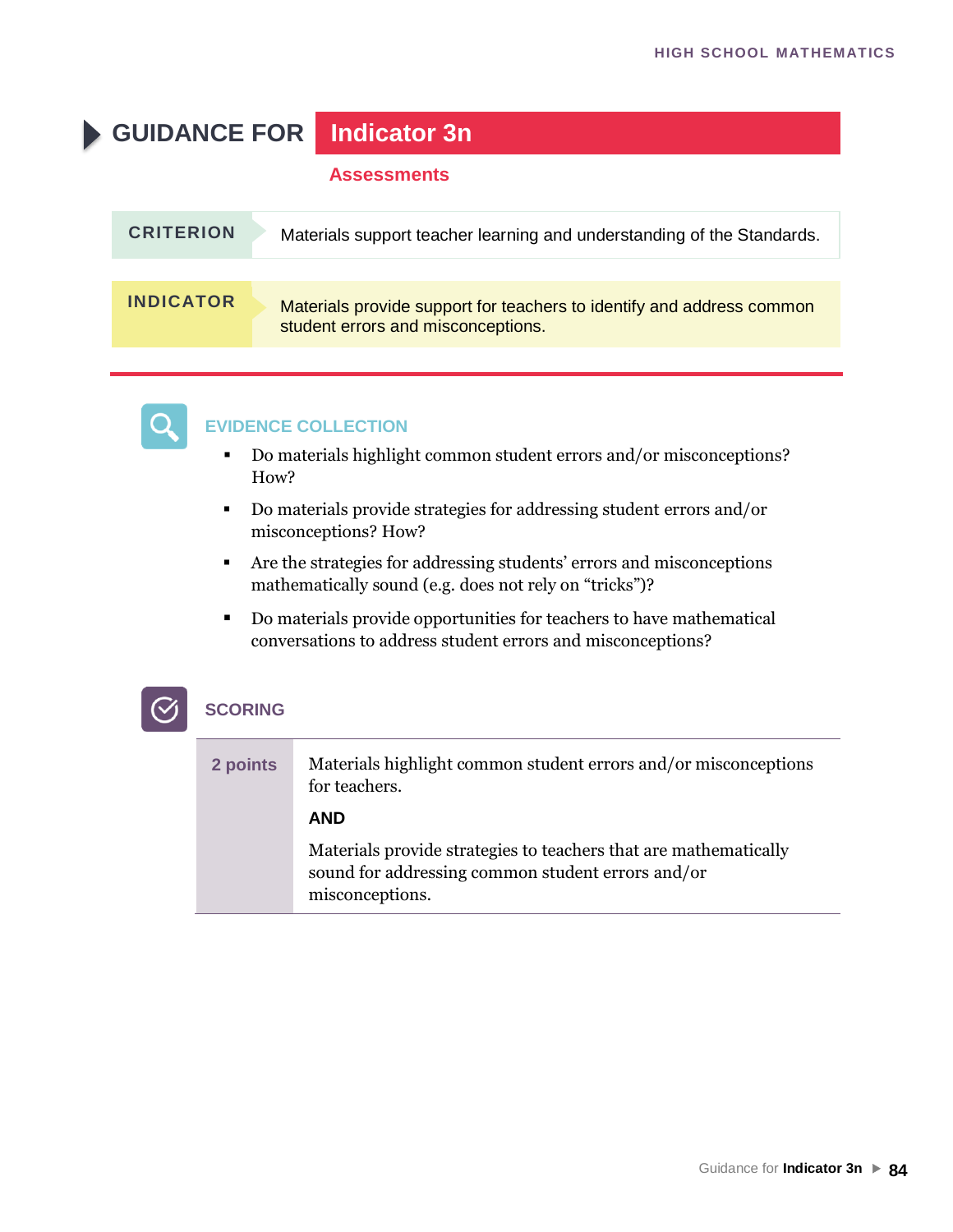| 1 point  | Materials highlight some common student errors and/or<br>misconceptions for teachers.                                                          |
|----------|------------------------------------------------------------------------------------------------------------------------------------------------|
|          | <b>AND/OR</b>                                                                                                                                  |
|          | Materials provide some strategies to teachers that are.<br>mathematically sound for addressing common student errors and/or<br>misconceptions. |
| 0 points | Materials do not highlight common student errors and/or<br>misconceptions for teachers.                                                        |
|          | <b>AND</b>                                                                                                                                     |
|          | Materials provide strategies to teachers that are not mathematically<br>sound for addressing common student errors and/or<br>misconceptions.   |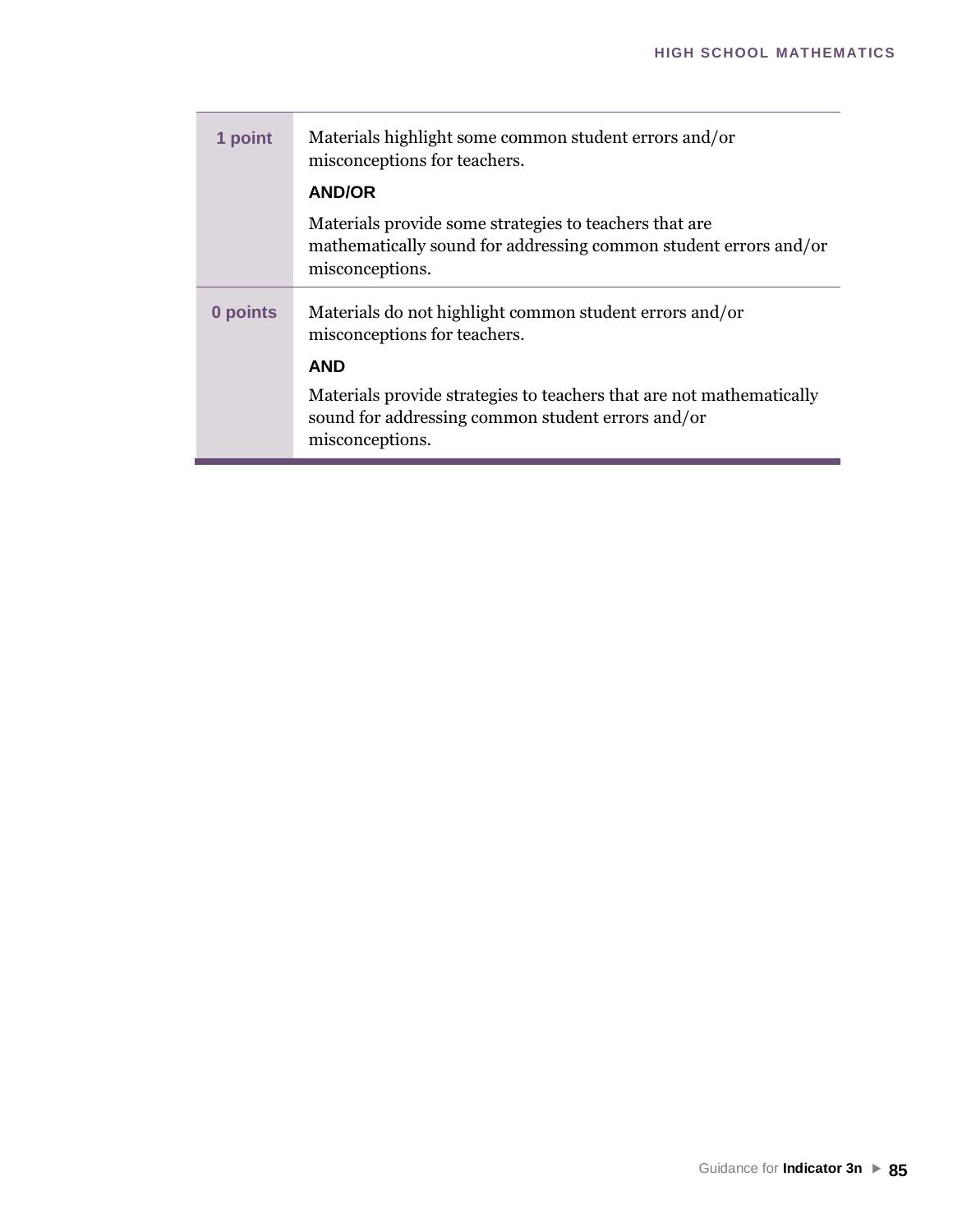# **GUIDANCE FOR Indicator 3o**

#### **Assessments**

| <b>CRITERION</b> | Materials support teacher learning and understanding of the Standards.                                                          |
|------------------|---------------------------------------------------------------------------------------------------------------------------------|
|                  |                                                                                                                                 |
| <b>INDICATOR</b> | Materials provide support for ongoing review and practice, with<br>feedback, for students in learning both concepts and skills. |



#### **EVIDENCE COLLECTION**

- Do the materials provide ongoing review and practice, with feedback? How?
- Do the materials provide feedback that addresses both skills and concepts? How?
- Do the materials provide multiple strategies for teachers to provide feedback?

| <b>SCORING</b> |
|----------------|
|----------------|

| 2 points | Materials provide support for ongoing review and practice for<br>students in learning concepts.        |
|----------|--------------------------------------------------------------------------------------------------------|
|          | <b>AND</b>                                                                                             |
|          | Materials provide support for ongoing review and practice for<br>students in learning skills.          |
|          | <b>AND</b>                                                                                             |
|          | Materials provide support for teachers to provide feedback.                                            |
| 1 point  | Materials do not provide support for ongoing review and practice for<br>students in learning concepts. |
|          | <b>OR</b>                                                                                              |
|          | Materials do not provide support for ongoing review and practice for<br>students in learning skills.   |
|          | 0R                                                                                                     |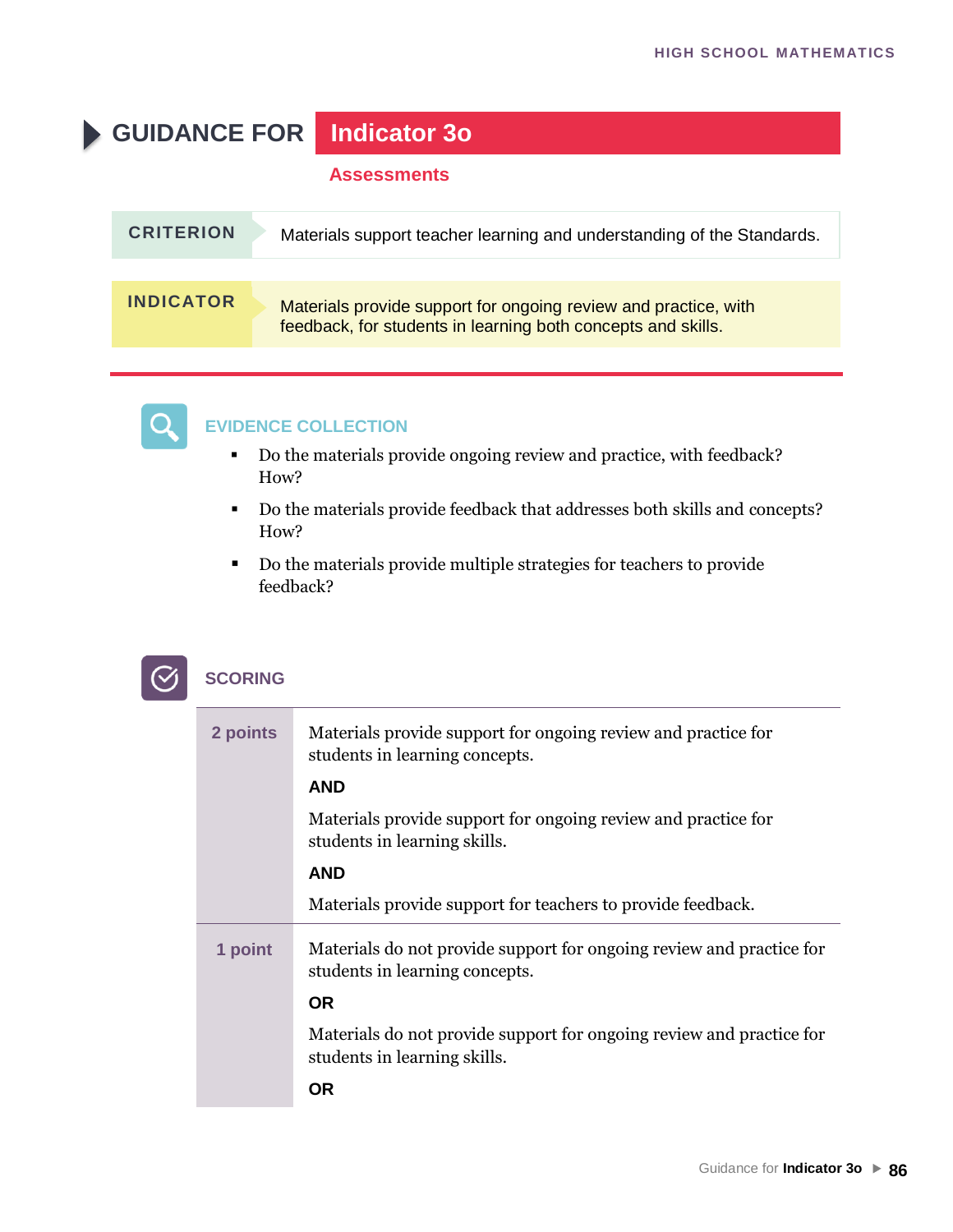|          | Materials do not provide support for teachers to provide feedback.                                     |
|----------|--------------------------------------------------------------------------------------------------------|
| 0 points | Materials do not provide support for ongoing review and practice for<br>students in learning concepts. |
|          | <b>AND</b>                                                                                             |
|          | Materials do not provide support for ongoing review and practice for<br>students in learning skills.   |
|          | <b>AND</b>                                                                                             |
|          | Materials do not provide support for teachers to provide feedback.                                     |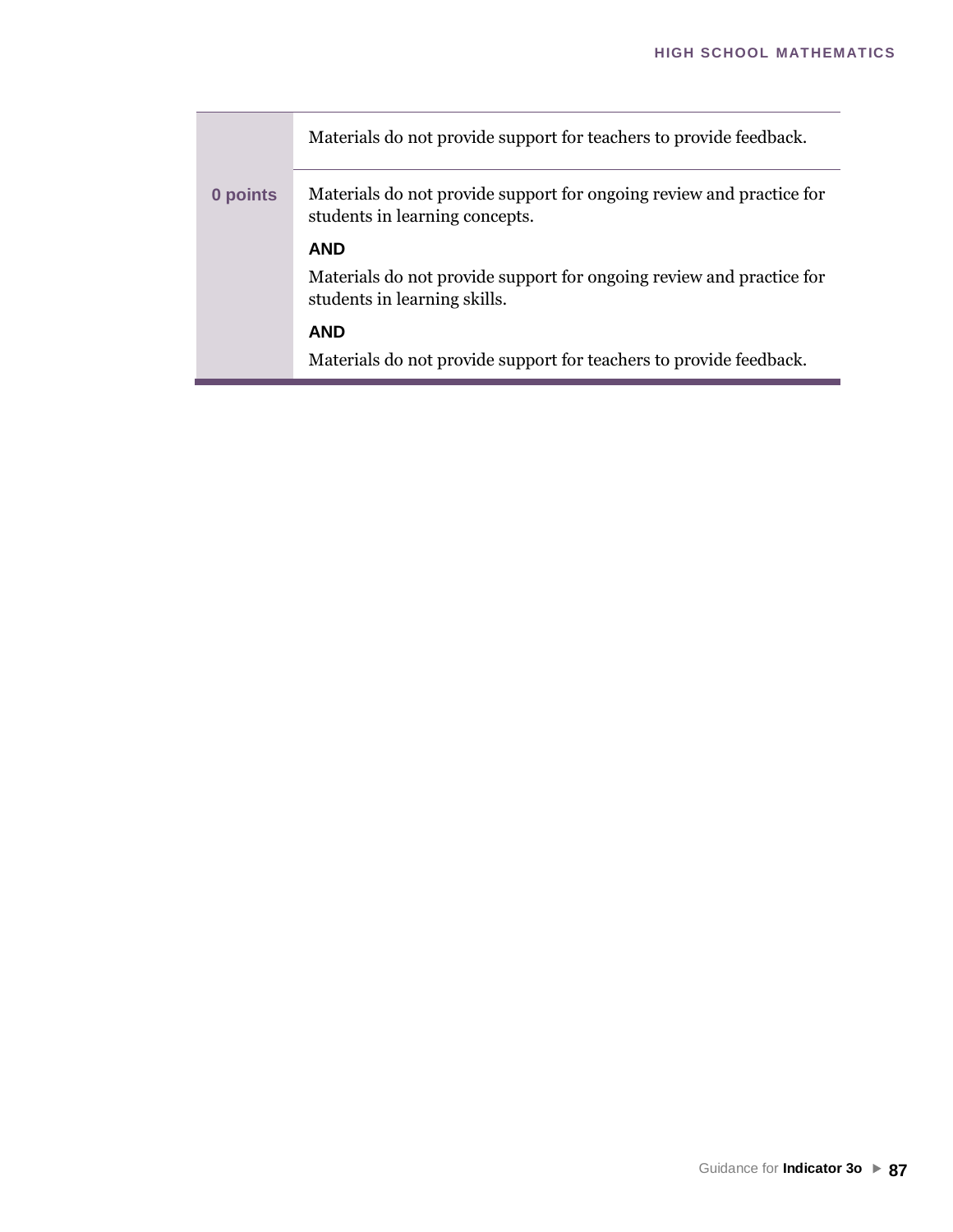**GUIDANCE FOR Indicator 3pi**

#### **Assessments**

| <b>CRITERION</b> | Materials support teacher learning and understanding of the Standards.                                      |
|------------------|-------------------------------------------------------------------------------------------------------------|
|                  |                                                                                                             |
| <b>INDICATOR</b> | Materials offer ongoing assessments:<br>Assessments clearly denote which Standards are being<br>emphasized. |

**Do materials denote what Standard is being assessed by each item?**



 $\mathcal{C}$ 

#### **EVIDENCE COLLECTION**

- Do assessments clearly denote which Standards are being assessed?
- Are Standards denoted on the unit level, test level, and/or question level?

| <b>SCORING</b> |
|----------------|

| 2 points | Materials clearly denote specific Standards assessed for each<br>question and/or each assessment.                                                              |
|----------|----------------------------------------------------------------------------------------------------------------------------------------------------------------|
| 1 point  | Materials denote which Standards could be assessed by an<br>assessment but do not specifically identify Standards for each<br>question and/or each assessment. |
| 0 points | Materials do not denote which Standards are being assessed.                                                                                                    |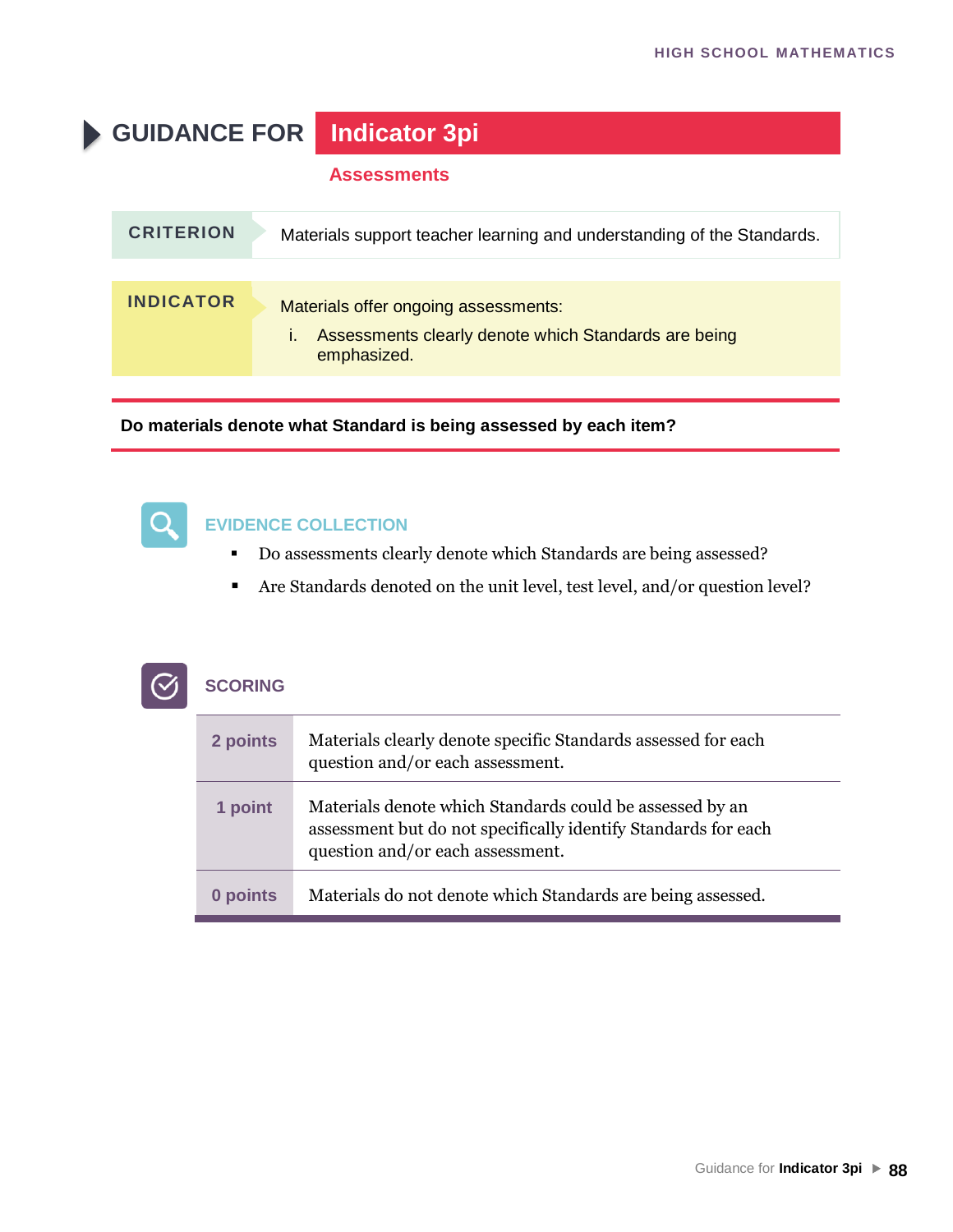# **GUIDANCE FOR Indicator 3pii**

#### **Assessments**

| <b>CRITERION</b> | Materials support teacher learning and understanding of the Standards.                                                                                                    |
|------------------|---------------------------------------------------------------------------------------------------------------------------------------------------------------------------|
|                  |                                                                                                                                                                           |
| <b>INDICATOR</b> | Materials offer ongoing assessments:<br>Assessments provide sufficient guidance to teachers for interpreting<br>ii.<br>student performance and suggestions for follow-up. |

**Do materials denote what Standard is being assessed by each item?**



#### **EVIDENCE COLLECTION**

- Do assessments provide sufficient guidance for the teacher to interpret student performance?
- Do assessments provide follow-up steps/suggestions for the teacher?

| 2 points | Materials include sufficient guidance for teachers to interpret<br>student performance. |
|----------|-----------------------------------------------------------------------------------------|
|          | <b>AND</b>                                                                              |
|          | Materials provide suggestions for follow-up.                                            |
| 1 point  | Materials include some guidance for teachers to interpret student<br>performance.       |
|          | <b>AND/OR</b>                                                                           |
|          | Materials provide some suggestions for follow-up.                                       |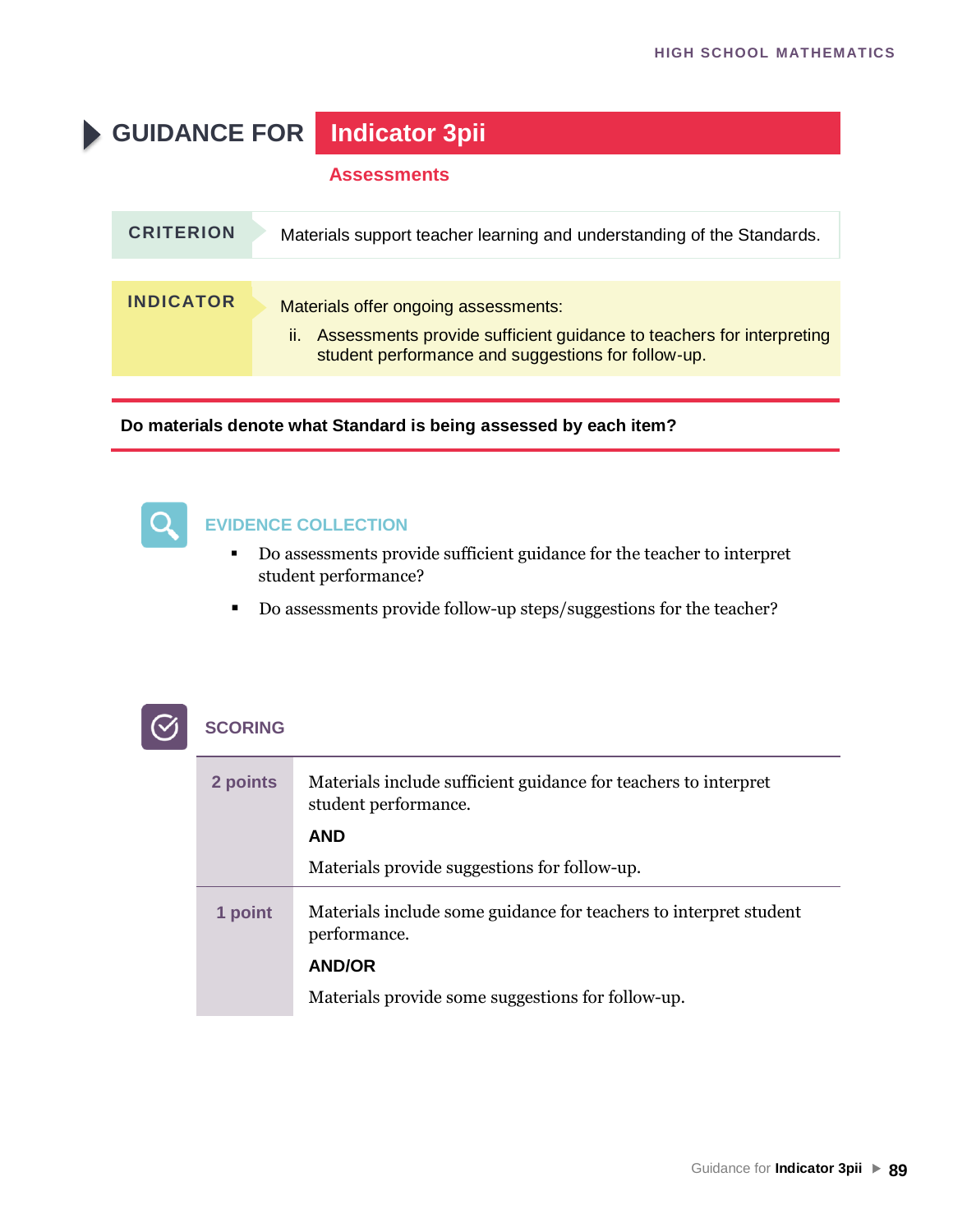**0 points** Materials do not include sufficient guidance for teachers to interpret student performance. **AND** Materials do not provide suggestions for follow-up.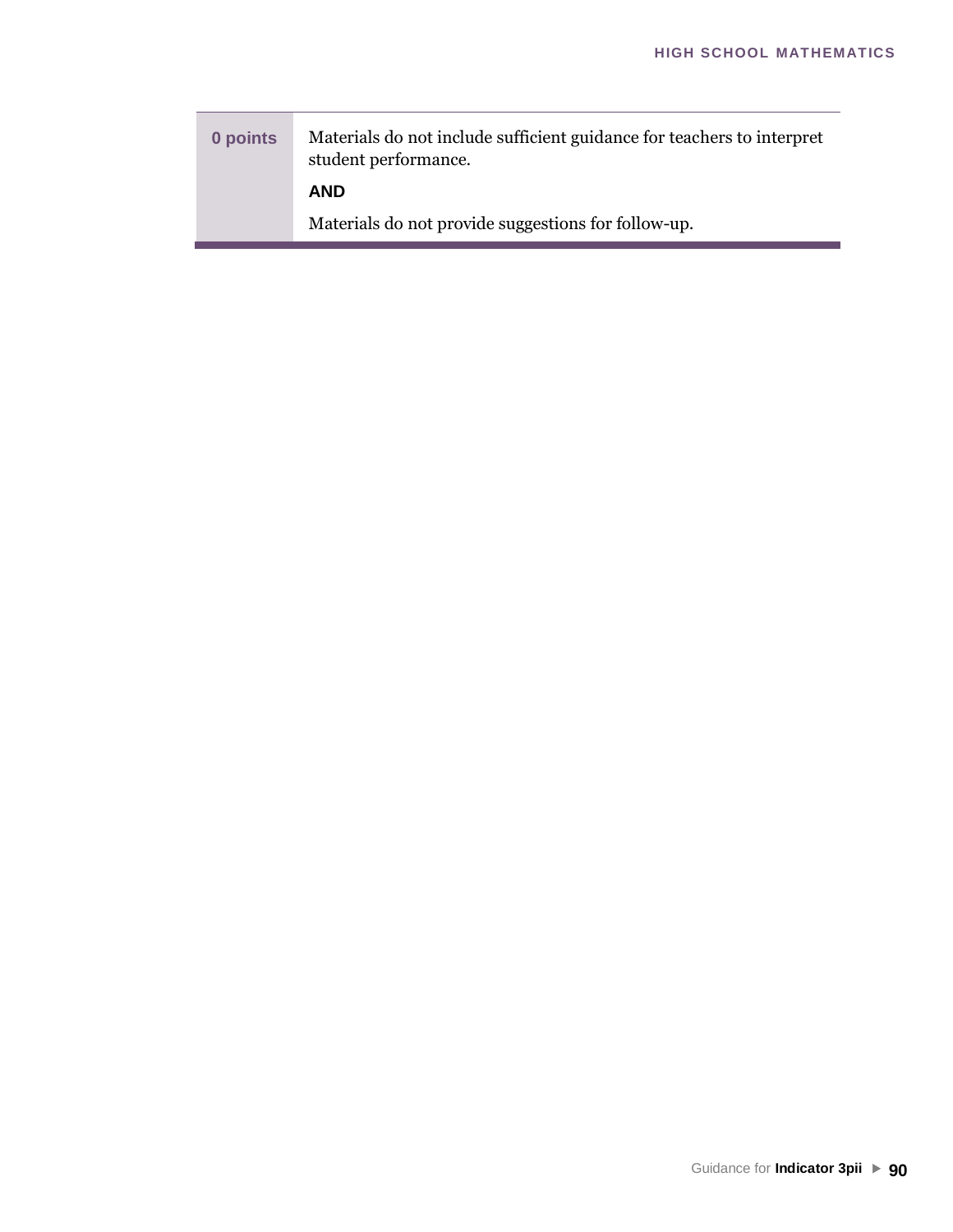# **GUIDANCE FOR Indicator 3piii**

#### **Assessments**

| <b>CRITERION</b> | Materials support teacher learning and understanding of the Standards.                                                                            |
|------------------|---------------------------------------------------------------------------------------------------------------------------------------------------|
|                  |                                                                                                                                                   |
| <b>INDICATOR</b> | Materials offer ongoing assessments:<br>iii. The assessment materials include embedded assessments that<br>reflect a variety of knowledge levels. |
|                  |                                                                                                                                                   |

**NOTE:** *This is a Mississippi High Quality Instructional Materials Mathematics Review Rubric specific indicator that will be scored by Mississippi reviewers as part of the review process.*

#### **Do materials include assessments that reflect a variety of knowledge levels?**



#### **EVIDENCE COLLECTION**

- Do materials assign a knowledge level (i.e. Depth of Knowledge (DOK), easy/ grade-level/ advanced) to assessment items?
- Are there a range of knowledge levels within a given assessment?



#### **SCORING**

No score is given for indicator 3piii. Only qualitative evidence is provided.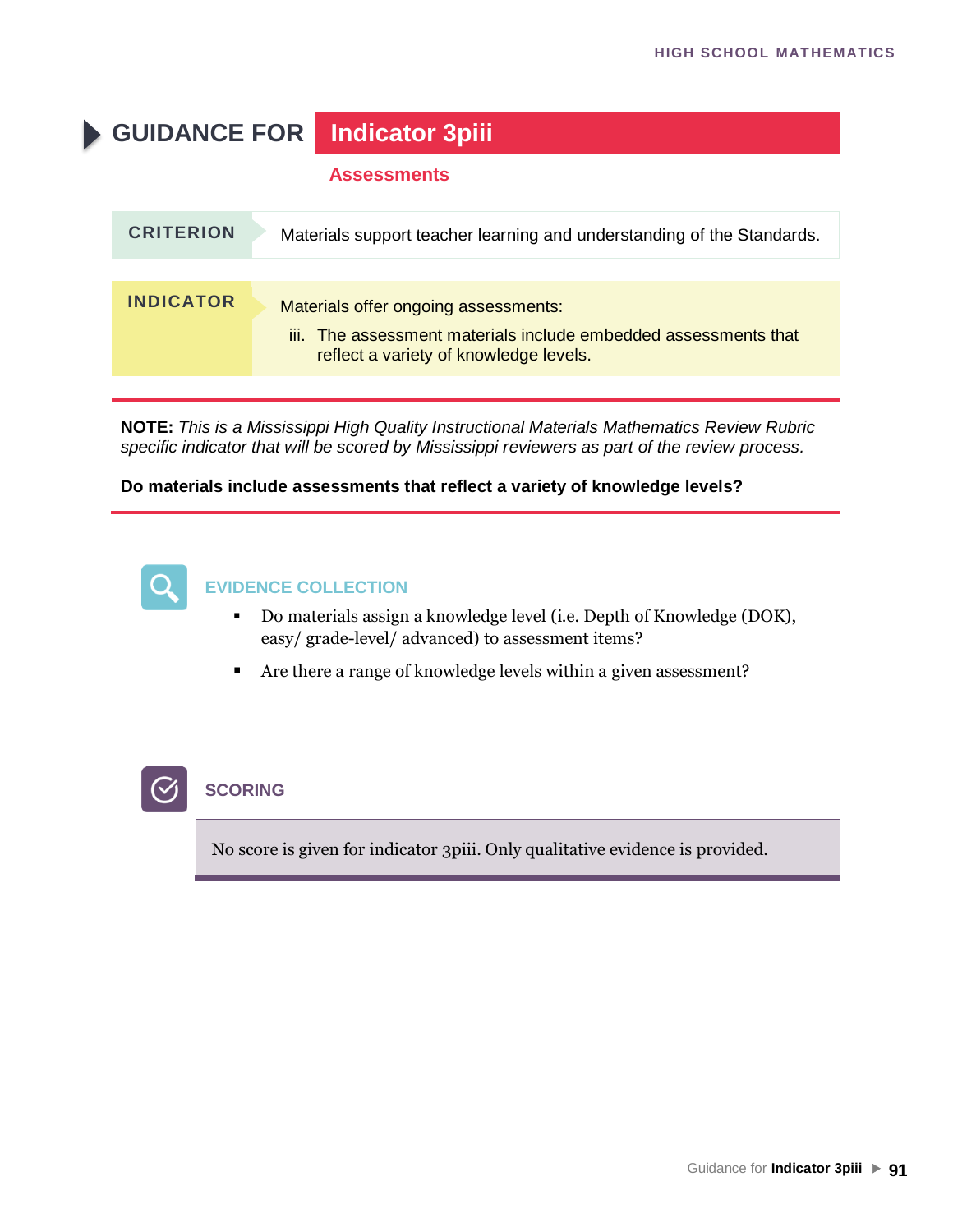**GUIDANCE FOR Indicator 3piv**

#### **Assessments**

| <b>CRITERION</b> | Materials support teacher learning and understanding of the Standards.                                                                                                                                                                                           |
|------------------|------------------------------------------------------------------------------------------------------------------------------------------------------------------------------------------------------------------------------------------------------------------|
|                  |                                                                                                                                                                                                                                                                  |
| <b>INDICATOR</b> | Materials offer ongoing assessments:<br>iv. Multiple types of formative and summative assessments<br>(performance-based tasks, questions, research, investigations, and<br>projects) are embedded into the content materials and assess the<br>learning targets. |
|                  |                                                                                                                                                                                                                                                                  |

**NOTE:** *This is a Mississippi High Quality Instructional Materials Mathematics Review Rubric specific indicator that will be scored by Mississippi reviewers as part of the review process.*

**Do materials include multiple types of formative and summative assessments?**



#### **EVIDENCE COLLECTION**

- Are there a variety of item types embedded in assessments?
- Do all students engage in multiple item types?



#### **SCORING**

No score is given for indicator 3piv. Only qualitative evidence is provided.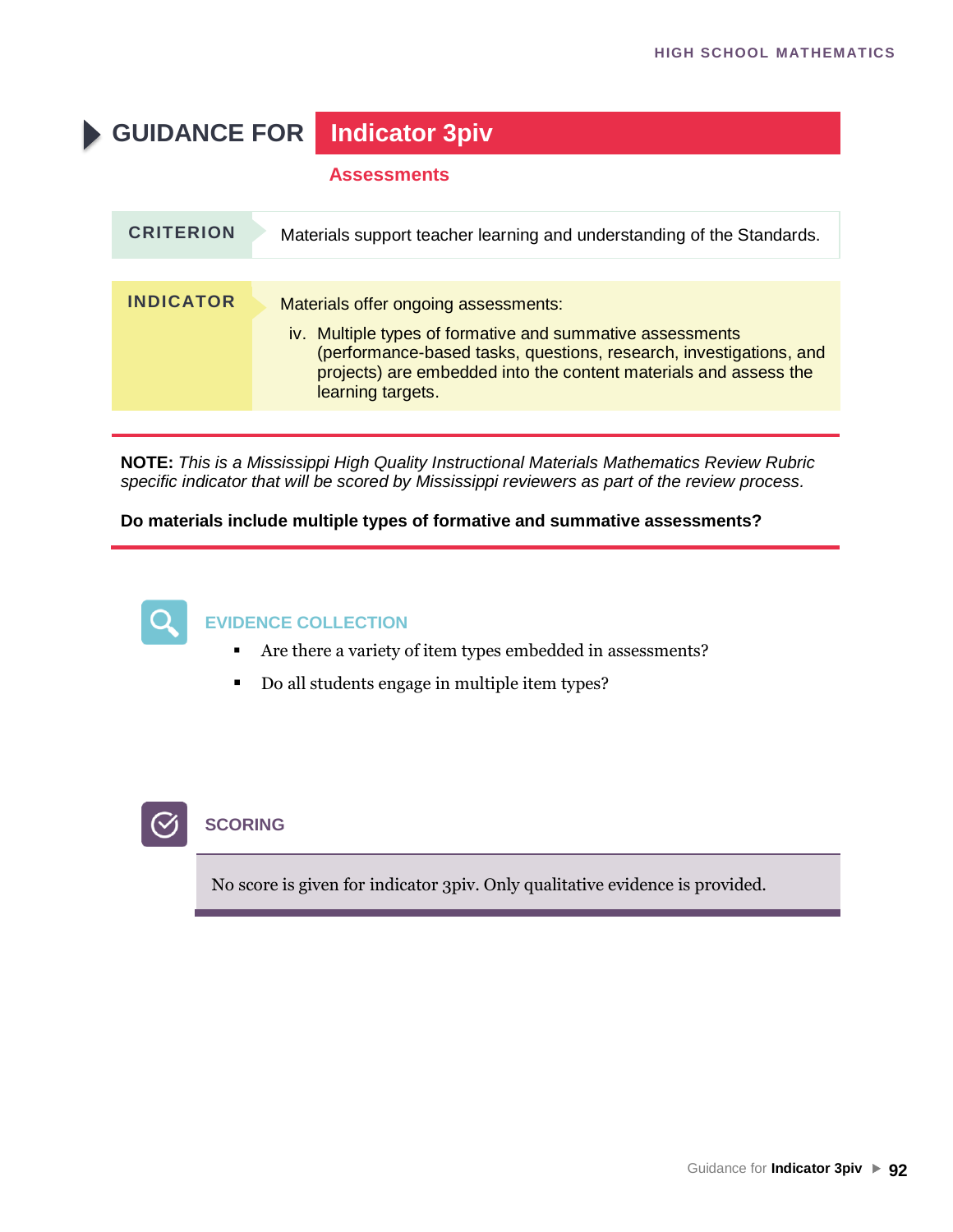



### **EVIDENCE COLLECTION**

■ Do materials encourage students to monitor their own progress? How?



### **SCORING**

No score is given for indicator 3q. Only qualitative evidence is provided.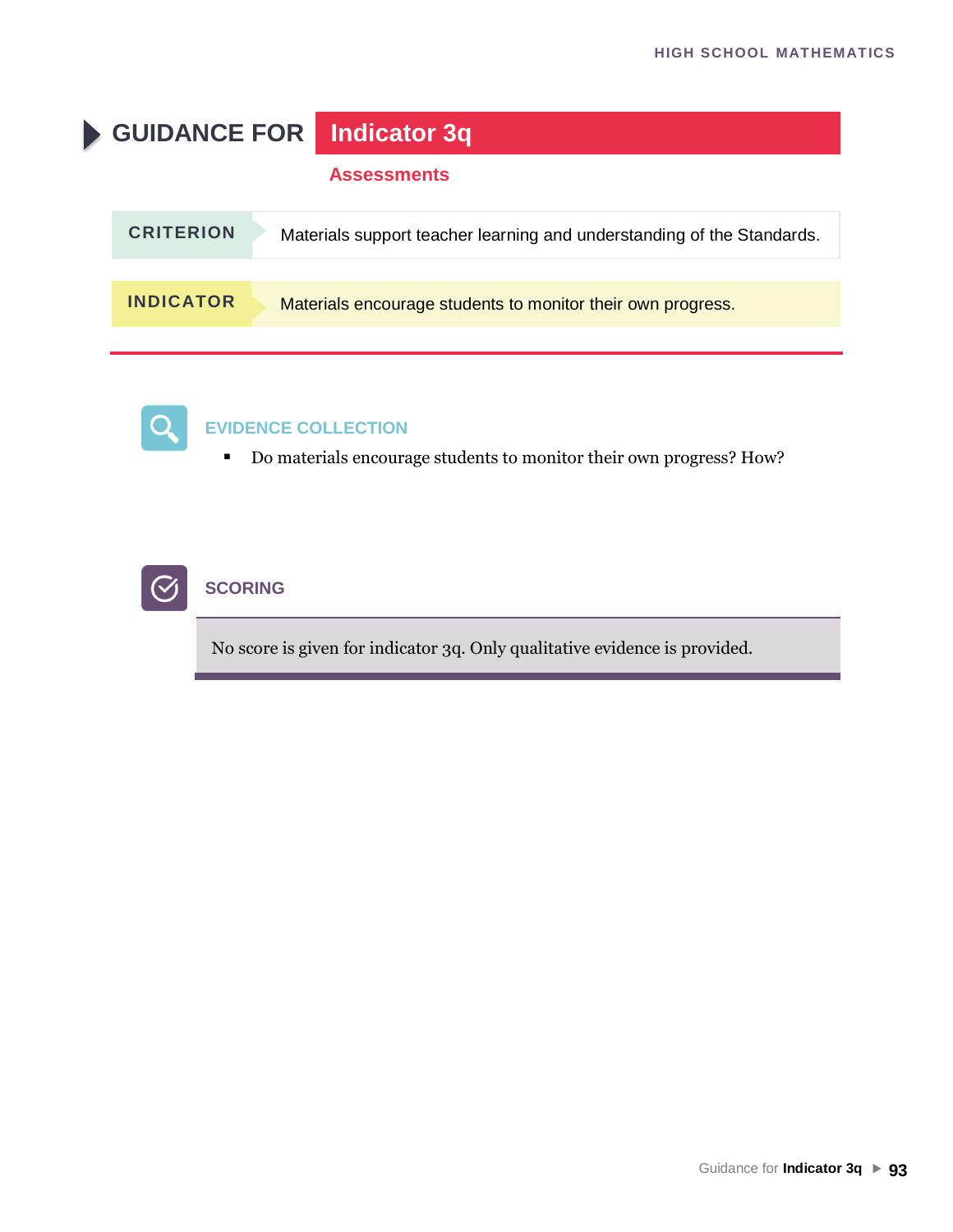# **GUIDANCE FOR Indicator 3r**

#### **Differentiated Instruction**

| <b>CRITERION</b> | Materials support teachers in differentiating instruction for diverse<br>learners within and across courses.                          |
|------------------|---------------------------------------------------------------------------------------------------------------------------------------|
|                  |                                                                                                                                       |
| <b>INDICATOR</b> | Materials provide teachers with strategies to help sequence or scaffold<br>lessons so that the content is accessible to all learners. |



#### **EVIDENCE COLLECTION**

- What strategies or materials are provided for sequencing instruction? How are strategies presented?
- What strategies or materials are provided for scaffolding instruction? How are scaffolds presented?



| 2 points | The materials provide specific strategies to sequence or scaffold<br>lessons for all learners. |
|----------|------------------------------------------------------------------------------------------------|
| 1 point  | The materials provide some strategies to sequence or scaffold<br>lessons.                      |
|          | <b>OR</b>                                                                                      |
|          | Some general statements about sequencing or scaffolding are.<br>provided.                      |
| 0 points | The materials do not provide strategies to sequence or scaffold<br>lessons.                    |
|          | No general statements about sequencing or scaffolding are provided.                            |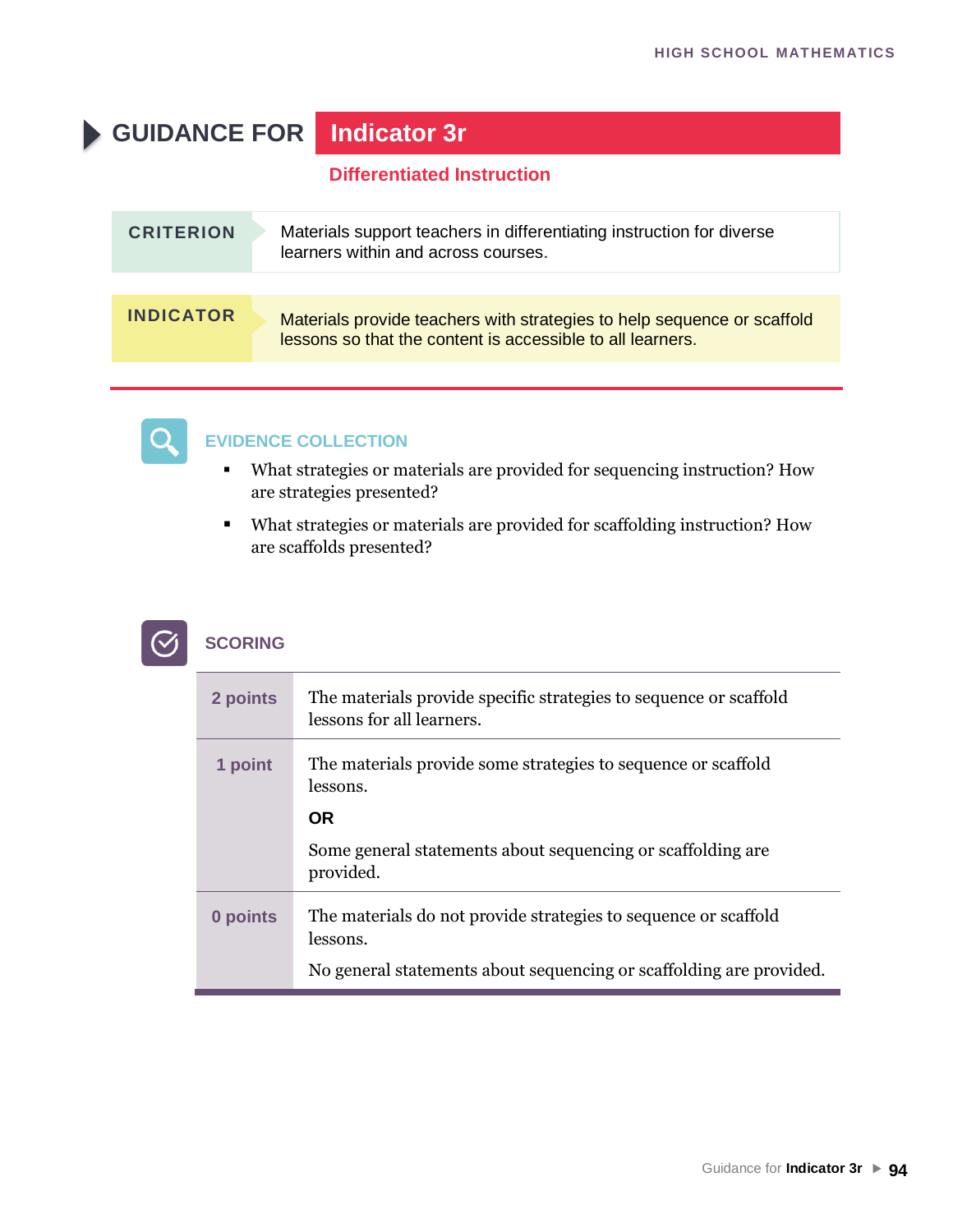# **GUIDANCE FOR Indicator 3s**

### **Differentiated Instruction**

| <b>CRITERION</b> | Materials support teachers in differentiating instruction for diverse<br>learners within and across courses. |
|------------------|--------------------------------------------------------------------------------------------------------------|
|                  |                                                                                                              |
| <b>INDICATOR</b> | Materials provide teachers with strategies for meeting the needs of a<br>range of learners.                  |



#### **EVIDENCE COLLECTION**

- What strategies are provided for the teacher to meet the needs of a wide range of learners? How are the strategies presented?
- For which type of learner are specific strategies provided?



| 2 points | Specific strategies for teachers to meet the needs of all learners are<br>included.              |
|----------|--------------------------------------------------------------------------------------------------|
| 1 point  | The materials provide some strategies for teachers to meet the needs<br>of all learners.         |
|          | <b>OR</b>                                                                                        |
|          | Some general statements for the teacher about meeting the needs of<br>all learners are included. |
| 0 points | The materials do not provide strategies for teachers to meet the<br>needs of all learners.       |
|          | <b>AND</b>                                                                                       |
|          | No general statements for the teacher about meeting the needs of all<br>learners are included.   |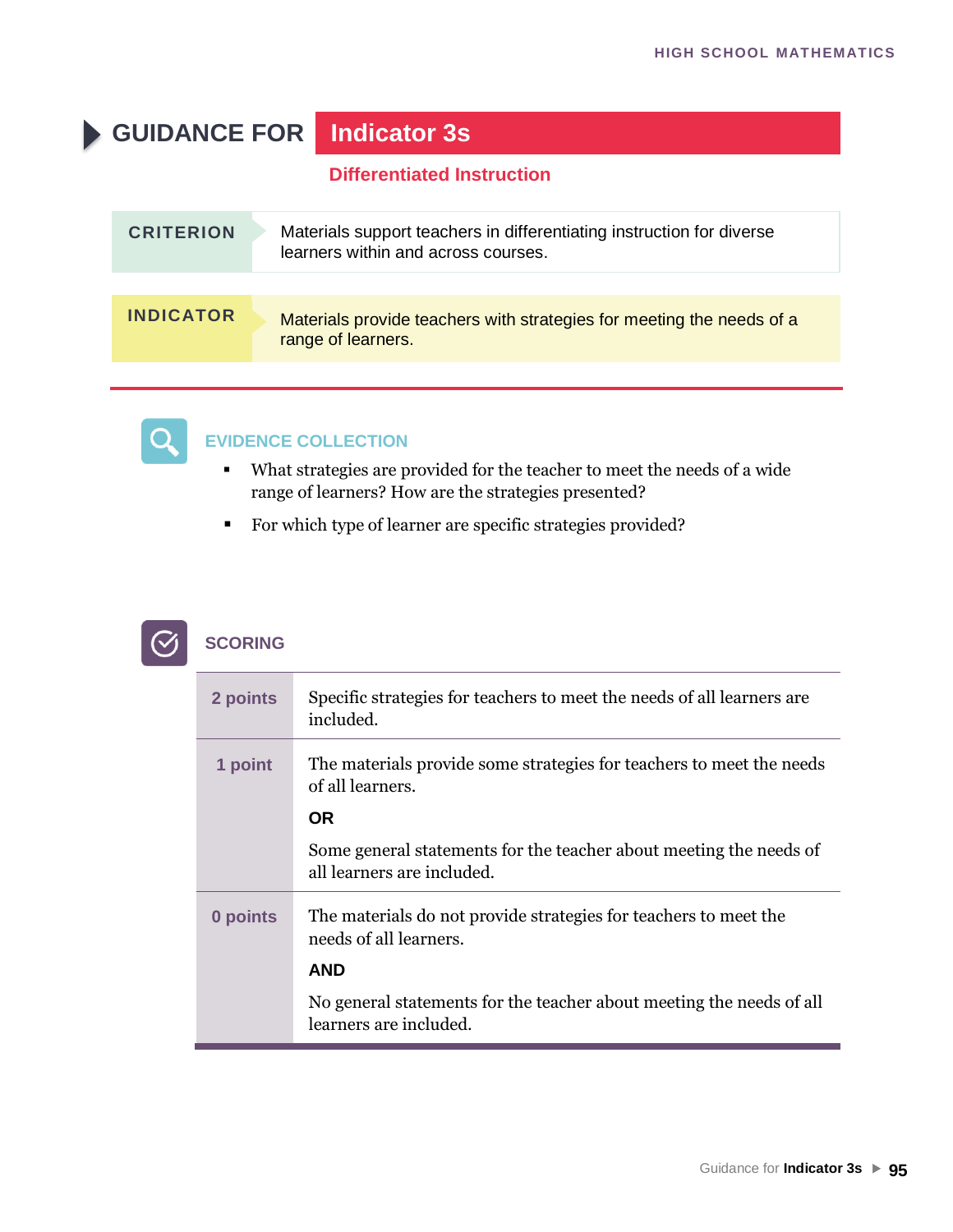# **GUIDANCE FOR Indicator 3t**

#### **Differentiated Instruction**

| <b>CRITERION</b> | Materials support teachers in differentiating instruction for diverse<br>learners within and across courses.                      |
|------------------|-----------------------------------------------------------------------------------------------------------------------------------|
|                  |                                                                                                                                   |
| <b>INDICATOR</b> | Materials embed tasks with multiple entry-points that can be solved<br>using a variety of solution strategies or representations. |



#### **EVIDENCE COLLECTION**

- Do materials include tasks with multiple entry-points? If so, provide examples.
- Do materials include tasks that can be solved using a variety of solution strategies or representations? If so, provide examples.
- How often do the materials include tasks with multiple entry points?
- What guidance is provided to the teacher to encourage students to solve tasks with a variety of strategies or representations?

| 2 points | Teachers are provided guidance to help students solve problems with<br>multiple entry points and problems with multiple solutions or<br>representations consistently throughout the instructional materials. |
|----------|--------------------------------------------------------------------------------------------------------------------------------------------------------------------------------------------------------------|
| 1 point  | Teachers are provided guidance to help students solve problems with<br>multiple entry points or problems with multiple solutions or<br>representations throughout the instructional materials.<br><b>OR</b>  |
|          | Teachers are inconsistently provided with guidance to help students<br>solve problems with multiple entry points and problems with<br>multiple solutions or representations in the instructional materials.  |
| 0 points | Teachers are provided with little or no guidance to help students<br>solve problems with multiple entry points or problems with multiple<br>solutions or representations.                                    |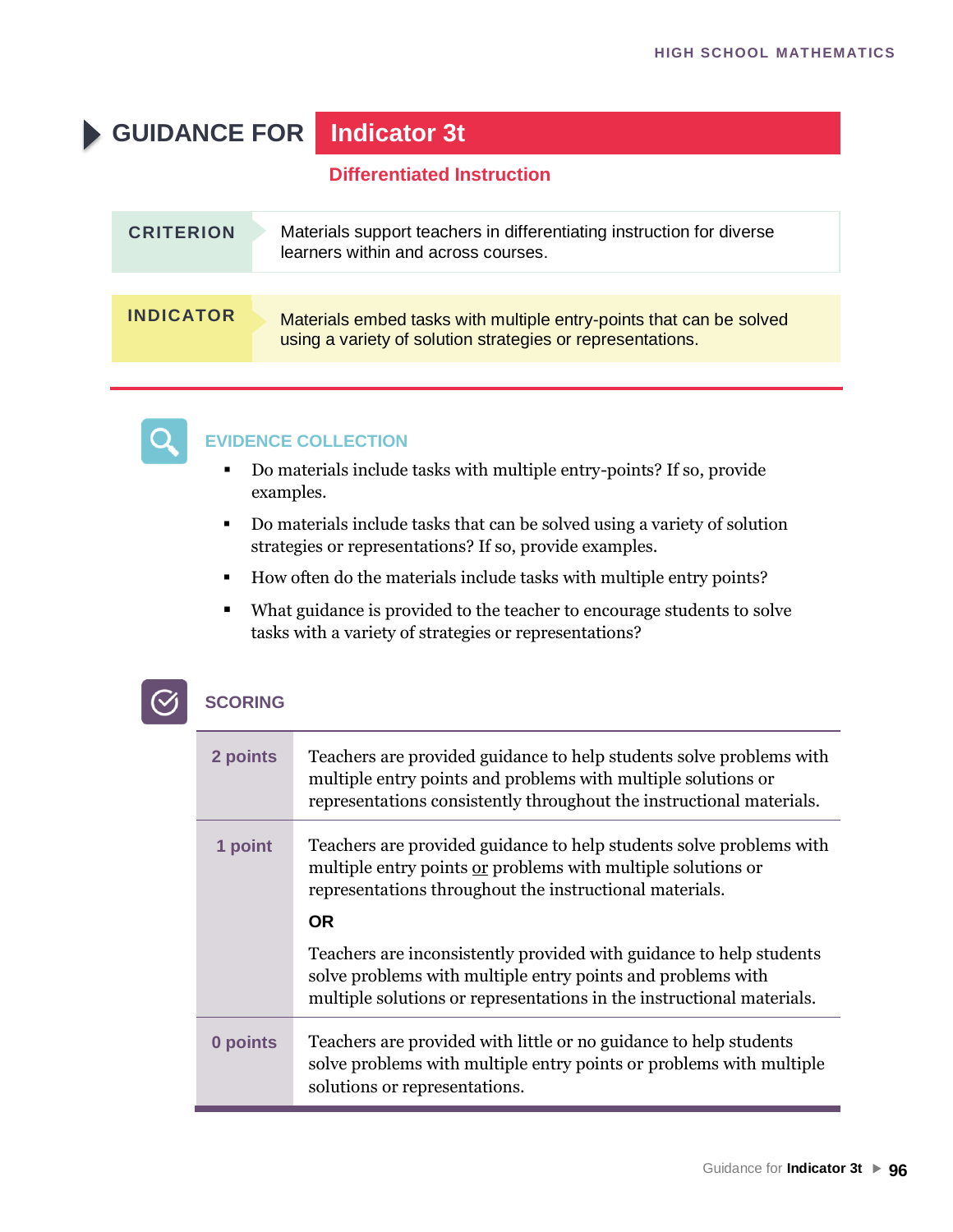# **GUIDANCE FOR Indicator 3u**

#### **Differentiated Instruction**

| <b>CRITERION</b> | Materials support teachers in differentiating instruction for diverse<br>learners within and across courses.                                                                                                                                                                |
|------------------|-----------------------------------------------------------------------------------------------------------------------------------------------------------------------------------------------------------------------------------------------------------------------------|
| <b>INDICATOR</b> | Materials provide support, accommodations, and modifications for<br>English Language Learners and other special populations that will<br>support their regular and active participation in learning mathematics<br>(e.g., modifying vocabulary words within word problems). |



### **EVIDENCE COLLECTION**

- What specific strategies for support, accommodations, and/or modifications within the lesson or the problems are provided for the teacher?
- How frequent is teacher guidance provided such that ELL and other special populations can regularly and actively participate in learning mathematics?
- For which type of learner are specific strategies provided (ELL, other special populations)?

| 2 points | Materials include teacher guidance to provide support for ELL<br>students and other special populations.                 |
|----------|--------------------------------------------------------------------------------------------------------------------------|
| 1 point  | Materials include teacher guidance to provide some support for ELL<br>students and other special populations.            |
|          | <b>OR</b>                                                                                                                |
|          | Some general statements about ELL students and other special<br>populations are provided.                                |
| 0 points | Materials include little, if any, teacher guidance to provide support<br>for ELL students and other special populations. |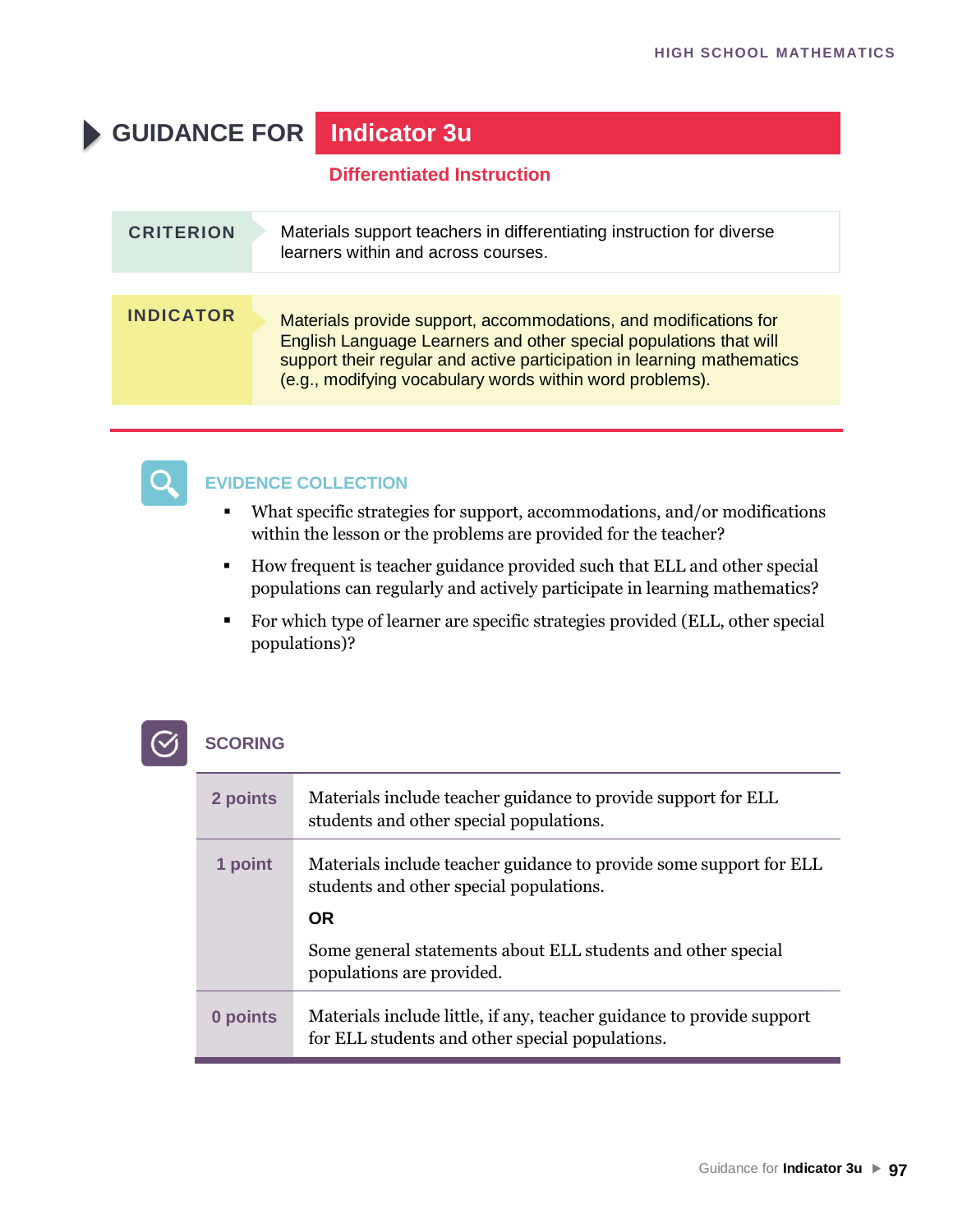# **GUIDANCE FOR Indicator 3v**

#### **Differentiated Instruction**

| <b>CRITERION</b> | Materials support teachers in differentiating instruction for diverse<br>learners within and across courses. |
|------------------|--------------------------------------------------------------------------------------------------------------|
|                  |                                                                                                              |
| <b>INDICATOR</b> | Materials provide support for advanced students to investigate<br>mathematics content at greater depth.      |

#### **Do materials provide opportunities for advanced students to investigate mathematics content at greater depth?**



#### **EVIDENCE COLLECTION**

- What specific guidance is provided for teachers to support advanced students to investigate mathematics content at greater depth?
- Are there examples of advanced students working at a greater depth with a Standard—not just more problems or problems from higher-level courses?

| 2 points | Materials provide multiple opportunities for advanced students to<br>investigate the course-level mathematics at a greater depth. |
|----------|-----------------------------------------------------------------------------------------------------------------------------------|
|          | There are no instances of advanced students simply doing more<br>problems than their classmates.                                  |
| 1 point  | Materials provide some opportunities for advanced students to<br>investigate the course-level mathematics at a greater depth.     |
|          | Materials provide course level problems — problems are not at a<br>greater depth for advanced students.                           |
|          | There are some instances of advanced students simply doing more<br>problems than their classmates.                                |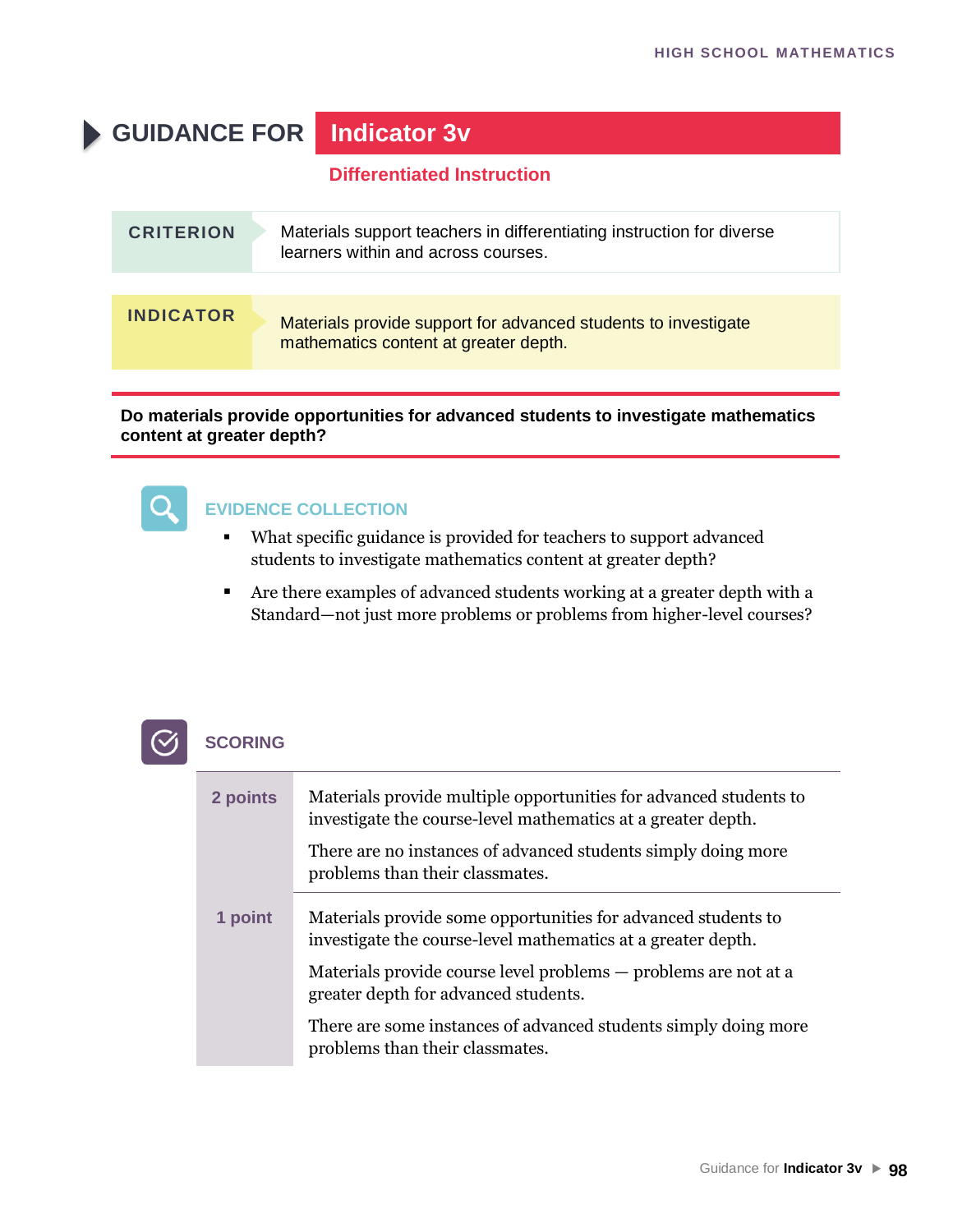| 0 points | Materials provide very few, if any, opportunities for advanced<br>students to investigate the course-level mathematics at a greater<br>depth. |
|----------|-----------------------------------------------------------------------------------------------------------------------------------------------|
|          | There are many instances of advanced students simply doing more<br>problems than their classmates.                                            |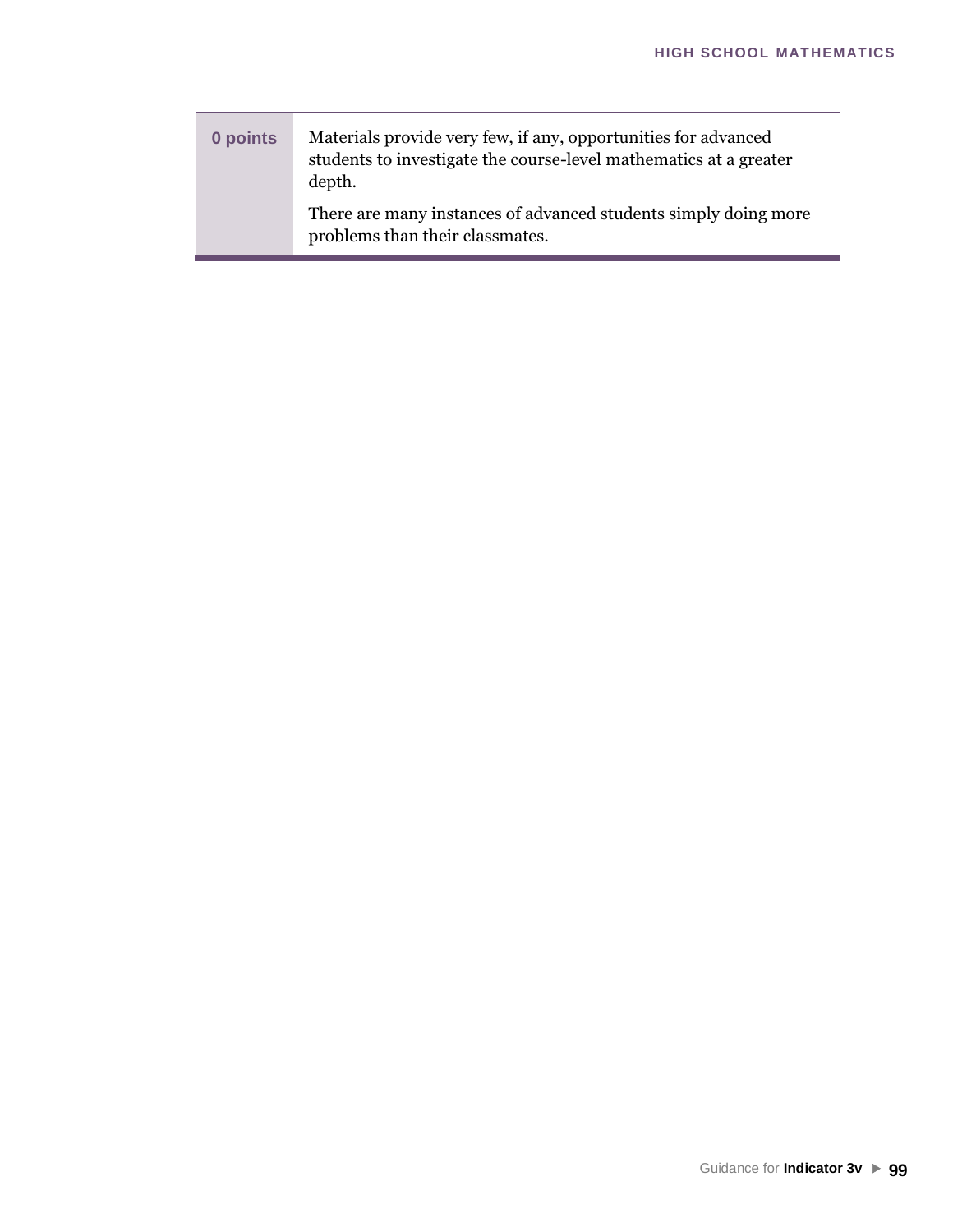# **GUIDANCE FOR Indicator 3w**

#### **Differentiated Instruction**

| <b>CRITERION</b> | Materials support teachers in differentiating instruction for diverse<br>learners within and across courses. |
|------------------|--------------------------------------------------------------------------------------------------------------|
|                  |                                                                                                              |
| <b>INDICATOR</b> | Materials provide a balanced portrayal of various demographic and<br>personal characteristics.               |



#### **EVIDENCE COLLECTION**

- Collect examples of various demographic and personal characteristics throughout the chapters.
- How do the materials balance demographics and personal characteristics?



### **SCORING**

No score is given for indicator 3w. Only qualitative evidence is provided.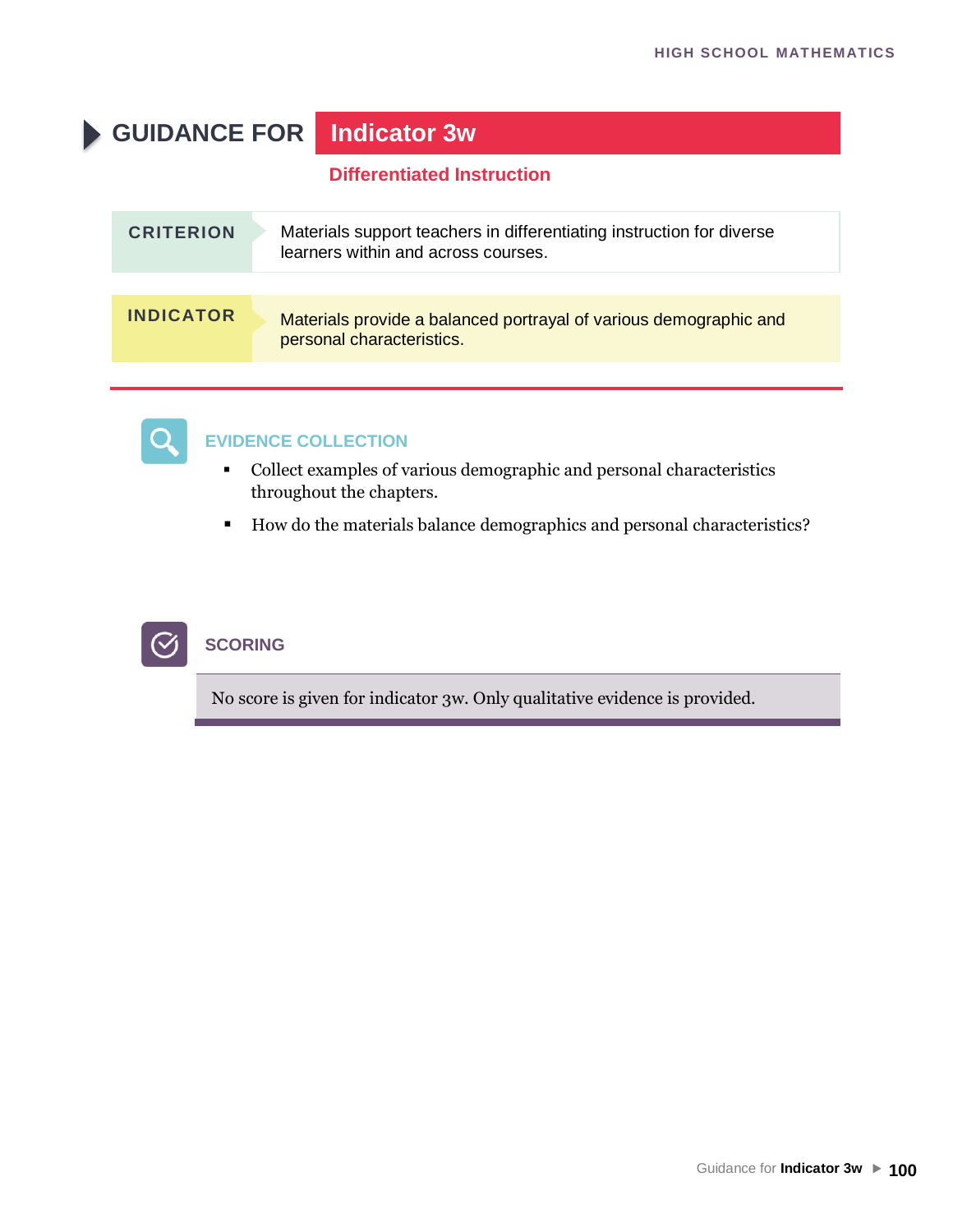# **GUIDANCE FOR Indicator 3x**

### **Differentiated Instruction**

| <b>CRITERION</b> | Materials support teachers in differentiating instruction for diverse<br>learners within and across courses. |
|------------------|--------------------------------------------------------------------------------------------------------------|
|                  |                                                                                                              |
| <b>INDICATOR</b> | Materials provide opportunities for teachers to use a variety of<br>grouping strategies.                     |



#### **EVIDENCE COLLECTION**

▪ Provide examples of the grouping strategies and ways the materials provide for interaction among students.



### **SCORING**

No score is given for indicator 3x. Only qualitative evidence is provided.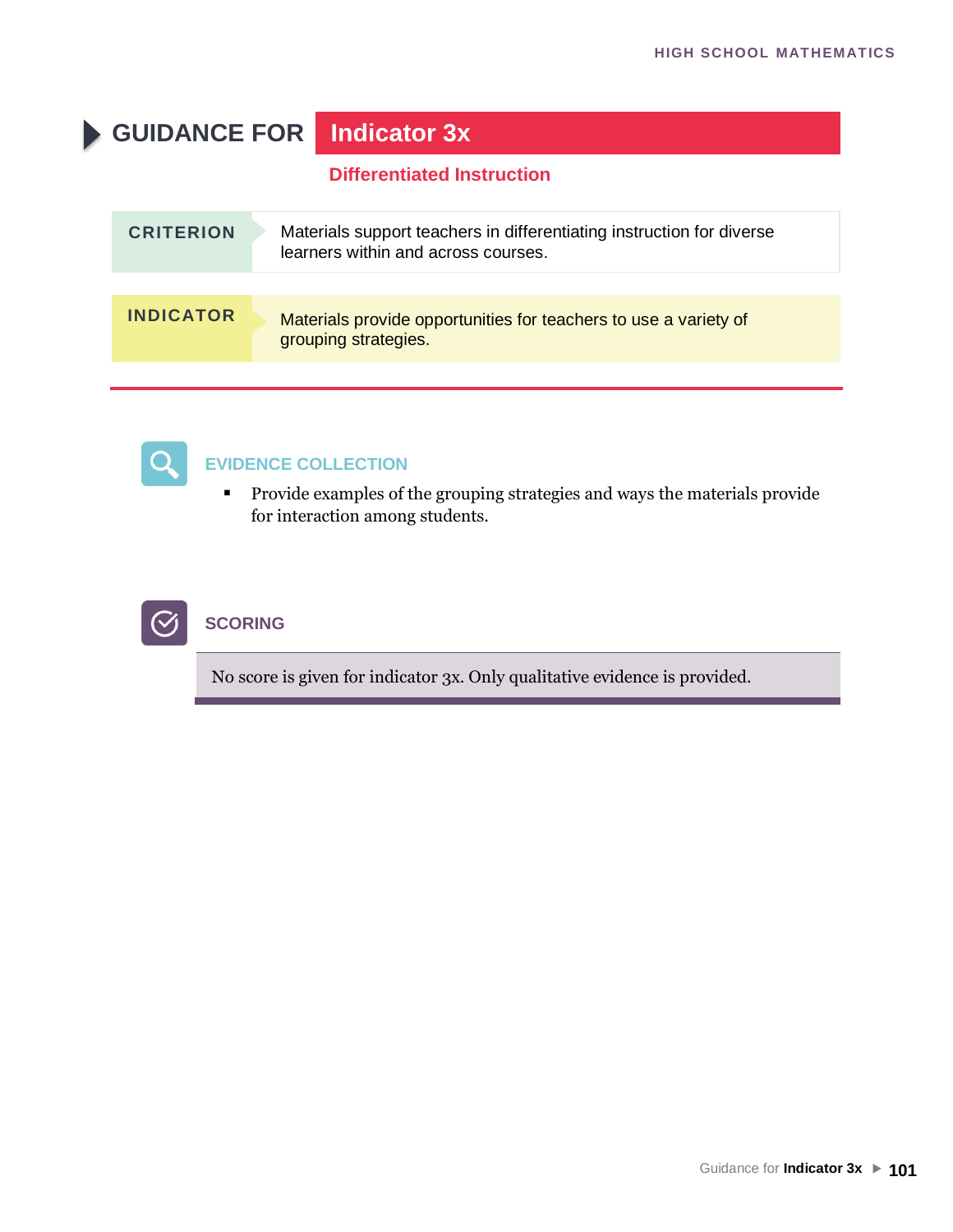# **GUIDANCE FOR Indicator 3y**

#### **Differentiated Instruction**

| <b>CRITERION</b> | Materials support teachers in differentiating instruction for diverse<br>learners within and across courses. |
|------------------|--------------------------------------------------------------------------------------------------------------|
|                  |                                                                                                              |
| <b>INDICATOR</b> | Materials encourage teachers to draw upon home language and culture<br>to facilitate learning.               |



#### **EVIDENCE COLLECTION**

▪ Provide examples of home language connections and connections to culture of students to facilitate learning. This may be at the beginning of each chapter or throughout the materials.



### **SCORING**

No score is given for indicator 3y. Only qualitative evidence is provided.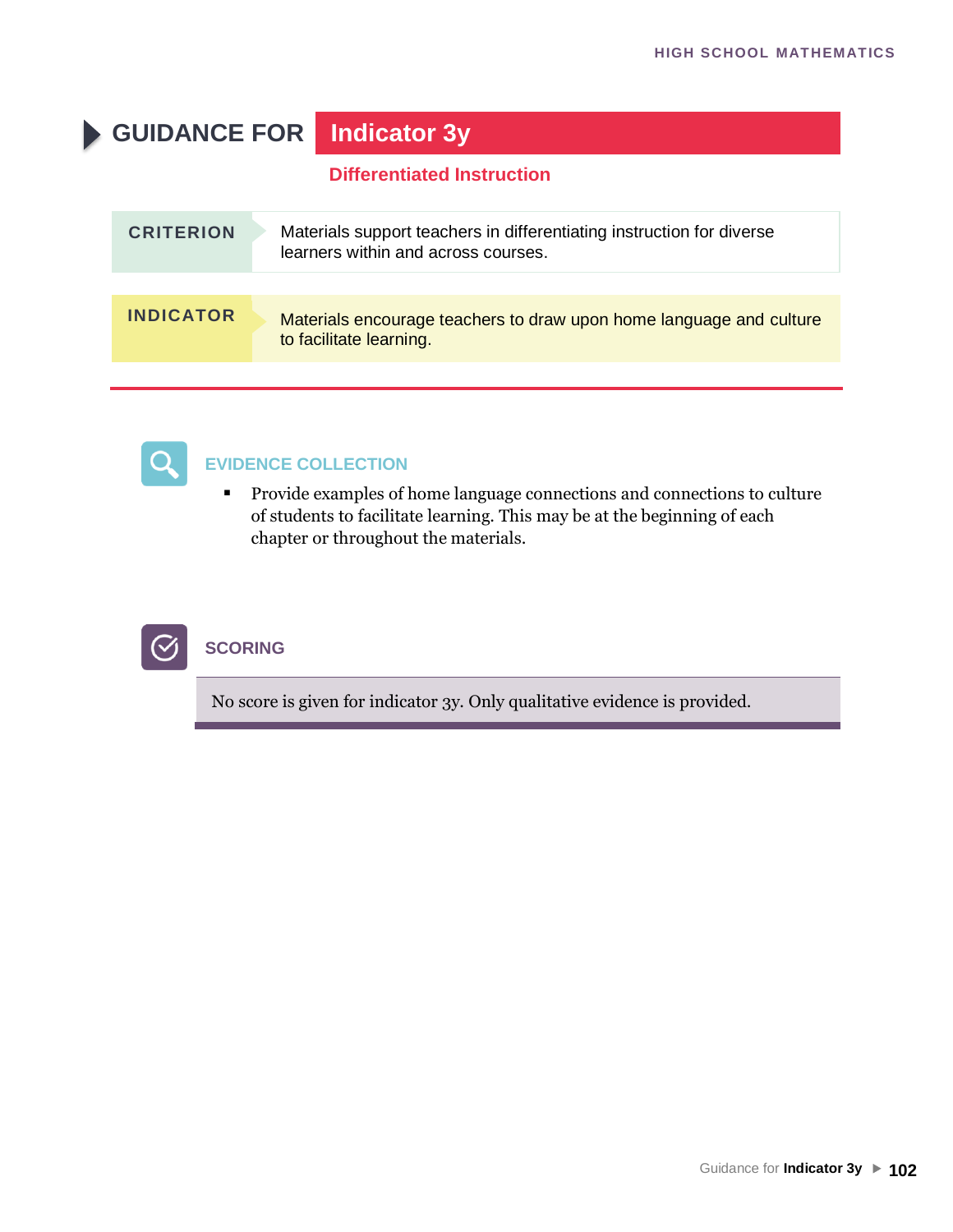# **GUIDANCE FOR Indicator 3z**

**Effective Technology Use**

| <b>CRITERION</b> | Materials support effective use of technology to enhance<br>student learning. Digital materials are accessible and available in<br>multiple platforms.                                         |
|------------------|------------------------------------------------------------------------------------------------------------------------------------------------------------------------------------------------|
|                  |                                                                                                                                                                                                |
| <b>INDICATOR</b> | Materials integrate technology such as interactive tools, virtual<br>manipulatives/objects, and/or dynamic mathematics software in ways<br>that engage students in the Mathematical Practices. |



#### **EVIDENCE COLLECTION**

- Are videos, virtual manipulatives, interactive tools, and/or games available to students?
- How do the materials use technology to engage students in "doing" mathematics?
- Do the materials use technology to engage students in content standards and Standards for Mathematical Practices?

### **SCORING**

No score is given for indicator 3z. Only qualitative evidence is provided.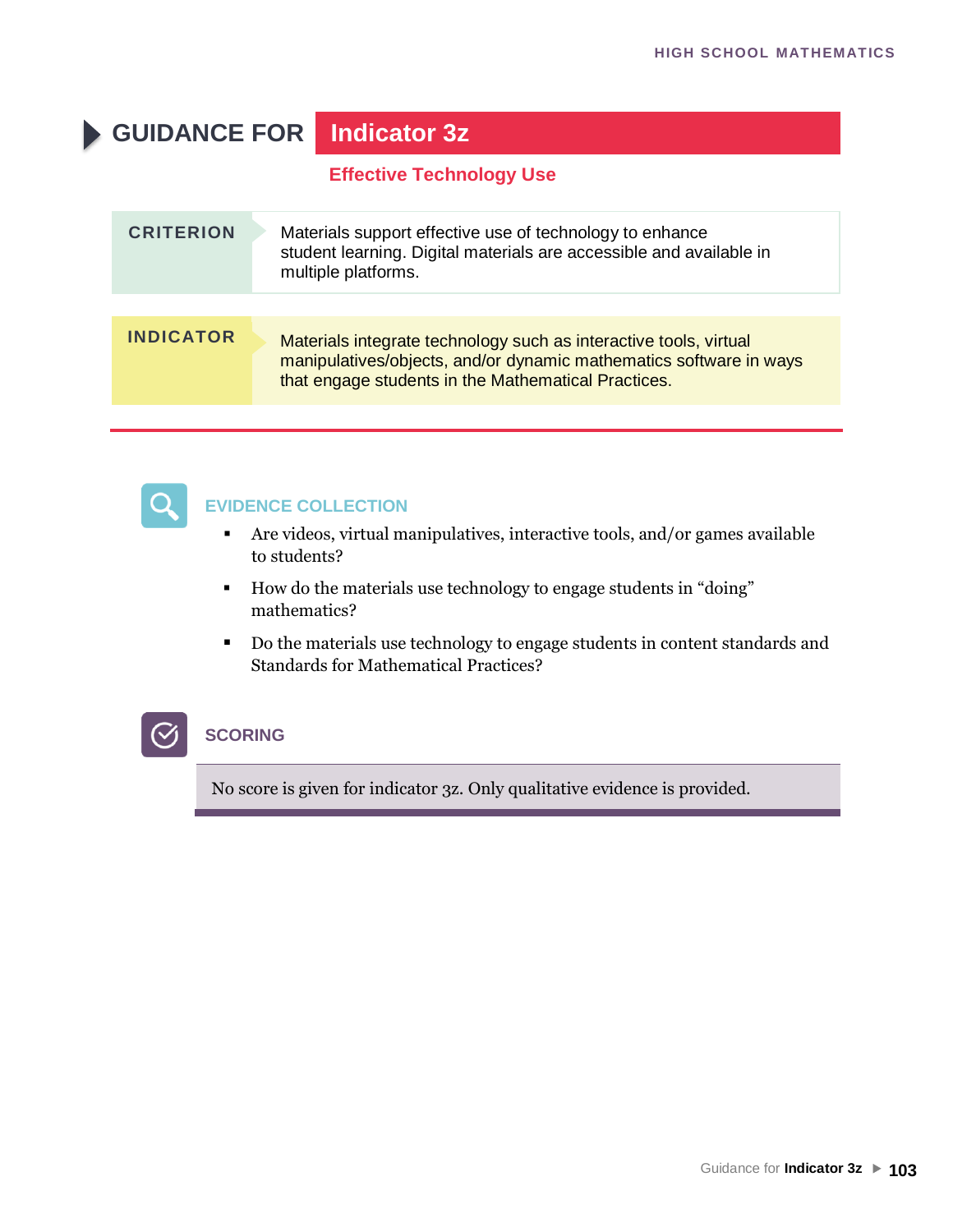# **GUIDANCE FOR Indicator 3aa**

**Effective Technology Use**

| <b>INDICATOR</b><br>Digital materials are web-based and compatible with multiple internet<br>browsers. In addition, materials are "platform neutral" and allow the use | <b>CRITERION</b> | Materials support effective use of technology to enhance<br>student learning. Digital materials are accessible and available in<br>multiple platforms. |
|------------------------------------------------------------------------------------------------------------------------------------------------------------------------|------------------|--------------------------------------------------------------------------------------------------------------------------------------------------------|
|                                                                                                                                                                        |                  |                                                                                                                                                        |
|                                                                                                                                                                        |                  | of tablets and mobile devices.                                                                                                                         |



#### **EVIDENCE COLLECTION**

- Are any instructional technology resources web-based and compatible with multiple Internet browsers?
- Are materials platform neutral (accessible on any platform, for example Windows and Apple)?
- Do student resources (including assistive technology for students with disabilities) work on mobile devices as well as PCs?

### **SCORING**

No score is given for indicator 3aa. Only qualitative evidence is provided.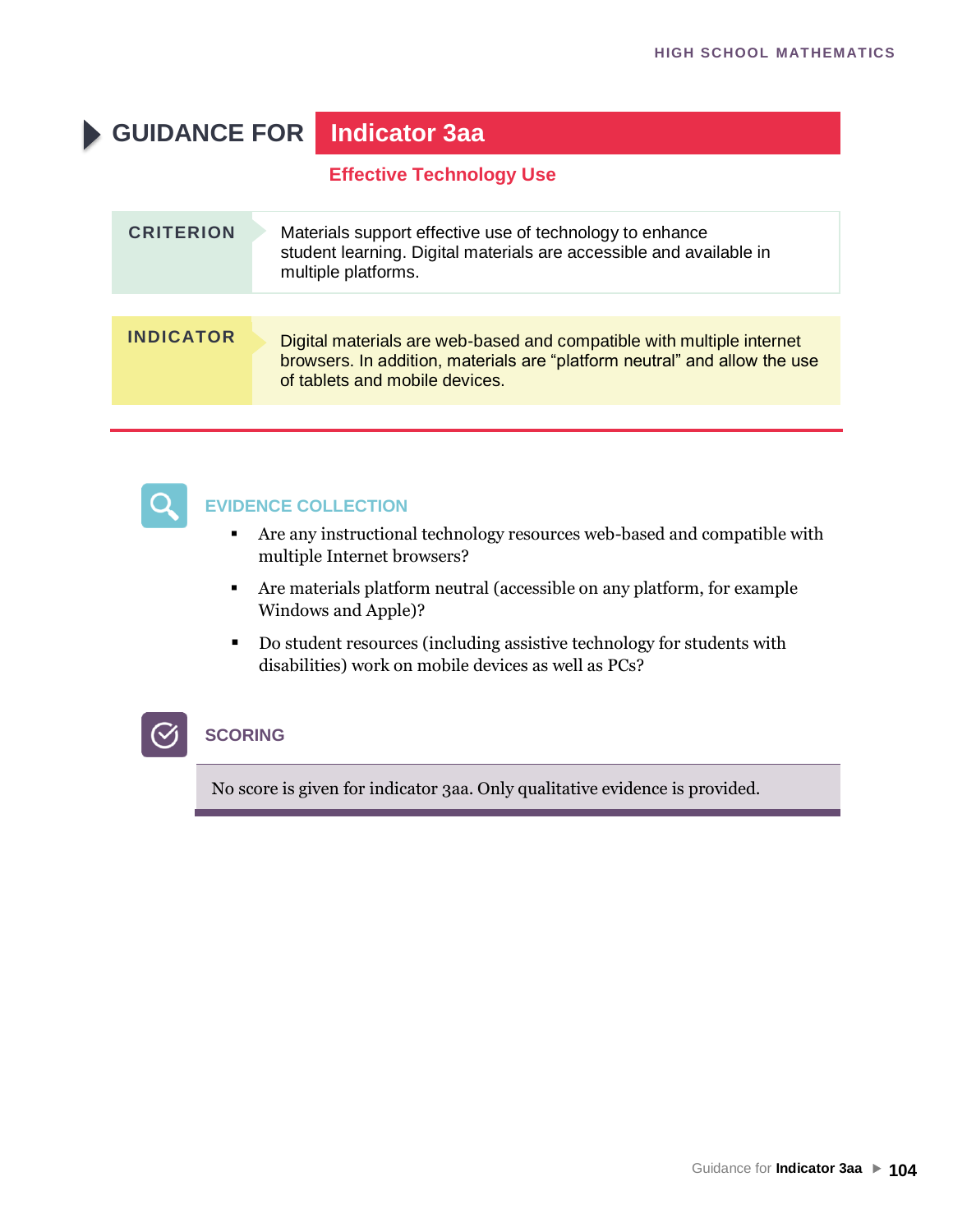# **GUIDANCE FOR Indicator 3ab**

**Effective Technology Use**

| <b>CRITERION</b> | Materials support effective use of technology to enhance<br>student learning. Digital materials are accessible and available in<br>multiple platforms. |
|------------------|--------------------------------------------------------------------------------------------------------------------------------------------------------|
|                  |                                                                                                                                                        |
| <b>INDICATOR</b> | Materials include opportunities to assess student mathematical<br>understandings and knowledge of procedural skills using technology.                  |



#### **EVIDENCE COLLECTION**

- Are online assessments available? If so, what kind of assessments are used? (For example, computer adaptive testing, fixed form, etc.)?
- Are teachers able to create their own assessments?
- Do assessment items assess both mathematical understanding and procedural skill/fluency? How?



#### **SCORING**

No score is given for indicator 3ab. Only qualitative evidence is provided.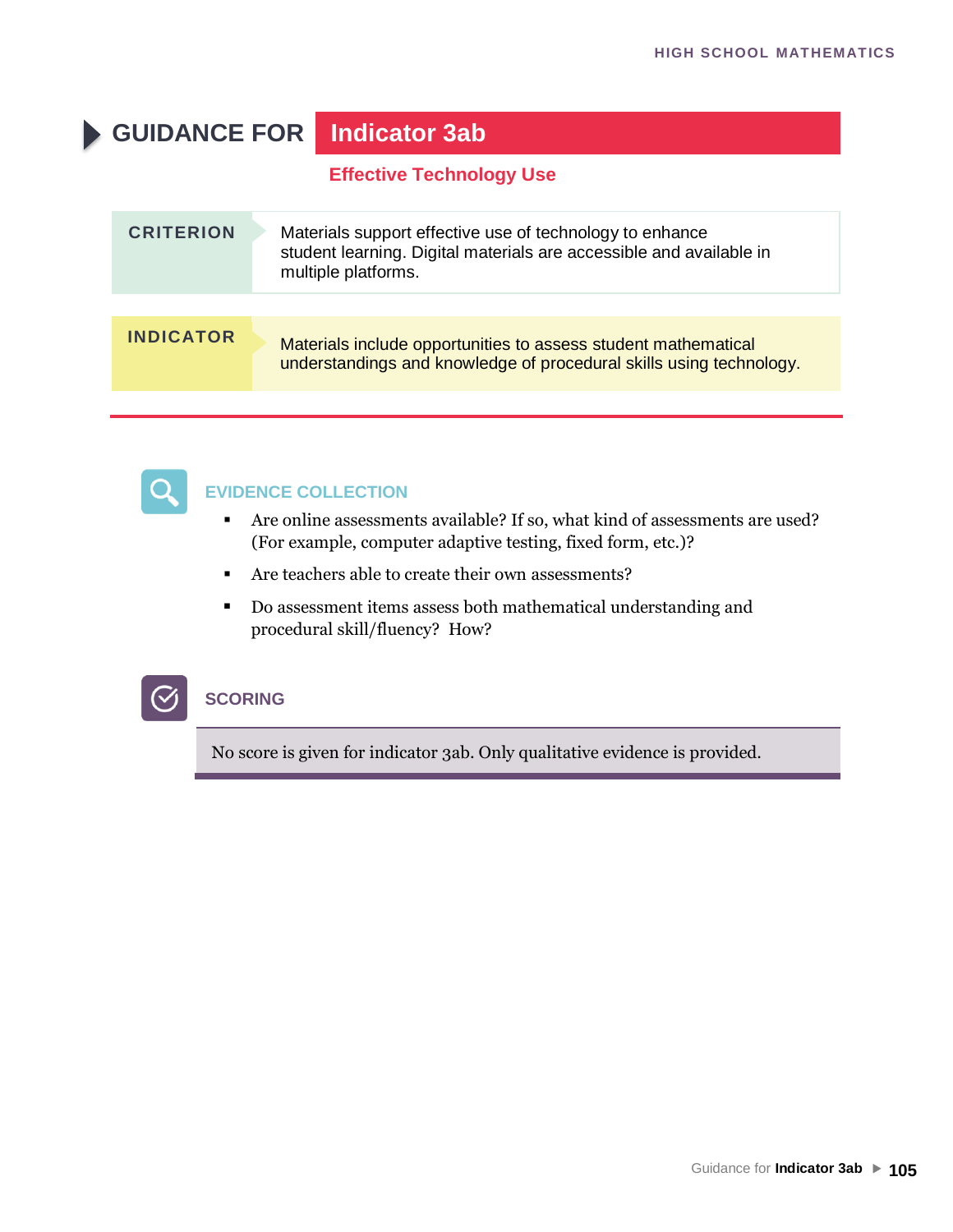# **GUIDANCE FOR Indicator 3aci**

**Effective Technology Use**

| <b>CRITERION</b> | Materials support effective use of technology to enhance<br>student learning. Digital materials are accessible and available in<br>multiple platforms.                                                                       |
|------------------|------------------------------------------------------------------------------------------------------------------------------------------------------------------------------------------------------------------------------|
| <b>INDICATOR</b> | Materials can be easily customized for individual learners.<br>Digital materials include opportunities for teachers to personalize<br>L.<br>learning for all students, using adaptive or other technological<br>innovations. |



#### **EVIDENCE COLLECTION**

- **EXECUTE:** Are teachers able to manipulate or construct learning experiences for students?
- Do digital materials include adaptive or other technological innovations for teachers to personalize learning for students?
- Can digital materials be differentiated based on individual students' needs?

#### **SCORING**

No score is given for indicator 3aci. Only qualitative evidence is provided.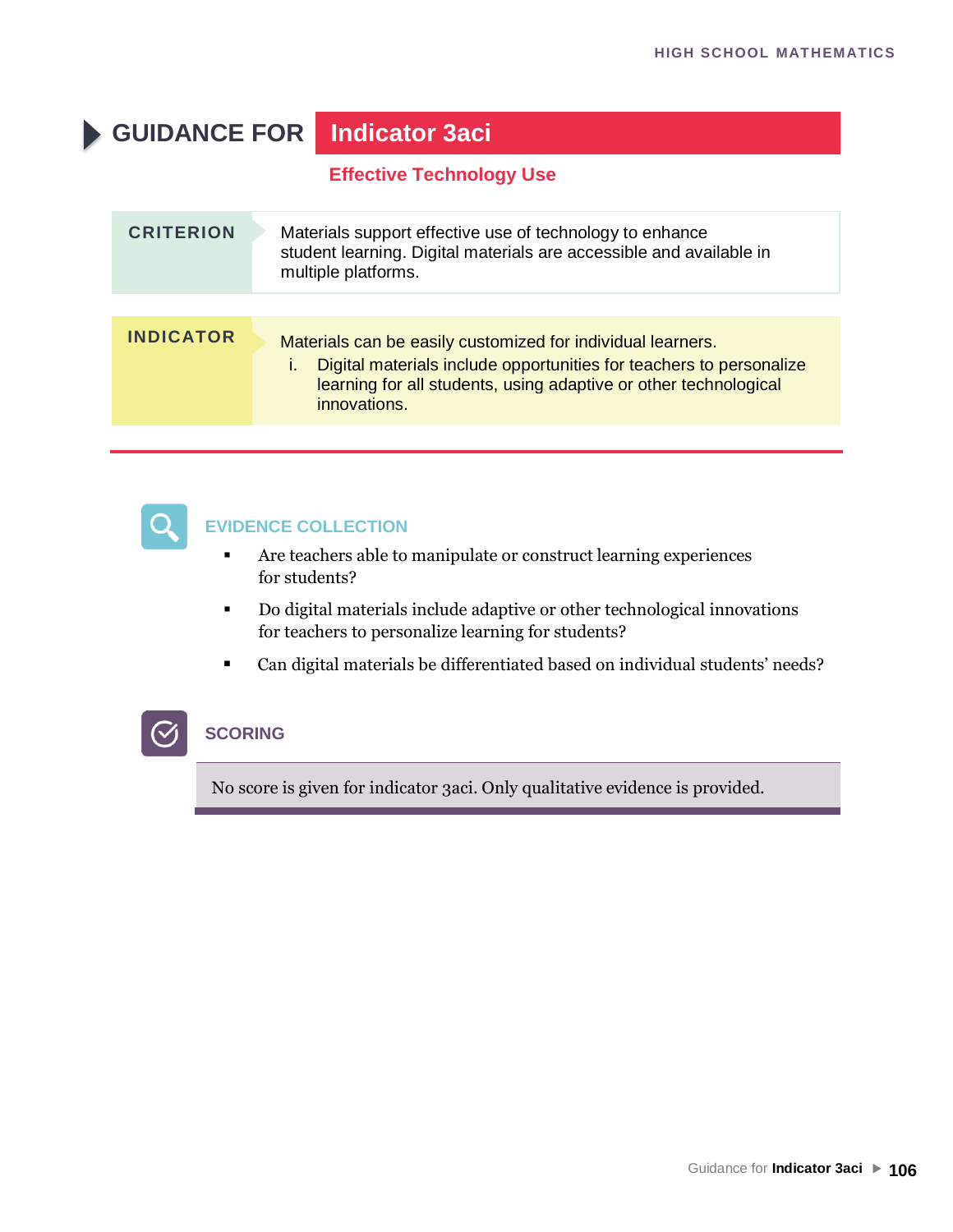# **GUIDANCE FOR Indicator 3acii**

**Effective Technology Use**

| <b>CRITERION</b> | Materials support effective use of technology to enhance<br>student learning. Digital materials are accessible and available in<br>multiple platforms.                                                    |
|------------------|-----------------------------------------------------------------------------------------------------------------------------------------------------------------------------------------------------------|
|                  |                                                                                                                                                                                                           |
| <b>INDICATOR</b> | Materials can be easily customized for individual learners.<br>Materials can be easily customized for local use. For example,<br>ii.<br>materials may provide a range of lessons to draw from on a topic. |



#### **EVIDENCE COLLECTION**

▪ Are teachers able to customize digital materials for local use (student and/or community interests)?



### **SCORING**

No score is given for indicator 3acii. Only qualitative evidence is provided.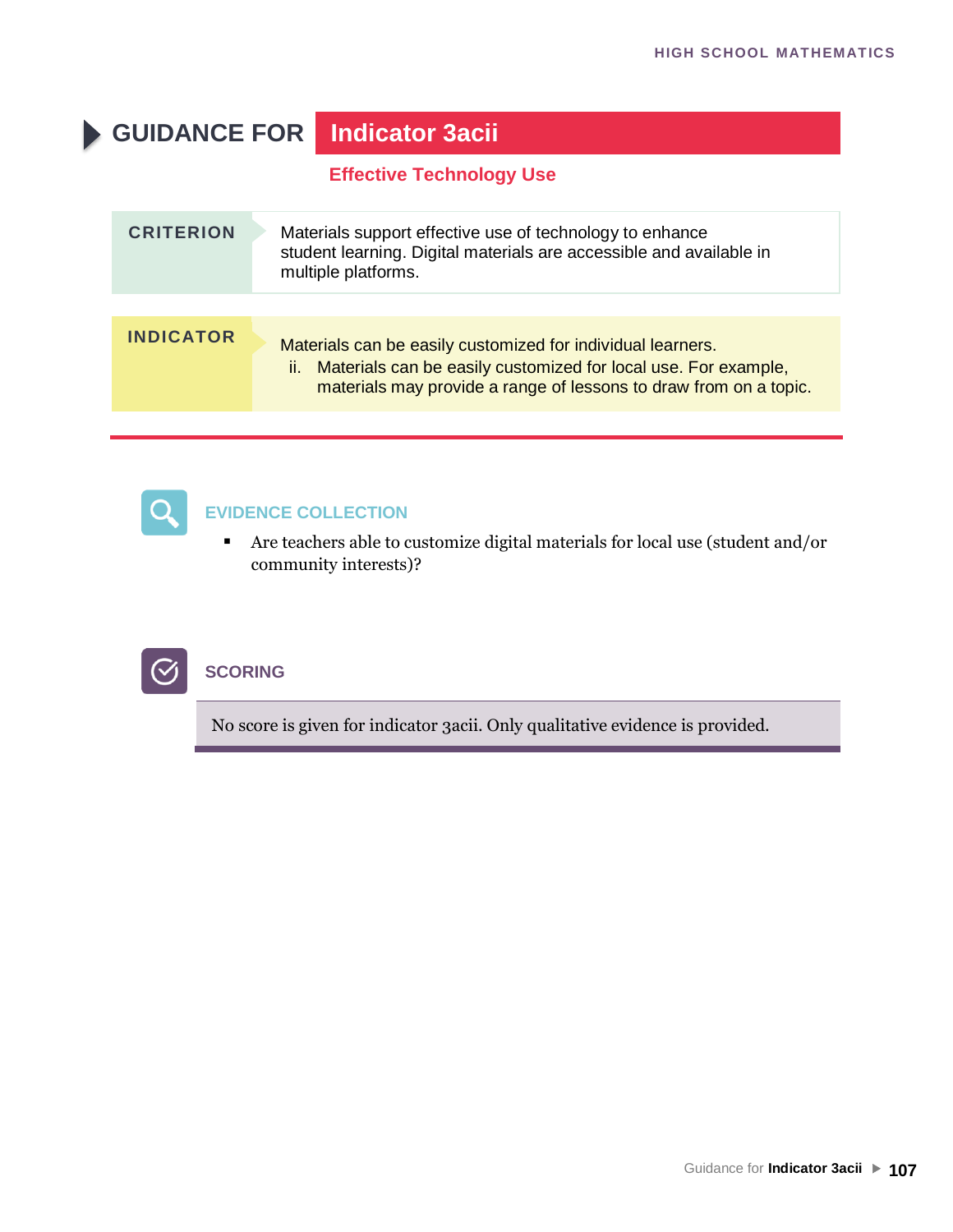# **GUIDANCE FOR Indicator 3ad**

**Effective Technology Use**

| <b>CRITERION</b> | Materials support effective use of technology to enhance<br>student learning. Digital materials are accessible and available in<br>multiple platforms.                             |
|------------------|------------------------------------------------------------------------------------------------------------------------------------------------------------------------------------|
|                  |                                                                                                                                                                                    |
| <b>INDICATOR</b> | Materials include or reference technology that provides opportunities for<br>teachers and/or students to collaborate with each other (i.e., discussion<br>groups, webinars, etc.). |
|                  |                                                                                                                                                                                    |



### **EVIDENCE COLLECTION**

- Do the digital materials provide opportunities for online collaboration?
- Are there opportunities for collaboration between teacher and student? Or student to student? (i.e., discussion groups, webinars, e-mail, messaging)



#### **SCORING**

No score is given for indicator 3ad. Only qualitative evidence is provided.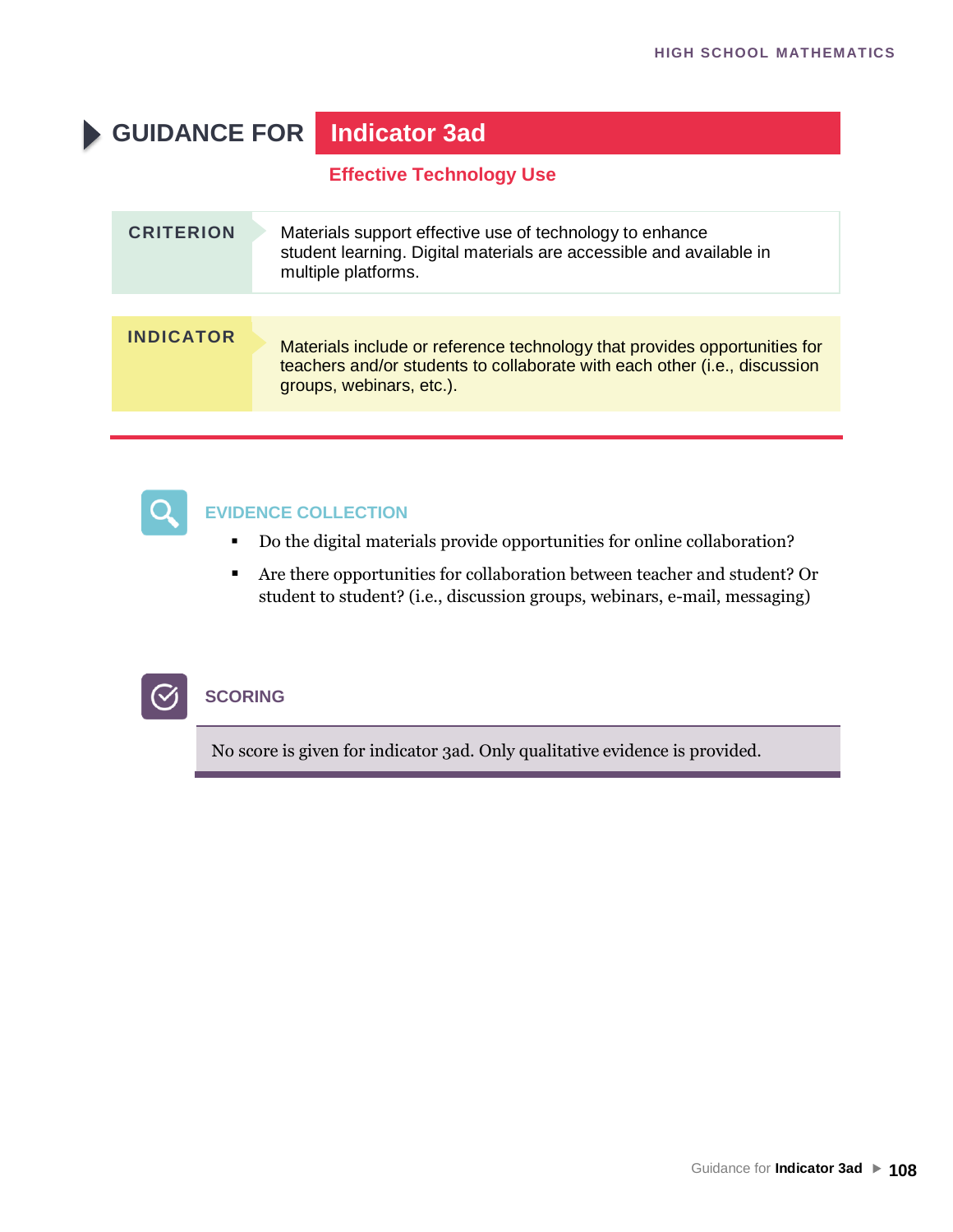# **GUIDANCE FOR Indicator 3ae**

### **Supplemental Materials**

| <b>CRITERION</b> | Supplemental materials reinforce core instruction and provide ample and<br>a variety of resources to support student learning. |
|------------------|--------------------------------------------------------------------------------------------------------------------------------|
|                  |                                                                                                                                |
| <b>INDICATOR</b> | Supplemental materials employ a variety of reading levels and is<br>grade/level appropriate.                                   |

**NOTE:** *This is a Mississippi High Quality Instructional Materials Mathematics Review Rubric specific indicator that will be scored by Mississippi reviewers as part of the review process.*

#### **Do supplemental materials use a variety of reading levels that are grade-level appropriate?**



## **EVIDENCE COLLECTION**

- Do supplemental materials offer students, at a variety of reading levels, access to the grade-level mathematics?
- Are the contexts and situations at an appropriate reading level to engage all students with the mathematical problems?
- Do materials provide opportunities to differentiate reading levels based on individual students' needs?



### **SCORING**

No score is given for indicator 3ae. Only qualitative evidence is provided.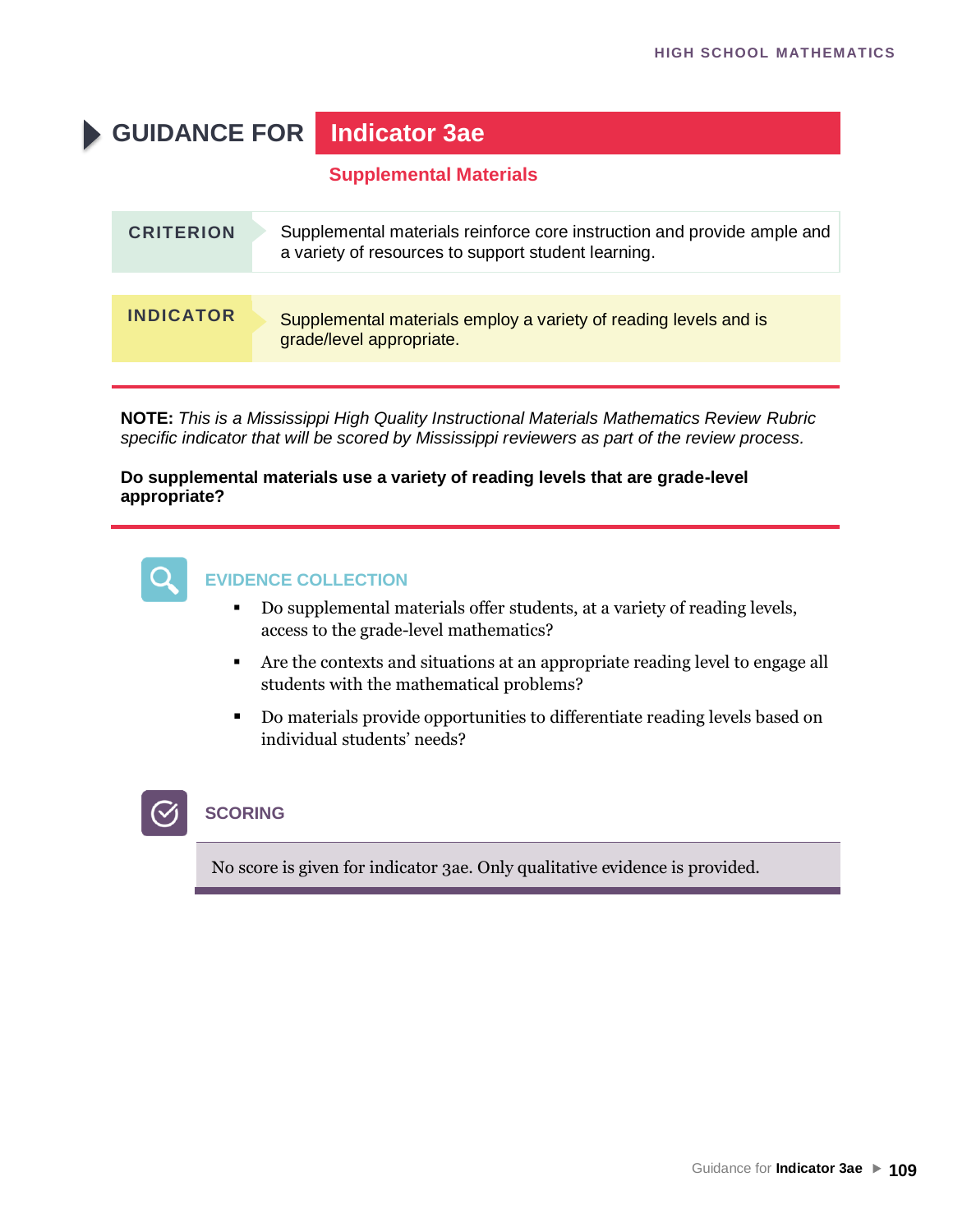# **GUIDANCE FOR Indicator 3af**

### **Supplemental Materials**

| <b>CRITERION</b> | Supplemental materials reinforce core instruction and provide ample and<br>a variety of resources to support student learning. |
|------------------|--------------------------------------------------------------------------------------------------------------------------------|
|                  |                                                                                                                                |
| <b>INDICATOR</b> | Supplemental materials provide ample resources that reinforce student<br>learning through practice.                            |

**NOTE:** *This is a Mississippi High Quality Instructional Materials Mathematics Review Rubric specific indicator that will be scored by Mississippi reviewers as part of the review process.*

#### **Do supplemental materials reinforce student learning through practice?**



### **EVIDENCE COLLECTION**

- Do supplemental materials provide additional practice for students?
- When used as designed, do supplemental materials support students' engagement with grade-level tasks?
- Are specific Standards targeted by supplemental materials?



### **SCORING**

No score is given for indicator 3af. Only qualitative evidence is provided.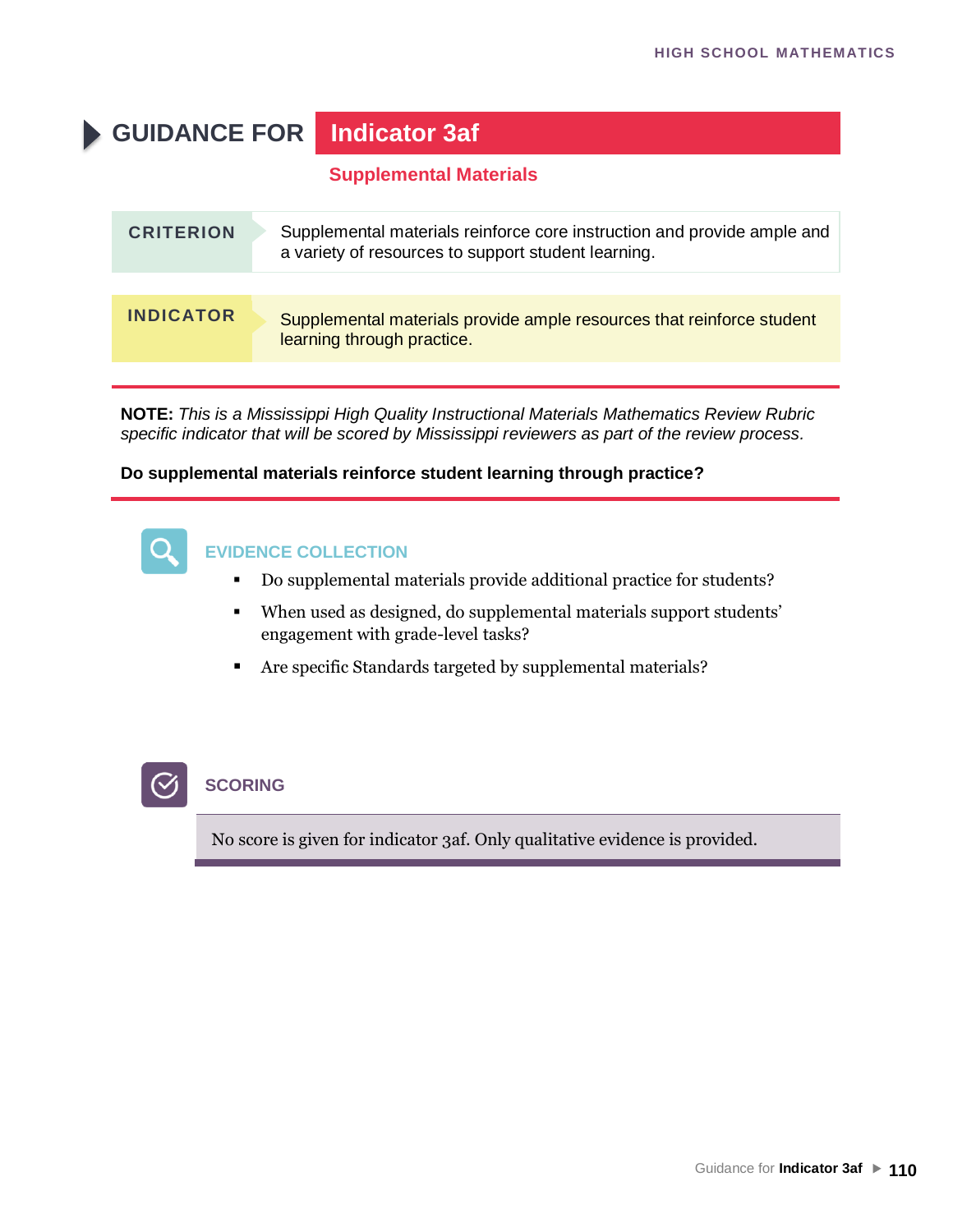# **GUIDANCE FOR Indicator 3ag**

### **Supplemental Materials**

| <b>CRITERION</b> | Supplemental materials reinforce core instruction and provide ample and<br>a variety of resources to support student learning. |
|------------------|--------------------------------------------------------------------------------------------------------------------------------|
|                  |                                                                                                                                |
| <b>INDICATOR</b> | Supplemental materials provide ample resources that reinforce student<br>learning through practice.                            |

**NOTE:** *This is a Mississippi High Quality Instructional Materials Mathematics Review Rubric specific indicator that will be scored by Mississippi reviewers as part of the review process.*

#### **Are supplemental materials aligned to the core instructional materials?**



### **EVIDENCE COLLECTION**

- Do the supplemental materials include alignment to core instructional materials?
- Is there guidance for the teacher in the core instructional materials and the supplemental materials on how the two work together?
- Are supplemental materials aligned to the Standards identified in the core instructional materials?

## **SCORING**

No score is given for indicator 3ag. Only qualitative evidence is provided.